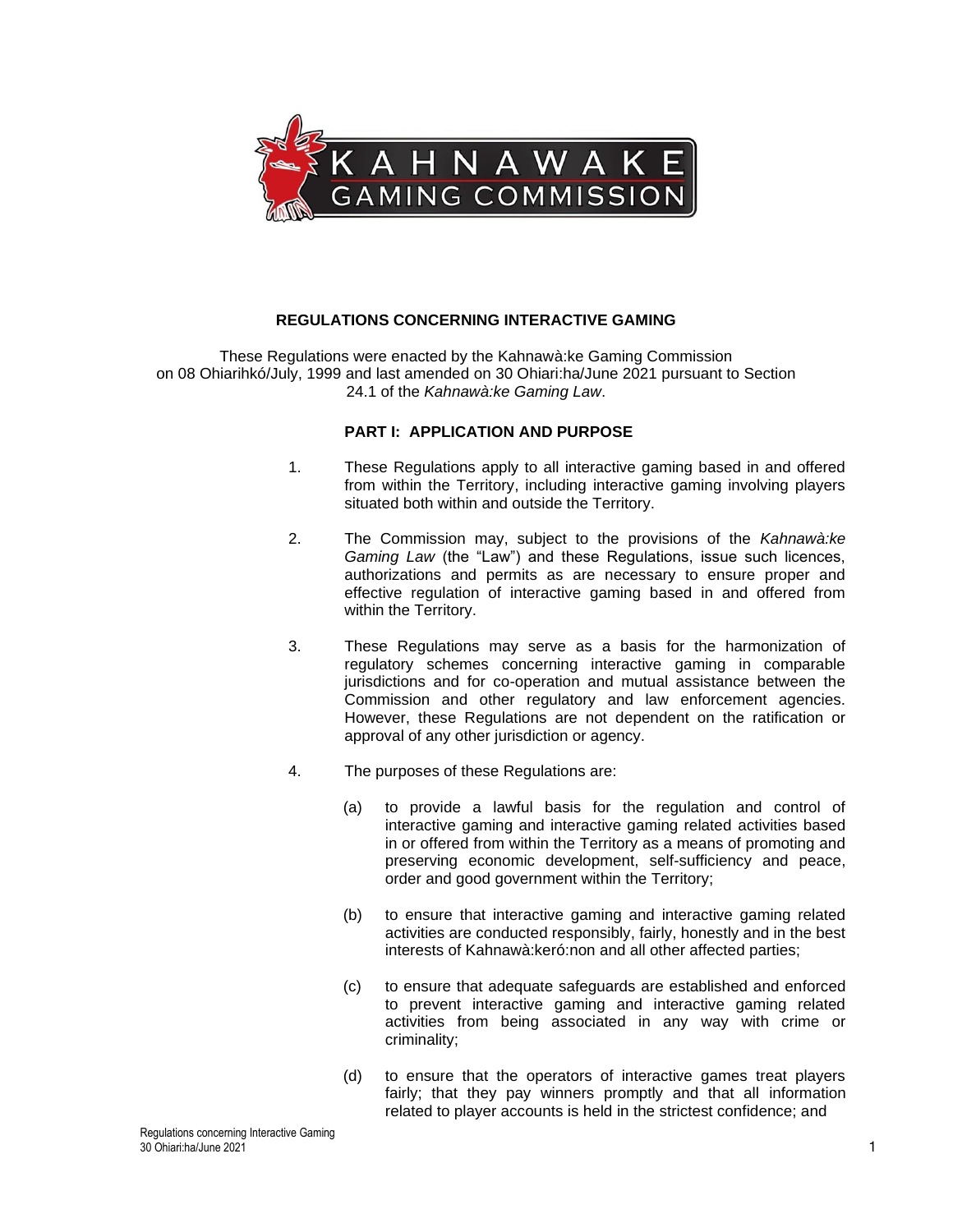- (e) to protect persons under the approved age and other vulnerable persons from being harmed or exploited by interactive gaming or interactive gaming related activities.
- 5. Except as permitted by these Regulations, interactive gaming and interactive gaming related activities based in or offered from within the Territory are prohibited. For greater certainty, no one may conduct interactive gaming activities within or from the Territory unless approved to do so pursuant to a valid Authorization issued by the Commission.
- 6. Authorized Client Providers are responsible for ensuring that their operations conform to the applicable laws and regulations of comparable jurisdictions, including but not limited to any laws and regulations concerning advertising within the comparable jurisdiction.

### **PART II: DEFINITIONS**

- 7. The definitions provided in the Law have the same meaning in these Regulations.
- 8. Notwithstanding any provision of these Regulations, the Commission may, by amendment to these Regulations or by written directive, provide that a specified activity, or an activity carried on in specified circumstances, is or is not to be treated for the purposes of these Regulations as being "interactive gaming".
- 9. For the purposes of these Regulations:

"applicant" means any person that has applied for an Interactive Gaming Licence, Client Provider Authorization, Casino Software Provider Authorization, Inter-Jurisdictional Authorization, Live Dealer Studio Authorization, Key Person Permit or a renewal of an Interactive Gaming Licence, Client Provider Authorization, Casino Software Provider Authorization, Inter-Jurisdictional Authorization, Live Dealer Studio Authorization or Key Person Permit;

"application" includes an application submitted to the Commission for an Interactive Gaming Licence, a Client Provider Authorization, Casino Software Provider Authorization, Inter-Jurisdictional Authorization, a Live Dealer Studio Authorization, a Key Person Permit and an application to renew an Interactive Gaming Licence, Client Provider Authorization,<br>Casino Software Provider Authorization, Inter-Jurisdictional Casino Software Provider Authorization, Inter-Jurisdictional Authorization, Live Dealer Studio Authorization or Key Person Permit;

"appropriate resources" means financial resources:

- (a) adequate, in the Commission's opinion, to ensure the financial viability of operations conducted under an Interactive Gaming Licence, Client Provider Authorization, Casino Software Provider Authorization or Live Dealer Studio Authorization; and
- (b) demonstrably available from a source that is not, in the Commission's opinion, contrary to the purpose of these Regulations or to any law applicable within the Territory;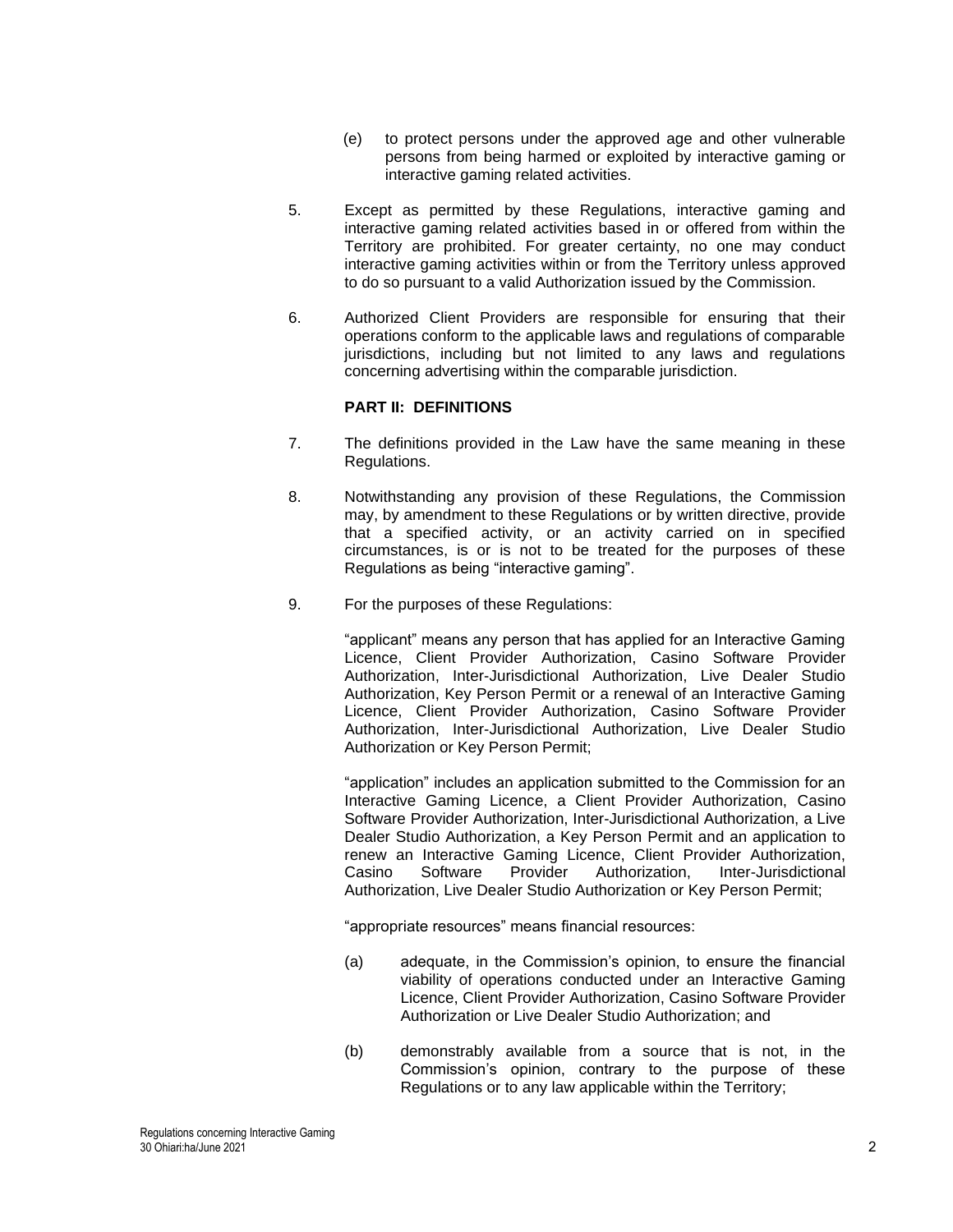"appropriate services" means the services of persons who have appropriate experience to ensure the proper and successful conduct of interactive games;

"approved age" means the greater of:

- (a) the full age of eighteen (18) years; or
- (b) the age that is required to participate in a game of chance under the laws of the jurisdiction in which a person is resident.

"Approved Agent" means a person or persons approved by the Commission to carry out any of the functions set forth in these Regulations, for and on behalf of the Commission;

"Authorized Client Provider" means the holder of a valid Client Provider Authorization issued by the Commission;

"authorized game" means an interactive game that an Authorized Client Provider is permitted to conduct under the Law and these Regulations;

"bet" means money or something of value put at risk by betting;

"betting" means making or accepting a bet on:

- (a) the outcome of a race, competition or other event or process;
- (b) the likelihood of anything occurring or not occurring; or
- (c) whether anything is or is not true.

For greater certainty:

- (a) a transaction that relates to the outcome of a race, competition or other event or process may be a "bet" within the meaning of this definition despite the facts that:
	- (i) the race, competition, event or process has already occurred or been completed; and
	- (ii) one party to the transaction knows the outcome;
- (b) A transaction that relates to the likelihood of anything occurring or not occurring may be a "bet" within the meaning of this definition despite the facts that:
	- (i) the thing has already occurred or failed to occur; and
	- (ii) one party to the transaction knows that the thing has already occurred or failed to occur.

"Commission" means the Kahnawà:ke Gaming Commission;

"comparable jurisdiction" means any licensing jurisdiction other than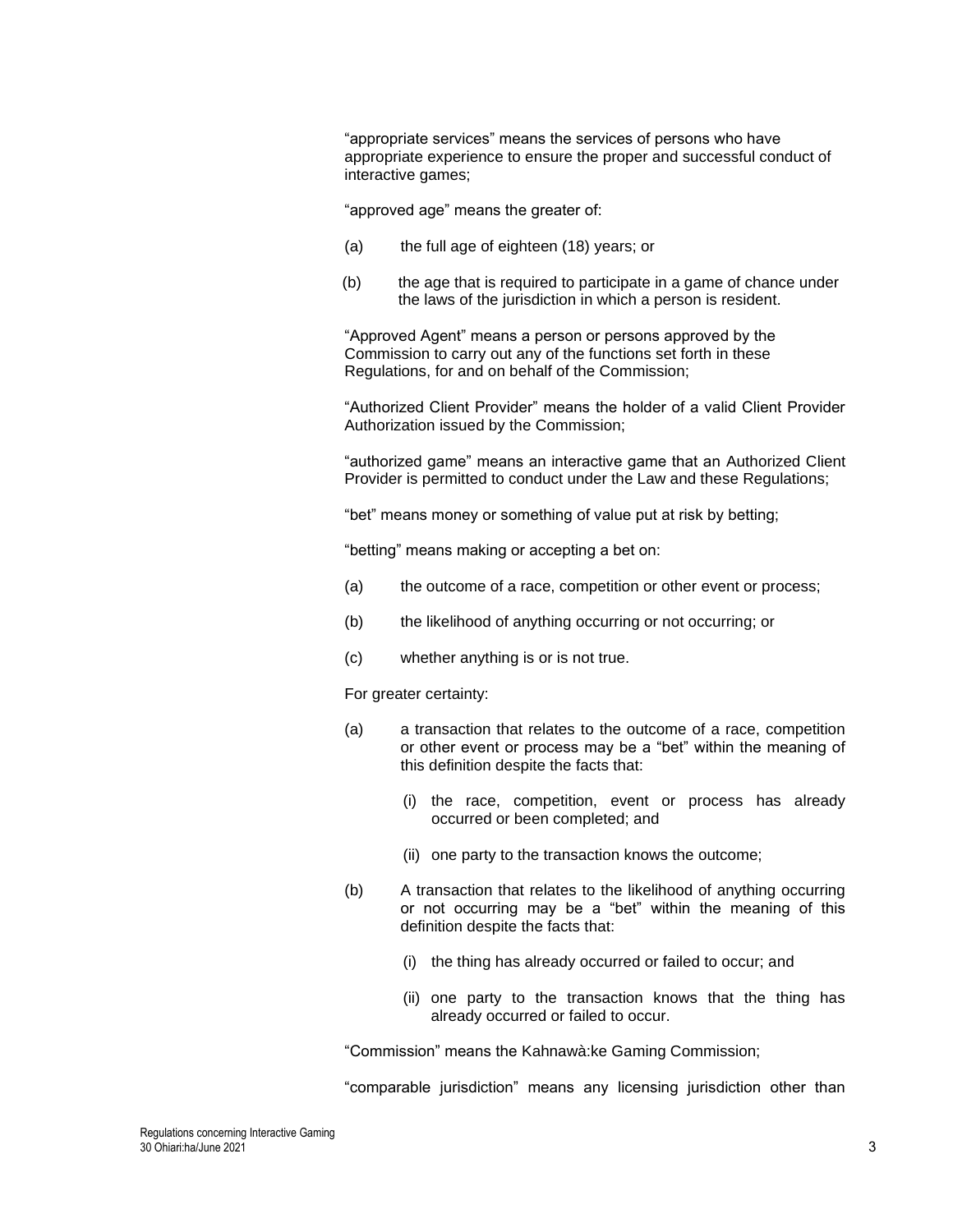Kahnawà:ke which has laws and regulations comparable to the present Regulations that ensure the integrity of interactive gaming and suitability of the persons and operations related thereto;

"consumable" means any physical item used in a Live Dealer Game that is subject to wear and deterioration over time, including but not limited to cards, dice, balls;

"control system" means a system of internal controls for the conduct of authorized games by an Authorized Client Provider that includes, but is not limited to, information about the following:

- (a) accounting systems and procedures and charts of accounts;
- (b) administrative systems and procedures;
- (c) gaming and accounting software;
- (d) standard forms and terms;
- (e) general procedures to be followed for the conduct of any form of interactive gaming;
- (f) procedures for preventing underage players from participating in any form of interactive gaming;
- (g) procedures for detecting and preventing money-laundering in accordance with the *Regulations concerning Anti-Money Laundering and Counter Terrorism Financing*;
- (h) procedures for ensuring fairness, including but not limited to detecting and preventing collusion or other kinds of fraud by or among players;
- (i) procedures and standards for the maintenance, security, storage and transportation of interactive gaming equipment
- (j) procedures for recording gaming transactions and the payment of winnings to players, and
- (k) its auditors;

"decision" includes:

- (a) conduct engaged in to make a decision;
- (b) conduct related to making a decision; and
- (c) failure to make a decision;

"dishonest act" includes fraud, misrepresentation, theft and any other act or omission which the Commission deems to be a dishonest act;

"game of chance" includes: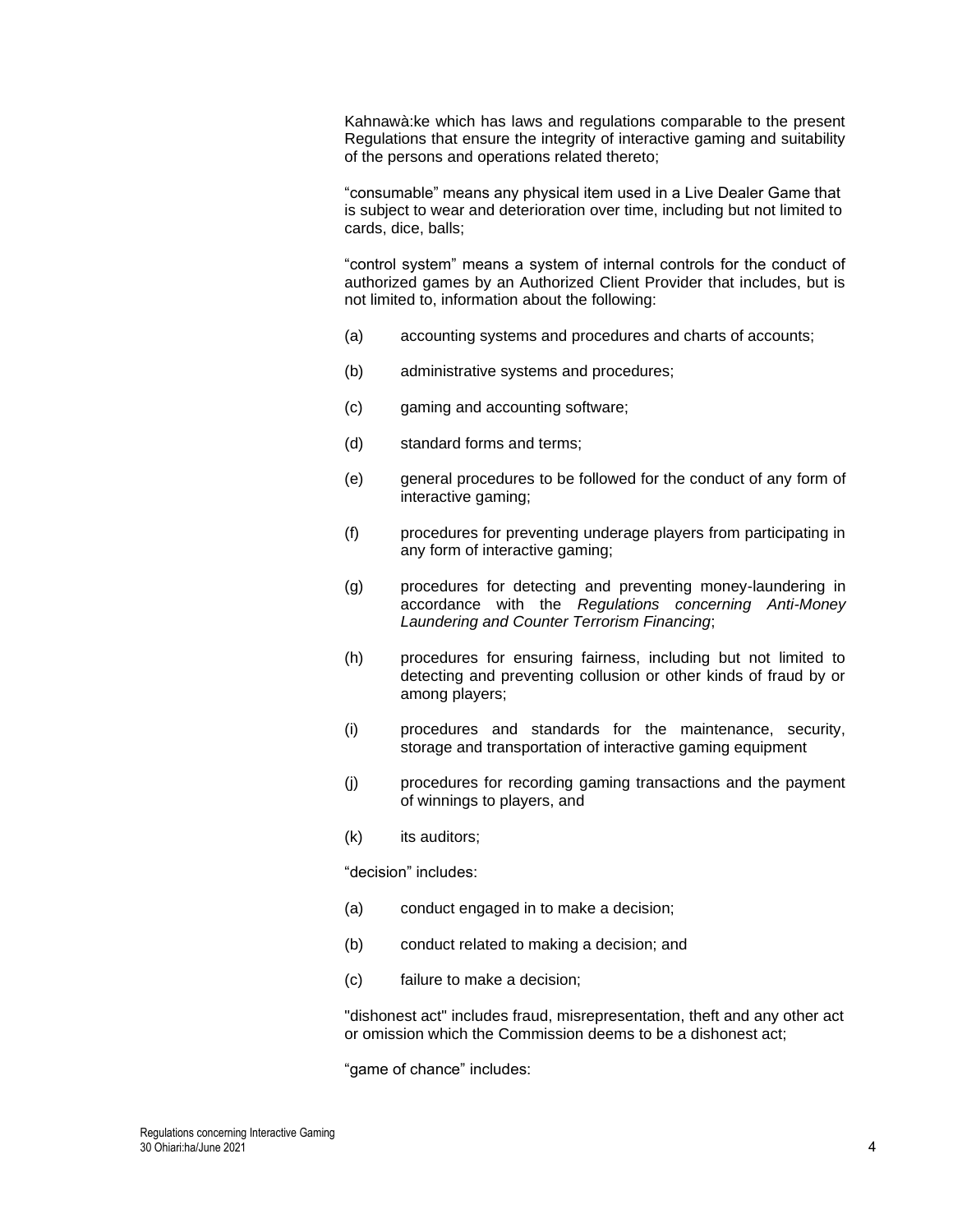- (a) a game that involves both an element of chance and an element of skill;
- (b) a game that involves an element of chance that can be eliminated by superlative skill; and
- (c) a game that is presented as involving an element of chance, but does not include a sport.

For greater certainty, a player plays a game of chance if he or she participates in a game of chance:

- (a) whether or not there are other participants in the game; and
- (b) whether or not a computer generates images or data taken to represent the actions of other participants in the game;

"gaming records" means all records directly or indirectly related to the interactive games produced by an Authorized Client Provider, including but not limited to player account information, wagers placed and outcomes of games played;

"Inspector" means:

- (a) a member of the Commission;
- (b) a person holding an appointment as an Inspector under these Regulations (an "internal Inspector"); or
- (c) a person who holds an appointment as an inspector under a law of a comparable jurisdiction and is authorized in writing by the Commission to act as an Inspector under these Regulations (an "external Inspector");

"interactive gaming" means:

- (a) playing a game of chance for a prize; or
- (b) betting;

by means of:

- (a) the internet;
- (b) telephone;
- (c) television;
- (d) radio; or
- (e) any other kind of electronic or other technology for facilitating communication;

"interactive gaming related activities" means any activity that the Commission considers reasonably related to interactive gaming or to the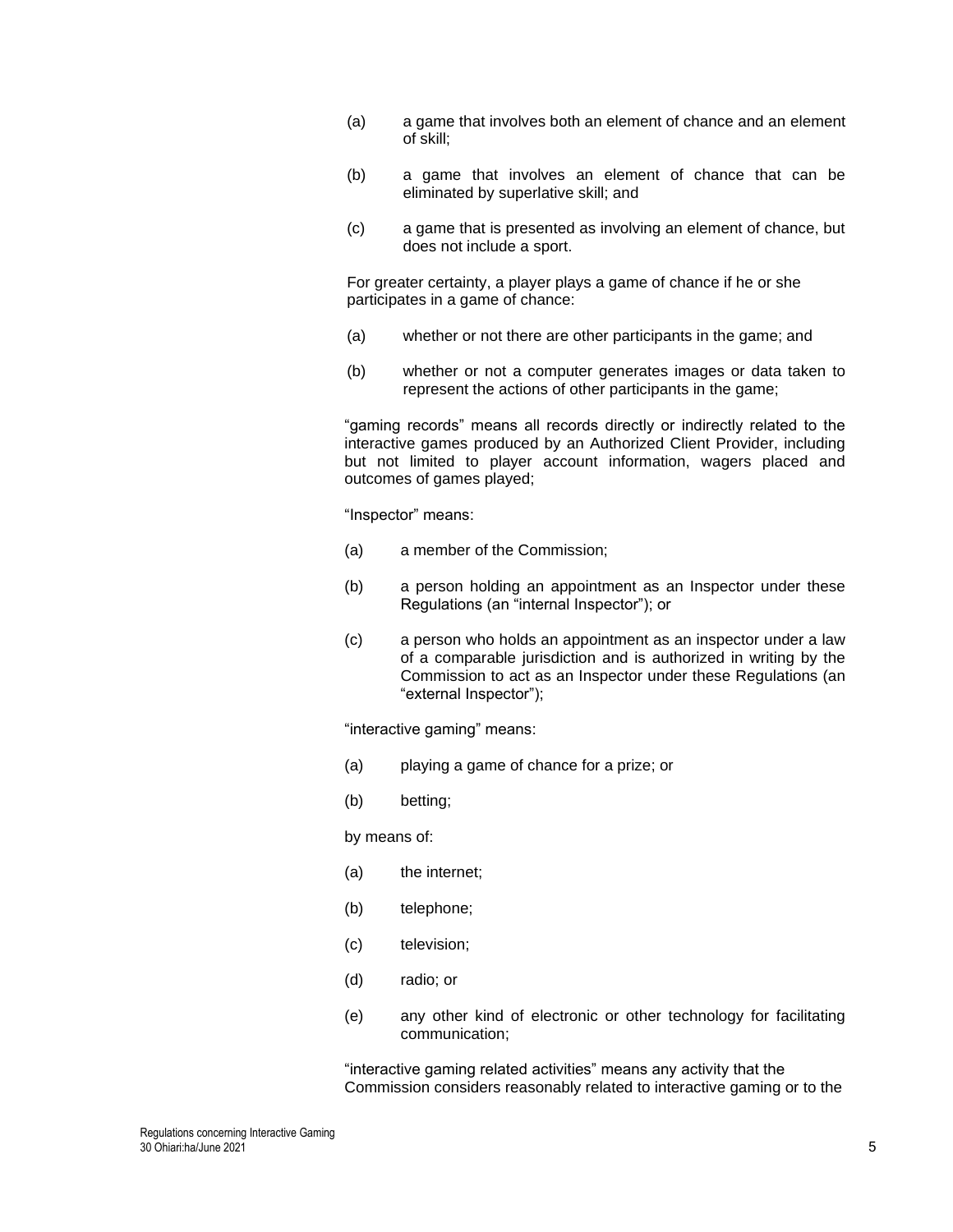operation of interactive gaming, including but not limited to interacting with or offering assistance to players by or on behalf of an entity that conducts interactive gaming;

"Kahnawà:keró:non" means a person identified as a Mohawk and a member of the community of Kahnawà:ke pursuant to the Kahnawà:ke Membership Law, as it may be amended from time to time;

"key person" means a person identified as a key person in these Regulations;

"key relationship" means a relationship between a licence holder or an Authorized Client Provider and another person as a result of which the other person is a key person;

"licence" means an Interactive Gaming Licence;

"licence holder" means the holder of a valid Interactive Gaming Licence issued by the Commission;

"Live Dealer Game" or within Part VII, "game", means an authorized game conducted by a real dealer using real gaming equipment with video and audio sent to all remote players and instructions received from each player using streaming, narrowcast, broadcast or other technology;

"Live Dealer Studio" means the physical location within which Live Dealer Games are conducted;

"material change" means a change that affects an applicant, licence holder or Authorized Client Provider, including but not limited to:

- (a) the appointment of a new Director;
- (b) the addition of a new Shareholder with ten percent (10%) or more ownership of or controlling interest in the applicant, licence holder or Authorized Client Provider;
- (c) the addition, termination or change in functions of a key person;
- (d) a change to a control system that affects, or may affect, the functionality of an authorized game, or
- (e) a change to the contact information previously provided to the Commission;

"Official" means:

- (a) a person acting in an official capacity under the Law or these Regulations, other than a member of the Commission;
- (b) an Inspector; or
- (c) a person acting under the direction of an Inspector;

"person" includes an individual, corporation, partnership, limited liability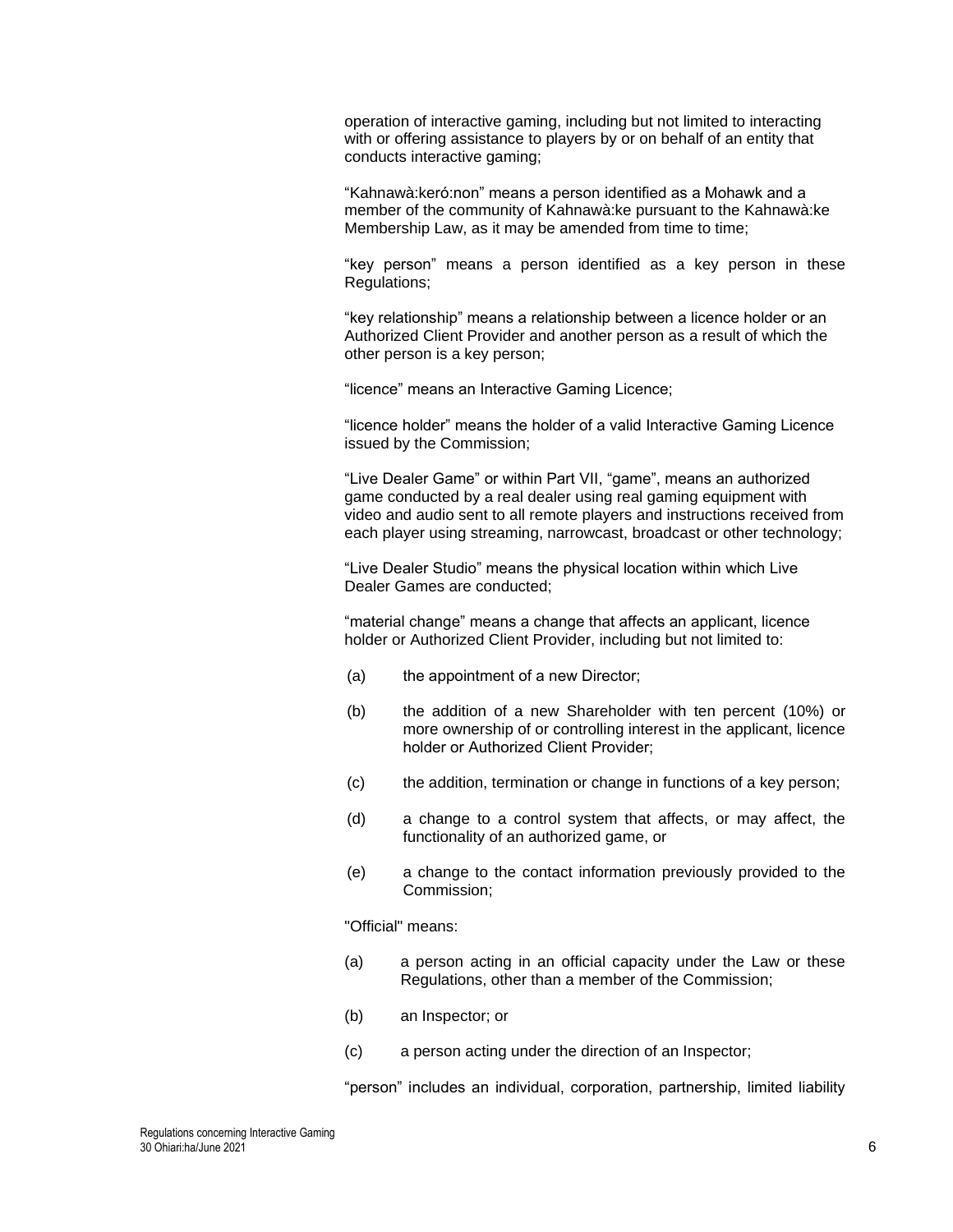company and any other business entity recognized under the laws applicable within the Territory;

"personal information" means information about an identifiable individual that is recorded in any form including, without restricting the generality of the foregoing:

(a) information relating to the race, national or ethnic origin, colour, religion, age or marital status of the individual;

(b) information relating to the education or the medical, criminal or employment history of the individual or information relating to financial transactions in which the individual has been involved;

(c) any identifying number, symbol or other particular assigned to the individual;

(d) the address, fingerprints or blood type of the individual;

(e) the personal opinions or views of the individual except where they are about another individual;

(f) correspondence sent to the Commission by the individual that is implicitly or explicitly of a private or confidential nature, and replies to such correspondence that would reveal the contents of the original correspondence;

(g) the views or opinions of another individual about the individual; and

(h) the name of the individual where it appears with other personal information relating to the individual or where the disclosure of the name itself would reveal information about the individual.

"player" means a person who has is of the approved age and who participates in an interactive game;

"player's account" means an account:

- (a) in the name of the player:
	- (i) at a financial institution, or
	- (ii) with a body approved by the Commission, and
- (b) against which the Authorized Client Provider has a right to debit the amount of a bet or wager;
- (c) that is established on a basis under which the player may only have direct recourse to the account:
	- (i) to ascertain the balance of funds in the account or to close the account;
	- (ii) to obtain the whole or part of an amount paid into the account as a prize in authorized game, or
	- (iii) as authorized by the licence holder, Authorized Client Provider or the Commission;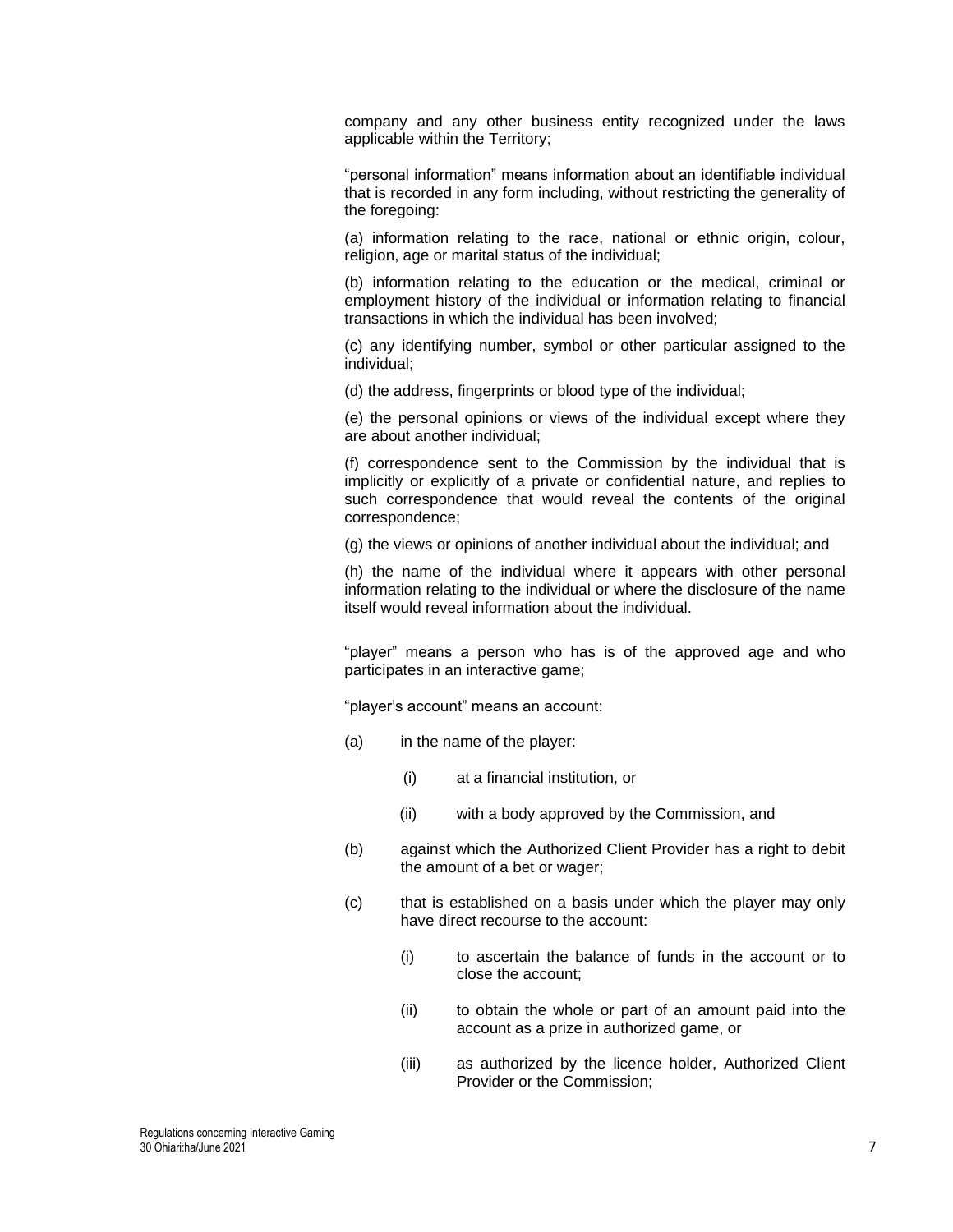"primary jurisdiction" means a country, state, province or other territory that the Commission, in its sole discretion, determines to have an interactive gaming licensing and regulatory regime that is comparable to the Commission's regime. The Commission may promulgate a list of countries, states, provinces and other territories that it considers to be primary jurisdictions for the purposes of these Regulations;

"prize":

- (a) means money or money's worth; and
- (b) includes both a prize provided by a person offering a game of chance and winnings of money staked;

"proxy player" means a player that participates in a Live Dealer Game from the Live Dealer Studio on behalf of a remote player;

"remote player", or within Part VII, "player" means a player that is participating in a Live Dealer Game from a location outside of the Live Dealer Studio;

"Show Cause Notice" means the notice provided by the Commission to the licence holder or Authorized Client Provider, as set forth in these Regulations;

"Show Cause Period" means the period set forth in these Regulations;

"Show Cause Procedure" means the procedure set forth in these Regulations;

"Territory" means the lands held by and under the jurisdiction of the Mohawks of Kahnawà:ke, referred to by the government of Canada as "Kahnawà:ke Indian Reserve No. 14";

# **PART III: LICENSING – MANDATORY PROVISIONS**

- 10. The Commission may issue the following types of licences, authorizations and permits:
	- (a) an Interactive Gaming Licence;
	- (b) Client Provider Authorizations;
	- (c) Casino Software Provider Authorizations;
	- (d) Live Dealer Studio Authorizations;
	- (e) Inter-Jurisdictional Authorizations, and
	- (f) Key Person Permits.
- 11. All Client Provider Authorizations, Casino Software Provider Authorizations and Inter-Jurisdictional Authorizations issued by the Commission must be appended to a valid Interactive Gaming Licence.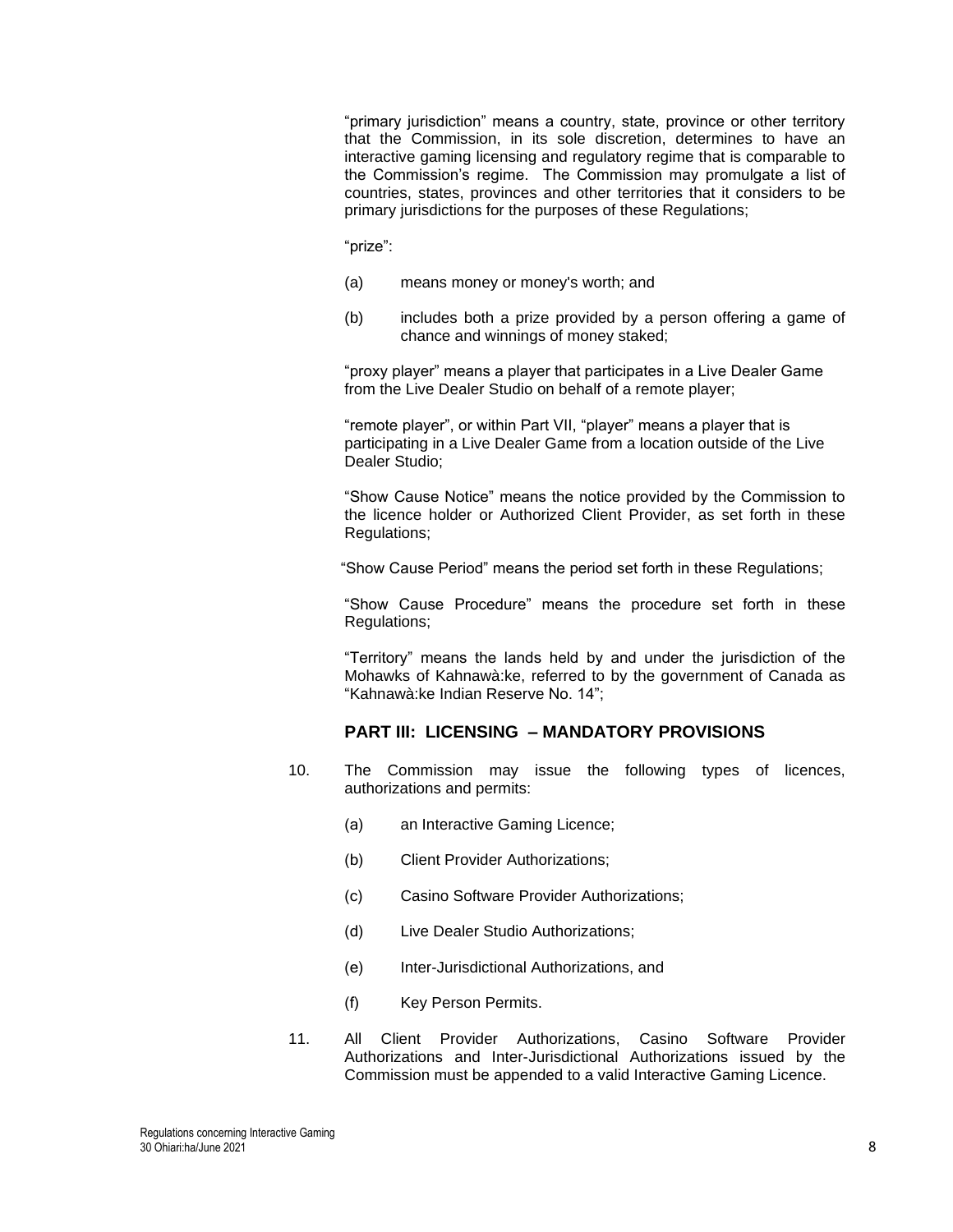- 12. A Client Provider Authorization, Casino Software Provider Authorization or Inter-Jurisdictional Authorization is only valid and enforceable for so long as the Interactive Gaming Licence to which it is appended is in good standing.
- 13. A licence holder is jointly responsible for the acts or omissions of an Authorized Client Provider that are in breach of the Law or these Regulations, provided that the licence holder:
	- (a) was aware, or should reasonably have been aware, of the act or omission; and
	- (b) failed:
		- (i) to take steps to prevent the breach; or
		- (ii) to notify the Commission of the breach.
- 14. Any breach of the Law or these Regulations by a licence holder may result in the suspension or revocation of its Interactive Gaming Licence and the Client Provider Authorizations, Casino Software Provider Authorizations and Inter-Jurisdictional Authorizations appended thereto, and/or the imposition of such fines as are prescribed in these Regulations.
- 15. Any breach of the Law or these Regulations by an Authorized Client Provider may result in the suspension or revocation of its Client Provider Authorization, and of the Interactive Gaming Licence to which the Client Provider Authorization is appended, and/or the imposition of such fines as are prescribed in these Regulations.
- 16. All applicants are responsible to the Commission for all costs incurred by the Commission related to the processing of an application. In the event these costs exceed the amount of the application fee, the Commission will notify the applicant in writing to provide a further fee in such amount as the Commission may determine. In the event the Commission does not receive payment of the further fee within ten (10) days of the date of the Commission's notice to the applicant, processing of the application will be suspended until the further fee is received or, if a licence, authorization or permit has already been granted, it may be suspended or revoked.
- 17. The Commission, in its sole discretion, may deny any application even if the requirements set out in these Regulations have been met.
- 18. An Interactive Gaming Licence, Authorizations and Permits will be in the form prescribed by the Commission and may, in addition to any other matter which the Commission deems to be appropriate, specify:
	- (a) the name, address, telephone number, fax number and email address of the licence holder, Authorization or Permit holder;
	- (b) the address of the premises from which the Authorization holder will conduct interactive gaming and interactive gaming related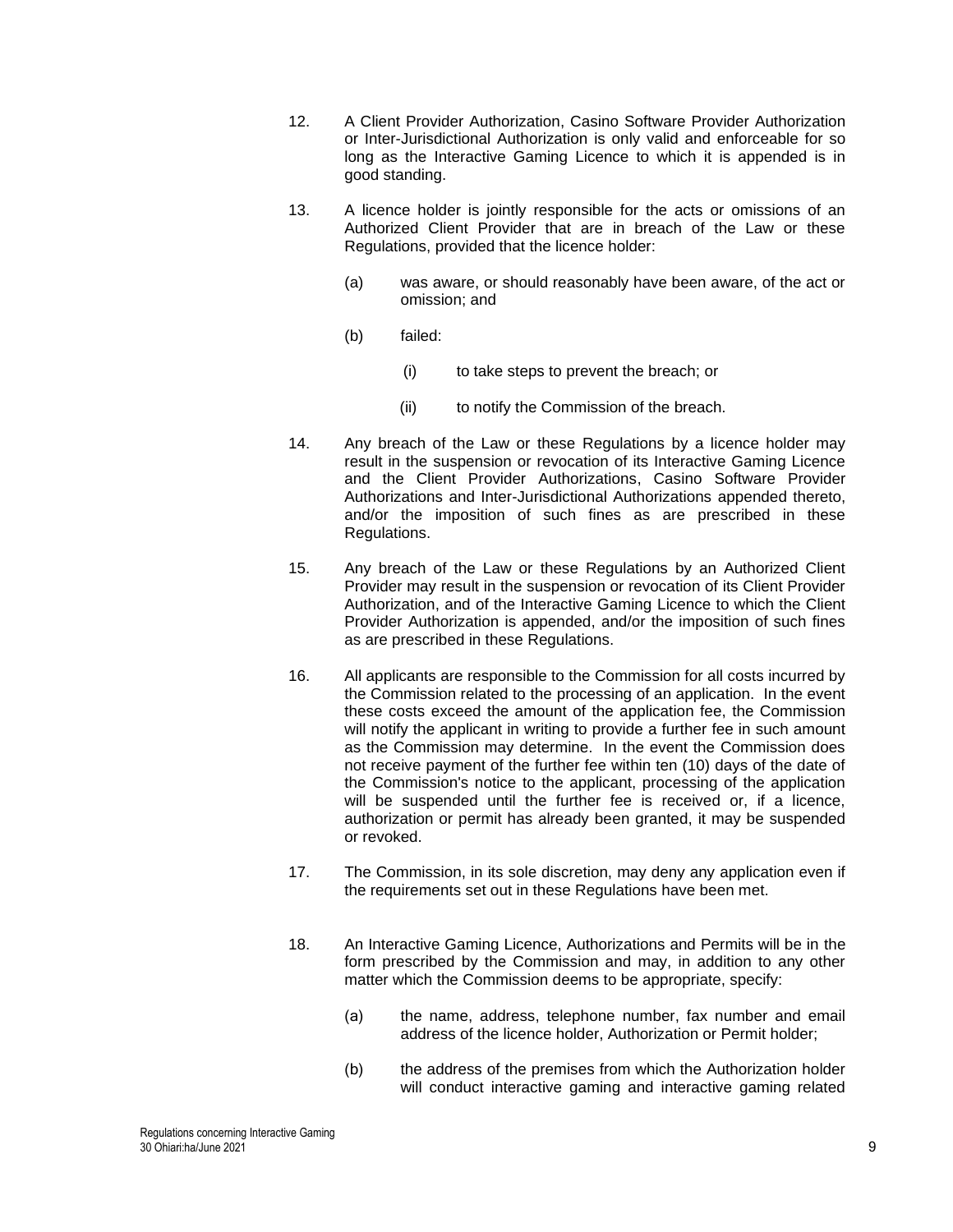activities;

- (c) the authorized games the Authorized Client Provider is permitted to conduct;
- (d) commencement and termination dates of the licence, authorization or permit;
- (e) any other terms and conditions that are in the public interest and that the Commission, in its sole discretion, considers necessary or desirable for the proper conduct of interactive games;
- (f) a clause stating that the Commission and its members, employees and agents are not liable for any damages, losses, costs or liabilities incurred by a licence holder, Authorization or Permit holder; and
- (g) a clause stating that the licence, Authorization or Permit holder has agreed to indemnify the Commission against any claims, demands or actions and any resulting damages, awards or costs (including legal costs) brought by any third party against the Commission in relation to the acts or omissions of a licence Authorization or Permit holder.
- 19. An Interactive Gaming Licence and any Authorization or Permit issued by the Commission under these Regulations:
	- (a) subject to the provisions of these Regulations, may be amended, suspended or revoked for any breach of the Law, these Regulations, the terms and conditions of the Interactive Gaming Licence, Authorization or Permit, or any direction issued by the Commission; and
	- (b) are not valid unless and until the prescribed fees have been paid in full.
- 19A. Except a Client Provider Authorization, a licence, authorization or permit issued by the Commission may not be sold, transferred or assigned.
- 19B. A Client Provider Authorization may be sold, transferred or assigned only with the Commission's prior approval.
- 20. Notwithstanding any other provision of these Regulations, an Authorized Client Provider, including their respective members, shareholders, directors, officers, employees (contractual or otherwise) and agents must not engage in interactive gaming by way of voice communication with a player, through any device or means.

# **PART IV: LICENSING – ASSESSING SUITABILITY**

21. The Commission or such person as the Commission may appoint as an Approved Agent for the purpose, will conduct a thorough investigation to determine an applicant's suitability to hold an Interactive Gaming Licence, Client Provider Authorization, Casino Software Provider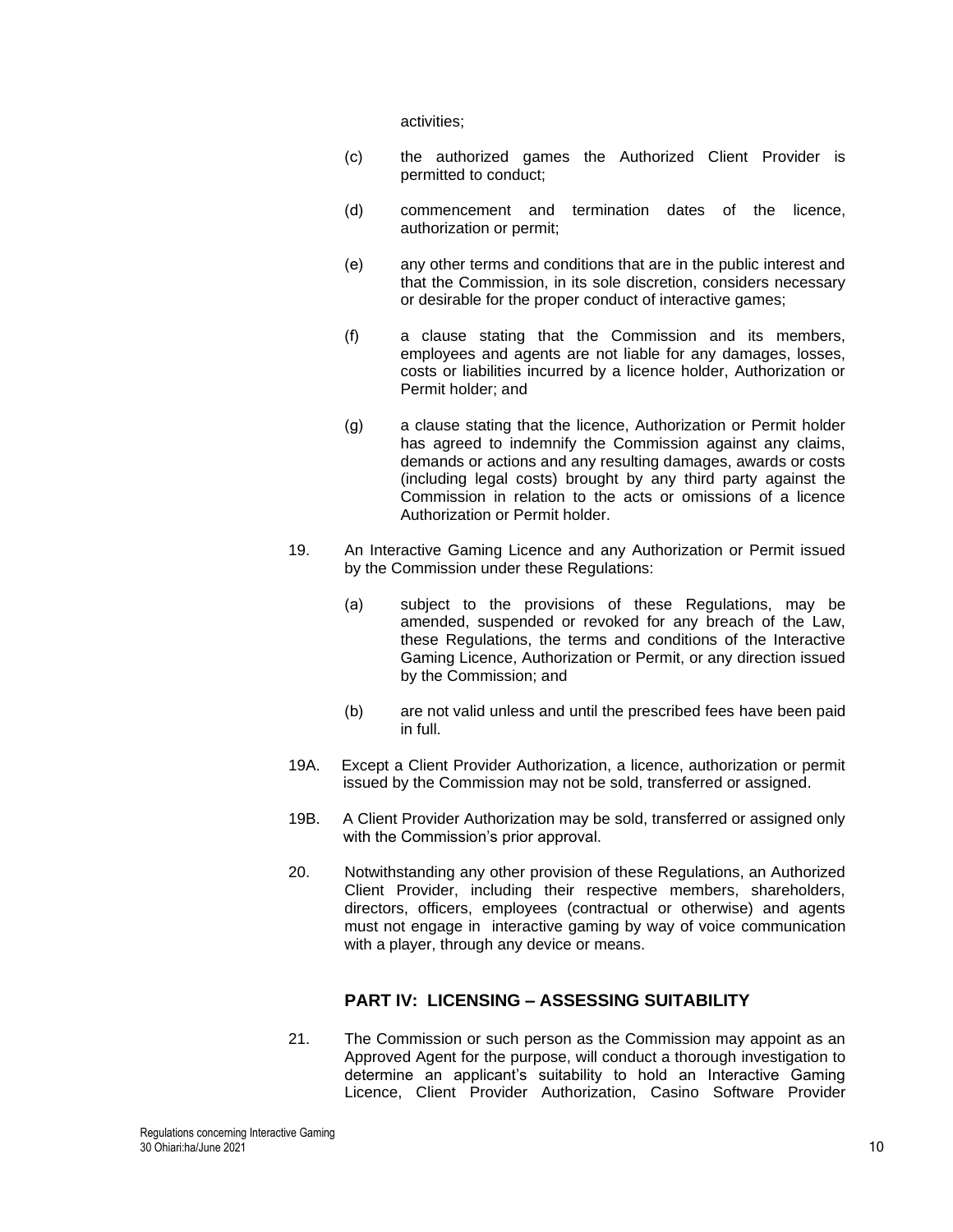Authorization, Live Dealer Studio Authorization or Key Person Permit.

- 22. The Commission, or such person as the Commission may appoint as an Approved Agent for the purpose, may at any time after a licence, authorization or permit has been granted, investigate a licence holder, Authorized Client Provider or key person if the Commission reasonably suspects the licence holder, Authorized Client Provider, Live Dealer Studio Authorization holder or key person is not, or is no longer, suitable to hold a licence, authorization or permit issued by the Commission.
- 23. In investigating a licence holder, Authorized Client Provider, Live Dealer Studio Authorization holder or key person the Commission may, by written notice given to the person, require the person to give the Commission information or documentation the Commission considers relevant to the investigation and the person must comply with the requirement.
- 24. The Commission may consider an applicant suitable to hold an Interactive Gaming Licence, an Client Provider Authorization, Casino Software Provider Authorization, Live Dealer Studio Authorization or a Key Person Permit, if the applicant satisfies the Commission that:
	- (a) in the case of an individual, the applicant is a person of good character, honesty and integrity; taking into consideration any matter the Commission considers relevant, including but not limited to the following:
		- (i) personal, professional and business associations;
		- (ii) history of criminal convictions;
		- (iii) history of civil litigation;
		- (iv) credit history or bankruptcies;
		- (v) personal and professional references;
		- (vi) education, training and work history; and
	- (b) in the case of a corporation, the applicant has:
		- (i) a good business reputation, sound current financial position and financial background;
		- (ii) arranged a satisfactory ownership and corporate structure;
		- (iii) the appropriate resources, services, skills and technical ability to provide the services authorized by its licence, authorization or permit;
		- (iv) each director, shareholder with ten percent (10%) or more ownership of or controlling interest in the corporation and key person, is a suitable individual; and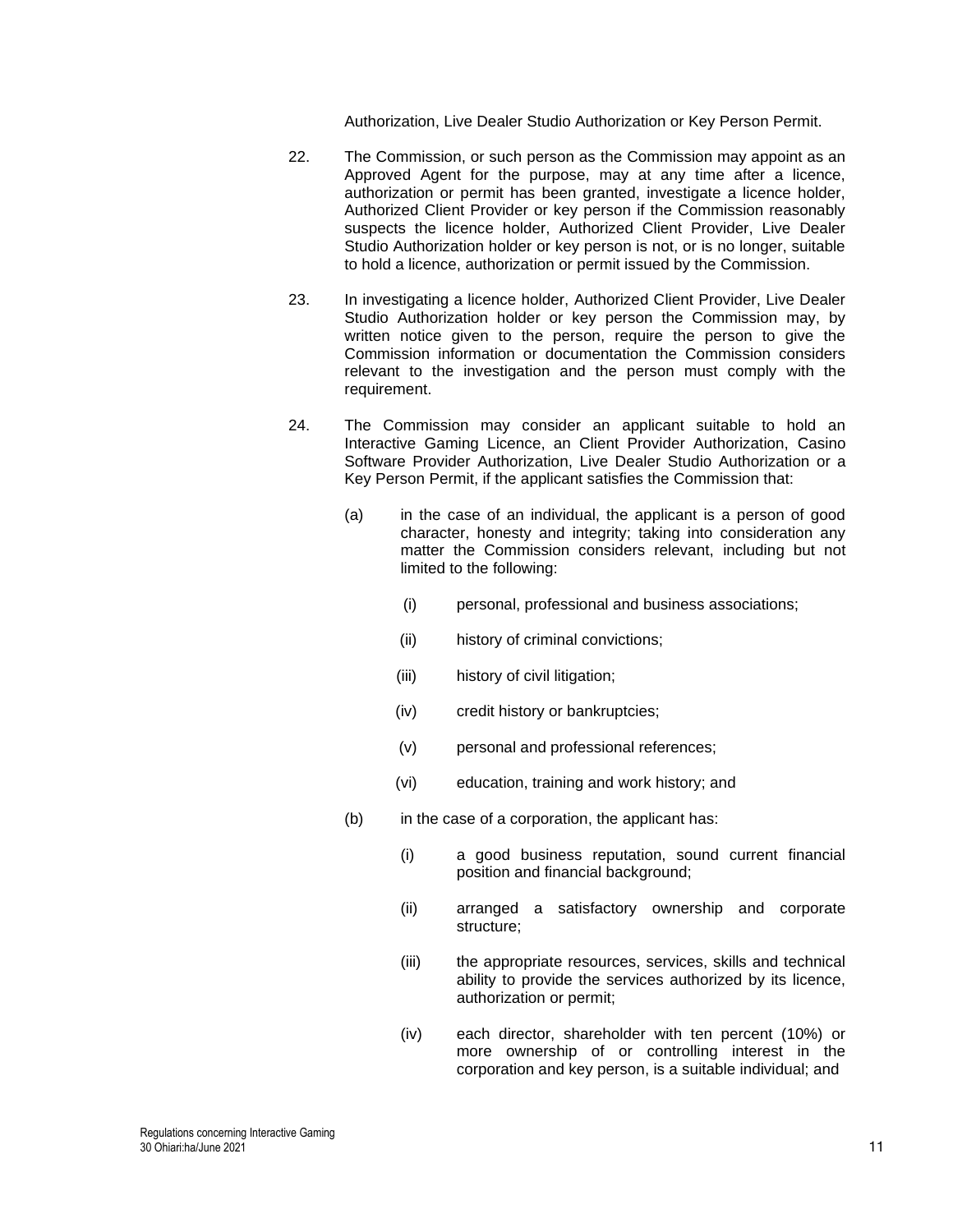- (v) any other matter prescribed under these Regulations, under a law applicable within the Territory or which the Commission otherwise deems appropriate.
- 25. The Commission may consider proof that an applicant has been licensed to conduct gaming in a comparable jurisdiction as prima facie evidence of the applicant's suitability to conduct interactive gaming and interactive gaming related activities within the Territory.

# **PART V: INTERACTIVE GAMING LICENCE**

- 26. Subject to the provisions of these Regulations, the holder of a valid Interactive Gaming Licence is entitled to operate a co-location facility that provides internet services to Authorized Client Providers and any matters necessarily incident thereto.
- 27. The holder of a valid Interactive Gaming Licence must not provide services to any person engaged in interactive gaming or interactive gaming related activities unless that person is an Authorized Client Provider.
- 28. To ensure the best interests of the community of Kahnawà:ke are upheld, only one Interactive Gaming Licence will ever be issued by the Commission at any given time.
- 29. To be considered by the Commission, an application for an Interactive Gaming Licence must include the following, duly completed as required:
	- (a) an application for an Interactive Gaming Licence, in the approved form;
	- (b) business entity information, in the approved form;
	- (c) personal information and financial information, in the approved forms, for each director and shareholder with ten percent (10%) or more ownership of or controlling interest in the applicant corporation;
	- (d) an application for a Key Person Permit, in the approved form, for each of the proposed key persons;
	- (e) personal information, in the approved form, for each of the proposed key persons;
	- (f) Key Person Permit application fees, as provided in these Regulations;
	- (g) Detailed information about structure, equipment and services to be offered by the co-location facility the applicant proposes to operate;
	- (h) an application fee in the amount of Thirty Thousand (\$30,000.00) Dollars, which includes:
		- (i) the estimated cost of conducting the Commission's due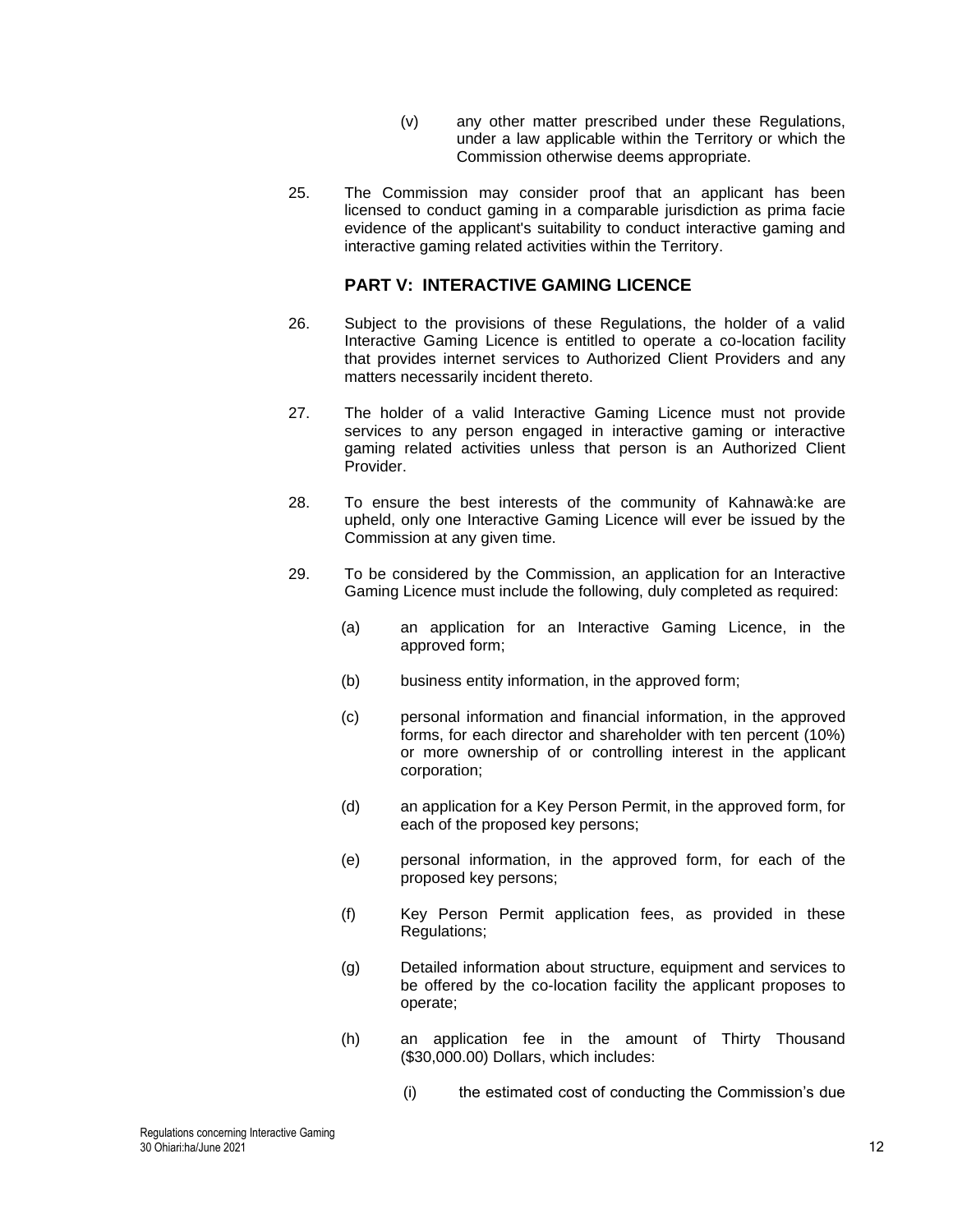diligence regarding the applicant and the individuals who have provided Personal Information Forms (nonrefundable); and

(ii) the first annual licensing fee (refundable if an application is not granted);

but which does not include any costs associated with the Commission's assessment of the information concerning the colocation facility the applicant proposes to operate – which cost will be paid by the applicant to the Commission upon being presented the appropriate invoice.

- 30. The Commission may grant an Interactive Gaming Licence only if the applicant satisfies the Commission that:
	- (a) the premises at which the co-location facility is to be operated is wholly situated within the Mohawk Territory of Kahnawà:ke;
	- (b) the applicant has established and is capable of operating a colocation facility that provides internet service, and all required support services which, in the Commission's sole discretion, are capable of providing suitable and reliable internet services to Authorized Client Providers;
	- (c) the applicant satisfies the eligibility requirements of the Law and is suitable to hold an Interactive Gaming Licence;
	- (d) each director, shareholder with ten percent (10%) or more ownership of or controlling interest in the applicant, is a suitable person;
	- (e) each of the applicant's key persons are suitable persons;
	- (f) the applicant is a business entity that has a good business reputation, sound current financial position and financial background;
	- (g) the issuance of an Interactive Gaming Licence to the applicant does not, in the Commission's sole discretion, adversely affect Kahnawà:ke's jurisdictional integrity or reputation; and
	- (h) the applicant has satisfied any other requirement that the Commission, in its sole discretion, deems appropriate.
- 31. Subject to the foregoing sections, the Commission will promptly consider the application and will:
	- (a) grant the application and issue an Interactive Gaming Licence;
	- (b) deny the application: or
	- (c) return the application to the applicant with a request for additional information.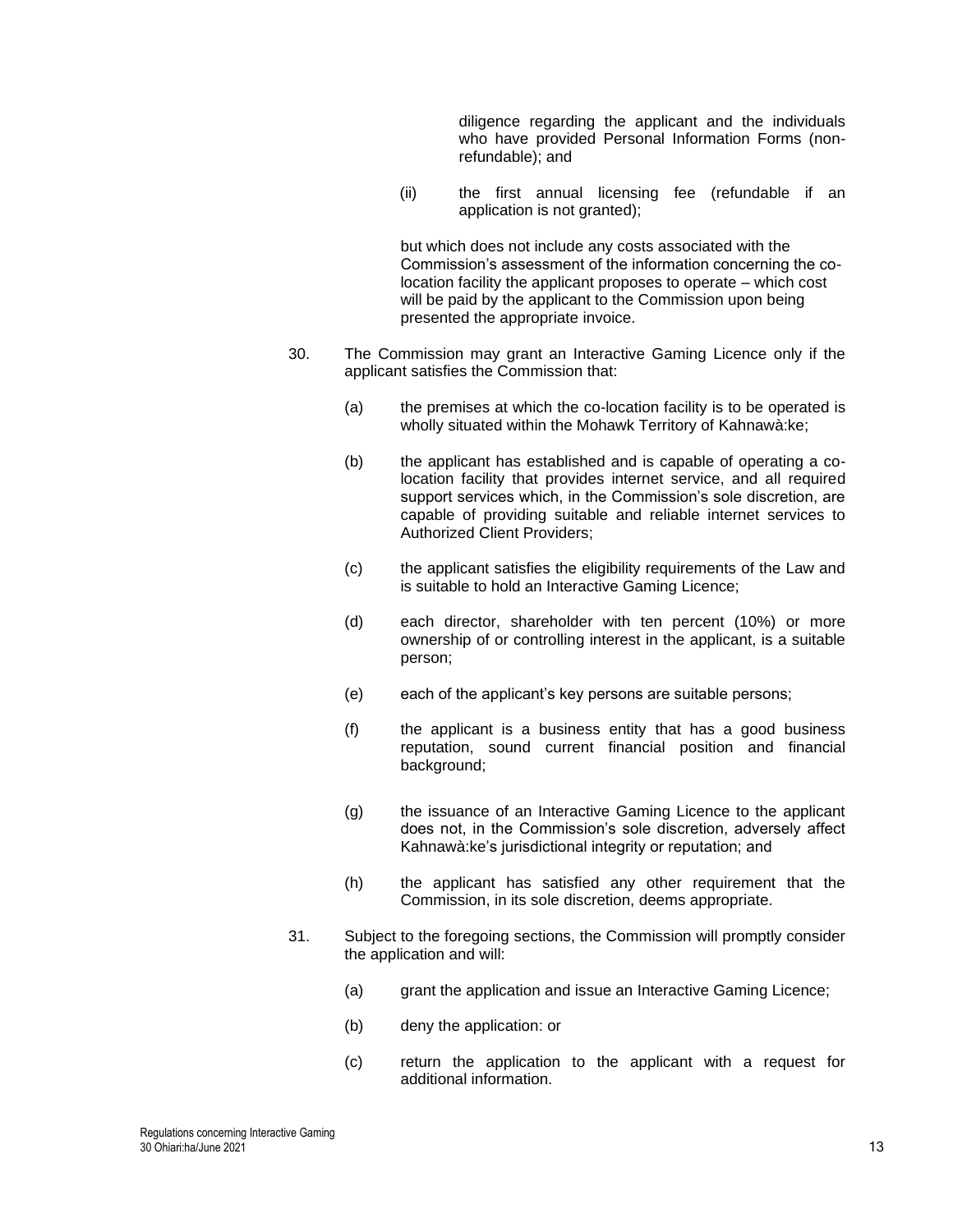- 32. In the event an application is denied, the Commission will give its reasons for the refusal in writing to the applicant.
- 33. An Interactive Gaming Licence will not be granted for a period of time exceeding five (5) years.

### **PART VI: CLIENT PROVIDER AUTHORIZATIONS**

- 34. Subject to the provisions of these Regulations, the holder of a valid Client Provider Authorization is entitled to conduct interactive gaming from the co-location facility that is owned and operated by the holder of a valid Interactive Gaming Licence and, if authorized by the Commission, to conduct interactive gaming related activities from premises located within the Territory.
- 35. To be considered by the Commission, an application for a Client Provider Authorization must include the following, duly completed as required:
	- (a) an application for a Client Provider Authorization, in the approved form;
	- (b) business entity information, in the approved form;
	- (c) personal information and financial information, in the approved forms, for each director and shareholder with ten percent (10%) or more ownership of or controlling interest in the applicant corporation;
	- (d) an application for a Key Person Permit, in the approved form, for each of the proposed key persons;
	- (e) personal information, in the approved form, for each of the proposed key persons;
	- (f) except as otherwise directed by the Commission, a Control System Submission, in the approved form;
	- (g) an application fee in the amount of Thirty Five Thousand (\$35,000.00) Dollars, which includes:
		- (i) the estimated cost of conducting the Commission's due diligence regarding the applicant and the individuals who have provided Personal Information Forms (nonrefundable); and
		- (ii) the first annual licensing fee (refundable if an application is not granted);

but which does not include any costs associated with the Commission's assessment of the applicant's Control System Submission – which cost will be paid by the applicant to the Commission upon being presented the appropriate invoice;

(h) Key Person Permit application fee in the amount of Five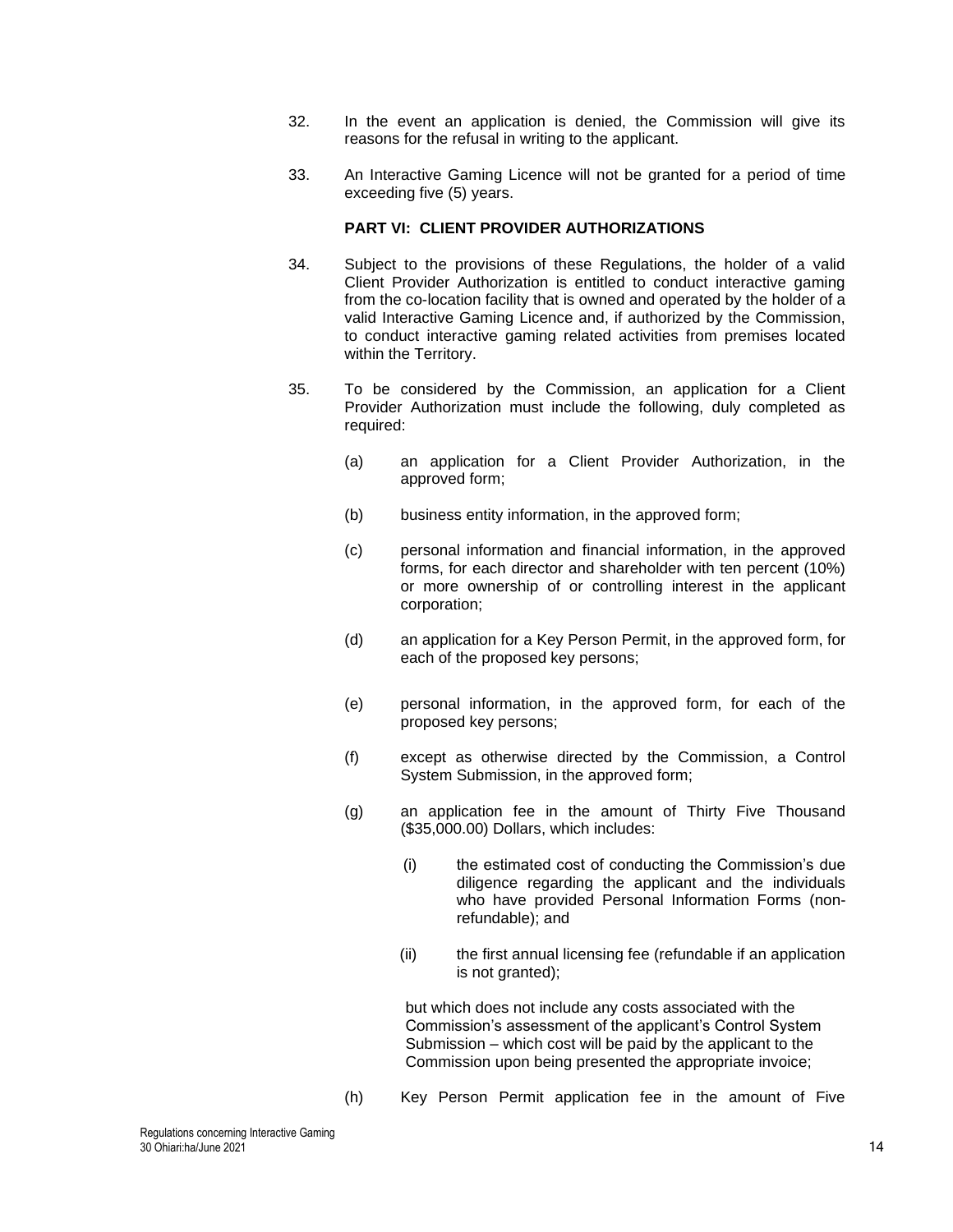Thousand (\$5,000.00) for each proposed key person.

- 36. The Commission may grant a Client Provider Authorization only if the applicant satisfies the Commission that:
	- (a) the applicant is suitable to hold an Client Provider Authorization;
	- (b) each director, shareholder with ten percent (10%) or more ownership of or controlling interest in the applicant, is a suitable person;
	- (c) each of the applicant's key persons are suitable persons;
	- (d) the applicant is the owner or licencee of control systems that are capable of providing fair and reliable interactive gaming and conducting reliable and secure interactive gaming related activities that satisfy each of the other requirements of a control system as defined by these Regulations;
	- (e) the applicant has installed, or has agreed to install in a timely manner, at the co-location facility operated by the Interactive Gaming Licence holder, such gaming equipment as the Commission deems necessary to provide the Commission effective regulatory control over the applicant's gaming operations, and may in this regard request a copy of the applicant's agreement with manager of the co-location facility operated by the Interactive Gaming Licence holder;
	- (f) the Commission and the Applicant have agreed on the design of, and an implementation schedule for, a continuous compliance program;
	- (g) the applicant is a business entity that has a good business reputation, sound current financial position and financial background;
	- (h) the issuance of a Client Provider Authorization to the applicant does not, in the Commission's sole discretion, adversely affect Kahnawà:ke's jurisdictional integrity or reputation; and
	- (i) the applicant has satisfied any other requirement that the Commission, in its sole discretion, deems appropriate.
- 37. The Commission will consider each application for a Client Provider Authorization independently from the Interactive Gaming Licence to which it is proposed to be appended and independently from any other Client Provider Authorization already appended to the Interactive Gaming Licence.
- 38. Subject to the foregoing section, the Commission will promptly consider the application and will:
	- (a) grant the application and issue a Client Provider Authorization for an initial term of six (6) months;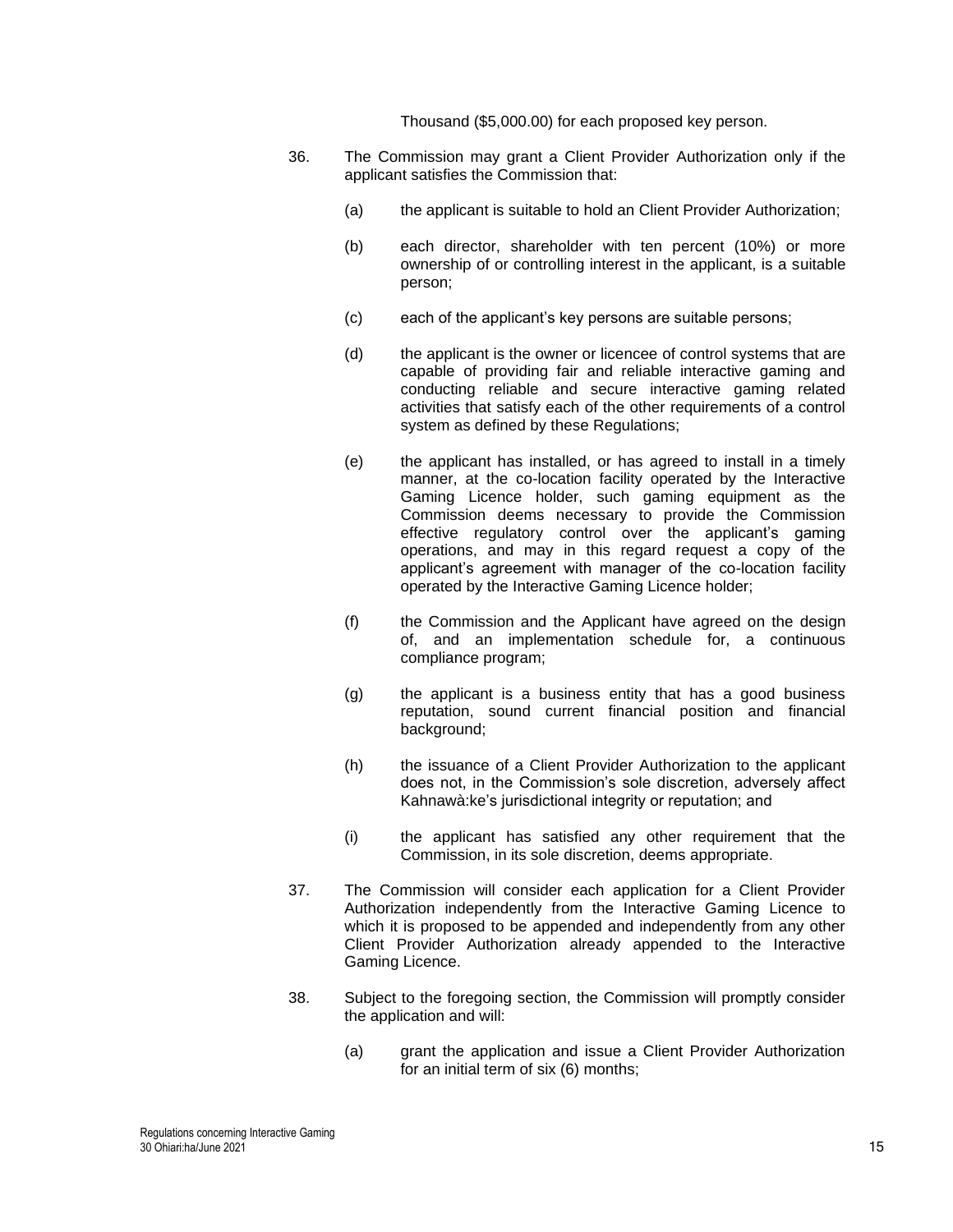- (b) deny the application; or
- (c) return the application to the proposed client provider with a request for additional information.
- 39. In the event an application is denied, the Commission will give its reasons for the refusal in writing to the applicant.
- 40. In the event an application is granted:
	- (i) the Commission will notify in writing, the Authorized Client Provider and the holder of the Interactive Gaming Licence to which the Client Provider Authorization is to be appended;
	- (ii) the Client Provider Authorization will be appended to the licence holder's Interactive Gaming Licence;
	- (iii) an original Client Provider Authorization certificate will be provided to the Authorized Client Provider.
- <span id="page-15-2"></span>41. During the initial six (6) month term after the issuance of a Client Provider Authorization, the Authorized Client Provider must implement, to the Commission's satisfaction, the appropriate continuous compliance program.
- <span id="page-15-0"></span>42. Not less than thirty (30) days prior to the expiry of the initial six (6) month period after the issuance of a Client Provider Authorization, the Commission will review the Authorized Client Provider's performance during this period of time, and will in particular consider whether:
	- (i) the Authorized Client Provider has satisfactorily implemented the appropriate continuous compliance program;
	- (ii) there have been an inordinate number of complaints from players or other third parties in relation to the Authorized Client Provider's operations, control systems, payment processes or any other matter;
	- (iii) the Authorized Client Provider has breached these Regulations or any other law applicable within the Territory; and
	- (iv) the Authorized Client Provider has committed any other act or omission that negatively affected the credibility or reputation of the Commission, the Territory or any person or entity within the Territory.
- <span id="page-15-1"></span>43. As soon as possible after the review referred to in the foregoing section [42,](#page-15-0) and in any event prior to the expiry of the initial six (6) month, the Commission will, based on the information reviewed:
	- (i) renew the Client Provider Authorization for a term not exceeding five (5) years;
	- (ii) not renew the Client Provider Authorization; or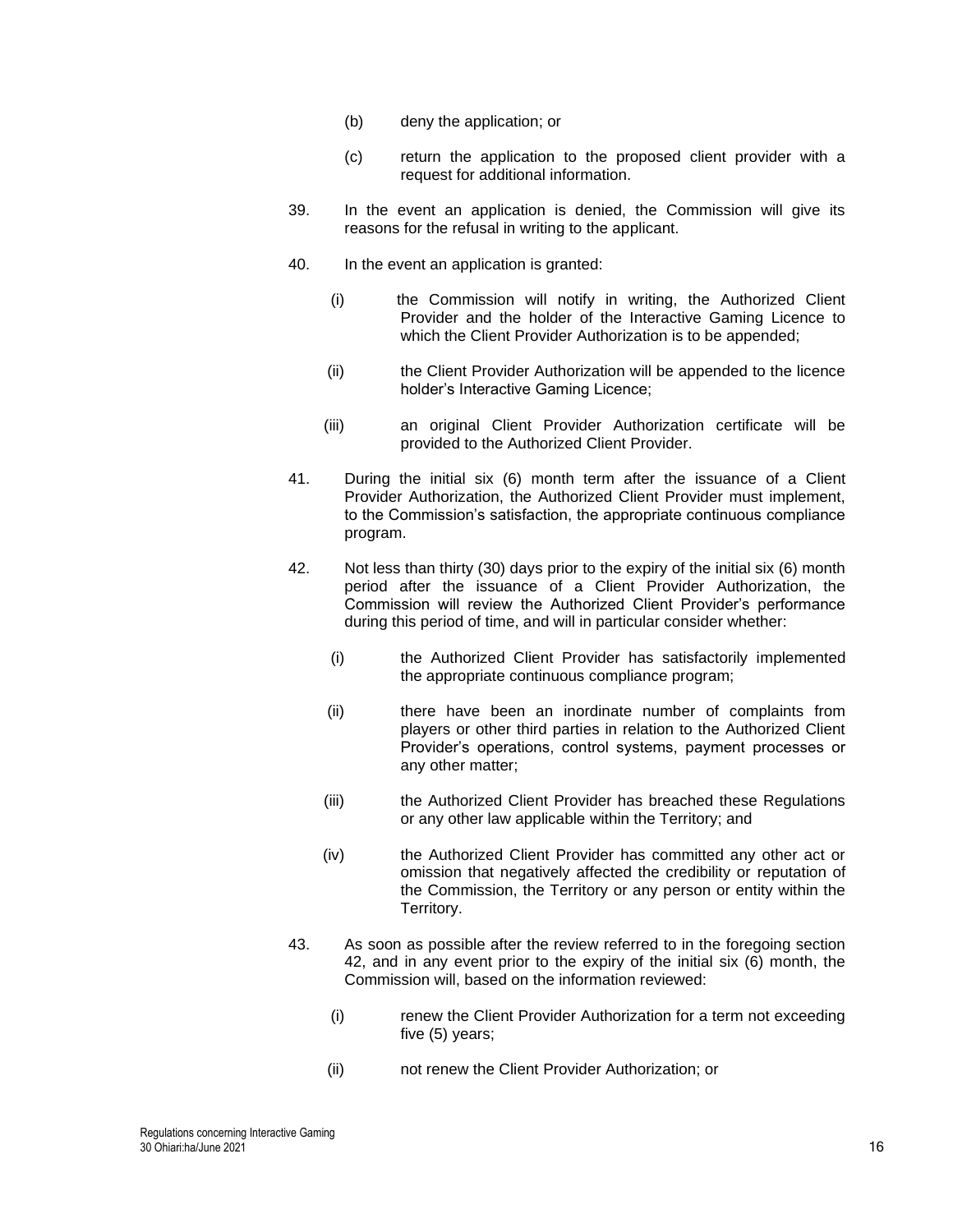- (iii) extend the term of the Client Provider Authorization for another three months.
- 44. If a Client Provider Authorization is extended pursuant to subsection [43\(](#page-15-1)c) the provisions of sections [41](#page-15-2) and [42](#page-15-0) will apply, *mutatis mutandis*.
- 45. A Client Provider Authorization may not be extended pursuant to subsection [43\(](#page-15-1)c) more than once.

### **PART VII: LIVE DEALER STUDIO AUTHORIZATIONS**

- 46. Subject to the provisions of these Regulations, the holder of a valid Live Dealer Studio Authorization is entitled to operate a Live Dealer Studio, to conduct Live Dealer Games and, if authorized by the Commission, to conduct interactive gaming related activities from premises located within the Territory.
- <span id="page-16-0"></span>47. To be considered by the Commission, an application for a Live Dealer Studio Authorization must include the following, duly completed as required:
	- (a) an application for a Live Dealer Studio Authorization, attached as Schedule "K" to these Regulations;
	- (b) a Business Entity Information form, for the applicant corporation, attached as Schedule "B" to these Regulations;
	- (c) Personal Information forms, attached as Schedule "C" to these Regulations, for each director and shareholder with ten percent (10%) or more ownership of or controlling interest in the applicant corporation;
	- (d) an application for a Key Person Permit, attached as Schedule "E" to these Regulations, for each of the proposed key persons;
	- (e) Personal Information forms, attached as Schedule "C" to these Regulations, for each of the proposed key persons;
	- (f) except as otherwise directed by the Commission, a Control System Submission, attached as Schedule "I" to these Regulations;
	- (g) an application fee in the amount of Twenty Five Thousand (US\$25,000.00) US Dollars, which includes:
		- (i) the estimated cost of:
			- 1. conducting due diligence investigations on the applicant and the individuals who have provided Personal Information Forms (non-refundable);
			- 2. inspecting the premises in which the Live Dealer Studio is to be located; the proposed parking area; the proposed equipment and proposed dealers to ensure the applicant has satisfied all requirements of these Regulations; and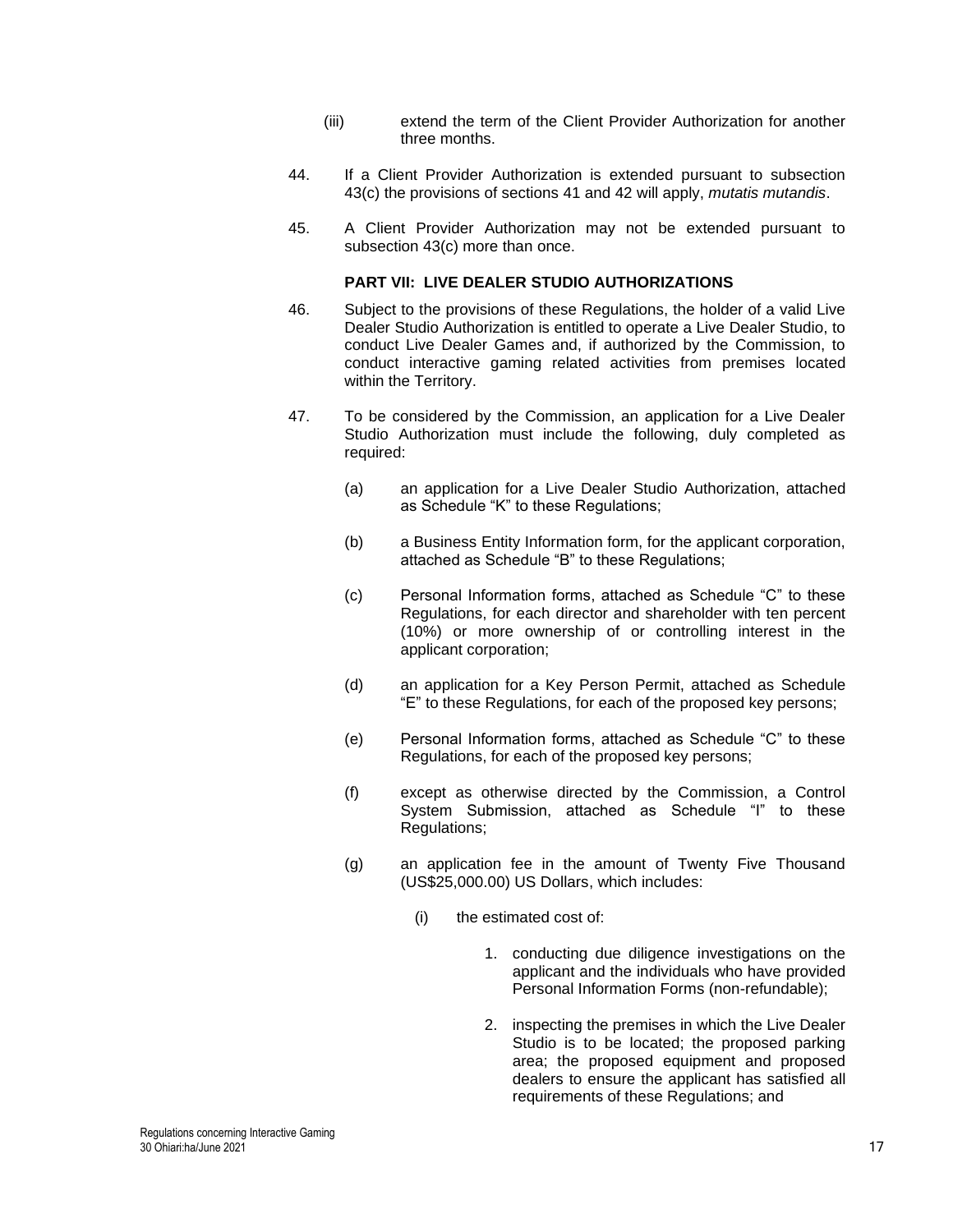- 3. reviewing the applicant's Control System Submission;
- (ii) the first annual licensing fee (refundable if an application is not granted);
- (h) Key Person Permit application fee in the amount of Five Thousand (\$5,000.00) for each proposed key person.
- 48. The Commission may grant a Live Dealer Studio Authorization only if the applicant satisfies the Commission that:
	- (a) the applicant is suitable to hold an Live Dealer Studio Authorization;
	- (b) each director, shareholder with ten percent (10%) or more ownership of or controlling interest in the applicant, is a suitable person;
	- (c) each of the applicant's key persons are suitable persons;
	- (d) the applicant is the owner or licensee of control systems that are capable of providing fair and reliable interactive gaming and conducting reliable and secure interactive gaming related activities that satisfy each of the other requirements set out in the Control System Submission;
	- (e) the applicant has installed, or has agreed to install in a timely manner, at the co-location facility operated by the Interactive Gaming Licence holder, such gaming equipment as the Commission deems necessary to provide the Commission effective regulatory control over the applicant's gaming operations, and may in this regard request a copy of the applicant's agreement with manager of the co-location facility operated by the Interactive Gaming Licence holder;
	- (f) the Commission and the Applicant have agreed on the design of, and an implementation schedule for, a continuous compliance program;
	- (g) the issuance of a Live Dealer Studio Authorization to the applicant does not, in the Commission's sole discretion, adversely affect Kahnawà:ke's jurisdictional integrity or reputation; and
	- (h) the applicant has satisfied any other requirement that the Commission, in its sole discretion, deems appropriate.
- 49. In considering whether to issue a Live Dealer Studio Authorization, the Commission must be satisfied that:
	- (a) the location, structure and layout of the Live Dealer Studio facility is suitable for its intended purpose;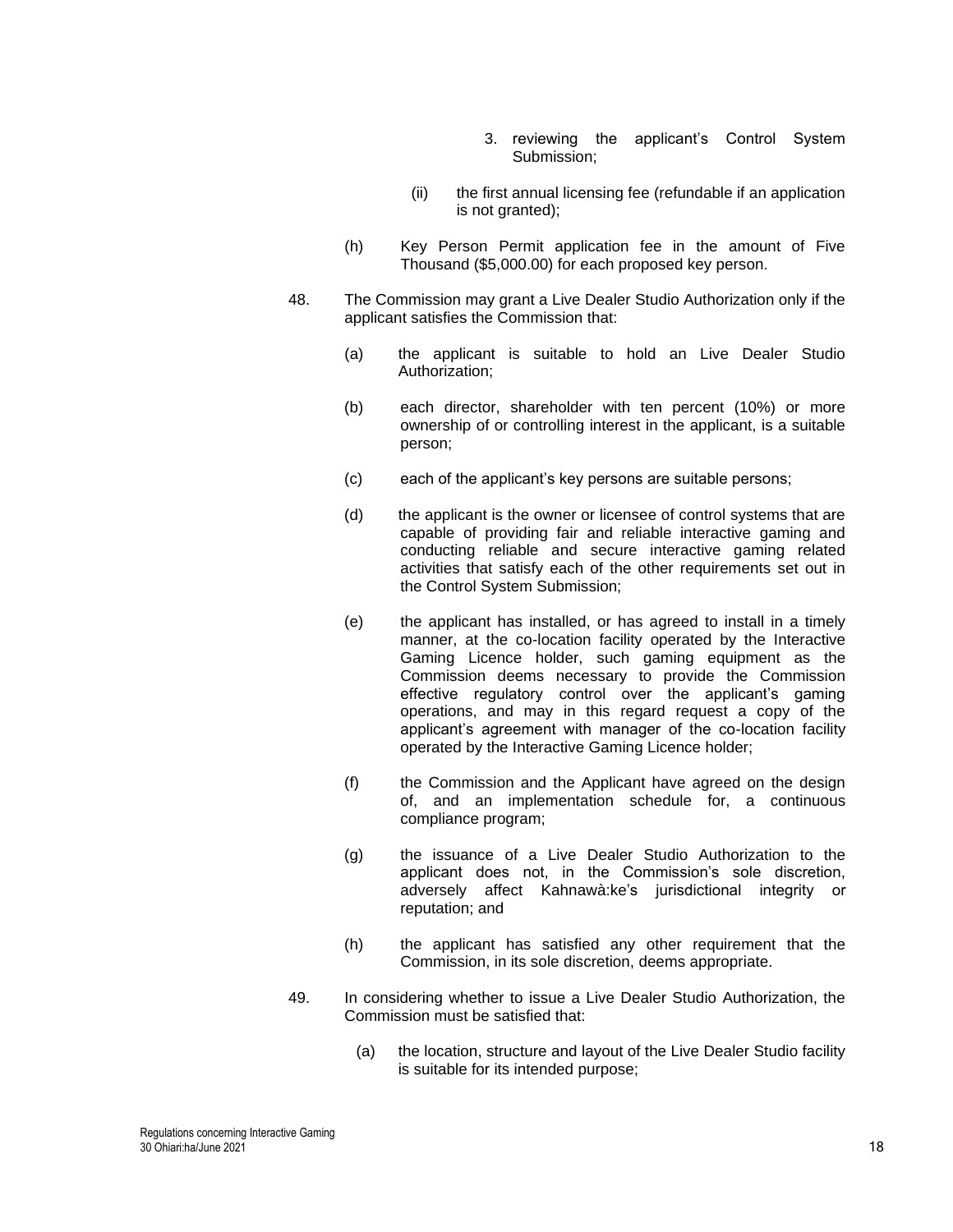- (b) the Live Dealer Studio facility has been inspected and approved in accordance with all fire, safety, environmental and, if appropriate, health standards applicable within the Territory;
- (c) the Live Dealer Studio facility is covered by an all risk, third party liability insurance policy in the amount of not less than Two Million (\$2,000,000.00) Dollars, the terms of which are satisfactory to the Commission;
- (d) the security of the Live Dealer Studio facility, including access thereto is suitable for its intended purpose;
- (e) the parking area that will service the Live Dealer Studio facility is:
	- (i) adequately sized and positioned to service the operations of the Live Dealer Studio;
	- (ii) safe for its intended use, is adequately lit at night and is fully monitored by security personnel or cameras; and
- (f) the tables, cards, cameras and other related equipment to be used in the Live Dealer Studio is suitable for its intended purpose; and
- (g) dealers and other personnel employed or contracted by the applicant or Authorization holder are:
	- (i) not less than the approved age;
	- (ii) properly trained and supervised; and
	- (iii) suitably attired at all times.
- 49A. If prior to the determination of an application for a Live Dealer Studio Authorization, the monies deposited with the Commission in accordance with section [47](#page-16-0) have been exhausted, the Commission may by notice in writing to the applicant require that an additional sum be deposited with the Commission by, or on behalf of, the applicant. Where a notice under this section has been given, the Commission is not required to determine the application until the notice has been complied with.
- 50. Before deciding whether to grant or refuse an application for a Live Dealer Studio Authorization, the Commission will consider:
	- (a) any relevant reports and materials that have been submitted to them; and
	- (b) other material or information supplied to the Commission by, or on behalf of, the applicant as the Commission considers appropriate.
- 51. Where the Commission consider that they have insufficient information on which to decide whether to grant or refuse the application, they will defer their decision on the application and invite the applicant, or a representative of the applicant, to provide additional information.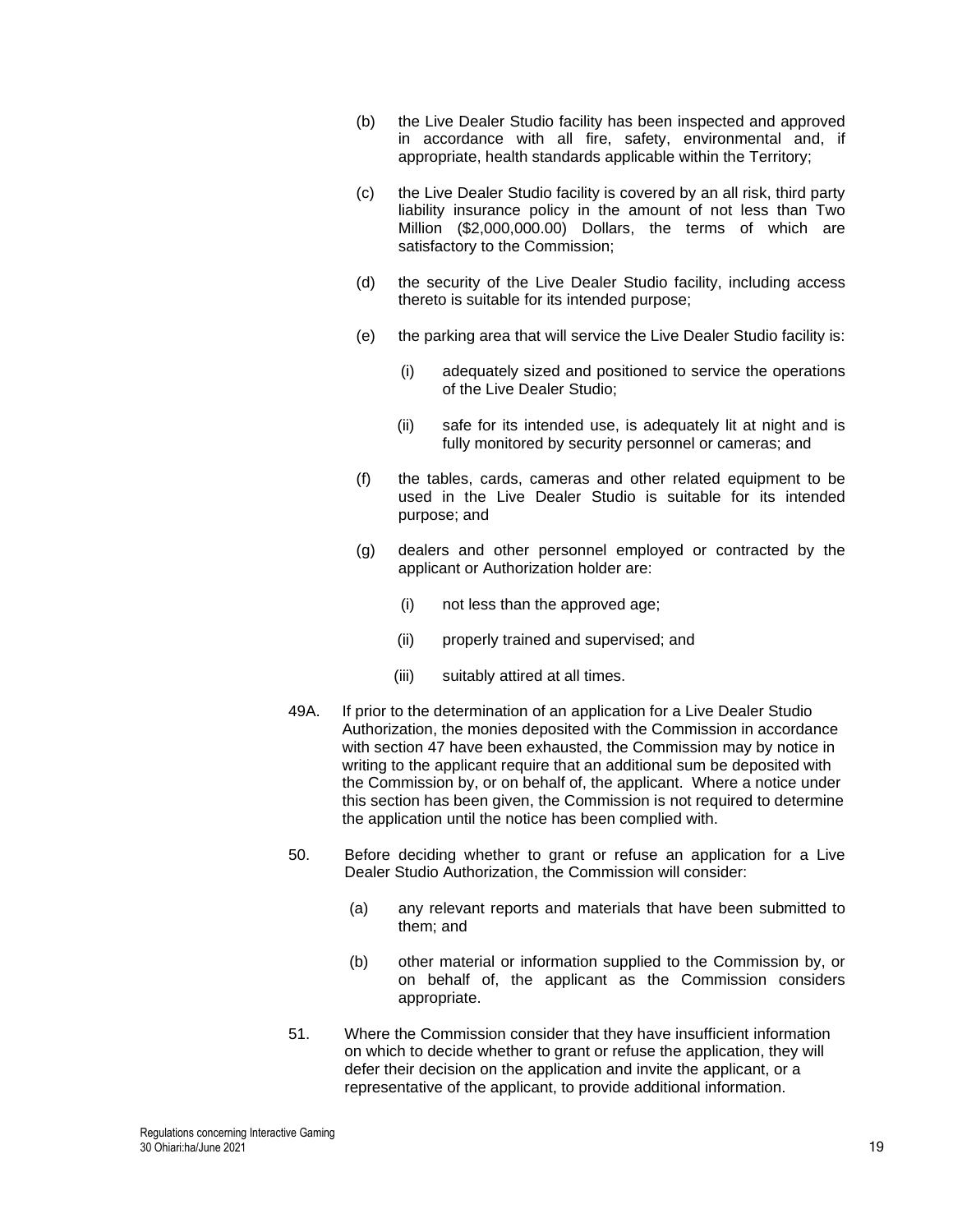- 52. If the Commission refuses to grant an application for a Live Dealer Studio Authorization, the Commission will give the applicant written notice of the decision with reasons for the refusal.
- 53. In the event an application for a Live Dealer Studio Authorization is granted:
	- (a) the Commission will notify the applicant and the holder of the Interactive Gaming Licence to which the Live Dealer Studio Authorization is to be appended;
	- (b) the Live Dealer Studio Authorization will be appended to the licence holder's Interactive Gaming Licence;
	- (c) an original Live Dealer Studio Authorization certificate will be provided to the applicant.
- 54. The Commission will consider each application for a Live Dealer Studio Authorization independently from the Interactive Gaming Licence to which it is proposed to be appended and independently from any other Authorization already appended to the Interactive Gaming Licence.
- 55. A Live Dealer Studio Authorization granted by the Commission is subject to the following conditions:
	- (a) upon receipt of a verbal or written request from a duly authorized officer of the Commission, the Live Dealer Studio Authorization holder must provide information about the operations and management of the Live Dealer Studio facility; and
	- (b) the Live Dealer Studio Authorization holder must within fortyeight (48) hours of any serious incident negatively affecting the operations of the Live Dealer Studio facility, notify the Commission in writing of the details and consequences of the incident and of the remedial steps, if any, taken.
- 56. During the initial one (1) year term after the issuance of a Live Dealer Studio Authorization, the Commission will conduct a compliance audit (the "baseline audit") of the Authorization holder's operations and, based on the compliance audit findings, will issue such directions to the Authorization holder as may be appropriate. The Commission will determine the scope and timing of subsequent compliance audits. The cost of the baseline audit and subsequent audits are included in the Authorization holder's annual licensing fee.
- 57. A Live Dealer Studio Authorization is valid for a period of five (5) years.
- 58. Upon being given reasonable notice, which will wherever possible be not less than seven (7) days, the Live Dealer Studio Authorization holder will attend at a meeting of the Commission for the purpose set out in the notice.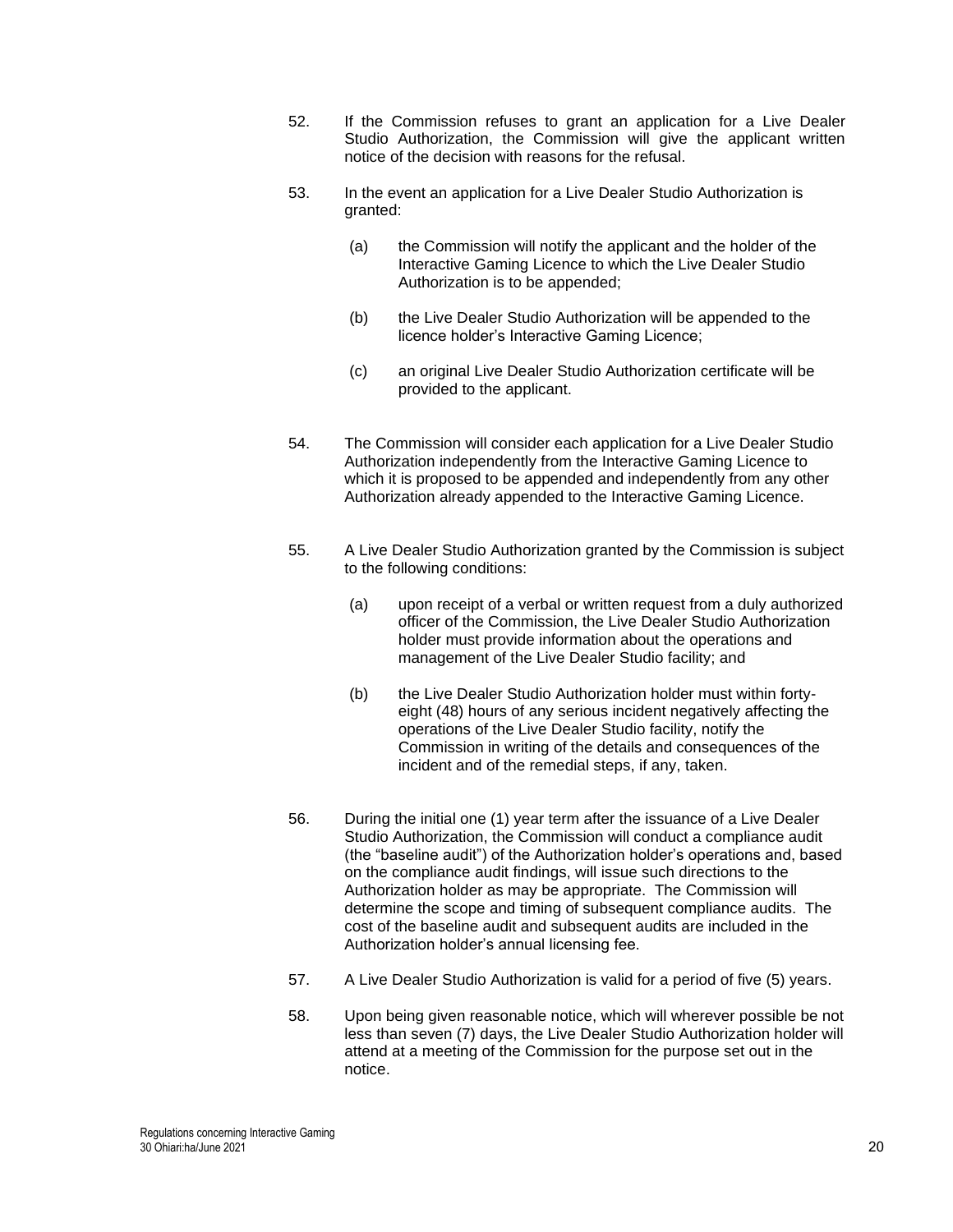### **Live Dealer Studio - Mandatory Requirements**

- 59. Information must be provided to a remote player in real time and will include all game play information that would normally be available from the online table game equivalent including the following:
	- (a) date and time;
	- (b) table number and location;
	- (c) table minimum and maximum wagers;
	- (d) number of decks used, if applicable;
	- (e) amount wagered;
	- (f) game outcome;
	- (g) amount of house rake, if applicable;
	- (h) payout odds, where applicable; and
	- (i) amount won or lost.
- 60. In the event that a remote player cannot or does not complete an action required of them to allow a game to continue within the allotted time:
	- (a) the system or proxy player must complete the game on behalf of the player;
	- (b) the game must be completed using an optimum strategy for that particular game;
	- (c) the player must not rejoin the particular instance of a game where the system or proxy has begun to complete the game on behalf of that player;
	- (d) any winnings arising from the game must be credited to the player's account;
	- (e) any losses arising from the game are retained in accordance with the rules of the game;
	- (f) the results of the game must be available to the player and must indicate which decisions were made by the system or proxy player on behalf of the player; and
	- (g) other players in the game instance must be able to complete their own games, unless they cannot or do not take their turn.
- 61. A remote player must be notified of a win directly through his or her player account, including the amount won, in due course after the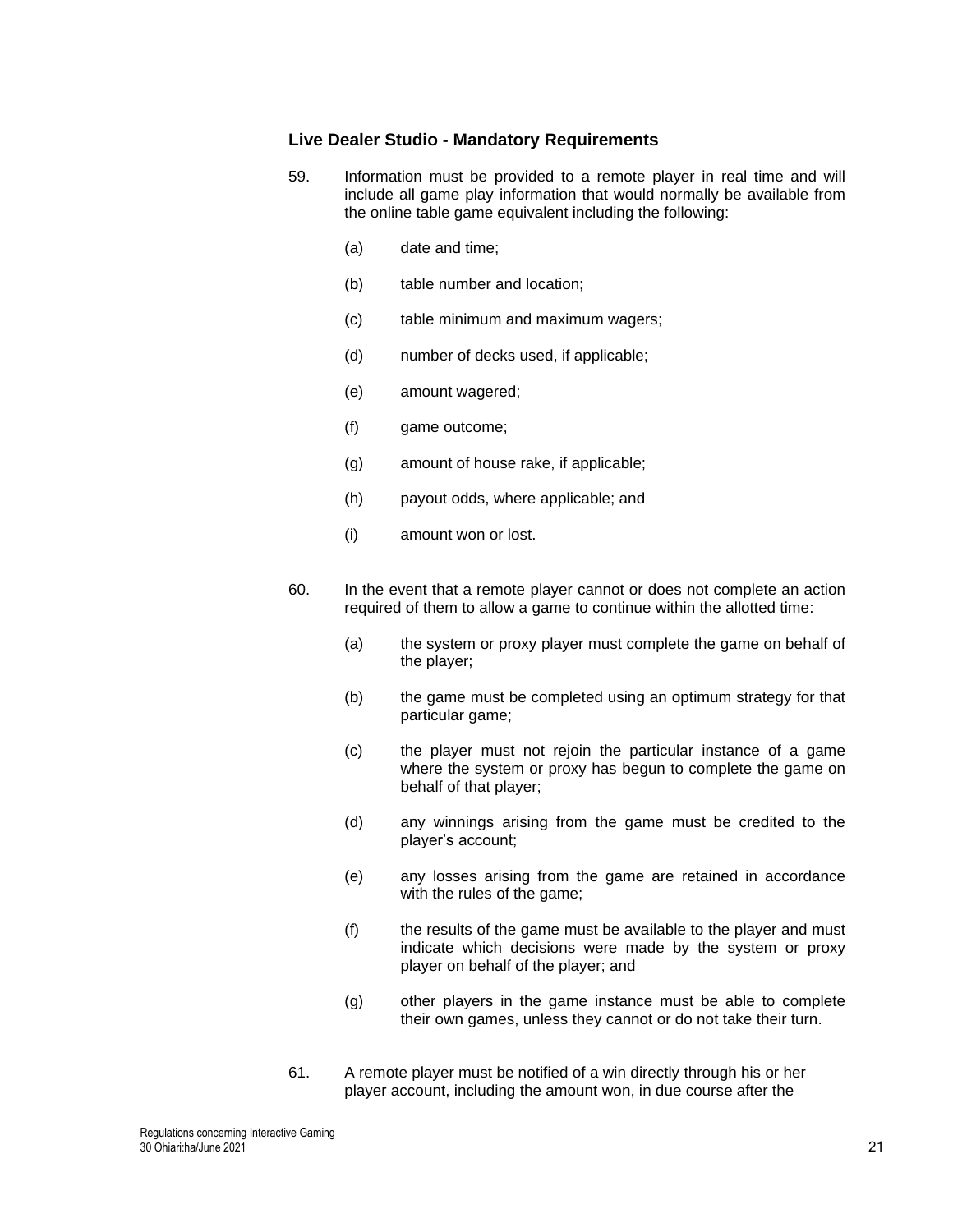completion of the game.

- 62. The following information will be readily available to the remote player through the internet interface throughout a player's session, where applicable:
	- (a) sufficient information to identify the specific game selected;
	- (b) all charges imposed on the player such as fees, and house rake;
	- (c) rules which describe procedures in place to deal with game interruptions caused by the discontinuity of data flow, video and voice from the network server during a game, for example: internet connection outage or wagering terminal malfunction;
	- (d) for any betting opportunity relying on 'live' monitoring of an event, players must be informed that 'live' transmissions may be subject to delay or interruption. Where a delay or interruption is apparent and is created by the system, the scale of the delay must be disclosed to the player;
	- (e) the rules, artwork and functionality of the game, as made available to the player using the internet interface, must include no less information than that which is made available to the player using a traditional or land-based method, where applicable; and
	- (f) all players playing a game or, in the case of the wagering on a future event, placing a wager, using the internet interface must be no more or no less eligible to win the game than players using a traditional or land-based method.
- 63. Gameplay and payout rules must not rely on sound to convey their meaning.

# **Automated Recognition Devices**

- 64. Game symbols used in Live Dealer Games must be automatically registered by automated recognition devices.
- 65. Game symbols used in Live Dealer Games will be recorded in the Live Dealer gaming system.
- 66. Rules of play for Live Dealer games must be programmed into the Live Dealer gaming system.
- <span id="page-21-0"></span>67. Any equipment that is used to scan or otherwise detect cards must be tested for reliability and all consumables that will be subjected to this hardware must be checked against the equipment for defects prior to processing, in order to prevent play being disrupted.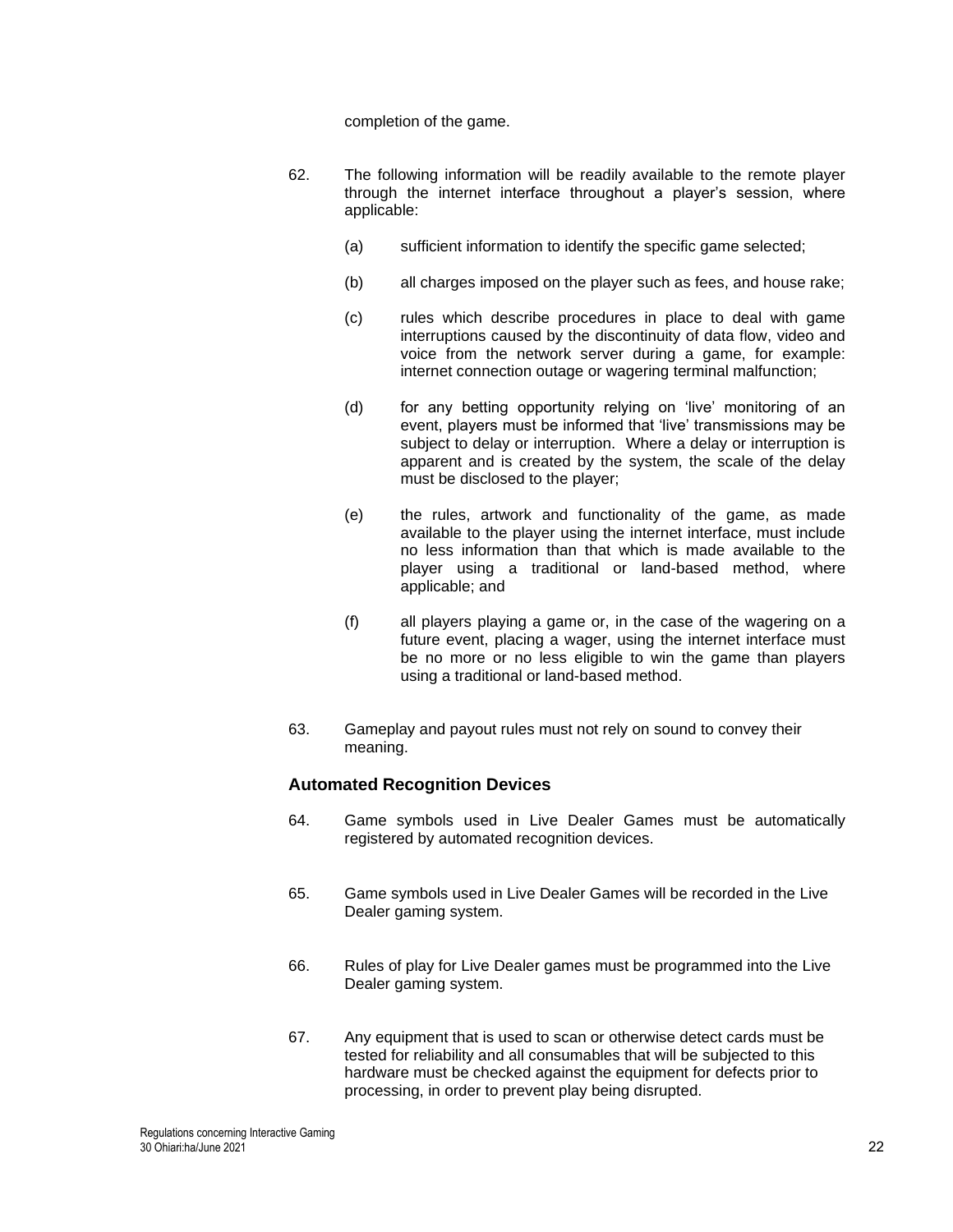68. The Live Dealer Studio Authorization holder must maintain and must provide to the Commission all logs of tests conducted in accordance with the foregoing section [67.](#page-21-0)

# **Manual override**

69. Automated recognition devises used for recognition and registration must be equipped with a manual operation mode that allows corrections of an erroneous result, for example: where the detection equipment misreads a card or the position of a ball. A player must be informed that the manual operation mode is active and each time the manual operation mode is activated, tracking must be enabled to allow for further review.

### **Simulcast Control Server**

- 70. Games for remote players will utilize a simulcast control server for the purpose of live-streaming all wagering activity and game results. The simulcast control server will:
	- (a) provide the remote player with real time visual access to the game being played;
	- (b) prevent anyone from accessing the wagering outcome prior to finalizing a wager;
	- (c) record dealer verified game results before posting; and
	- (d) be equipped with a mechanism to void game results if necessary.

# **Information Records**

- 71. Game logs must be maintained and game events collated into statistics which can be analyzed for trends relating to game performance, staff and locations in the gaming area.
- <span id="page-22-0"></span>72. A continuous recording must be made of all the games played so that:
	- (a) the date and time of each game can be determined to an accuracy of one second relative to the clock used by the system;
	- (b) the sequence of games relative to each other can be determined;
	- (c) each bet, win, loss, player decision and dealer action can be determined;
	- (d) all game events are clearly identifiable and distinguishable;
	- (e) the sequence of events within each game instance can be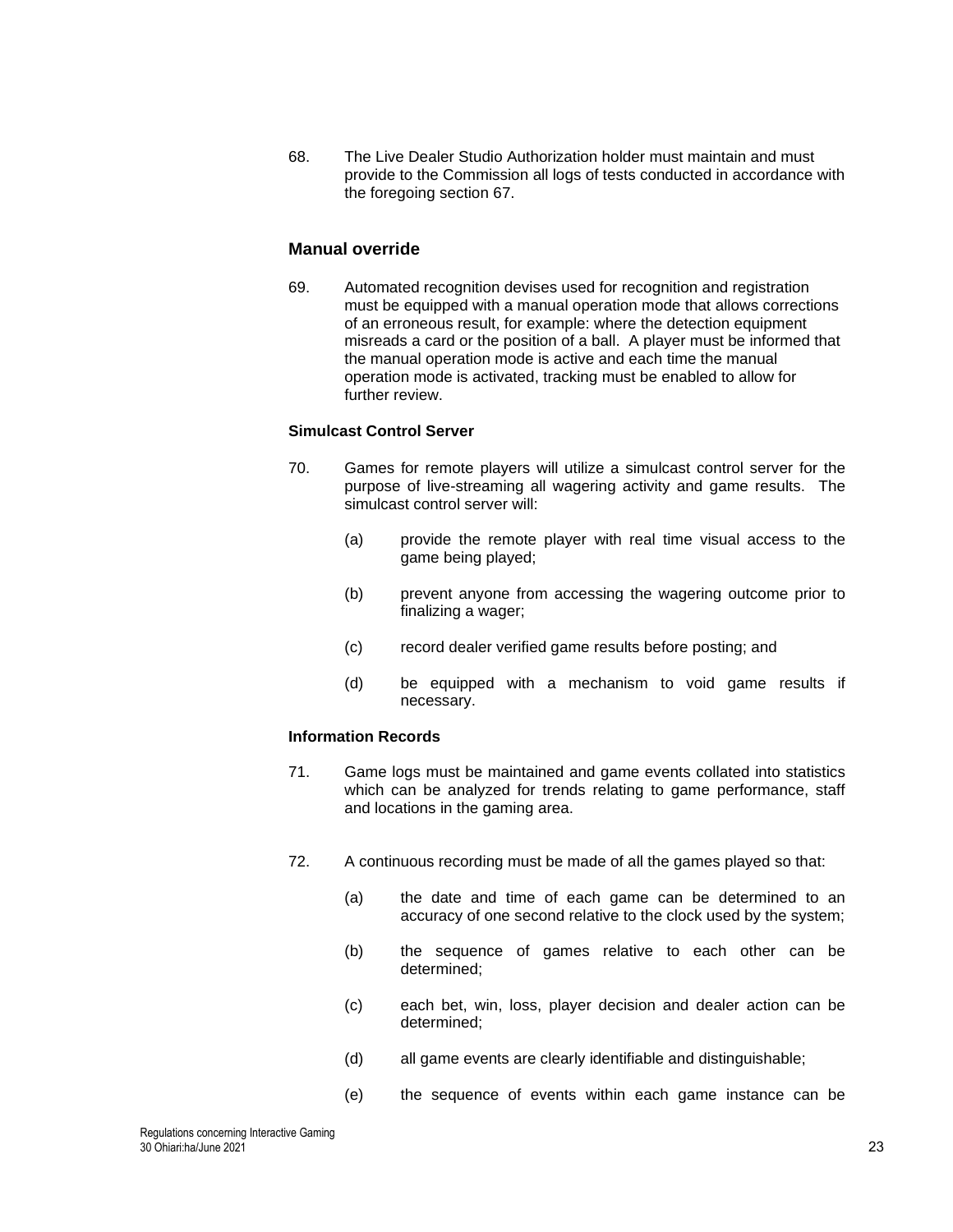determined;

- (f) all cards and game results must be clearly visible, together with a separate icon depicting a matching outcome on the player's screen;
- (g) the recording must be sufficient to prove whether the game rules are being complied with and identify discrepancies; and
- (h) the recording can be reviewed by the Commission in the event that a player is not satisfied with the review by the operator.
- 73. A continuous recording referenced in the foregoing section [72](#page-22-0) must be kept for at least fifteen (15) days.

#### **Equivalency of Signal**

- 74. Each player must have equivalent quality video and audio feeds from the Live Dealer Studio system. Procedures must be in place to measure and verify this equivalence whenever communications are initiated, including reconnection due to signal interruptions or re-initiation when the signal was severed.
- 75. Remote player devices and applications must have sufficient resources to meet the minimum system requirements as set forth by the Live Dealer gaming system and as advertised to the remote player.
- 76. A minimum signal connection requirement for the remote player's internet connection must be established, enforced and disclosed to the remote player.

#### **Reporting**

- 77. Internal statistical results reviews must be regularly conducted to monitor game performance and payout percentages, and to detect irregularities and variances.
- 78. Policies and procedures for conducting results reviews, and investigation procedures to be undertaken in the event that material variances are identified, must be documented.
- 79. A Live Dealer Studio Authorization holder must establish and implement procedures for the completion of gaming operation reports.
- 80. Gaming operations reports must include:
	- (a) procedure violation report;
	- (b) incident report; and
	- (c) pit boss report.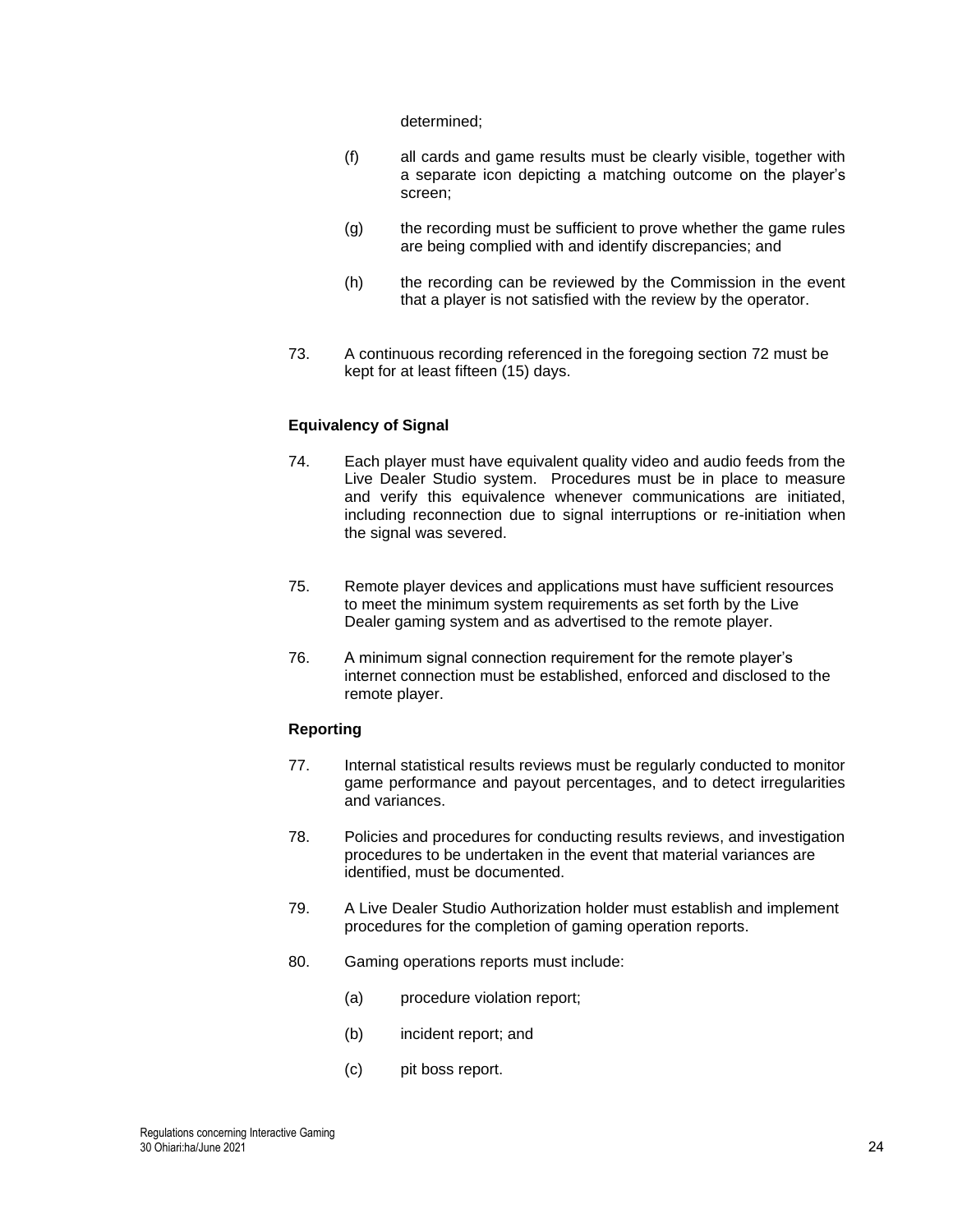### **Live Dealer Studio Environment**

- 81. To maintain the integrity of the game outcome determination process, Live Dealer Studio Authorization holders are subject to the following additional verification requirements:
	- (a) the physical security policy and procedures must be reviewed periodically to ensure that risks are identified, mitigated and underwritten by contingency plans;
	- (b) security perimeters such as walls, card controlled entry gates or manned reception desks must be used to protect the Live Dealer Studio premises and operations;
	- (c) physical protection against damage from fire, flood, earthquake, typhoon, and other natural or man-made disaster must be designed and implemented;
	- (d) secure areas must be protected by appropriate entry controls to ensure that only authorized personnel are allowed access;
	- (e) access points such as delivery and loading areas and other points where unauthorized persons may enter the premises must be controlled and, if possible, isolated from operation areas to avoid unauthorized access;
	- (f) the actual gaming area must be defined and have appropriate physical security controls;
	- (g) on-site gaming servers and communications equipment must be sited or protected to reduce the risks from environmental threats and hazards, and opportunities for unauthorized access;
	- (h) on-site gaming servers and communication equipment must be protected from power failures and other disruptions caused by failures in supporting utilities;
	- (i) on-site computer and communications requirement must be correctly maintained to ensure its continued availability and integrity;
	- (j) all items of equipment containing storage media must be checked to ensure that any sensitive data and licensed software has been removed prior to disposal; and
	- (k) policies and procedures must be in place to enable a suitable response to any computer or communications security issue.

### **Fixed Gaming Equipment**

- 82. Gaming equipment used in the Live Dealer Studio operations must meet minimum industry standards.
- 83. Gaming equipment must be installed according to a defined plan and records maintained of all installed equipment.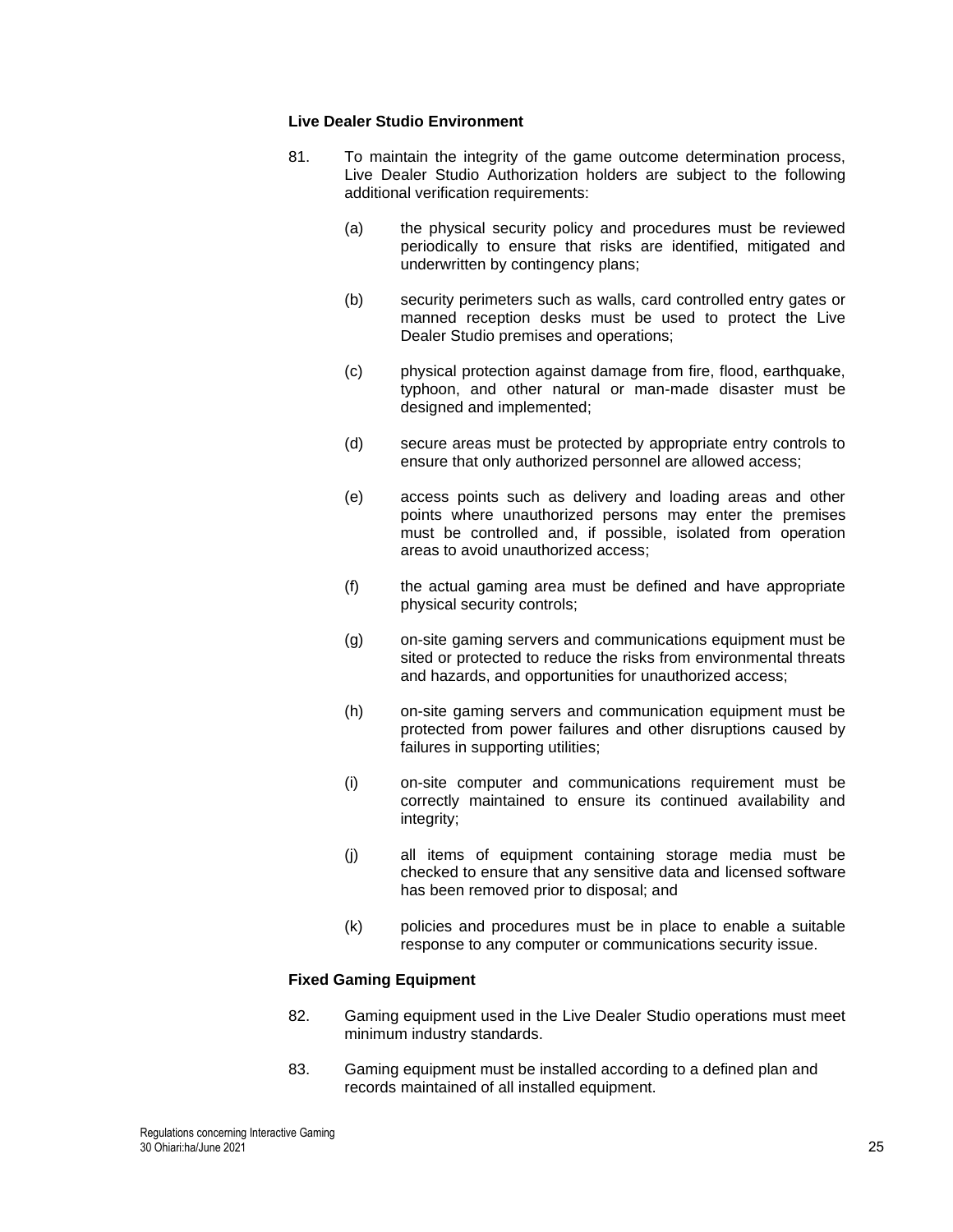- 84. Gaming equipment must be inspected and cleaned at regular intervals to ensure that it is free from defects or mechanisms that could interfere with fair play.
- 85. Obsolescent gaming equipment must be destroyed in a manner which ensures that the device, and any data stored in the device, cannot be used.

### **Consumable Gaming Equipment**

- 86. Consumables used in the Live Dealer Studio operations must meet minimum industry standards.
- 87. Procedures must be implemented for tracking the inventory of consumables from the receipt, through storage, installation, use, retirement, and destruction. All consumables must have an associated audit trail which shows which staff had access to the consumables at any given time for any given operation.
- 88. Periodic random inspections must be performed on the consumables in use, from disbursement to retirement.
- 89. Used consumables must be destroyed in a manner which prevents their accidental re-use in games and which puts them permanently beyond use.

### **Staffing**

- 90. Live Dealer Studio Authorization holders must:
	- (a) establish and implement procedures to perform background checks on newly recruited staff;
	- (b) ensure that staff are:
		- (i) trained in the Live Dealer gaming procedures they will be using; and
		- (ii) trained in, and regularly reminded of, any physical behaviour that is prohibited or required;
	- (c) document policies and procedures concerning staff rotations, shift patterns and allocation.
- 91. The retention of documentation must be robust, allowing staff records to be audited and investigations to be performed where staff members are either involved directly or where their presence in a particular place and time, is crucial to understanding a chain of events.
- 92. Procedures for the termination of staff shall be documented.
- 93. A supervisory member of staff must always be present when gaming is taking place.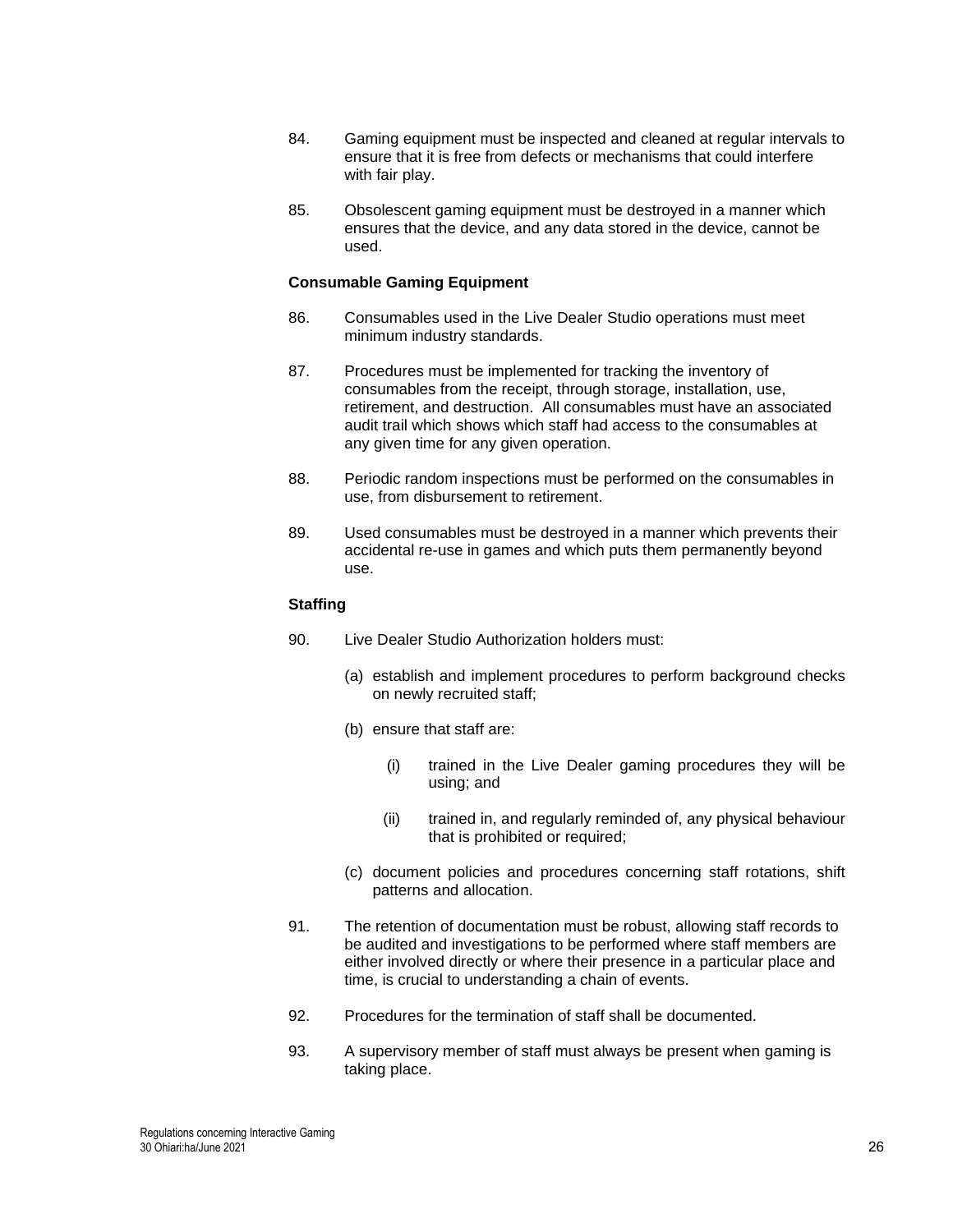94. Staffing logs must be maintained for each table.

#### **Gaming Operations**

- 95. Separate rules of play must exist for each game and new games must have their rules of play in place before being offered to players.
- 96. Clear procedures regarding anomalous events which may occur during live dealing operations must be documented and understood by staff. Documented procedures must cover, at a minimum:
	- (a) incorrect card detection by automated equipment;
	- (b) dropped cards;
	- (c) misdeals;
	- (d) re-spins;
	- (e) aborted games; and
	- (f) table closure.
- 97. Consistent card shuffling procedures must be in place and the shuffling of cards must be logged. Card shuffling procedures must include a verification of the card count.
- 98. Any equipment that is used to scan or otherwise detect cards must be tested for reliability and all consumables that will be subjected to this hardware must be checked against it for defects prior to processing, in order to prevent play being disrupted. Logs of all tests must be maintained.
- 99. Policies and procedures must be in place to identify and replace automated scanning equipment which shows an unacceptable level of errors.
- 100. Procedures must be in place to demonstrate that one person would not be able to undertake all duties concerning card management and that there is segregation of responsibilities prior to play, during play and after play.
- 101. Game logs must be maintained and game events collated into statistics which can be analyzed for trends relating to game performance, staff and locations in the gaming area.
- 102. Procedures must be in place to deal with any video, voice or data stream disruptions during a game.
- 103. Procedures must be in place to deal with player disconnection during a game.
- 104. Procedures must be in place regarding additional surveillance systems used to supplement pit boss observations.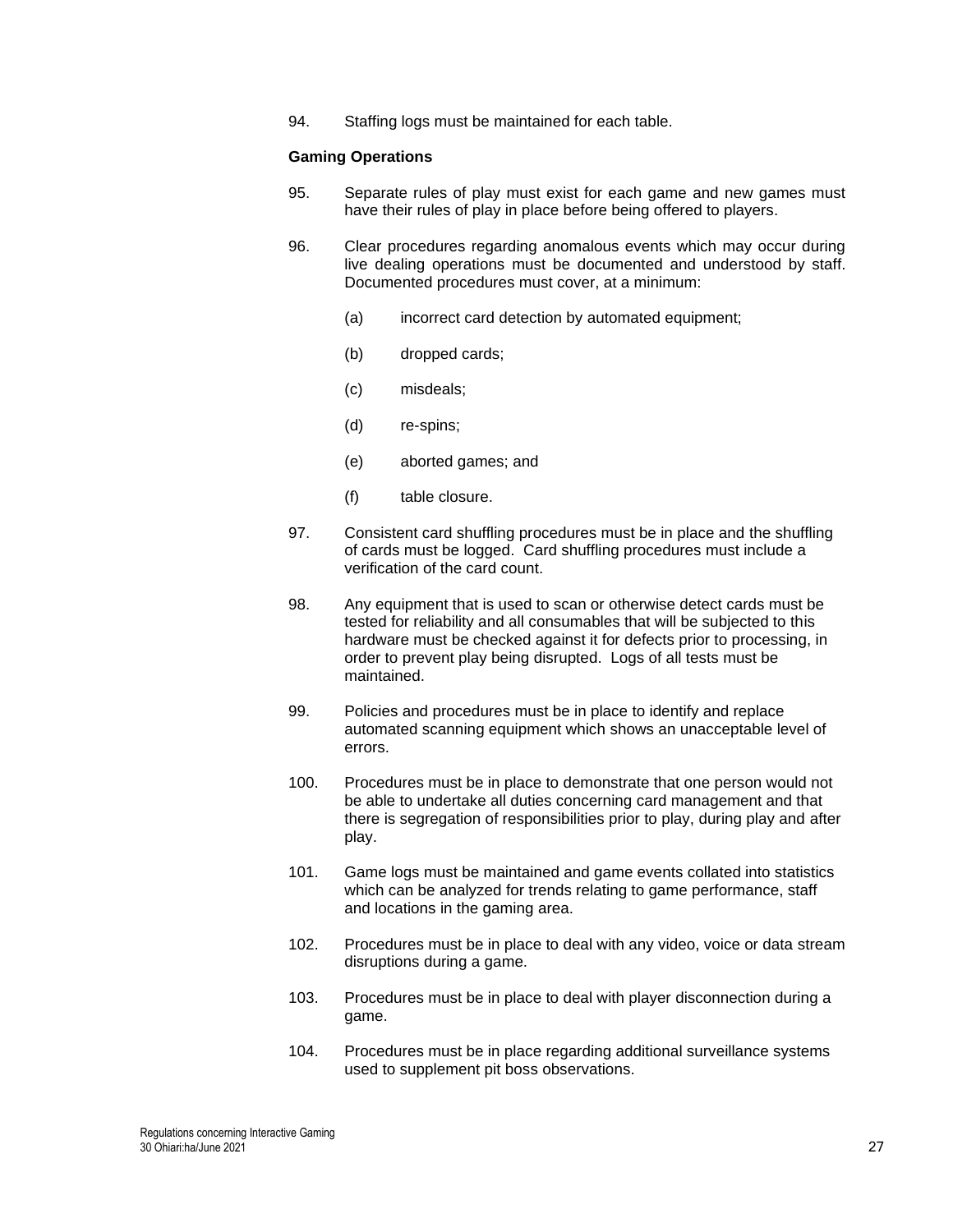- 105. Where players are able to chat to dealers, a defined procedure must exist for the use of chat features.
- 106. The game reports and records procedures must be reviewed periodically to ensure that risks are identified, mitigated and underwritten by contingency plans.

### **PART VIII: INTER-JURISDICTIONAL AUTHORIZATIONS**

- 107. Subject to the provisions of these Regulations, the holder of a valid Inter-Jurisdictional Authorization is entitled to conduct interactive gaming from the co-location facility that is owned and operated by the holder of a valid Interactive Gaming Licence and, if authorized by the Commission, to conduct interactive gaming related activities from premises located within the Territory.
- <span id="page-27-0"></span>108. To be considered by the Commission, an application for an Inter-Jurisdictional Authorization must include the following, duly completed as required:
	- (a) an application for an Inter-Jurisdictional Authorization, in the form set out in Schedule "L" to these Regulations;
	- (b) proof, satisfactory to the Commission, that:
		- (i) the applicant holds a valid and subsisting licence issued by a primary jurisdiction to conduct interactive gaming, and
		- (ii) the applicant, its software and control systems are subject to and are being properly regulated by the laws and regulations of the primary jurisdiction;
	- (c) an application fee in the amount of Two Thousand (\$2,000.00) Dollars.
- 109. The Commission may grant an application for an Inter-Jurisdictional Authorization only if the applicant satisfies the Commission that the requirements in the foregoing sections 107 and [108](#page-27-0) have been met.
- 109A. The Commission may deny an application if the Commission, in its sole discretion, determines that the issuance of an Inter-Jurisdictional Authorization to the applicant could adversely affect Kahnawà:ke's jurisdictional integrity or reputation.
- 110. The Commission will consider each application for an Inter-Jurisdictional Authorization independently from the Interactive Gaming Licence to which it is proposed to be appended and independently from any other Inter-Jurisdictional Authorization, Client Provider Authorization or Casino Software Provider Authorization already appended to the Interactive Gaming Licence.
- 111. The Commission will promptly consider the application and will:
	- (a) grant the application and issue an Inter-Jurisdictional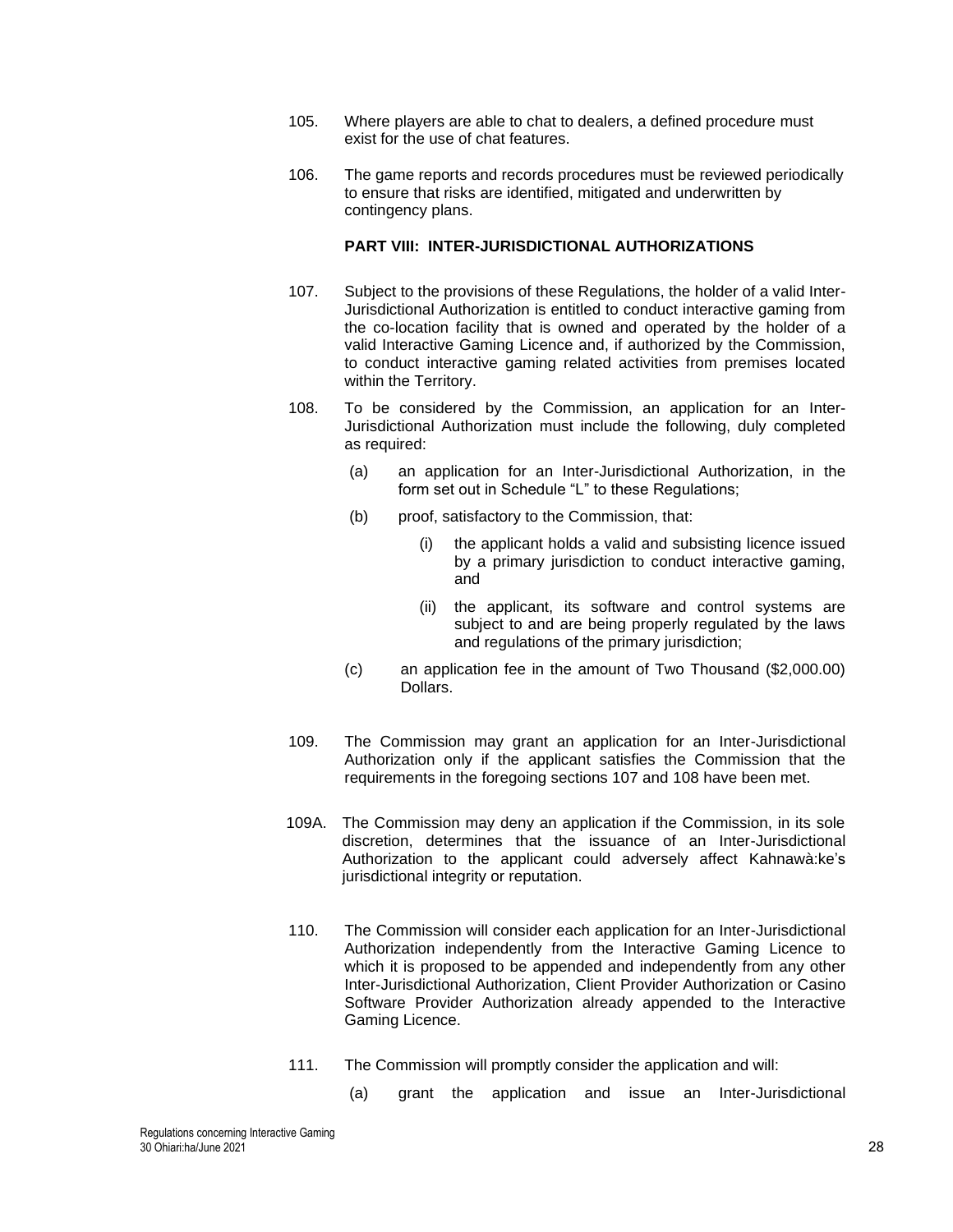Authorization;

- (b) deny the application; or
- (c) return the application to the applicant with a request for additional information.
- 112. An Inter-Jurisdictional Authorization is not valid unless and until the required annual licensing fee has been paid in full.
- 113. The holder of an Inter-Jurisdictional Authorization will not display the Commission's name or logo on its site.
- 114. Except as a complaint relates to services provided by the holder of the Interactive Gaming Licence to the holder of an Inter-Jurisdictional Authorization, the Commission is not responsible for receiving, processing or resolving complaints from players who gamble on a site operated by the holder of an Inter-Jurisdictional Authorization.
- 115. An authorized representative of a primary jurisdiction is entitled to obtain from the holder of an Inter-Jurisdictional Authorization data and information it may require for regulatory purposes and if required may, after giving reasonable written notice to the Commission, access the colocation facility to obtain such data and information.
- 116. In the event an application is denied, the Commission will give its reasons for the refusal in writing to the applicant.
- 117. In the event an application is granted:
	- (a) the Commission will notify the successful applicant in writing, with a copy to the holder of the Interactive Gaming Licence to which the Inter-Jurisdictional Authorization is to be appended;
	- (b) the Inter-Jurisdictional Authorization will be appended to the licence holder's Interactive Gaming Licence, and
	- (c) an original Inter-Jurisdictional Authorization certificate will be provided to the successful applicant.

#### **PART IX: CASINO SOFTWARE PROVIDER AUTHORIZATIONS**

- 117A. Subject to the provisions of these Regulations, the holder of a valid Casino Software Provider Authorization is entitled to:
	- (a) locate and operate interactive gaming equipment at the colocation facility that is owned and operated by the holder of a valid Interactive Gaming Licence; and
	- (b) license casino software to a third party online gaming operator for the use on the third party online gaming operator's website,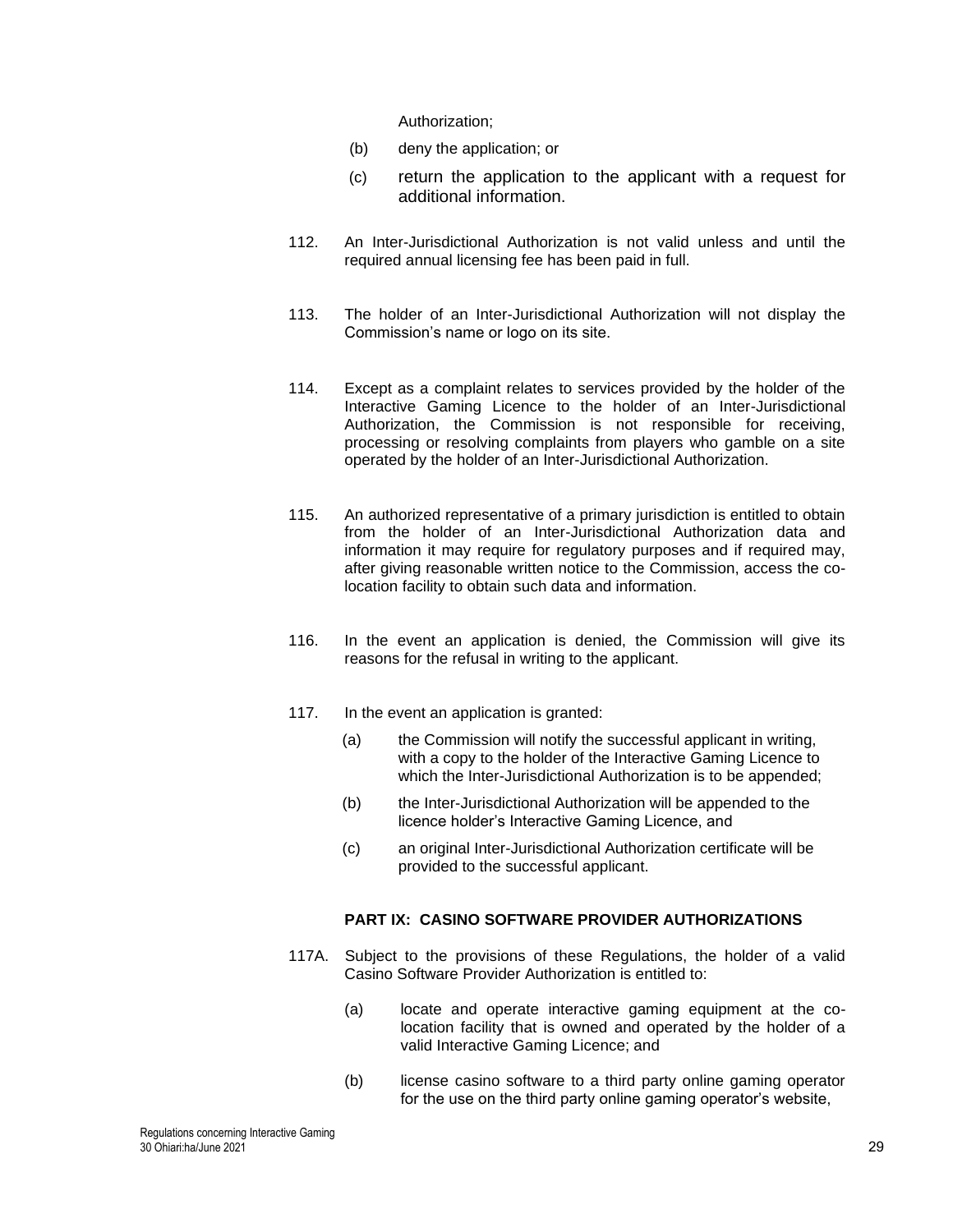but is not entitled to offer interactive games directly to players.

- 117B. The holder of a valid Casino Software Provider Authorization may license casino software to:
	- (a) a third party online gaming operator that holds a Client Provider Authorization or Inter-Jurisdictional Authorization granted by the Commission, or
	- (b) a third party online gaming operator that does not hold a Client Provider Authorization or Inter-Jurisdictional Authorization granted by the Commission, provided that:
		- (i) the holder of the Casino Software Provider Authorization controls and is responsible for all back office functions of the casino software, including but not limited to maintaining gaming records and receiving and disbursing player funds; or
		- (ii) the licensing agreement between the holder of the Casino Software Provider Authorization and the third party online gaming operator includes terms, satisfactory to the Commission, to ensure the third party online gaming operator satisfies current industry standards for responsible gaming and player protection;

and in all cases,

- (iii) the third party online gaming operator does not display the Commission's logo or otherwise make any reference to the Commission or Kahnawà:ke;
- (iv) the holder of the Casino Software Provider Authorization and any third party online gaming operator licensed by the Casino Software Provider Authorization understand and agree that the Commission is not responsible for regulating the third party online gaming operator, including, but not limited to, receiving or addressing player complaints.
- 117C. The holder of a valid Casino Software Provider Authorization must provide the Commission a complete and accurate list of all third party online gaming operators that have signed an agreement to license casino software from the holder of the Casino Software Provider Authorization (the "operator list") and must inform the Commission on a quarterly basis of any additions to or deletions from the operator list. For the purpose of verifying the accuracy of the operator list, the holder of a Casino Software Provider Authorization must, upon request, provide the Commission copies of its licensing agreements with third party online gaming operators.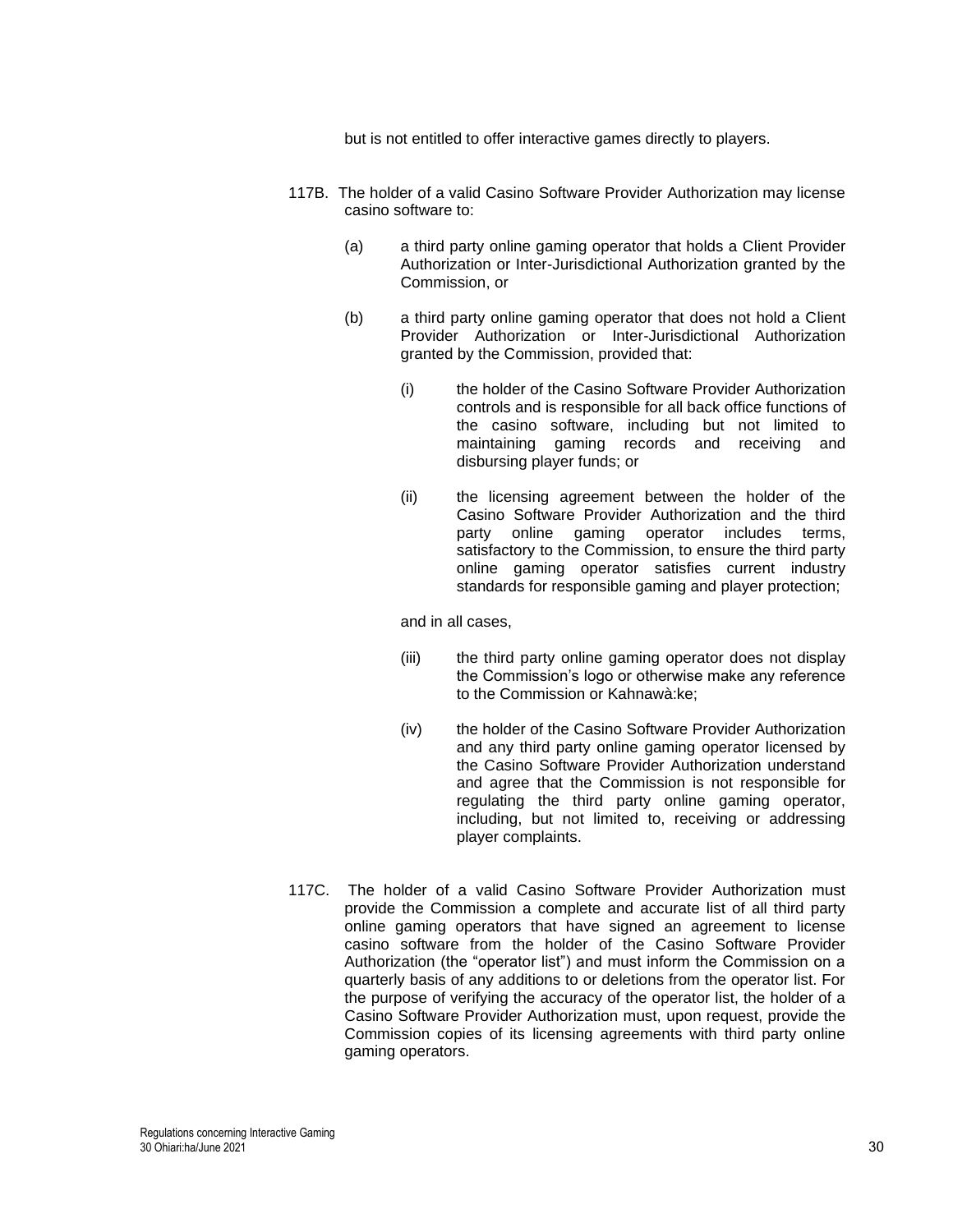- 117D. To be considered by the Commission, an application for a Casino Software Provider Authorization must include the following, duly completed as required:
	- (a) an application for a Casino Software Provider Authorization, attached as Schedule "N" to these Regulations;
	- (b) a Business Entity Information form, for the applicant corporation, attached as Schedule "B" to these Regulations;
	- (c) Personal Information forms, attached as Schedule "C" to these Regulations, for each director and shareholder with ten percent (10%) or more ownership of or controlling interest in the applicant corporation;
	- (d) an application for a Key Person Permit, attached as Schedule "E" to these Regulations, for each of the proposed key persons;
	- (e) Personal Information forms, attached as Schedule "C" to these Regulations, for each of the proposed key persons;
	- (f) a Control System Submission, attached as Schedule "I" to these Regulations;
	- (g) an application fee in the amount of Thirty-Five Thousand (\$35,000.00) US Dollars, that includes:
		- (i) the estimated cost of conducting due diligence investigations on the applicant and the individuals who have provided Personal Information Forms (nonrefundable); and
		- (ii) the first annual licensing fee (refundable if an application is not granted);

but does not include the cost of assessing, to the Commission's satisfaction, the suitability of the applicant's casino software and control systems, which costs will be paid by the applicant;

- (h) Key Person Permit application fee in the amount of Five Thousand (\$5,000.00) for each proposed key person.
- 117E. The Commission may grant a Casino Software Provider Authorization only if the applicant satisfies the Commission that:
	- (a) the applicant is suitable to hold an Casino Software Provider Authorization;
	- (b) each director, shareholder with ten percent (10%) or more ownership of or controlling interest in the applicant, is a suitable person;
	- (c) each of the applicant's key persons are suitable persons;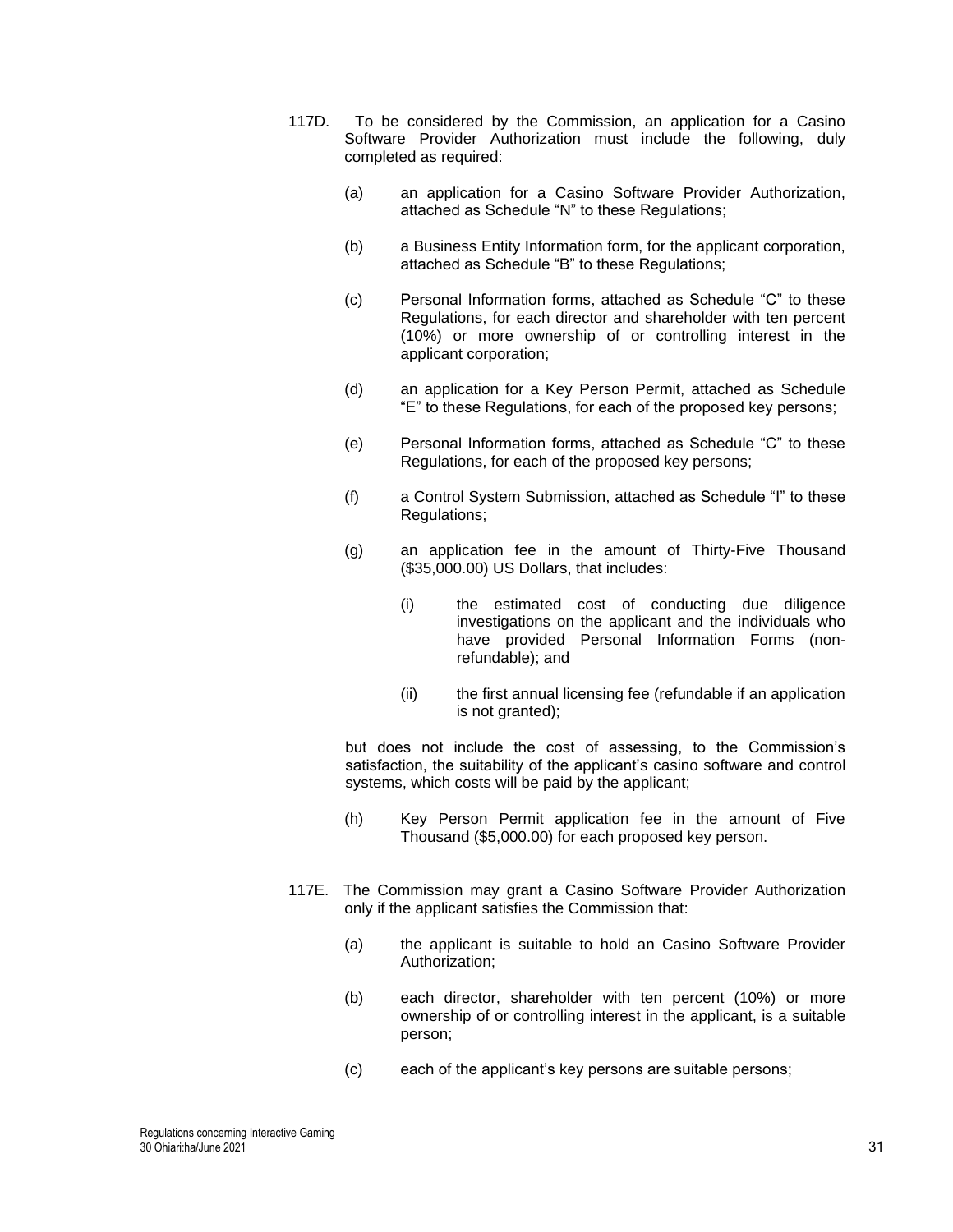- (d) the applicant's casino software, including its control systems, is capable of providing fair and reliable interactive gaming and that satisfy each of the requirements of these Requlations and the Control System Submission, attached as Schedule "I" to these Regulations;
- (e) the applicant has installed, or has agreed to install in a timely manner, at the co-location facility operated by the Interactive Gaming Licence holder, such gaming equipment as the Commission deems necessary to provide the Commission effective regulatory control over the applicant's operations, and may in this regard request a copy of the applicant's agreement with manager of the co-location facility operated by the Interactive Gaming Licence holder;
- (f) the Commission and the Applicant have agreed on the design of, and an implementation schedule for, a continuous compliance program;
- (g) the applicant is a business entity that has a good business reputation, sound current financial position and financial background; and
- (h) the applicant has satisfied any other requirement that the Commission, in its sole discretion, deems appropriate.
- 117F. The Commission will consider each application for a Casino Software Provider Authorization independently from the Interactive Gaming Licence to which it is proposed to be appended and independently from any other Casino Software Provider Authorization already appended to the Interactive Gaming Licence.
- 117G. Subject to the foregoing section, the Commission will promptly consider the application and will:
	- (a) grant the application and issue a Casino Software Provider Authorization for an initial term of six (6) months;
	- (b) deny the application; or
	- (c) return the application to the applicant with a request for additional information.
- 117H. In the event an application is denied, the Commission will give its reasons for the refusal in writing to the applicant.
- 117I. In the event an application is granted:
	- (a) the Commission will notify the applicant in writing with a copy to the holder of the Interactive Gaming Licence to which the Casino Software Provider Authorization is to be appended;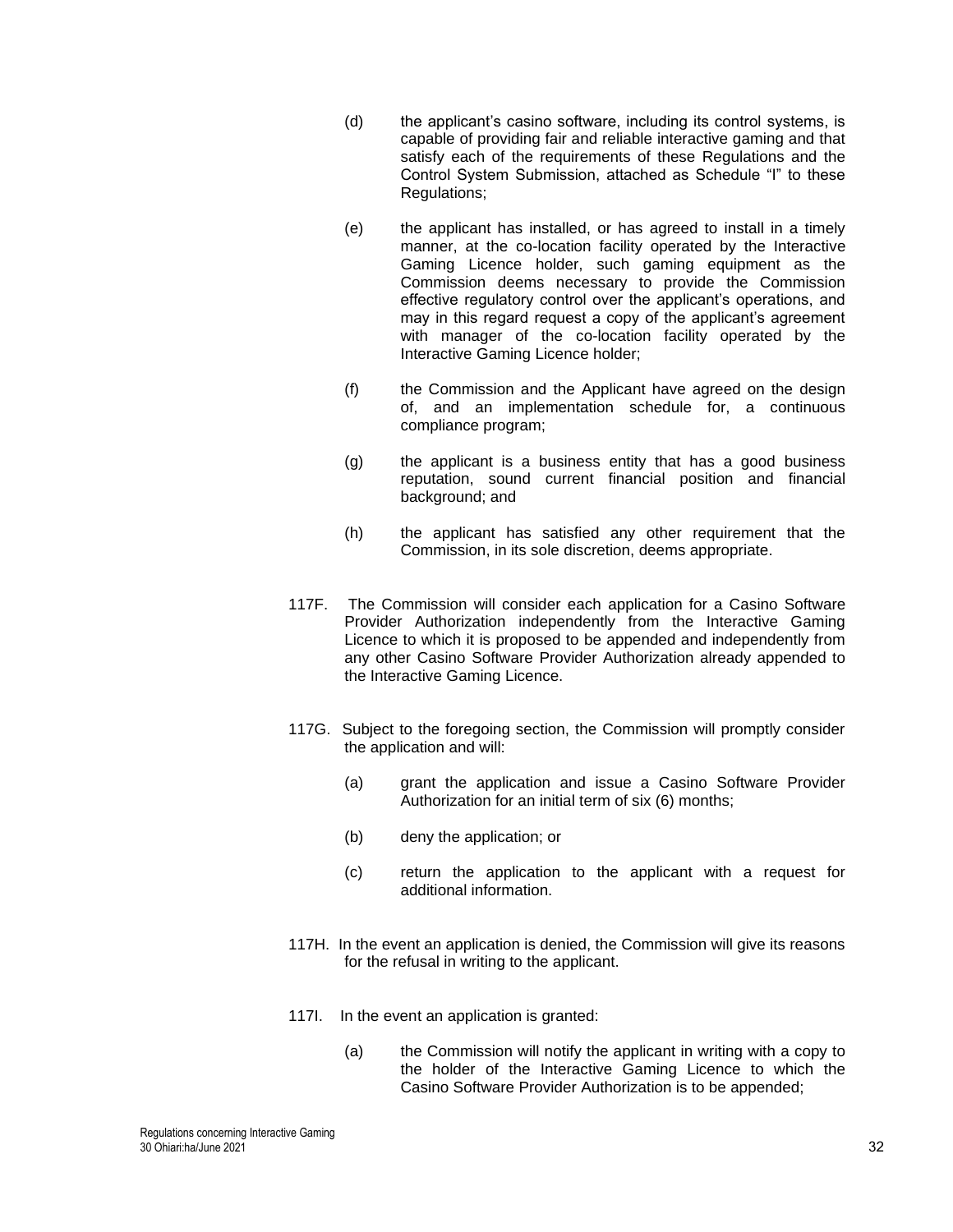- (b) the Casino Software Provider Authorization will be appended to the licence holder's Interactive Gaming Licence;
- (c) an original Casino Software Provider Authorization certificate will be provided to the applicant.
- 117J. During the initial six (6) month term after the issuance of a Casino Software Provider Authorization, the Authorization holder must implement, to the Commission's satisfaction, the agreed continuous compliance program.
- 117K. Not less than thirty (30) days prior to the expiry of the initial six (6) month period after the issuance of a Casino Software Provider Authorization, the Commission will review the Authorization holder's performance during this period of time, and will in particular consider whether:
	- (a) the Authorization holder has satisfactorily implemented the appropriate continuous compliance program;
	- (b) the Authorization holder has breached these Regulations or any other law applicable within the Territory; and
	- (c) the Authorization holder has committed any other act or omission that negatively affected the credibility or reputation of the Commission, the Territory or any person or entity within the Territory.
- 117L. As soon as possible after the review referred to in the foregoing section 117K, and in any event prior to the expiry of the initial six (6) month, the Commission will, based on the information reviewed:
	- (a) renew the Casino Software Provider Authorization for a term not exceeding five (5) years;
	- (b) not renew the Casino Software Provider Authorization; or
	- (c) extend the term of the Casino Software Provider Authorization for another three (3) months.
- 117M. A Casino Software Provider Authorization may not be extended pursuant to the foregoing subsection 117L(c) more than once.
- 117N. If the holder of a valid Casino Software Provider Authorization maintains a website, it must display the Commission's logo on the website.

### **PART X: KEY PERSON PERMITS**

118. For the purposes of these Regulations, there are two types of key persons; namely persons who are employed or contracted by a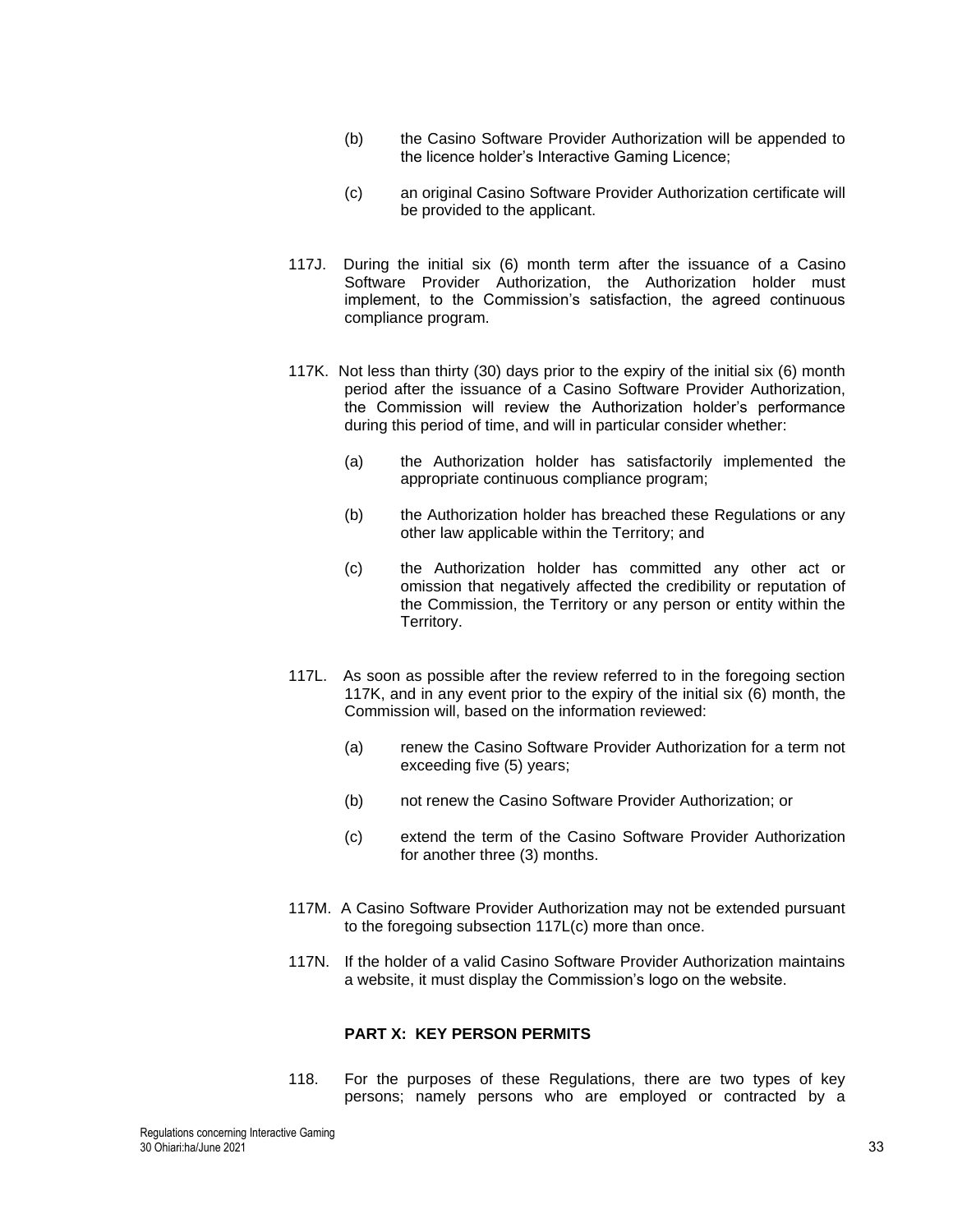Interactive Gaming licence holder or Authorized Client Provider to perform either:

- (a) key managerial functions; or
- (b) key operational functions.
- 119. Any person who performs a key managerial function or a key operation function for a licence holder or an Authorized Client Provider – or who is deemed to be a key person under these Regulations – must apply for a Key Person Permit. Notwithstanding any other provision of these Regulations, the issuance of a Key Person Permit does not remove overall responsibility from the Interactive Gaming licence holder or Authorized Client Provider for the acts or omissions of a key person.
- 120. The holder of an Interactive Gaming Licence must designate at least two key persons: one who performs key managerial functions and one who performs key operational functions for or on behalf of the licence holder.
- <span id="page-33-0"></span>121. All Authorized Client Providers must designate at least one person as the person who performs key managerial functions for or on behalf of the Authorized Client Provider.
- 122. When a person has or may have the potential to manipulate the outcome of an authorized game for his or her advantage or for the advantage of others, notwithstanding the foregoing section [121,](#page-33-0) the Commission will direct the Authorized Client Provider to designate that person as a person who performs key operational functions for or on behalf of the Authorized Client Provider and require that person to apply for a Key Person Permit.
- 123. Notwithstanding any other provision of these Regulations, persons holding the following titles or performing the functions normally associated with these titles, are deemed to be performing key managerial functions for or on behalf of an applicant, licence holder or Authorized Client Provider:
	- (a) Chief Executive Officer;
	- (b) Chief Financial Officer;
	- (c) Office Manager.
- 124. Notwithstanding any other provision of these Regulations, persons holding the following titles or performing the functions normally associated with these titles, are deemed to be performing key operational functions for or on behalf of an applicant, licence holder or Authorized Client Provider:
	- (a) Chief Operations Officer;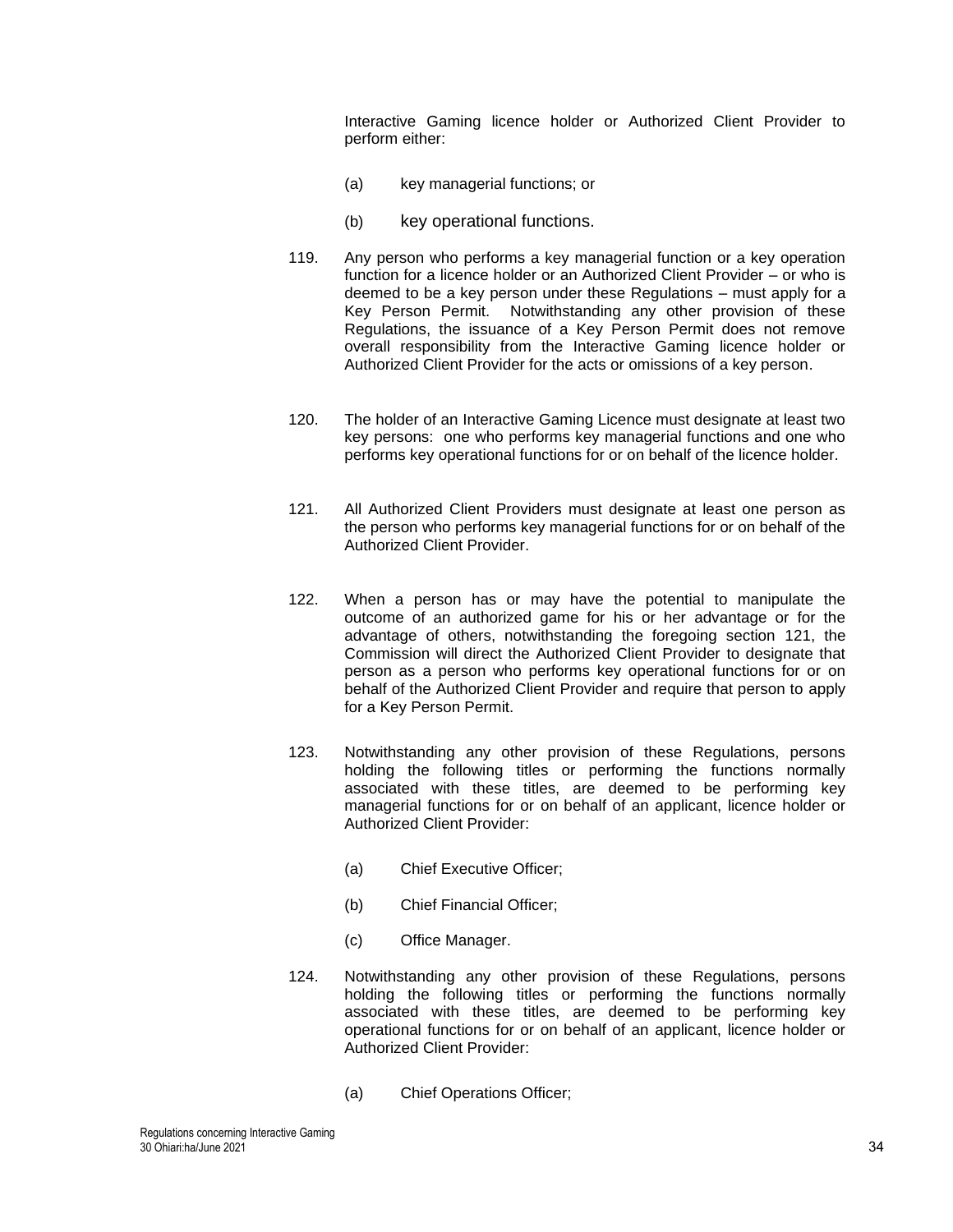- (b) Chief Technology Officer.
- 125. The Commission will grant an application for a Key Person Permit to either type of key persons, only if the person applying for the Key Person Permit satisfies all of the following requirements:
	- (a) he or she has submitted to the Commission:
		- (i) a duly completed Application for a Key Person Permit, in the approved form;
		- (ii) personal information, in the approved form;
		- (iii) a letter from the proposed licence holder or Authorized Client Provider addressed to the Commission confirming the existence or proposed existence of the key relationship, the type of key function the proposed key person will perform and the type of training the proposed key person has received that would qualify him or her to perform the proposed key person function;
		- (iv) a Key Person Permit application fee in the amount of Five Thousand (\$5,000.00) Dollars, which includes:
			- (1) the estimated cost of conducting the Commission's due diligence regarding the applicant (non-refundable); and
			- (2) the first annual licensing fee (refundable if an application is not granted);
	- (b) the Commission is satisfied that the applicant is a suitable person;
	- (c) the Commission is satisfied that the issuance of a Key Person Permit to the applicant would not, in the Commission's sole discretion, adversely affect Kahnawà:ke's jurisdictional integrity or reputation.
- 126. Subject to the foregoing sections, the Commission will promptly consider the application and will
	- (a) grant the application and issue a Key Person Permit;
	- (b) deny the application; or
	- (c) return the application to the applicant with a request for additional information.
- 127. The Commission may issue a Key Person Permit:
	- (a) on conditions the Commission considers necessary or desirable for the proper conduct of interactive games; and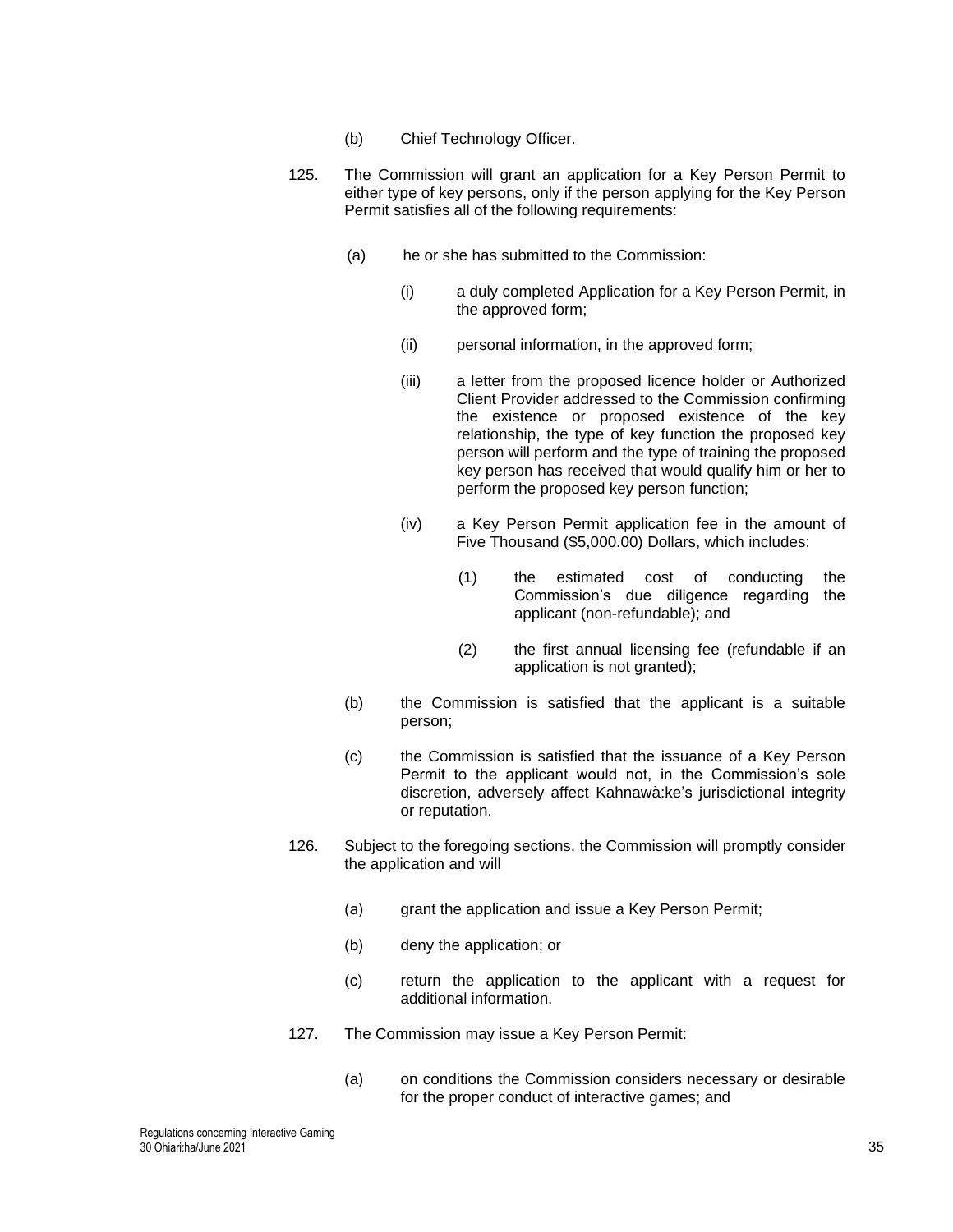- (b) on other conditions the Commission considers necessary or desirable in the public interest.
- 128. In the event an application is denied, the Commission will give its reasons for the refusal in writing to the applicant and to the licence holder or authorized client provide with whom the person was proposed to have a key relationship.
- 129. In the event an application is granted the Commission will notify in writing, the key person and the licence holder or Authorized Client Provider with whom the person is to have the key relationship.
- 130. A person must not accept employment or provide services as a key person with a licence holder or Authorized Client Provider, or agree to carry out the duties of a key person, unless the person has applied for and been granted a Key Person Permit. A licence holder or Authorized Client Provider must not employ a person to carry out the functions of a key person, unless the person has applied for and been granted a Key Person Permit.
- 131. The Commission may, by issuing a written directive, require a key person to appear before it to answer any questions or to provide any documents or other information the Commission requests. A key person; upon whom a written directive under this section is served, must appear as required and respond to the Commission's questions and comply with its requests.
- <span id="page-35-0"></span>132. Notwithstanding any other provision of these Regulations, If the Commission reasonably believes a person, other than a Key Person Permit holder, is performing either key managerial function or key operational functions, the Commission may, by written notice given to the person, with copies to the licence holder or Authorized Client Provider with whom the key relationship exists, direct the person either to apply for a Key Person Permit or to terminate the relevant key relationship, within seven (7) days of receiving the notice.
- 133. The person must comply with the Commission's direction within seven (7) days of receiving the notice or such other period of time that the Commission may specify in the notice.
- 134. If as a result of receiving a direction pursuant to section [132,](#page-35-0) a licence holder or Authorized Client Provider elects to terminate the relevant key relationship:
	- (a) the Commission must be provided proof, satisfactory to the Commission, that the key relationship has in fact been terminated; and
	- (b) the licence holder or Authorized Client Provider must identify the person who will perform the functions that were previously provided by the person who was terminated and, unless the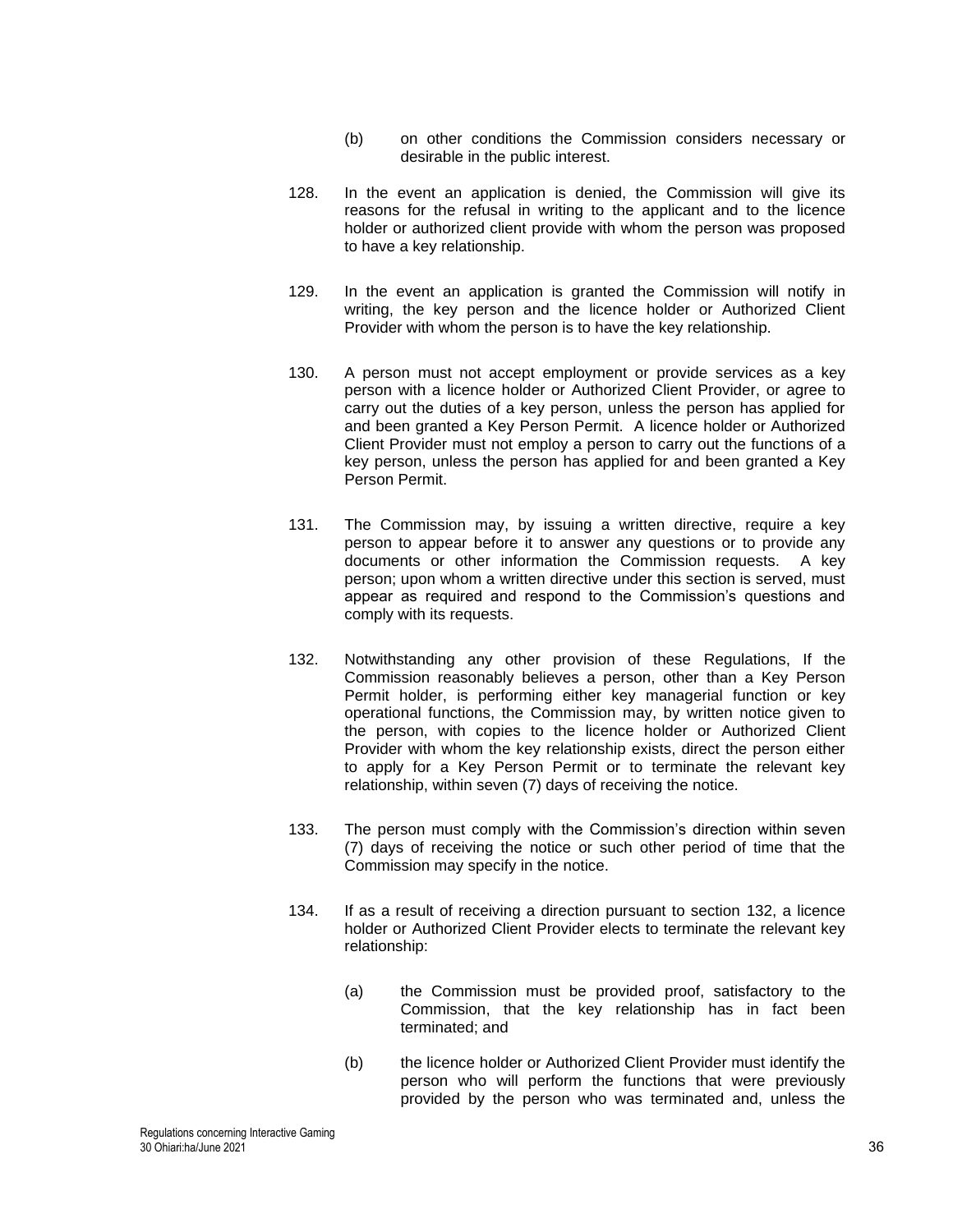Commission directs otherwise, the new person must apply for a Key Person Permit.

- 135. If the Commission denies an application for a Key Person Permit, the Commission will, by written notice given to the person, with copies to the licence holder or Authorized Client Provider with whom the key relationship exists, require the person to terminate the relevant key relationship within the time stated in the notice and the person must comply with the requirement within the time stated in the notice.
- 136. If a direction or requirement is made of a person under the foregoing sections and the person fails to comply with the requirement, the Commission will, by written notice given to the licence holder or Authorized Client Provider with whom the key relationship exists, require the licence holder or Authorized Client Provider to take any necessary action to terminate the key relationship within the time stated in the notice and the licence holder or Authorized Client Provider must comply with the requirement within the time stated in the notice.
- 137. A person does not incur any liability as a result of action taken to comply with a notice under this Part.
- 138. A Key Person Permit may be granted for a term not exceeding five (5) years but may be renewed an unlimited number of times.
- 139. A Key Person Permit may be renewed in accordance with the process for renewing an Interactive Gaming Licence, Client Provider Authorization or Casino Software Provider Authorization set out in these Regulations, *mutatis mutandis.* For greater certainty, the renewal fee for a Key Person Permit is included in the renewal application fee prescribed in section [168,](#page-40-0) provided the anniversary of the Key Person Permit coincides with the anniversary of the relevant Interactive Gaming Licence, Client Provider Authorization or Casino Software Provider Authorization. If the renewal date of a Key Person Permit does not coincide with the anniversary of a relevant Interactive Gaming Licence, Client Provider Authorization or Casino Software Provider Authorization, the Key Person Permit renewal application fee is Five Thousand (\$5,000.00) Dollars.
- 140. A Key Person Permit will be in the form prescribed by the Commission and will include the following:
	- (a) the key person's name;
	- (b) a recent photograph of the key person;
	- (c) the date of issue of the licence;
	- (d) the conditions of the licence;
	- (e) other conditions or particulars the Commission deems to be appropriate;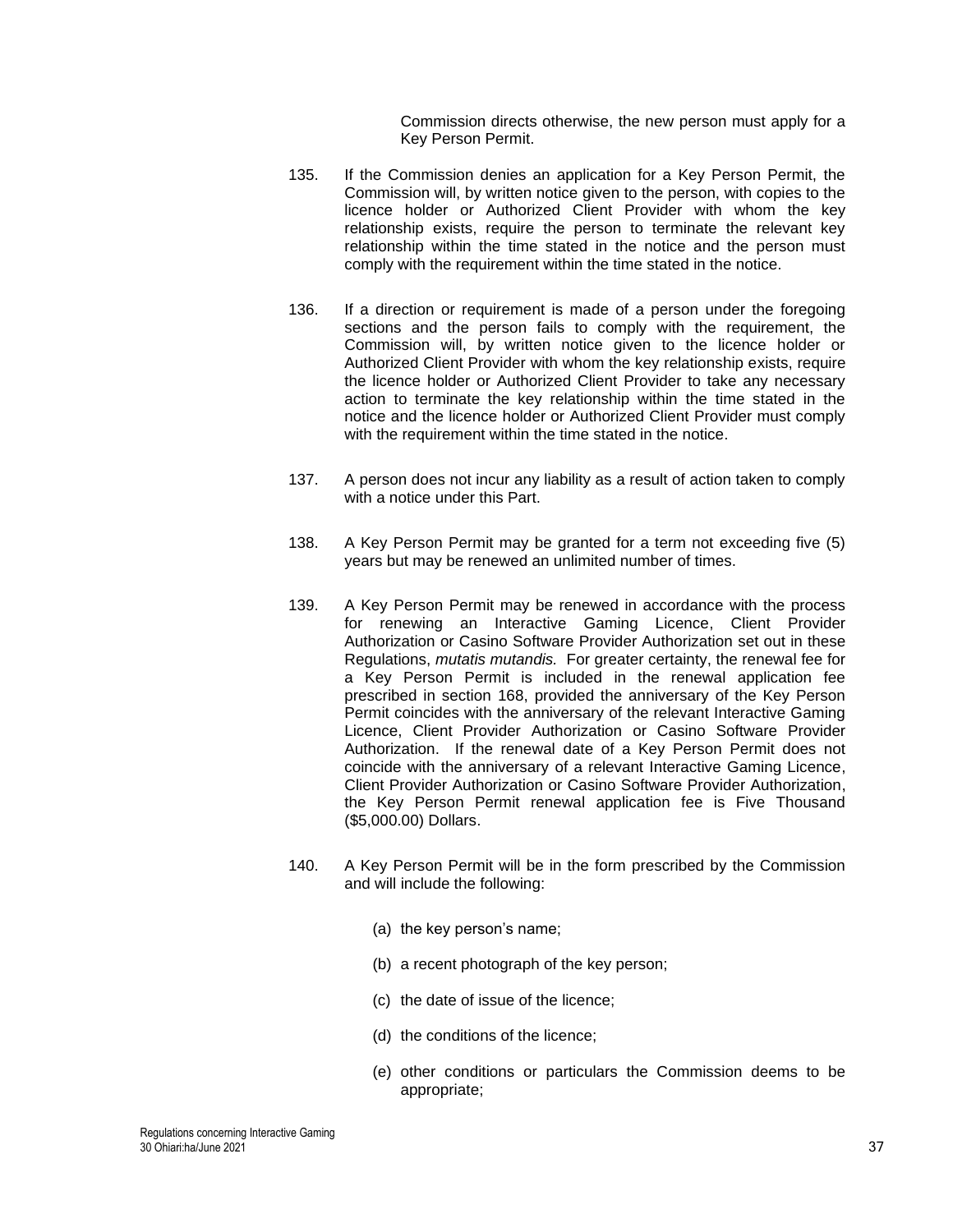141. A Key Person Permit lapses if there has been no key relationship between the key person and a licence holder or Authorized Client Provider for a continuous period of six (6) months.

### **PART XI: ANNUAL LICENSING FEES**

- 142. In addition to any other fees provided in these Regulations, licence, authorization and permit holders must pay annual licensing fees as follows:
	- (a) for an Interactive Gaming Licence: Fifteen Thousand (\$15,000.00) Dollars;
	- (b) for a Client Provider Authorization: Twenty Thousand (\$20,000.00) Dollars;
	- (c) for a Casino Software Provider Authorization:
		- (i) Twenty Thousand (\$20,000.00) Dollars, and
		- (ii) Three Thousand (\$3,000.00) Dollars for each third party online gaming operator named on the operator list for any part of a calendar year;
	- (d) for a Live Dealer Studio Authorization: Ten Thousand (\$10,000.00) Dollars;
	- (e) for an Inter-Jurisdictional Authorization: Ten Thousand (\$10,000.00) Dollars;
	- (f) for a Key Person Permit: One Thousand (\$1000.00) Dollars.
- 143. Annual licensing fees must be paid in full on or before the anniversary of the date on which the licence, authorization or permit was first issued and on or before each subsequent anniversary date.
- 144. The Commission will, not less than thirty (30) days before the date on which an annual licensing fee is due, send a written notice (the "notice to pay") to the affected licence holder, Authorized Client Provider or key person, advising of the amount of the annual licensing fee and the date on which payment is due.
- 145. Failure to receive a notice to pay does not excuse a licence holder, Authorized Client Provider or key person from his, her or its obligation to pay the appropriate annual licensing fee.
- 146. A licence holder, Authorized Client Provider or key person must pay to the Commission a penalty on the amount of a Licence, authorization or permit fee outstanding (the "unpaid amount") as at the end of the period allowed for payment.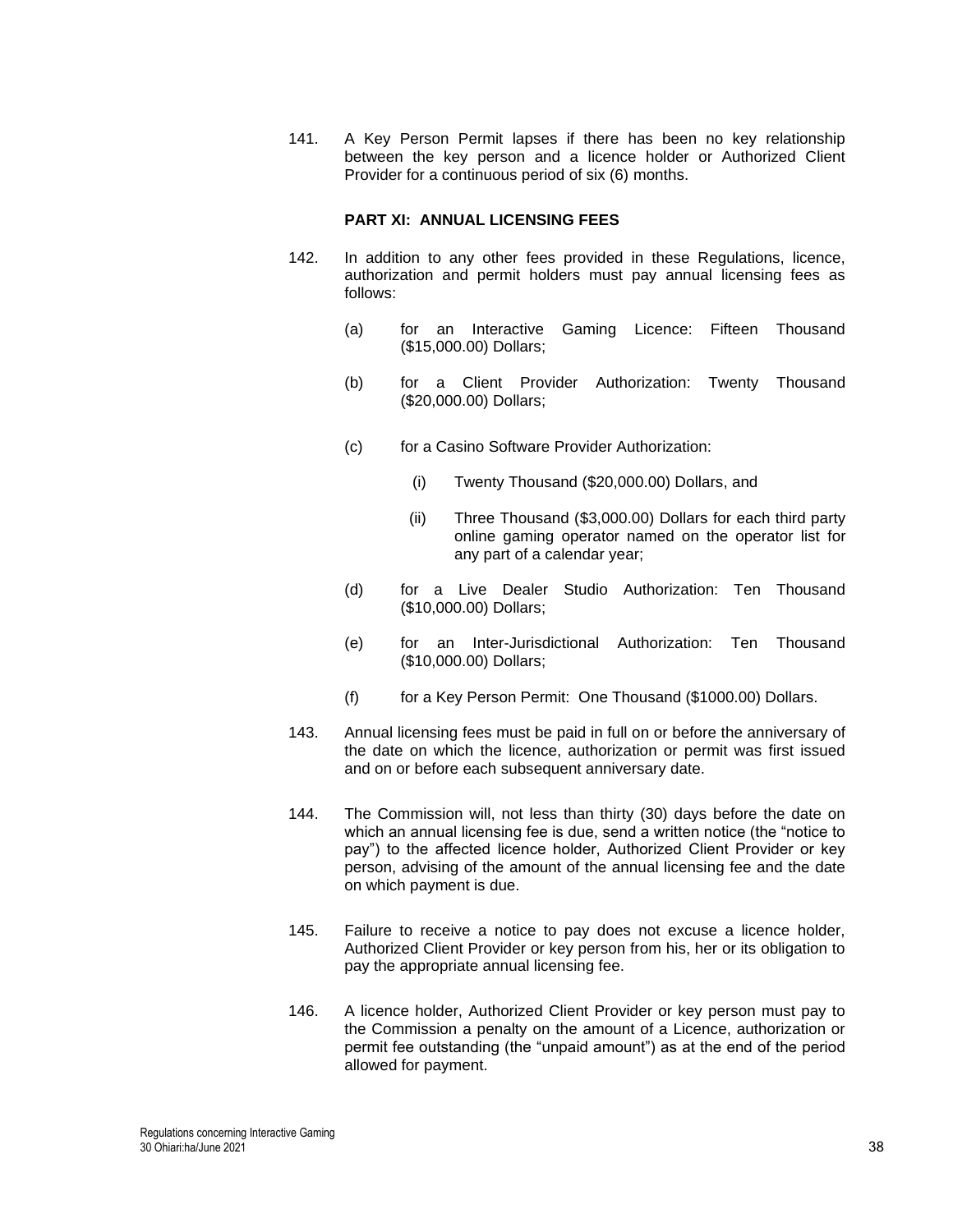- 147. The penalty is ten percent (10%) per annum of the unpaid amount calculated on a per diem basis from the date the fee was due until it is paid in full.
- 148. A licence holder is jointly and severally liable for the payment of an Authorized Client Provider's annual licensing fees, including penalties, for any Client Provider Authorization, Casino Software Provider Authorization or Inter-Jurisdictional Authorization appended to the licence holder's Interactive Gaming Licence.
- 149. The amount of a licence, authorization or permit fee, or a penalty payable under this Part is a debt payable to the Commission and may be recovered by action in a court of competent jurisdiction.
- 150. Failure to pay in full the annual licensing fees provided in these Regulations may, in addition to the penalties provided in these Regulations, result in the suspension or revocation of the licence, authorization or permit in question.

## **PART XII: POSTING SECURITY FOR OPERATIONS**

- 151. All licence holders and Authorized Client Providers must provide the type and amount of security for the costs and expenses incurred by their operations, including but not limited to obligations owed to players, as directed by the Commission.
- 152. In the event a licence holder or Authorized Client Provider does not fulfill its obligations to the Commission, or to a player, the Commission may take such measures, as may be required, to use the security provided by the licence holder or Authorized Client Provider to satisfy the obligation in question.
- 153. The Commission will decide whether a licence holder or Authorized Client Provider should be required to post security under this Part and, if so, determine the type and amount of security that a licence holder or Authorized Client Provider must provide, how the security is to be held and for what period of time.
- 154. The types of security may be one or more of the following:
	- (a) a bond;
	- (b) insurance;
	- (c) a lien or charge against:
		- (i) physical assets;
		- (ii) accounts receivable;
		- (iii) internet domain names;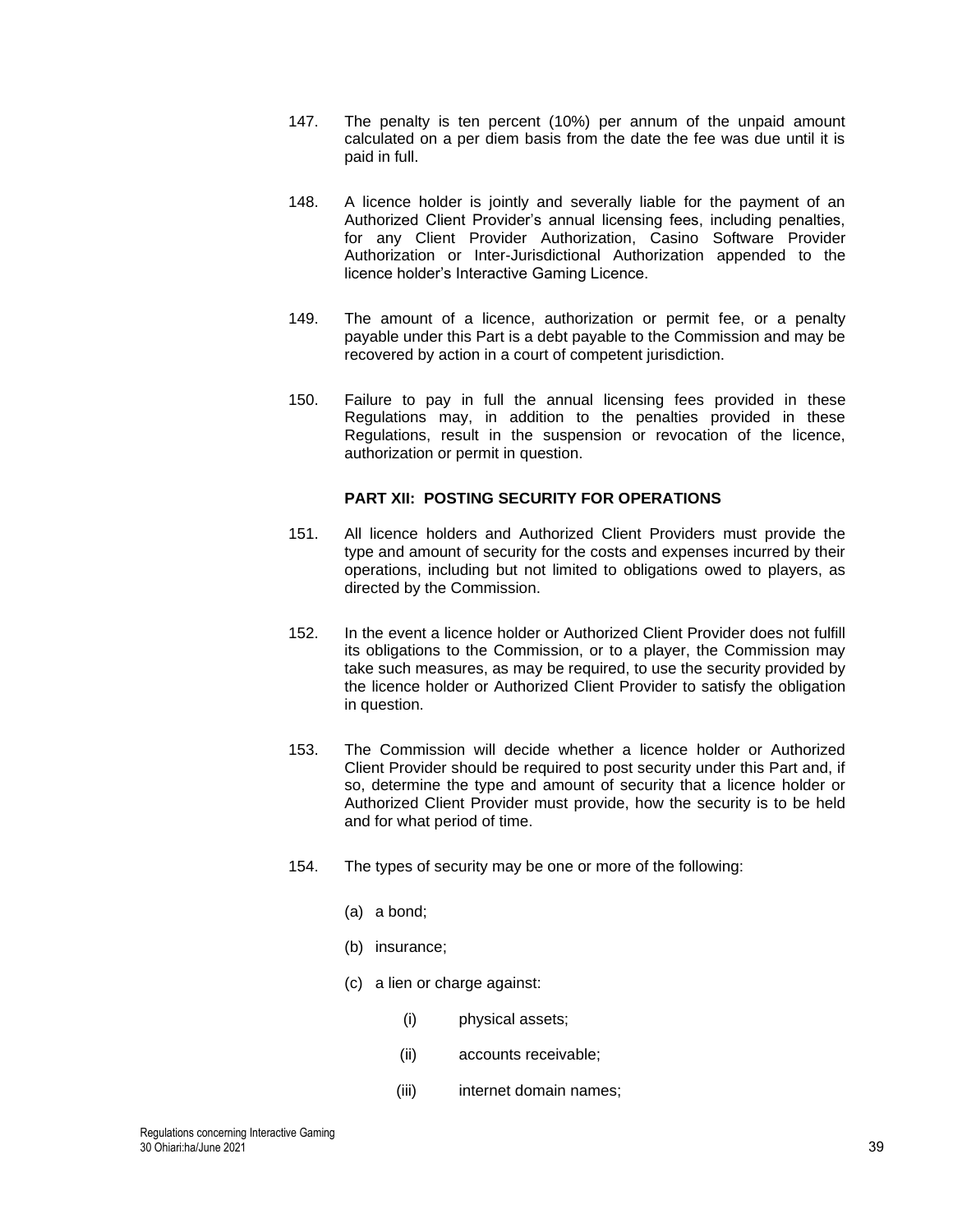- (iv) client lists;
- (v) cash deposit; or
- (vi) such other type of security that is satisfactory to the Commission.
- 155. The type and amount of security may vary according to the circumstances of the licence holder or Authorized Client Provider.
- 156. The type and amount of security may be varied by the Commission, in its sole discretion, upon application by a licence holder or Authorized Client Provider.
- 157. Notwithstanding anything in this Part, the Commission may direct a licence holder or Authorized Client Provider to provide a type of security that is not referenced in these Regulations.

# **PART XIII: MATERIAL CHANGE REPORTS**

- 158. Every licence holder, Authorized Client Provider, Live Dealer Studio Authorization holder, key person and applicant, must report to the Commission any material change to the information that was provided to the Commission for the purposes of an application a ("material change report").
- 159. A material change report must be in writing, must clearly identify the material change in question and must be received by the Commission:
	- (a) wherever possible, at least thirty (30) days prior to the date on which the proposed material change is to be effective; or
	- (b) in any event, not later than seven (7) days from the date on which the material change was effective.
- 160. The costs incurred by the Commission, associated with its assessment of a material change report, will be paid to the Commission by the licence holder, Authorized Client Provider, Live Dealer Studio Authorization holder, key person or applicant that submitted the report, upon being presented the appropriate invoice.
- 161. Failure to report a material change to the Commission as required by this Part may result in one or more of the following sanctions:
	- (a) the immediate amendment, suspension, withdrawal or revocation of the Interactive Gaming Licence, Client Provider Authorization, Casino Software Provider Authorization, Live Dealer Studio Authorization or Key Person Permit to which the change relates;
	- (b) for each material change that was not reported, a fine of not less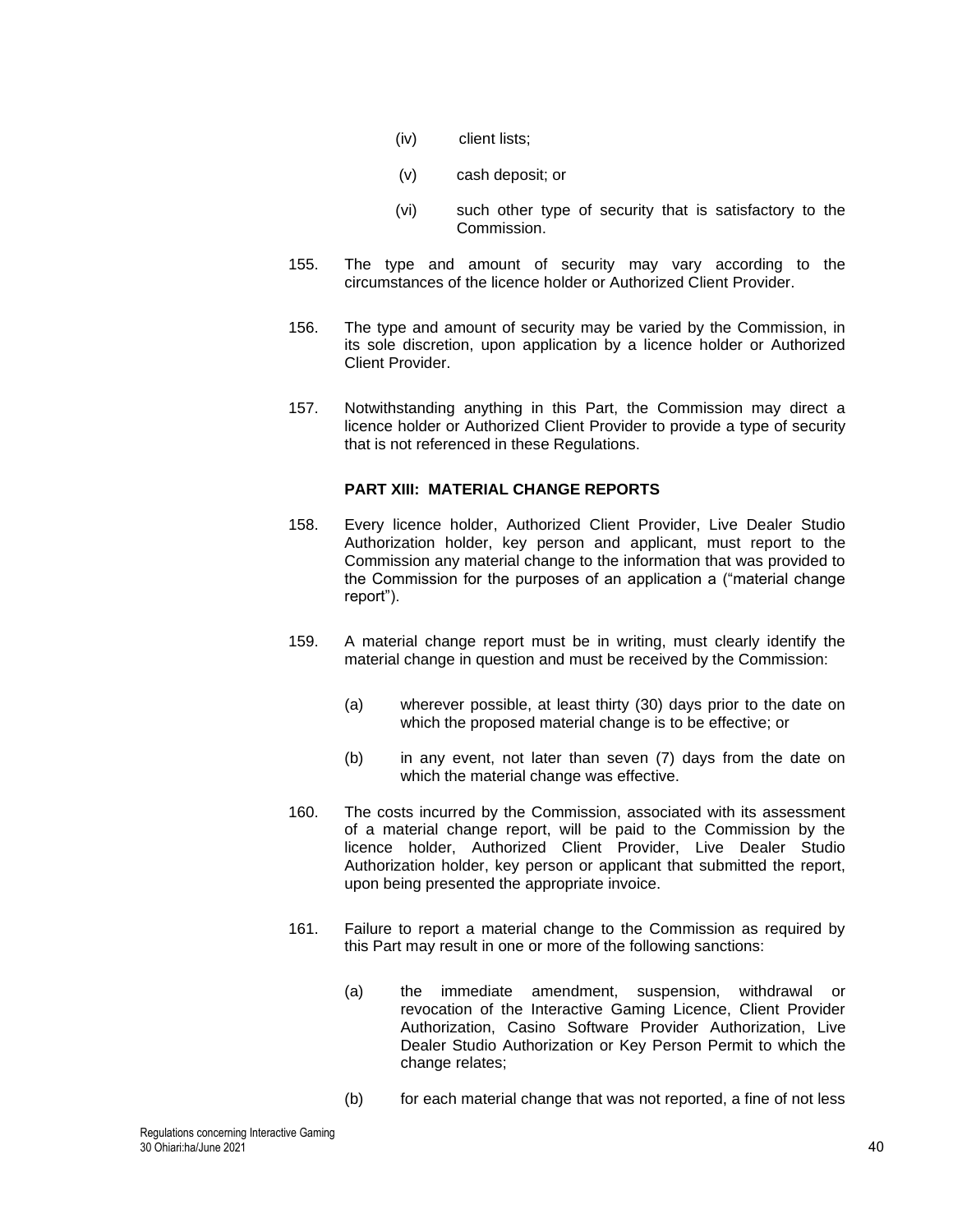than One Thousand (\$1,000.00) Dollars and not more than Twenty Thousand (\$20,000.00) Dollars.

- 162. In the case of an application, failure to report a material change is a sufficient ground for denial of the application.
- 163. The Commission will consider the information in a material change report, including a material change report that is received after the material change is effective, and will issue such written directions to licence holder, Authorized Client Provider, Live Dealer Studio Authorization holder, key person or applicant as the Commission, in its sole discretion, deem necessary and appropriate under the circumstances.
- 164. Notwithstanding any other provision of this Part, a licence holder will notify the Commission in writing that an authorization holder has, or is considering, voluntarily terminating its Client Provider Authorization, Casino Software Provider Authorization or Live Dealer Studio Authorization and/or removing a significant portion of its equipment from the licence holder's premises. For the purposes of this section, "significant portion" means more than half of an Authorized Client Provider's equipment, measure in terms of quantity or value.

# **PART XIV: RENEWAL APPLICATIONS**

- 165. Each Interactive Gaming Licence, Client Provider Authorization, Casino Software Provider Authorization and Live Dealer Studio Authorization must be renewed in accordance with the procedures in this part. Failing to do so, the Interactive Gaming Licence, Client Provider Authorization, Casino Software Provider Authorization or Live Dealer Studio Authorization will terminate on its termination date.
- 166. An application to renew an Interactive Gaming Licence, Client Provider Authorization, Casino Software Provider Authorization or Live Dealer Studio Authorization must be submitted to the Commission in the approved form (a "renewal application").
- 167. A renewal application must be received by the Commission not less than three months prior to the termination date of the Interactive Gaming Licence, Client Provider Authorization, Casino Software Provider Authorization or Live Dealer Studio Authorization.
- <span id="page-40-0"></span>168. To be considered by the Commission, a renewal application must contain all of the information requested the approved form and be accompanied by a non-refundable renewal application fee in the amount of Five Thousand (\$5,000.00) Dollars.
- 169. Subject to the foregoing section, the Commission will promptly consider the renewal application and will:
	- (a) grant the renewal application and renew the Interactive Gaming Licence, Client Provider Authorization, Casino Software Provider Authorization or Live Dealer Studio Authorization for a period of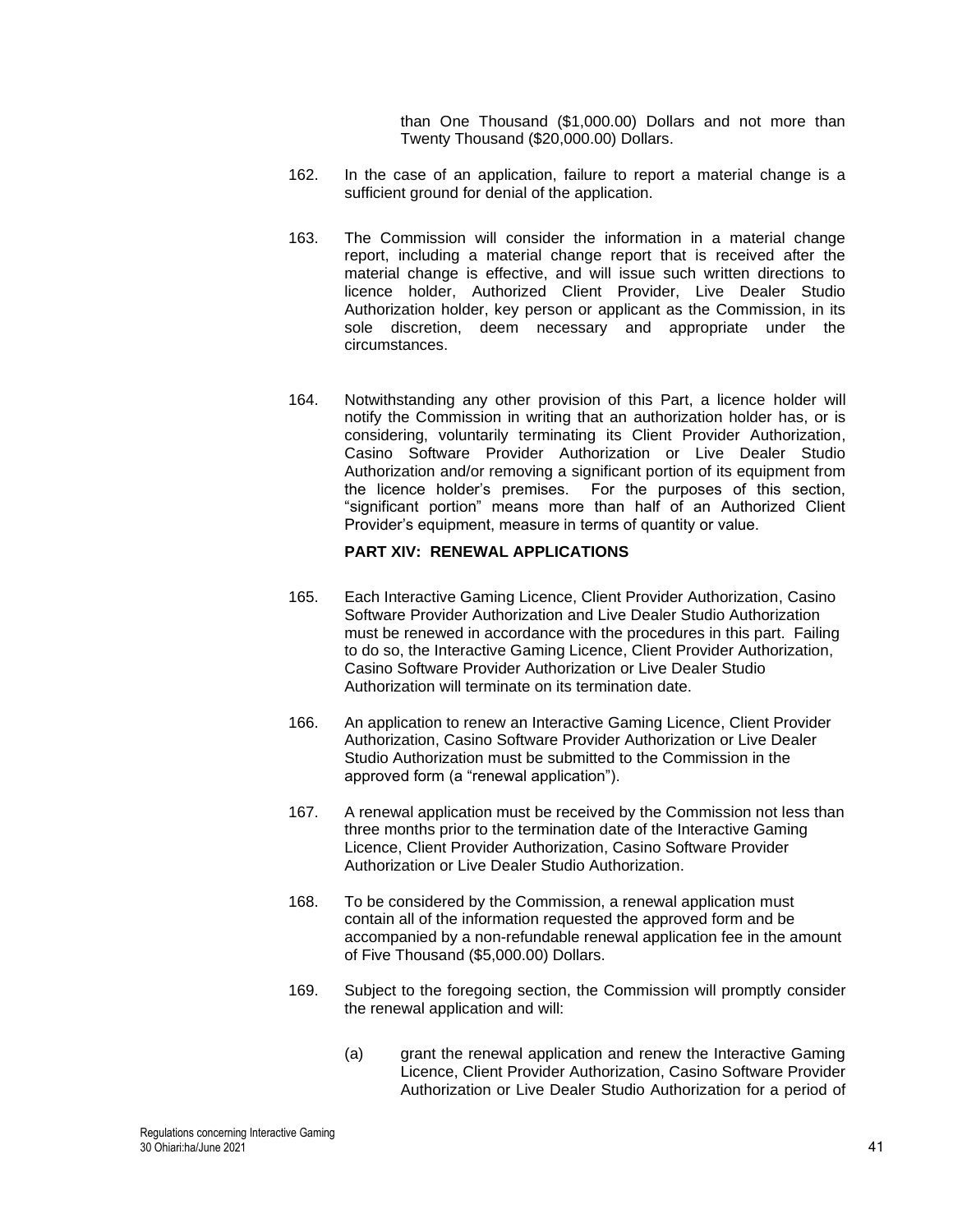five (5) years;

- (b) deny the renewal application; or
- (c) return the renewal application with a request for additional information.
- 170. In the event an application is denied, the Commission will give its reasons for the refusal in writing to the applicant.
- 171. In deciding whether to grant a renewal application, the Commission will consider any material changes to the information previously provided to the Commission and any complaints, concerns or problems that may have arisen in the previous term related to the licence holder or Authorized Client Provider and will deny the renewal application if, in the Commission's sole discretion, the complaints, concerns or problems are sufficiently serious or numerous.
- 171A. The Commission may deny a renewal application if the Commission, in its sole discretion, determines that the renewal could adversely affect Kahnawà:ke's jurisdictional integrity or reputation.
- 172. An Interactive Gaming Licence, Client Provider Authorization, Casino Software Provider Authorization or Live Dealer Studio Authorization that is renewed under this Part continues to be subject to the all provisions of these Regulations.

## **PART XV: AMENDMENTS**

- 173. The Commission may amend any term or condition of an Interactive Gaming Licence, Client Provider Authorization, Casino Software Provider Authorization or Live Dealer Studio Authorization if the Commission considers it is necessary or desirable to make the amendment for the proper conduct of authorized games or that the amendment is otherwise in the public interest.
- 174. If the Commission decides to amend an Interactive Gaming Licence, Client Provider Authorization, Casino Software Provider Authorization or Live Dealer Studio Authorization, the Commission must promptly give the licence or authorization holder, written notice (the "amendment notice") of the change and the reasons for the change.
- 175. The authority of the Commission under this section includes the authority to add such new terms or conditions as the Commission, in its sole discretion, deems appropriate.
- 176. Before amending an Interactive Gaming Licence, Client Provider Authorization, Casino Software Provider Authorization or Live Dealer Studio Authorization, the Commission must follow the 'show cause' procedures set out in these Regulations.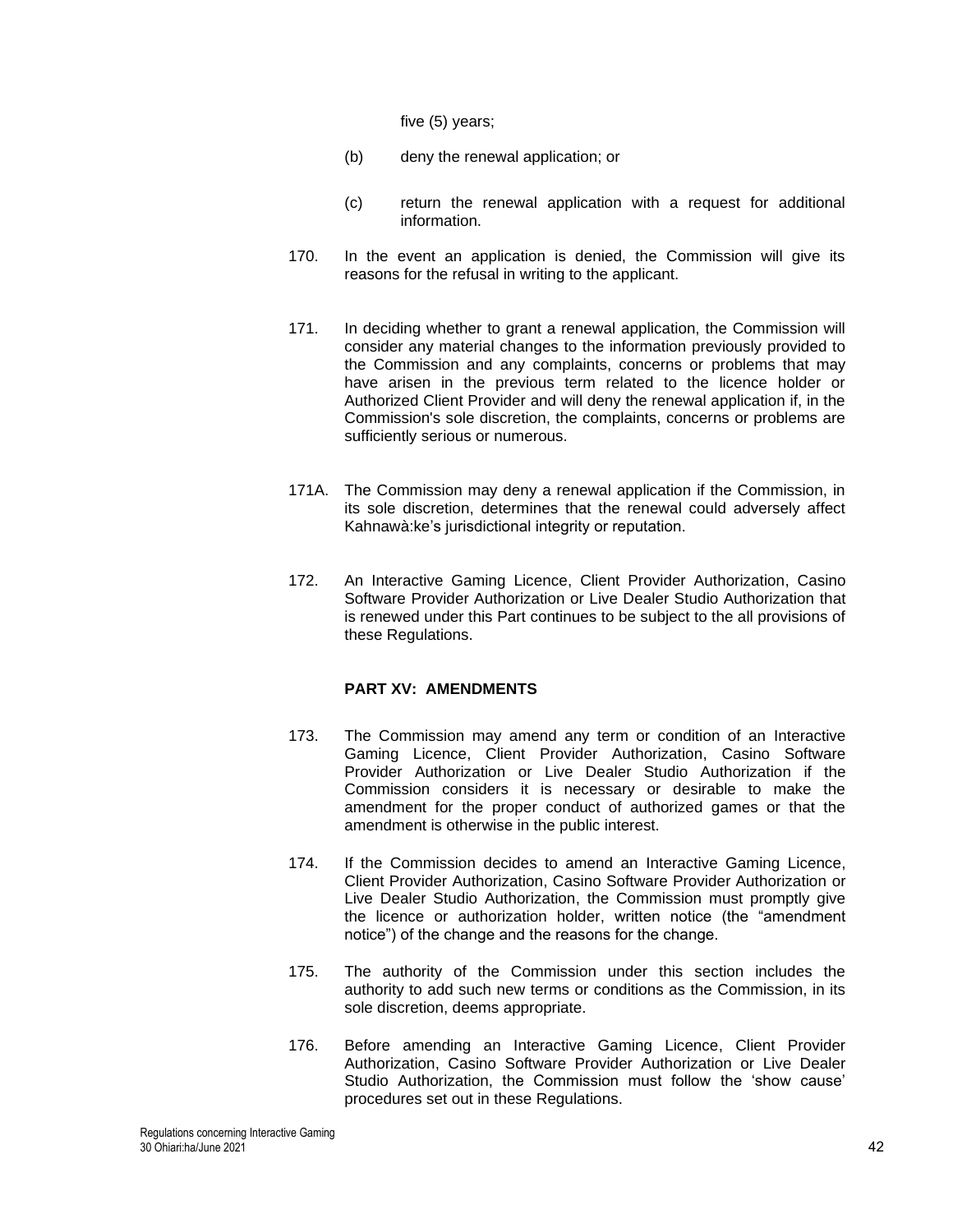- <span id="page-42-0"></span>177. The licence or authorization holder, as the case may be, must return the existing Interactive Gaming Licence, Client Provider Authorization, Casino Software Provider Authorization or Live Dealer Studio Authorization to the Commission within seven (7) days of receiving the amendment notice.
- 178. In the event the licence or authorization holder fails or refuses to return the existing Interactive Gaming Licence, Client Provider Authorization, Casino Software Provider Authorization or Live Dealer Studio Authorization to the Commission pursuant to section [177,](#page-42-0) the Commission may impose one or more of the following sanctions:
	- (a) issue a replacement Interactive Gaming Licence, Client Provider Authorization, Casino Software Provider Authorization or Live Dealer Studio Authorization, incorporating the amended conditions, to the licence or authorization holder;
	- (b) suspend or revoke the existing Interactive Gaming Licence, Client Provider Authorization, Casino Software Provider Authorization or Live Dealer Studio Authorization;
	- (c) impose a fine on the licence holder or Authorized Client Provider of not less than One Thousand (\$1,000.00) Dollars and not more than Twenty Thousand (\$20,000.00) Dollars.
- 179. On receiving the Interactive Gaming Licence, Client Provider Authorization, Casino Software Provider Authorization or Live Dealer Studio Authorization, the Commission will:
	- (a) amend the Interactive Gaming Licence, Client Provider Authorization, Casino Software Provider Authorization or Live Dealer Studio Authorization in an appropriate way and return the amended Licence or authorization to the licence or authorization holder; or
	- (b) if the Commission does not consider it is practical to amend an Interactive Gaming Licence, Client Provider Authorization, Casino Software Provider Authorization or Live Dealer Studio Authorization, issue a replacement Interactive Gaming Licence, Client Provider Authorization, Casino Software Provider Authorization or Live Dealer Studio Authorization, incorporating the amended conditions, to the licence or authorization holder.
- 180. An amendment takes effect on the date set by the Commission.

# **PART XVI: SUSENSIONS AND REVOCATIONS**

181. The Commission may suspend or revoke an Interactive Gaming Licence, Client Provider Authorization, Casino Software Provider Authorization, Live Dealer Studio Authorization, Inter-Jurisdictional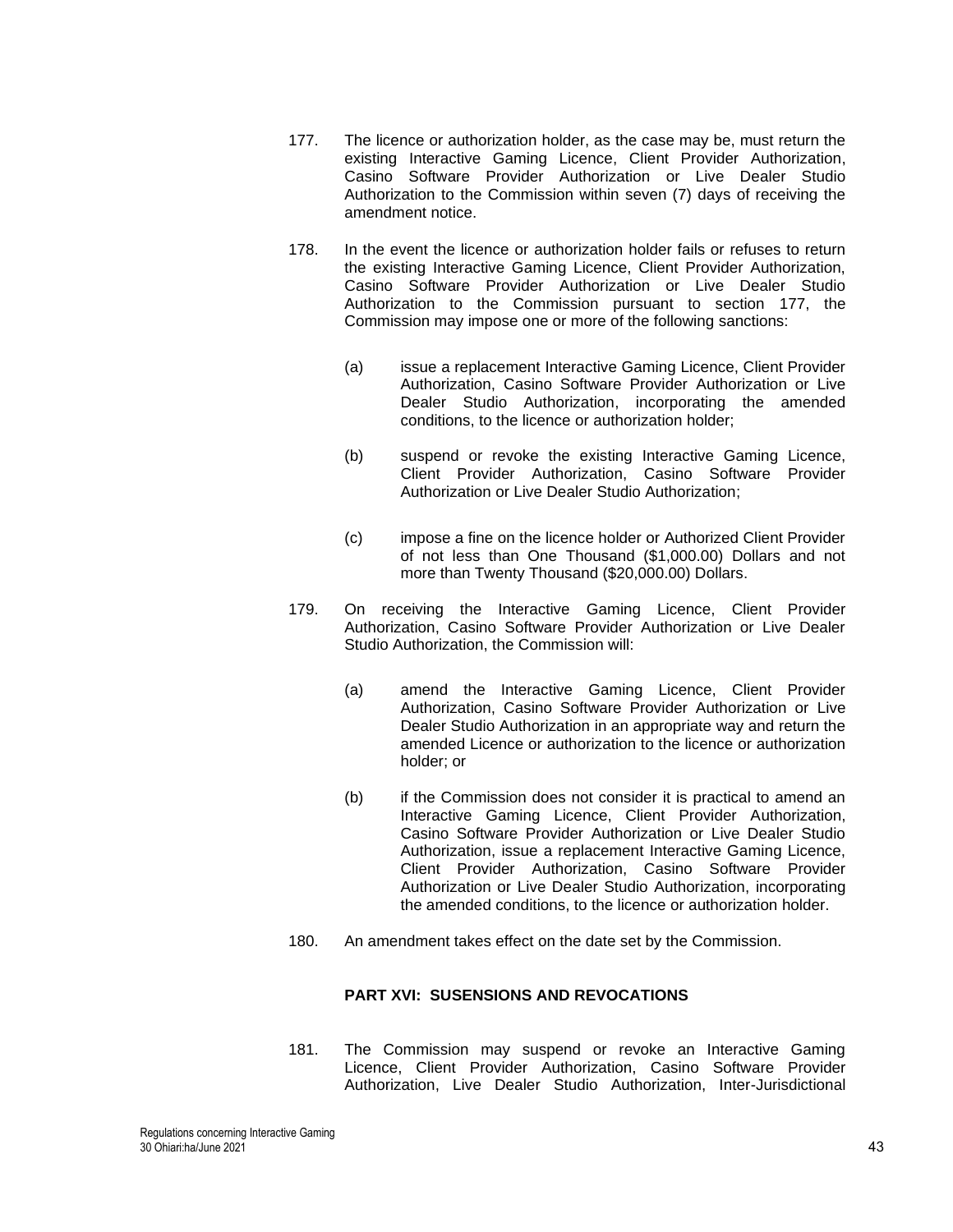Authorization or Key Person Permit, on one or more of the following grounds:

- (a) the licence or authorization holder no longer has, in the Commission's sole discretion, a good business reputation or sound current financial position;
- (b) one or more of the persons that own, control or are key persons of the licence or authorization holder are no longer, in the Commission's sole discretion, suitable;
- (c) in the case of a Key Person Permit, the person is no longer, in the Commission's sole discretion, suitable;
- (d) the authorization holder is no longer the owner or licencee of a control system that is, in the Commission's sole discretion, suitable for the purpose of conducting interactive gaming or interactive gaming related activities;
- (e) the licence, authorization or permit holder has breached a provision of the Law or these Regulations;
- (f) the licence, authorization or permit holder has failed or refused to pay a fine imposed by the Commission in accordance with a provision of these Regulations;
- (g) the licence, authorization or permit holder has been convicted of an indictable offence, felony or other crime the Commission, in its sole discretion, results in the licence or authorization holder no longer being suitable to hold an Interactive Gaming Licence, Client Provider Authorization, Casino Software Provider Authorization, Live Dealer Studio Authorization, Inter-Jurisdictional Authorization or Key Person Permit;
- (h) the licence, authorization or permit holder has contravened a term or condition of its licence, authorization or permit or has failed to pay any fee that the licence, authorization or permit holder is required to pay under these Regulations or as directed by the Commission;
- (i) the authorization holder has failed to discharge financial commitments to players or in relation to other aspects of the authorization holder's operations or the Commission has reason to believe that such failure is imminent;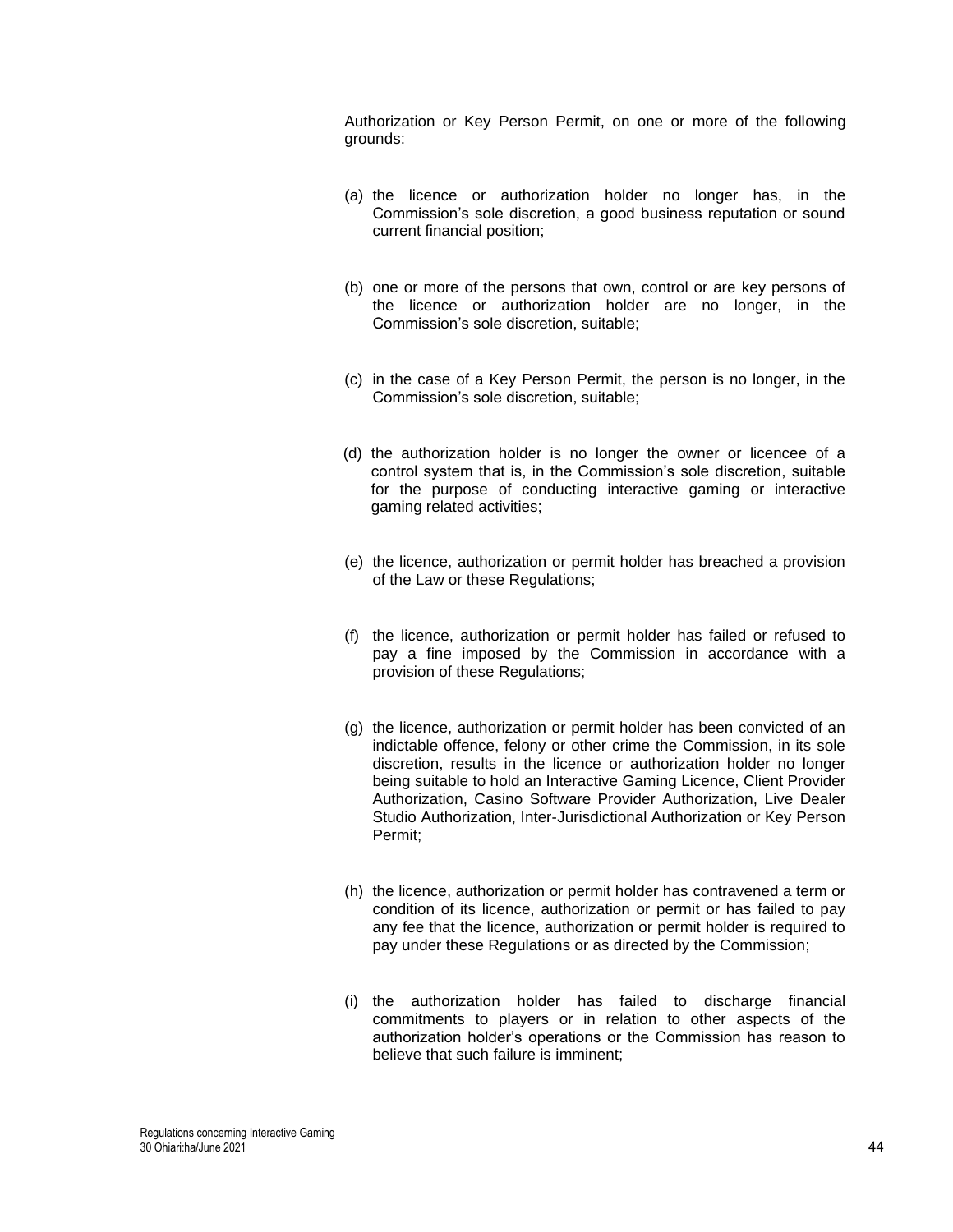- (j) the licence or authorization holder is insolvent, has been petitioned into bankruptcy or has applied to take advantage of any bankruptcy law;
- (k) the licence or authorization holder has a trustee, receiver, manager, liquidator or administrator appointed for it under the provisions of the laws of any jurisdiction;
- (l) the licence or authorization holder applies for, or is compelled by any means or for any reason, for a discontinuance or winding-up;
- (m) the licence, authorization or permit was obtained by a materially false or misleading representation or in some other improper way;
- (n) the Commission determines, in its sole discretion, that the continuation of a licence, authorization or permit adversely affects, or could adversely affect, Kahnawà:ke's jurisdictional integrity or reputation; or
- (o) any other ground that the Commission, in its sole discretion, determines is material and sufficient for the purposes of this section.
- 182. If the Commission directs the licence, authorization or permit holder to rectify a matter and the licence, authorization or permit holder fails to comply with the direction within the time allowed for compliance, the Commission may, subject to the provisions of these Regulations, revoke the Interactive Gaming Licence, Client Provider Authorization, Casino Software Provider Authorization, Live Dealer Studio Authorization, Inter-Jurisdictional Authorization or Key Person Permit or suspend the licence, authorization or permit for such period of time and on such conditions for re-instatement as the Commission deems appropriate.

# **PART XVII: SHOW CAUSE PROCEDURES**

- 183. Before amending, suspending, withdrawing or revoking an Interactive Gaming Licence, Client Provider Authorization, Casino Software Provider Authorization, Live Dealer Studio Authorization or Key Person Permit, the Commission must give the holder a written notice (a "show cause notice") that:
	- (a) states the action (the "proposed action") the Commission proposes taking;
	- (b) states the grounds for the proposed action;
	- (c) outlines the facts and circumstances forming the basis for the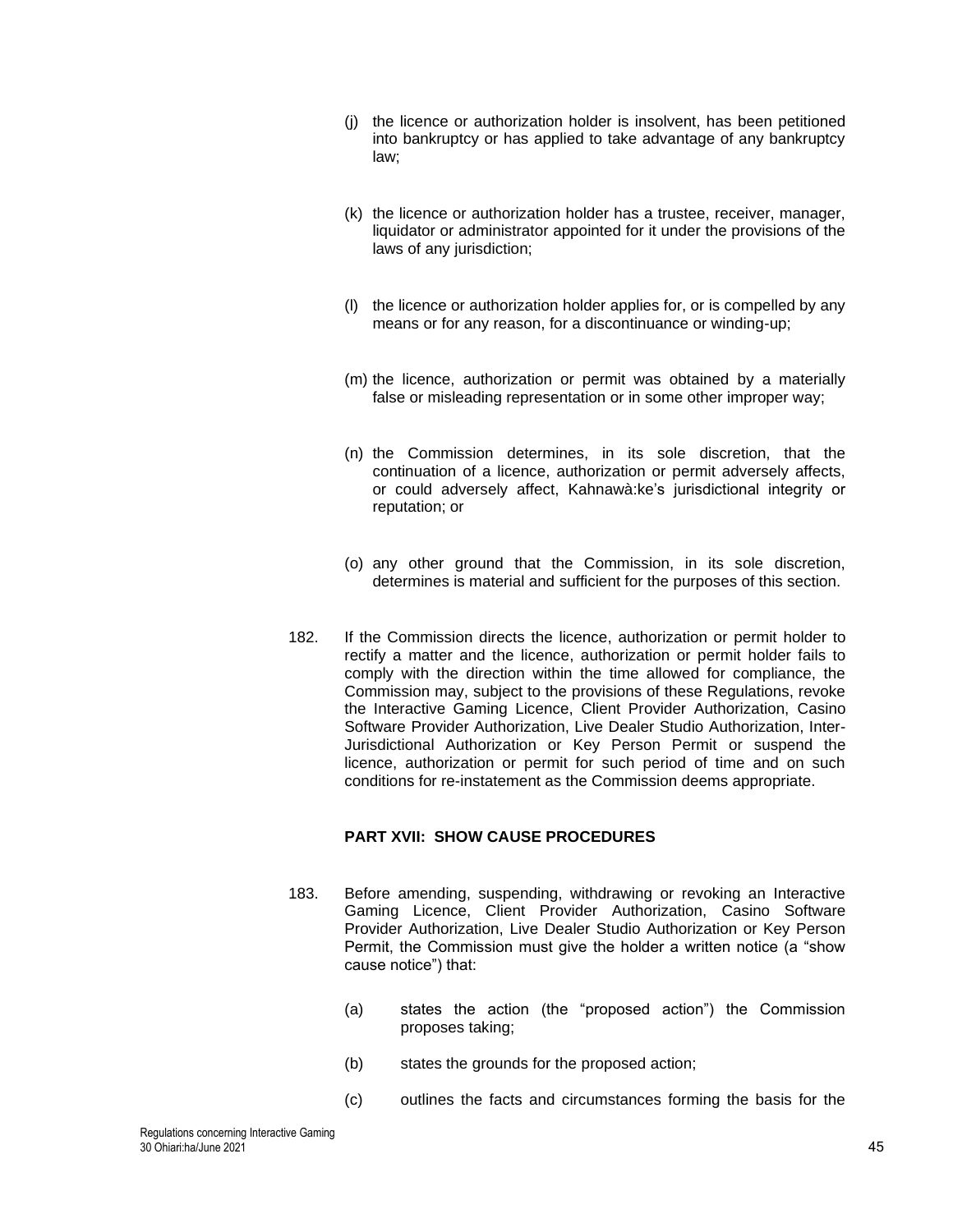grounds;

- (d) if the proposed action is suspension, states the proposed suspension period; and
- (e) permits the affected person or persons to show within a stated period (the "show cause period") why the proposed action should not be taken.
- 184. The show cause period will be established by the Commission and will be specified in the show cause notice. The Commission will determine the length of the show cause period which must, in no event, be less than thirty (30) days or longer than ninety (90) days from the date on which it is issued.
- 185. The Commission must promptly serve a copy of the show cause notice on:
	- (a) each person (an "interested person") the Commission believes has an interest in the Interactive Gaming Licence, Client Provider Authorization, Casino Software Provider Authorization, Live Dealer Studio Authorization or Key Person Permit, if the Commission considers:
		- (i) the person's interest may be affected adversely by the amendment, suspension or cancellation of the Licence, authorization or permit; and
		- (ii) it is otherwise appropriate in the circumstances to give copy of the notice to the person.
- 186. A person upon whom a copy of the show cause notice is served may, within the show cause period, make written representations about the matters raised in the notice to the Commission.
- 187. The Commission will consider all written representations (the "accepted representations") made during the show cause period by:
	- (a) the affected licence holder, Authorized Client Provider, Live Dealer Studio Authorization holder or key person; or
	- (b) any interested person upon whom a copy of the show cause notice is served.
- 188. Notwithstanding any other provision of these Regulations, the Commission may amend, suspend, withdraw or revoke an Interactive Gaming Licence, Client Provider Authorization, Casino Software Provider Authorization, Live Dealer Studio Authorization or Key Person Permit immediately and without the necessity of a show cause period, if the Commission believes: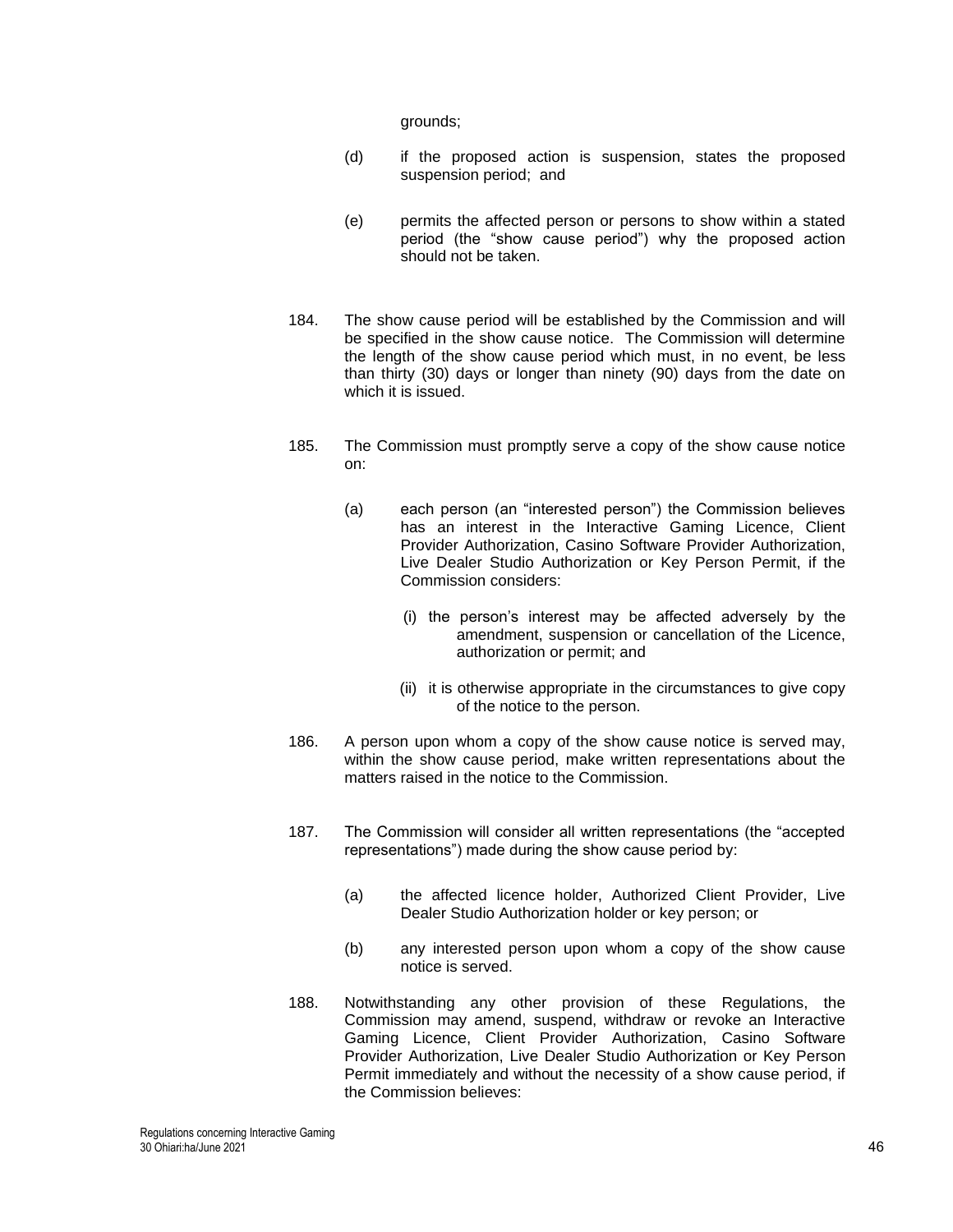- (a) a sufficient ground exists to amend, suspend or revoke the licence, authorization or permit, and
- (b) the circumstances are so extraordinary that it is imperative to amend, suspend or revoke the licence, authorization or permit immediately to ensure:
	- (i) the public interest is not affected in an adverse and material way; or
	- (ii) the integrity of the conduct of interactive games by the licence holder, permit holder or Authorized Client Provider is not jeopardized in a material way.
- 189. An immediate amendment, suspension or revocation:
	- (a) must be effected by written notice served on the affected holder (the "notice or immediate amendment, suspension or revocation"), and any interested person;
	- (b) is effective from the moment the notice is served;
	- (c) continues in effect until a hearing date or until the Commission otherwise directs;
	- (d) will specify a show cause period.
- 190. Notwithstanding any other provision of these Regulations, a licence holder, Authorized Client Provider, Live Dealer Studio Authorization holder or key person may voluntarily suspend or terminate his, her or its own Licence, authorization or permit by giving at least thirty (30) days written prior notice to the Commission.
- 191. A voluntary suspension of a Licence, authorization or permit:
	- (a) is not effective unless accepted in writing by the Commission;
	- (b) does not suspend, interrupt or negate the requirement to pay annual fees for that Licence, authorization or permit; and
	- (c) unless the Commission otherwise directs, does not relieve the licence holder, Authorized Client Provider or key person from any other obligations under the Law or these Regulations.
- <span id="page-46-0"></span>192. In the event a Client Provider Authorization is revoked by the Commission or voluntarily terminated by the Authorized Client Provider, the Authorized Client Provider must not remove any equipment or data from the Territory until it has: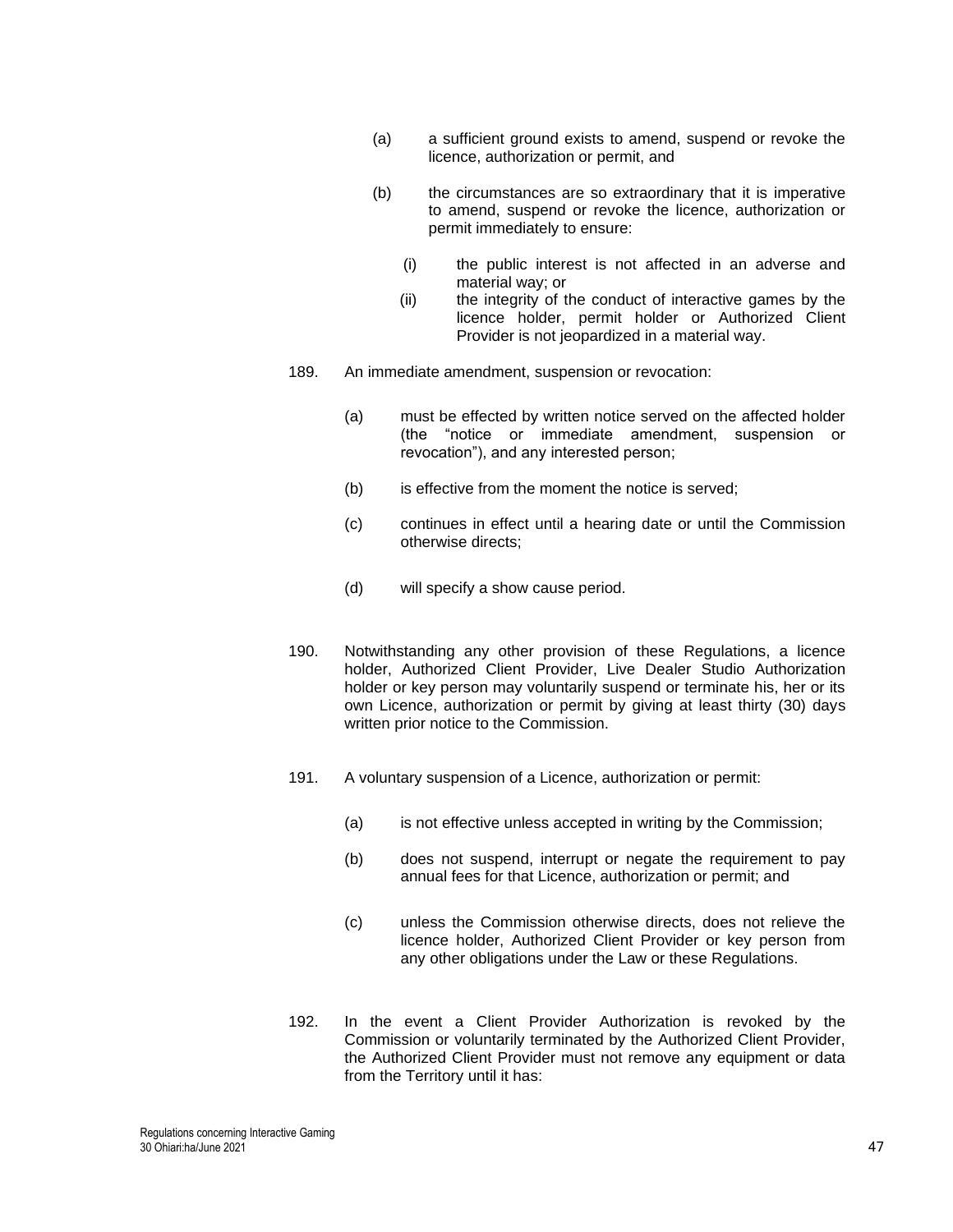- (a) satisfied all of its obligations to the Commission, including the payment of fees;
- (b) provided evidence, satisfactory to the Commission, that the Authorized Client Provider has satisfied its obligations to players, the licence holder and Approved Agents.
- 193. When the requirements of section [192](#page-46-0) have been fulfilled, the Commission will provide the Authorized Client Provider and the licence holder with written notice confirming that the Authorized Client Provider may remove its equipment and data from the Territory.

# **PART XVIII: HEARINGS**

- 194. A licence holder, Authorized Client Provider, Live Dealer Studio Authorization holder or key person who has received a show cause notice or notice of immediate amendment, suspension or revocation, may, within the show cause period, request a hearing before the Commission to respond to the matters raised in the show cause notice.
- 195. Upon receiving a request for a hearing, the Commission will set a time and place for the hearing and will immediately notify the licence holder, Authorized Client Provider, Live Dealer Studio Authorization holder or key person in writing (the "hearing notice") of time and place of the hearing.
- 196. At the hearing, the licence holder, Authorized Client Provider, Live Dealer Studio Authorization holder or key person will have the opportunity to bring written and oral evidence to respond to the matters raised in the show cause notice.
- 197. The Commission may issue additional rules to govern the procedures to be followed at a hearing, in lieu of which, proceedings will follow accepted rules of fairness and natural justice.
- 198. In the event the affected licence holder, Authorized Client Provider, Live Dealer Studio Authorization holder or key person fails or refuses to attend a hearing at the time and place set out in the hearing notice, the Commission may, in its sole discretion, take one or more of the following actions:
	- (a) adjourn the hearing to another time and/or place;
	- (b) confirm and/or continue the amendment, suspension or revocation;
	- (c) impose a fine on the affected licence holder, Authorized Client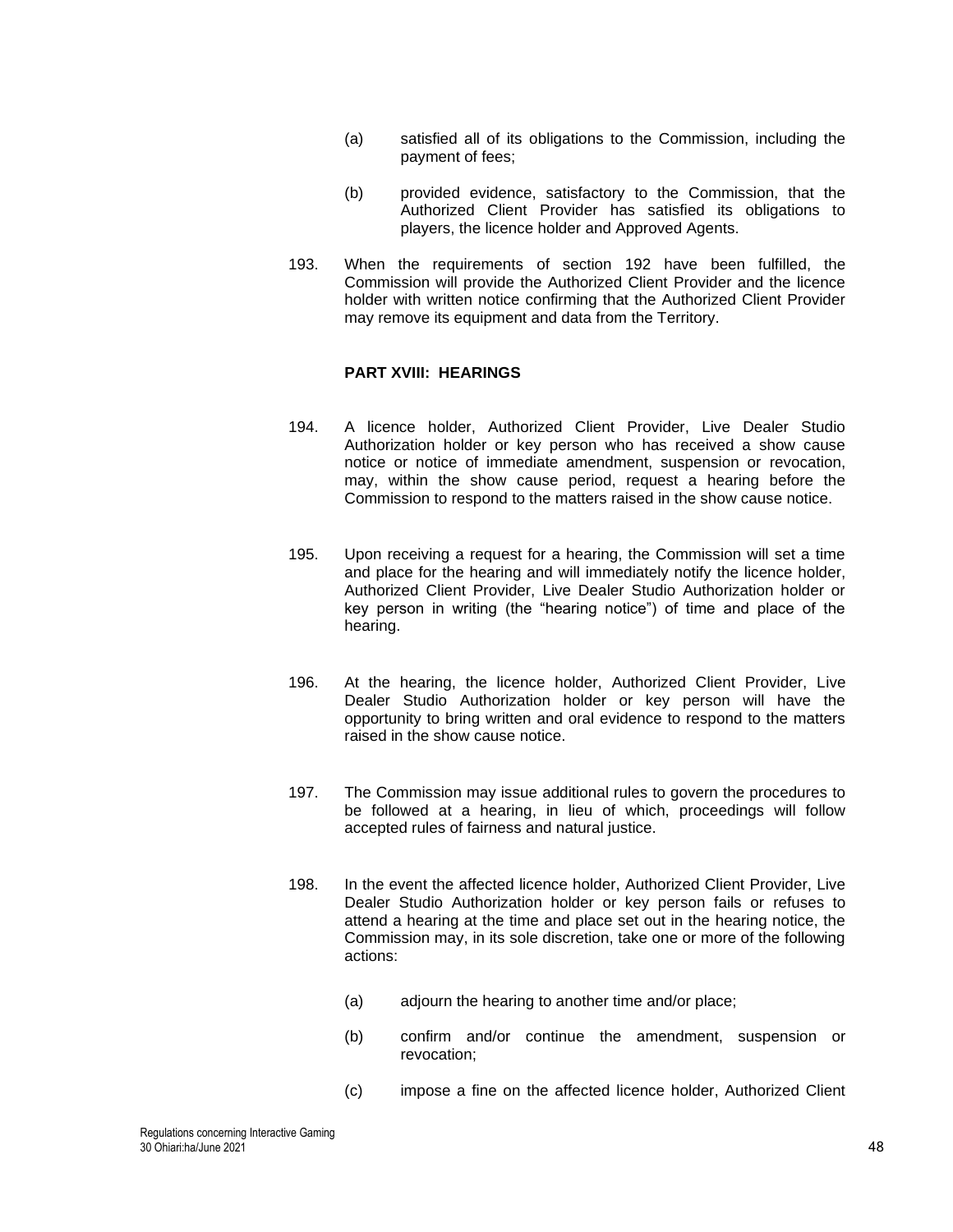Provider, Live Dealer Studio Authorization holder or key person of not less than One Thousand (\$1,000.00) Dollars and not more than Twenty Thousand (\$20,000.00) Dollars;

- (d) issue such other directives as the Commission deems necessary.
- 199. If, after considering the accepted representations, or in the case of a hearing, the evidence adduced before it, if any, the Commission finds that:
	- (a) a ground or grounds exist to amend, suspend or revoke the Interactive Gaming Licence, Client Provider Authorization, Casino Software Provider Authorization, Live Dealer Studio Authorization or Key Person Permit; or
	- (b) the act, omission or other matter constituting the ground is of a serious and fundamental nature and either:
		- (i) the integrity of the conduct of interactive games by the licence holder or Authorized Client Provider may be jeopardized in a material way;
		- (ii) the public interest may be affected in an adverse or material way;
		- (iii) the credibility or reputation of the Commission, the Territory of any person or entity within the Territory is, or may be, negatively affected:

the Commission may amend or revoke the Interactive Gaming Licence, Client Provider Authorization, Casino Software Provider Authorization, Live Dealer Studio Authorization or Key Person Permit or suspend the Licence, authorization or permit for such period of time and on such conditions of re-instatement as the Commission deems appropriate.

- 200. The Commission must promptly serve written notice of the decision to amend, suspend or revoke a Licence, authorization or permit, with reasons for the decision, on the affected holder.
- 201. A decision to amend, suspend or revoke a license, authorization or permit takes effect on the date and time specified by the Commission.
- 202. If a Licence, authorization or permit is under suspension, the Commission may, at the request of the licence holder, Authorized Client Provider, Live Dealer Studio Authorization holder or key person, reconsider the duration of the suspension and will promptly inform the affected holder in writing of its decision.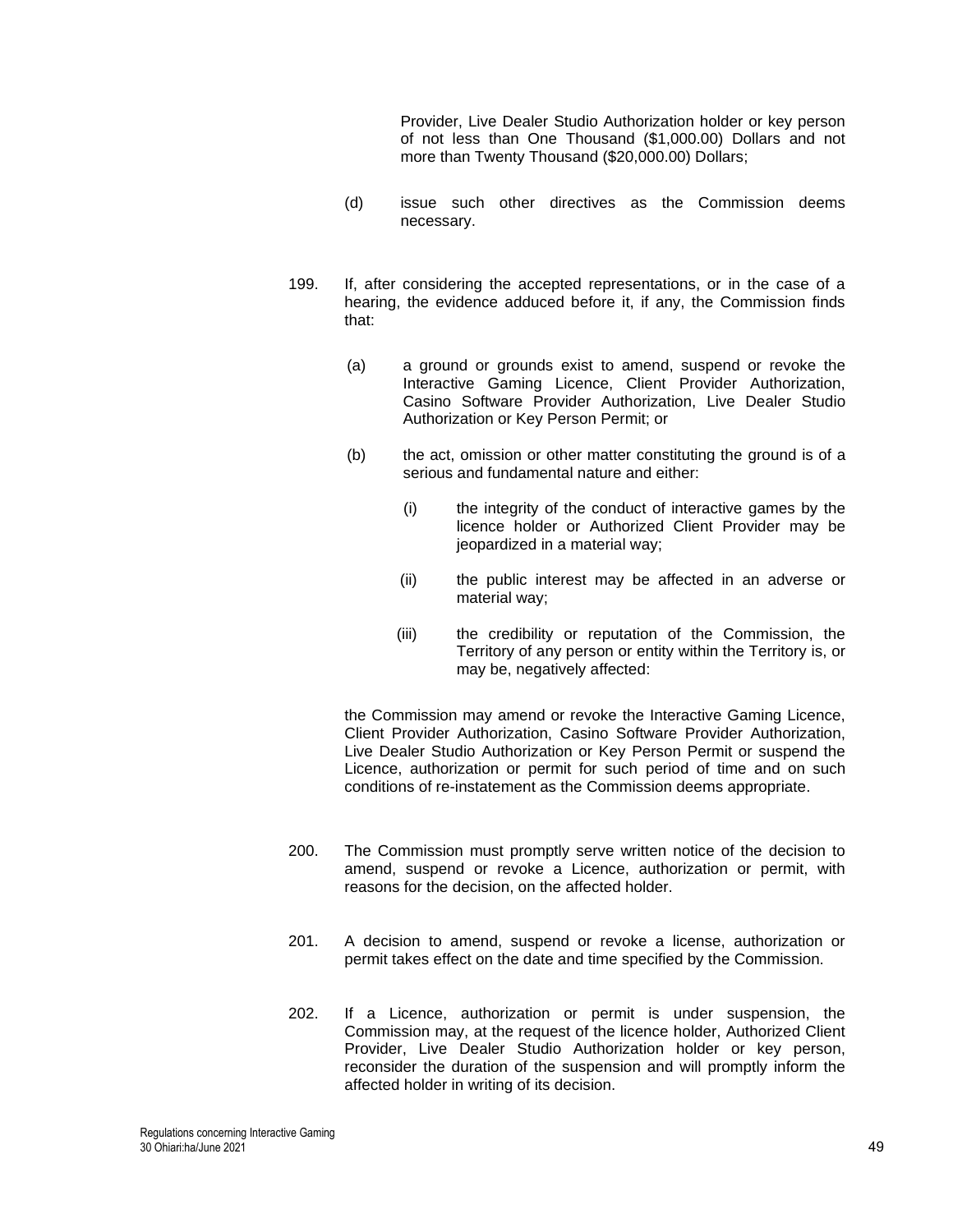## **Part XIX: APPROVED AGENTS**

- 203. Upon receipt of a completed application in the approved form, the Commission may appoint one or more Approved Agents to carry out any of the following functions, for and on behalf of the Commission:
	- (a) to investigate whether any person applying for or holding a Licence, authorization or permit is a suitable person for the purposes of these Regulations and submit a report of its findings to the Commission;
	- (b) to conduct control system reviews and ensure that any person applying for or holding any Licence, authorization or permit in the Territory has the necessary level of technical competence, and submit a report of its findings to the Commission;
	- (c) to assist in the application of a continuous compliance program, and submit reports of its findings to the Commission.
- 204. The Commission may appoint a person as an Approved Agent if it considers that the person has the necessary expertise and is otherwise suitable in consideration of the person's knowledge, skills, training, reputation, character, business reputation, current financial position and financial background.
- 205. The Commission may approve an investigative program in order to verify at any time whether a person is suitable to be an Approved Agent.
- 206. An Approved Agent will be subject to the directives of the Commission and may not act outside of the scope of authority contained in those directives.
- 207. The Commission may appoint a person as Approved Agent for a period of time not to exceed two (2) years, but such appointment may be renewed an unlimited number of times.

## **PART XX: CONTROL SYSTEMS**

- 208. A control system submission must be in the approved form.
- 209. An Authorized Client Provider may conduct, or continue to conduct, an authorized game only if:
	- (a) the Authorized Client Provider is the owner or licencee of a control system that has been approved by the Commission; and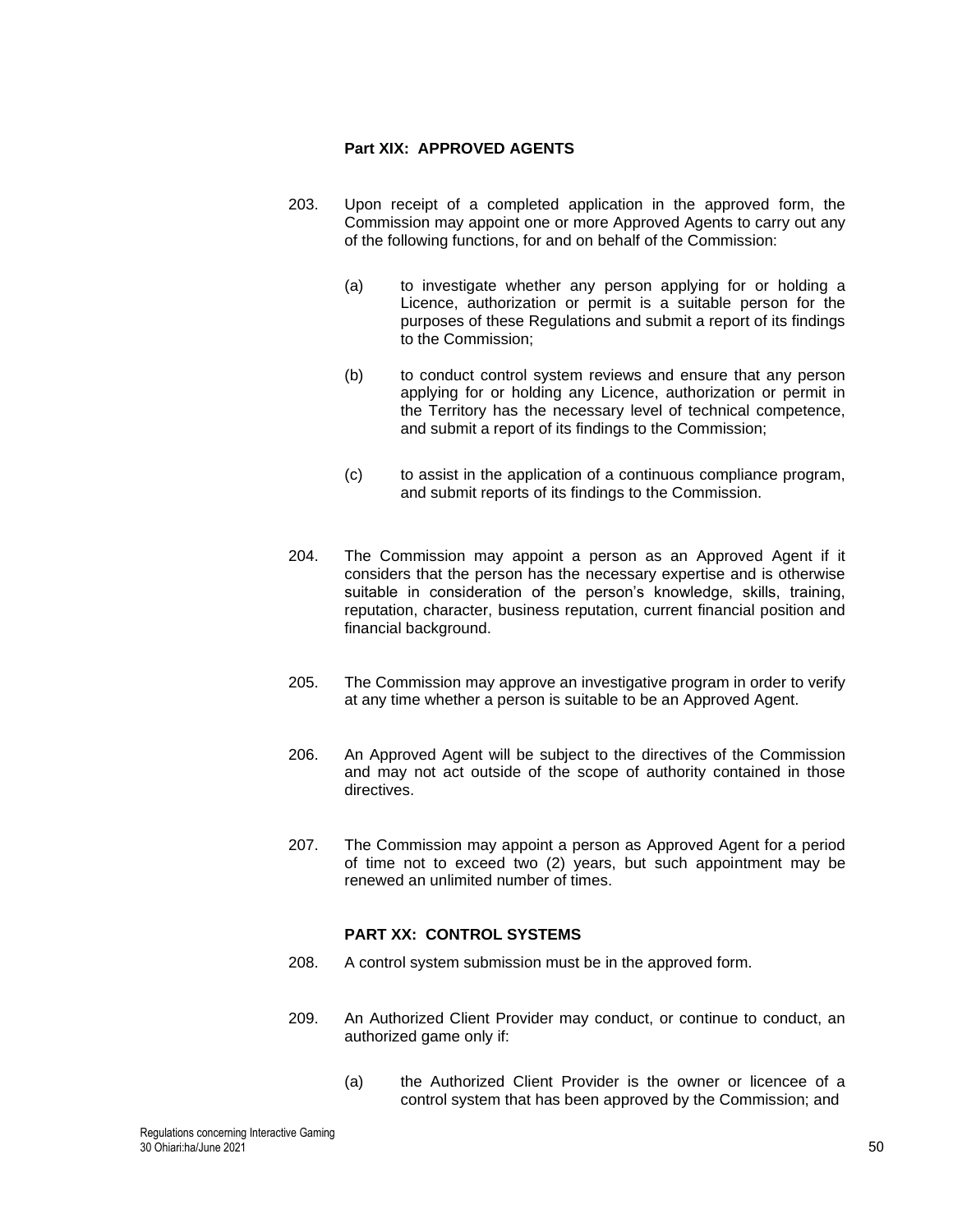- (b) the authorized game is conducted using the approved control system.
- <span id="page-50-0"></span>210. The Commission may approve such technical standards, the provisions of which are compatible with the Law and these Regulations, as are necessary to assist in assessing a control system submission and a control system change submission.
- 211. Without limiting the generality of the foregoing section [210,](#page-50-0) the Commission will approve the following technical standards:
	- (a) Internet Random Number Generator Requirements;
	- (b) Internet Report Requirements;
	- (c) Internet Network Infrastructure and Computer Systems Requirements;
	- (d) Internet Wagering Application Requirements;
	- (e) Internet System Integrity Requirements; and
	- (f) Internet Games, General Requirements.
- 212. An Authorized Client Provider may make a material change to an approved control system only:
	- (a) if directed by, or with the approval of, the Commission; and
	- (b) in the way directed or approved by the Commission.
- 213. Failure to report a material change of an approved control system to the Commission as required by this Part may result in one or more of the following sanctions:
	- (a) the immediate amendment, suspension or revocation of the Client Provider Authorization or Casino Software Provider Authorization to which the change relates;
	- (b) for each material change that was not reported, a fine of not less than One Thousand (\$1,000.00) Dollars and not more than Twenty Thousand (\$20,000.00) Dollars.
- 214. The holder of a Client Provider Authorization or Casino Software Provider Authorization must make a submission (a "control system change submission") to the Commission for approval for a material change to the authorization holder's approved control system.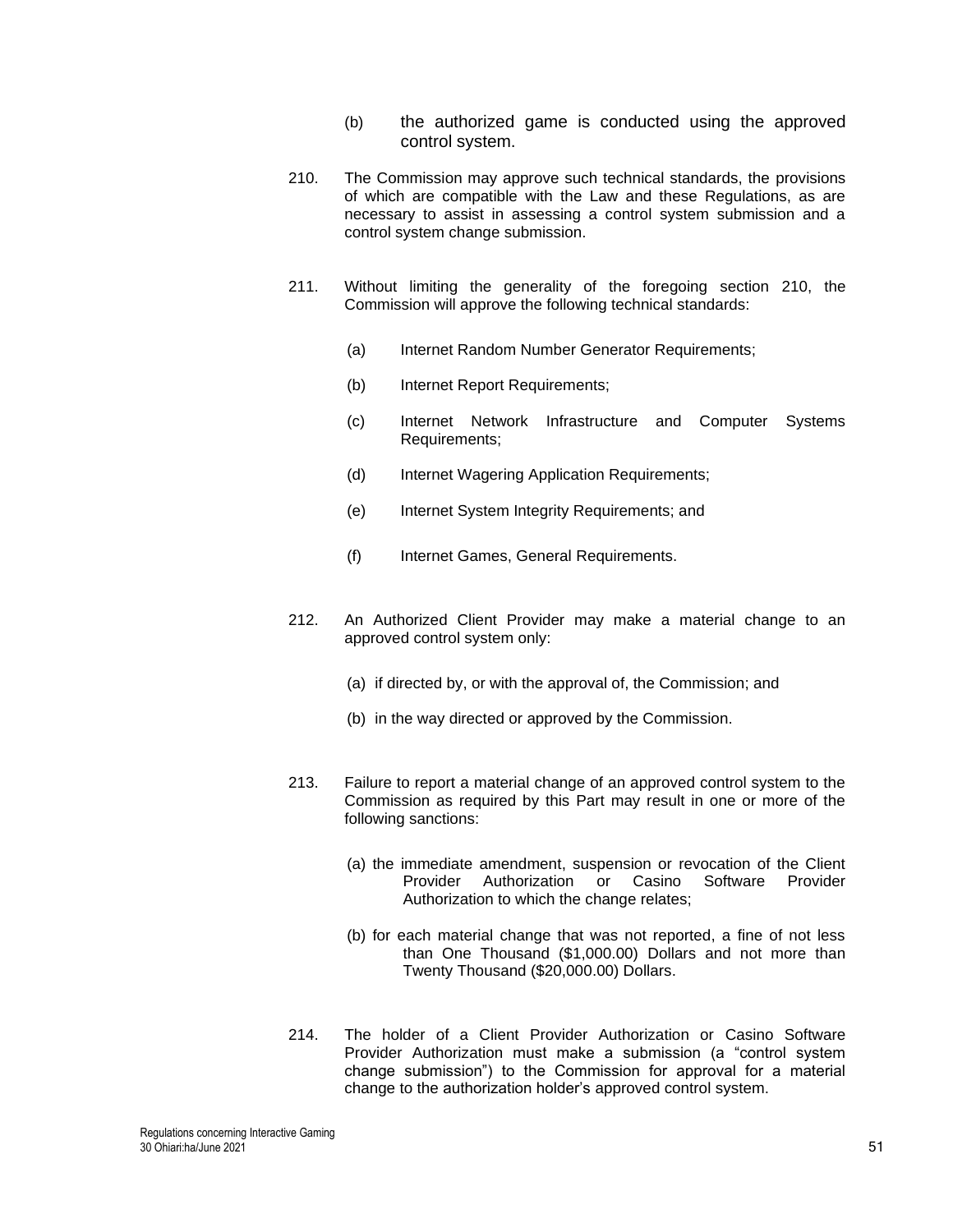- 215. A control system change submission must be made in writing:
	- (a) at least ninety (90) days before the authorization holder proposes to start conducting authorized games under the approved control system as proposed to be changed; or
	- (b) if the Commission, in its sole discretion, deems it appropriate, at a later date to be determined by the Commission.
- 216. A control system change submission must contain particulars of the proposed material changes of the authorization holder's approved control system.
- 217. The Commission will, with the assistance of its Approved Agents, consider a control system submission or control system change submission and will, within a reasonable period of time:
	- (a) approve the proposed control system or proposed change of the approved control system;
	- (b) refuse to approve the proposed control system or proposed change of the approved control system; or
	- (c) request such additional information, as the Commission may require, to either approve or disapprove the submission.
- 218. The Commission must promptly serve the authorization holder with a written notice of the Commission's decision to approve or to refuse to approve a control system submission or control system change submission.
- 219. If the Commission refuses to approve a submission under this Part, it must provide written notice stating the reasons for the decision and, if the Commission believes the submission can be rectified to enable the Commission to give an approval, the notice must also:
	- (a) explain how the submission may be changed; and
	- (b) invite the authorization holder to resubmit the submission after making the appropriate changes.
- <span id="page-51-0"></span>220. The Commission may, by written notice, direct the authorization holder to change its approved control system within the time, and in the manner stated in the notice and the authorization holder must comply with the direction within thirty (30) days of the date on which the notice is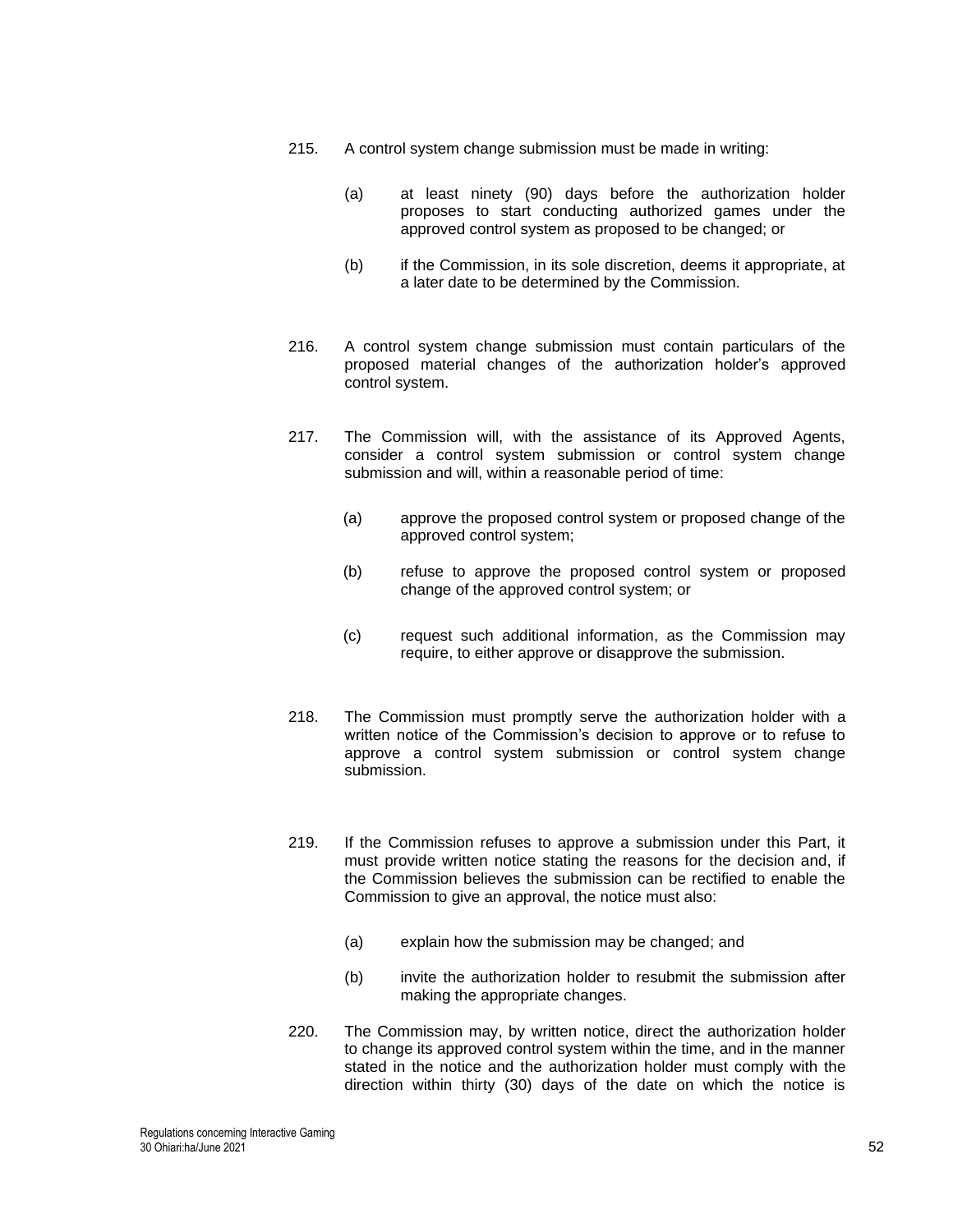received or such other period of time as the Commission may specify.

221. If the authorization holder fails or refuses to comply with the Commission's direction made pursuant to the foregoing section [220,](#page-51-0) the approval for the authorization holder's control system will be terminated and its Client Provider Authorization or Casino Software Provider Authorization may be suspended or revoked.

#### **PART XXI: CONTINUOUS COMPLIANCE PROGRAM**

- 222. All holders of Client Provider Authorizations and Casino Software Provider Authorizations will be subject to a continuous compliance program, pursuant to which Approved Agents will on a regular basis assess and report to the Commission whether:
	- (a) the control system utilized by the authorization holder:
		- (i) is functioning in accordance with the standards against which the control system was measured at the time it was first approved;
		- (ii) has not been materially changed from the time it was first approved, unless such material change has also been approved;
	- (b) there are any indications of money-laundering, fraud or collusion in relation to the authorization holder's operations in accordance with the requirements of the *Regulations concerning Anti-Money Laundering and Counter Terrorism Financing*;
	- (c) the authorization holder is meeting its obligations to players in a timely manner:
	- (d) the authorization holder's live output of authorized games is fair and random.
- 223. The design and implementation of a continuous compliance program for an authorization holder will take into consideration:
	- (a) the features of the control system owned or licensed by the authorization holder;
	- (b) the volume and quality of data available for the time period in question;
	- (c) whether the authorization holder is subject to other independent auditing or monitoring programs;
	- (d) whether the authorization holder is a publicly traded company.
- 224. The Commission will discuss with an authorization holder the design and implementation of a suitable continuous compliance program, and any changes that may be required to the program from time to time.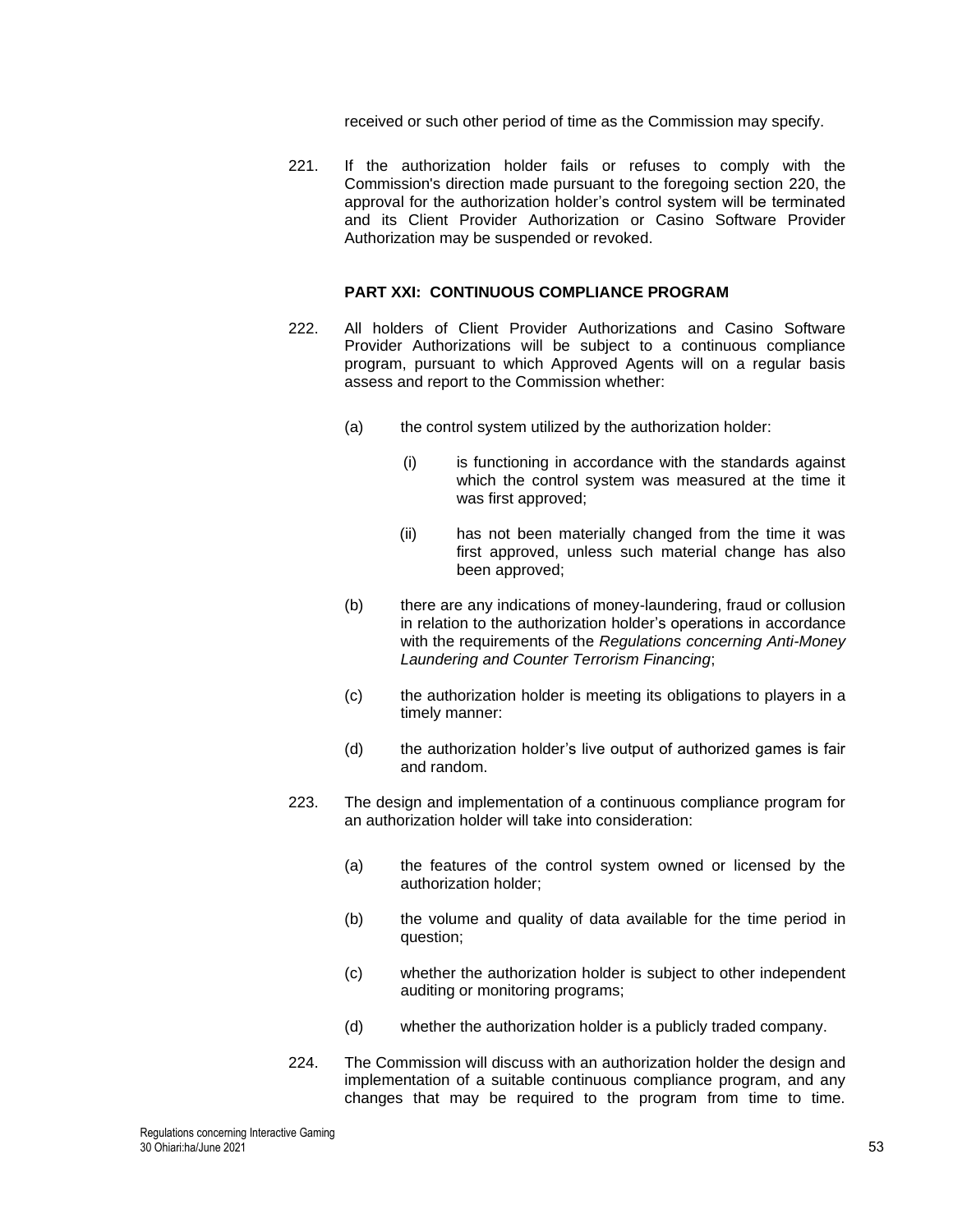However, the Commission will, in its sole discretion, approve the continuous compliance program that will apply to an authorization holder and the authorization holder must comply with the approved program. An authorization holder is responsible for all costs associated with the design and implementation of an approved continuous compliance program – which costs are in addition to any fees, costs, fines or other charges for which an authorization holder is responsible under these Regulations.

225. All information obtained by an Approved Agent or the Commission as the result of a continuous compliance program will be held in the strictest confidence and will be destroyed five years after the date on which it is obtained.

# **PART XXII: ANTI-MONEY LAUNDERING**

- 226. Repealed and replaced with the provisions of the *Regulations concerning Anti-Money Laundering and Counter Terrorism Financing.*
- 227. Repealed and replaced with the provisions of the *Regulations concerning Anti-Money Laundering and Counter Terrorism Financing.*
- 228. Repealed and replaced with the provisions of the *Regulations concerning Anti-Money Laundering and Counter Terrorism Financing.*
- 229. Repealed and replaced with the provisions of the *Regulations concerning Anti-Money Laundering and Counter Terrorism Financing.*
- 230. Repealed and replaced with the provisions of the *Regulations concerning Anti-Money Laundering and Counter Terrorism Financing.*
- 231. Repealed and replaced with the provisions of the *Regulations concerning Anti-Money Laundering and Counter Terrorism Financing.*
- 232. Repealed and replaced with the provisions of the *Regulations concerning Anti-Money Laundering and Counter Terrorism Financing.*
- 233. Repealed and replaced with the provisions of the *Regulations concerning Anti-Money Laundering and Counter Terrorism Financing.*
- 234. Repealed and replaced with the provisions of the *Regulations concerning Anti-Money Laundering and Counter Terrorism Financing.*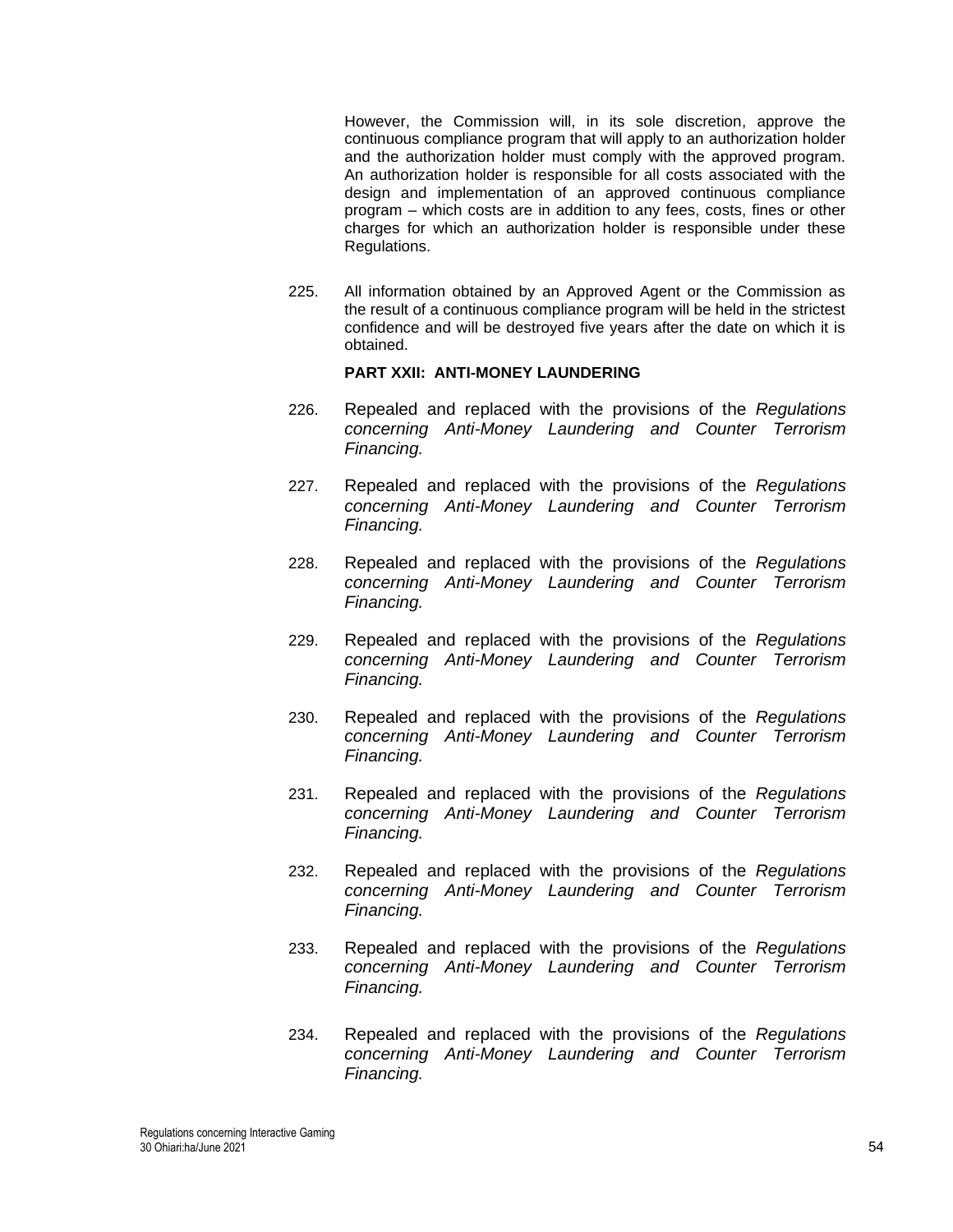235. Repealed and replaced with the provisions of the *Regulations concerning Anti-Money Laundering and Counter Terrorism Financing.*

### **PART XXIII: PLAYER PROTECTION**

- 236. An Authorized Client Provider, and to the extent it is appropriate, a holder of Casino Software Provider Authorization, must not allow anyone under approved age to participate as an employee or agent in operations related to the conduct of authorized games.
- <span id="page-54-0"></span>237. An Authorized Client Provider, and to the extent it is appropriate, a holder of Casino Software Provider Authorization, must take all reasonable and available measures to ensure that anyone under the approved age does not participate as a player in an authorized game. An Authorized Client Provider, and to the extent it is appropriate, a holder of Casino Software Provider Authorization, that willfully or carelessly allows a person under approved age to participate as a player in an authorized game commits a breach of these Regulations and may have its Client Provider Authorization or Casino Software Provider Authorization suspended or revoked and is subject to the imposition of a fine for each instance of such breach, of not less than One Thousand (\$1,000.00) Dollars and not more than Twenty Thousand (\$20,000.00) Dollars.
- 238. In the event the Commission is not satisfied with the systems established by an Authorized Client Provider, and to the extent it is appropriate, a holder of Casino Software Provider Authorization, in accordance with section [237,](#page-54-0) the Commission may direct the Authorized Client Provider, and to the extent it is appropriate, a holder of Casino Software Provider Authorization, to modify its systems or to implement new systems.
- 239. An Authorized Client Provider, and to the extent it is appropriate, a holder of Casino Software Provider Authorization, must return any money paid in respect of the use of its services by a player under the approved age as soon as is reasonably practicable.
- 240. A prize won by a player under the approved age by participation in an authorized game contrary to section [237,](#page-54-0) will be forfeited to the Commission.
- 241. A person must not participate in an authorized game under a name, account name or designation that is obscene, indecent or offensive.
- 242. An Authorized Client Provider, and to the extent it is appropriate, a holder of Casino Software Provider Authorization, may refuse to register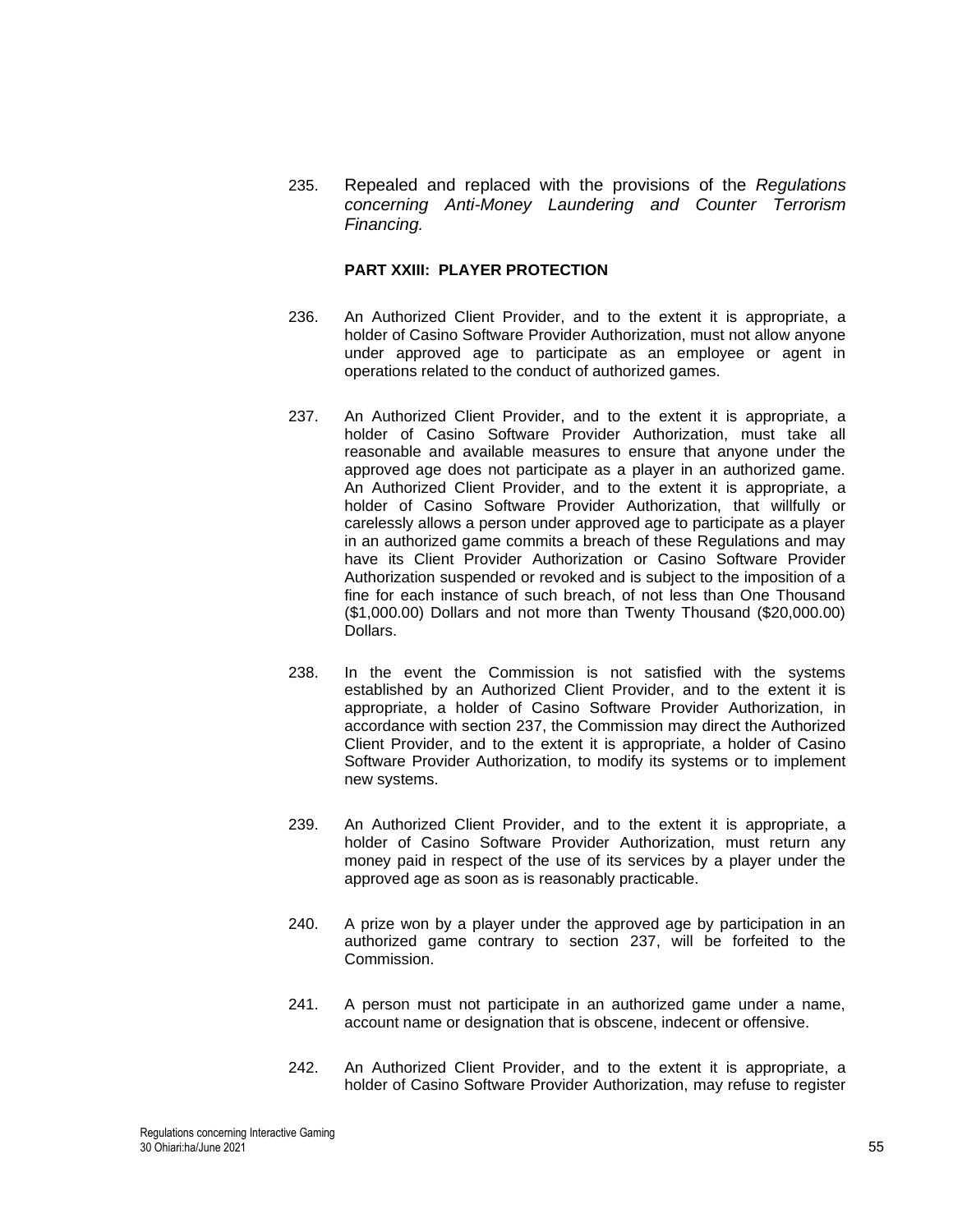a person as a player in an authorized game under a name or account name that is obscene, indecent or offensive.

- 243. An Authorized Client Provider's, and to the extent it is appropriate, a holder of Casino Software Provider Authorization's, player registration process must ensure that the following details are required to be captured by players prior to successful registration:
	- (a) full names;
	- (b) residential address;
	- (c) age or date of birth;
	- (d) contact details;
	- (e) a password to access the registered account; and
	- (f) positive confirmation of acceptance of a legally enforceable contract defining the terms and conditions of play.
- 244. Account opening documents must not include any terms that are unfair or unreasonable to the player.
- 245. A player is limited to one player account for any website operated by an Authorized Client Provider.
- 246. A player's account must be established in a manner that allows a player only to:
	- (a) have direct access to funds in that account;
	- (b) use some or all of the funds in that account to play an authorized game offered by the Authorized Client Provider;
	- (c) obtain the balance of funds in that account and close the account; or
	- (d) obtain the whole or part of the amount paid into that account as a prize in an authorized game or as authorized by the Authorized Client Provider or the Commission.
- 247. An Authorized Client Provider, and to the extent it is appropriate, a holder of Casino Software Provider Authorization, must not accept a bet or wager from a player in an authorized game unless a player's account has been established in the name of the player and there are adequate funds in the account to cover the amount of the bet or wager.
- 248. An Authorized Client Provider's website must display hyperlinks to the terms and conditions of use and to the full and complete rules of the authorized games being offered.
- 249. Rules must be posted in the English language and any other language the Authorized Client Provider deems appropriate.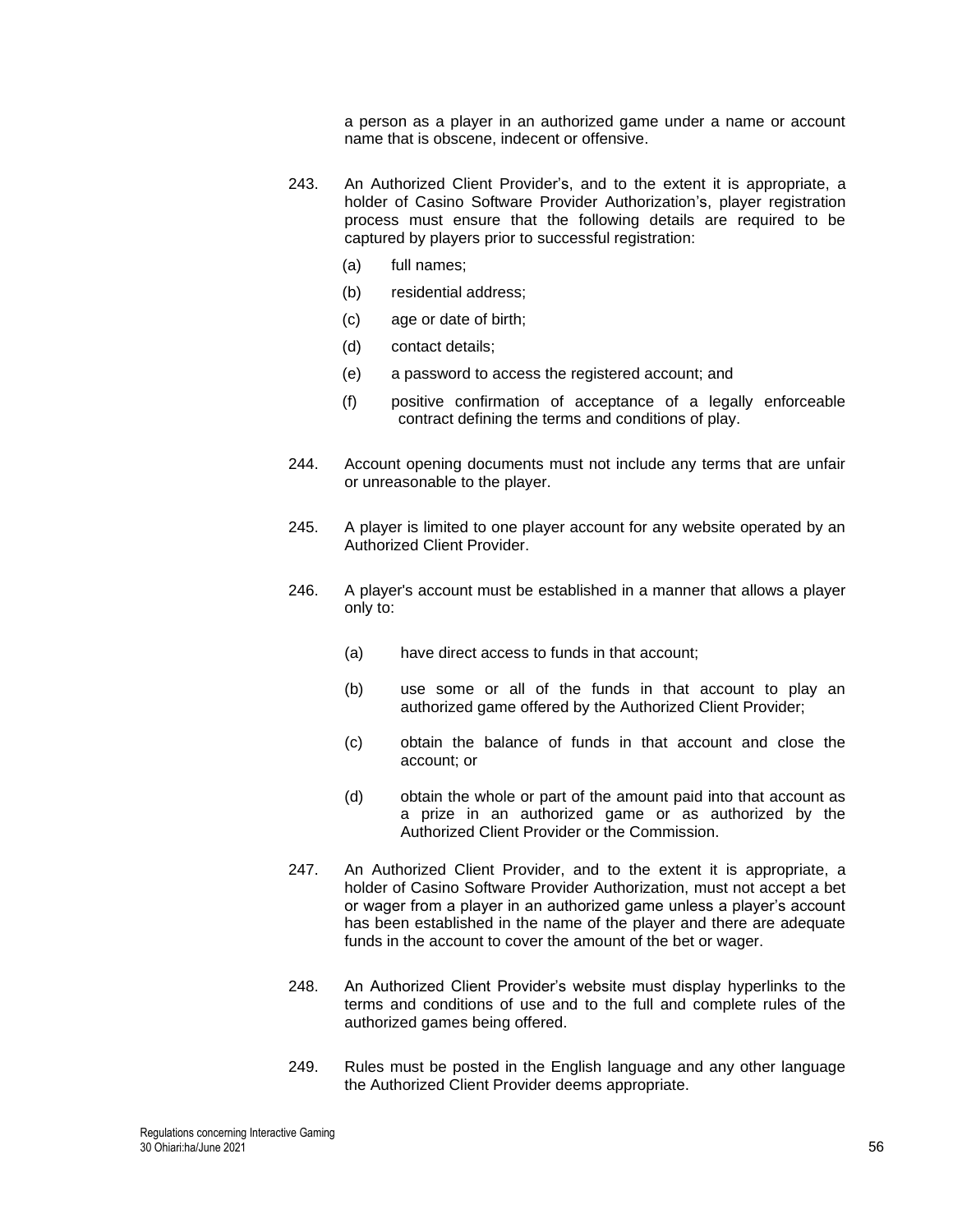- 250. A player who participates in an authorized game must comply with rules of play posted on the website of the Authorized Client Provider.
- 251. All games and betting events must follow a constant set of rules and must at no time deviate from those rules. A rule change will constitute a different game or betting event, although variations to the maximum number of bets per game are permitted.
- 252. An Authorized Client Provider, and to the extent it is appropriate, a holder of Casino Software Provider Authorization, must, at the request of a player in whose name a player's account is established, once the player's identity has been verified, remit funds in the player's account to the requesting player as soon as practicable after receipt of the request.
- 253. An Authorized Client Provider, and to the extent it is appropriate, a holder of Casino Software Provider Authorization, must ensure that:
	- (a) the authorization holder's liability for player balances is separately identifiable at all times; and
	- (b) player balances and prizes, bonuses and guaranteed amounts are covered by liquid funds at all times and that upon request the Commission is provided proof of same.
- 254. Any manual adjustments made to a player's account must be reviewed and authorized by the appropriately authorized management personnel.
- 255. An Authorized Client Provider that offers sportsbook wagering must have in place effective risk control mechanisms for managing events offered, bet sizes and prices, taking into consideration available liquid funds.
- 256. An Authorized Client Provider, or to the extent it is appropriate, a holder of Casino Software Provider Authorization, will not accept cash from a player and funds may be received from the player only by any of the following methods:
	- (a) credit cards;
	- (b) debit cards or stored value accounts;
	- (c) electronic transfer;
	- (d) wire transfer;
	- (e) cheques;
	- (f) any other method approved by the Commission.
- 257. Unless authorized by the Commission, an Authorized Client Provider and to the extent it is appropriate, a holder of Casino Software Provider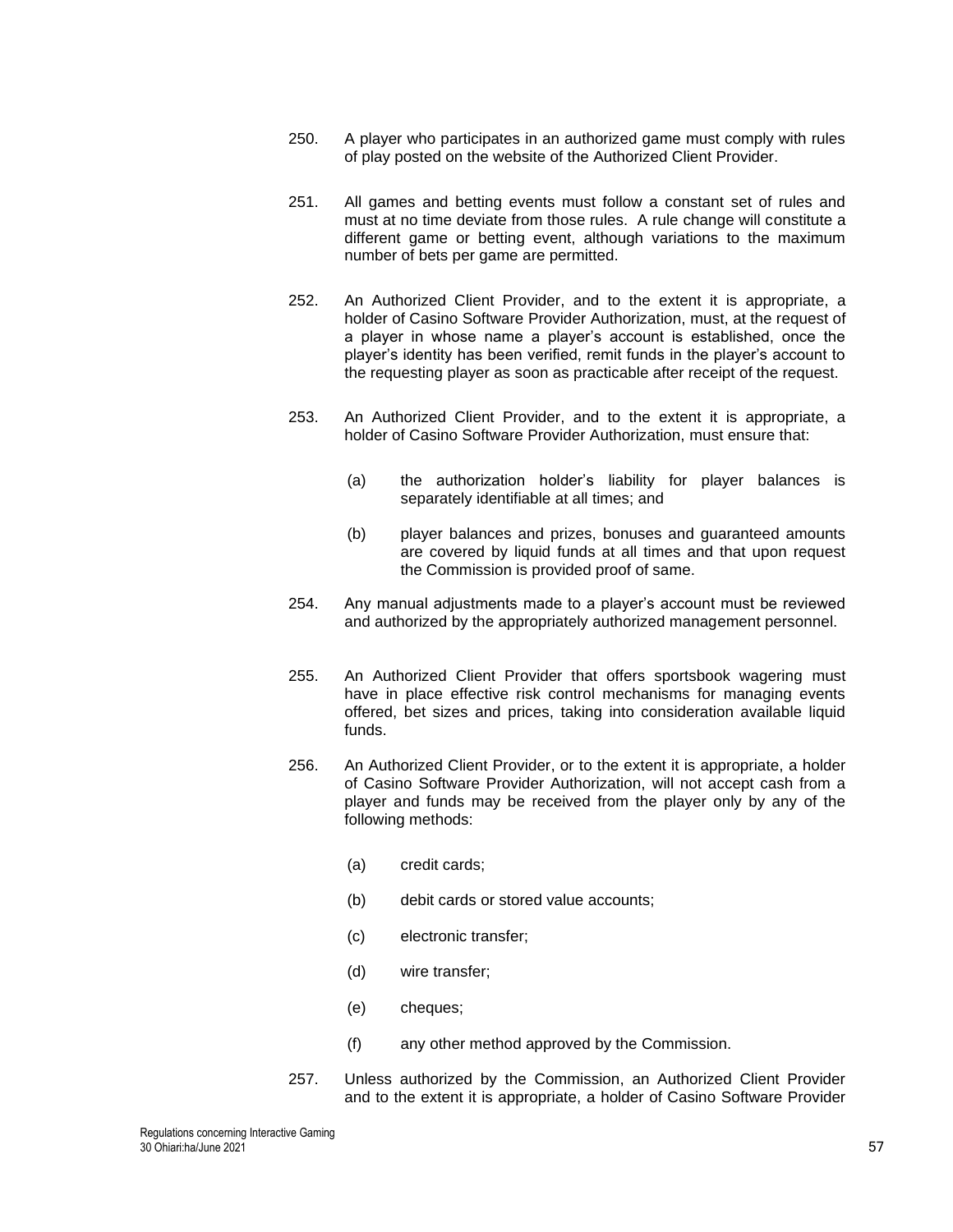Authorization, must not provide credit to a player or a player's account or act as agent for a credit provider to facilitate the provision of credit to a player or a player's account.

- 258. An Authorized Client Provider and to the extent it is appropriate, a holder of Casino Software Provider Authorization, must not have access to funds in a player's account except as follows:
	- (a) to debit to the account, a wager made by the player or an amount the player indicates the player wants to wager in the course of an authorized game the player is playing or is about to play;
	- (b) to remit funds standing to the credit of the account to the player at the player's request;
	- (c) as otherwise authorized under these Regulations.
- 259. An Authorized Client Provider, and to the extent it is appropriate, a holder of Casino Software Provider Authorization, must have a written policy (the "dormant player account policy") which describes the process that will be used to clear dormant player accounts and the process that will be followed when a player requests a withdrawal from a dormant account that has been cleared.
- 260. The dormant player account policy must be included in terms and conditions that are posted on the Authorized Client Provider's site.
- 261. An Authorized Client Provider and to the extent it is appropriate, a holder of Casino Software Provider Authorization, must maintain a complete and accurate record for all dormant player accounts that have been cleared. Any request from a player for a withdrawal from a dormant account that has been cleared will be addressed and resolved in accordance with the provisions of the dormant player account policy.
- 262. An Authorized Client Provider, and to the extent it is appropriate, a holder of Casino Software Provider Authorization, or an employee or other person engaged in duties related to the conduct of an authorized game must not, without authorization under the following section:
	- (a) disclose information about the name, or other identifying particulars, of a player; or
	- (b) use information about a player for a purpose other than the purpose for which the information was given.
- 263. The disclosure of information, or its use for a purpose other than the purpose for which it was given, is authorized if the disclosure or use is:
	- (a) authorized by the player;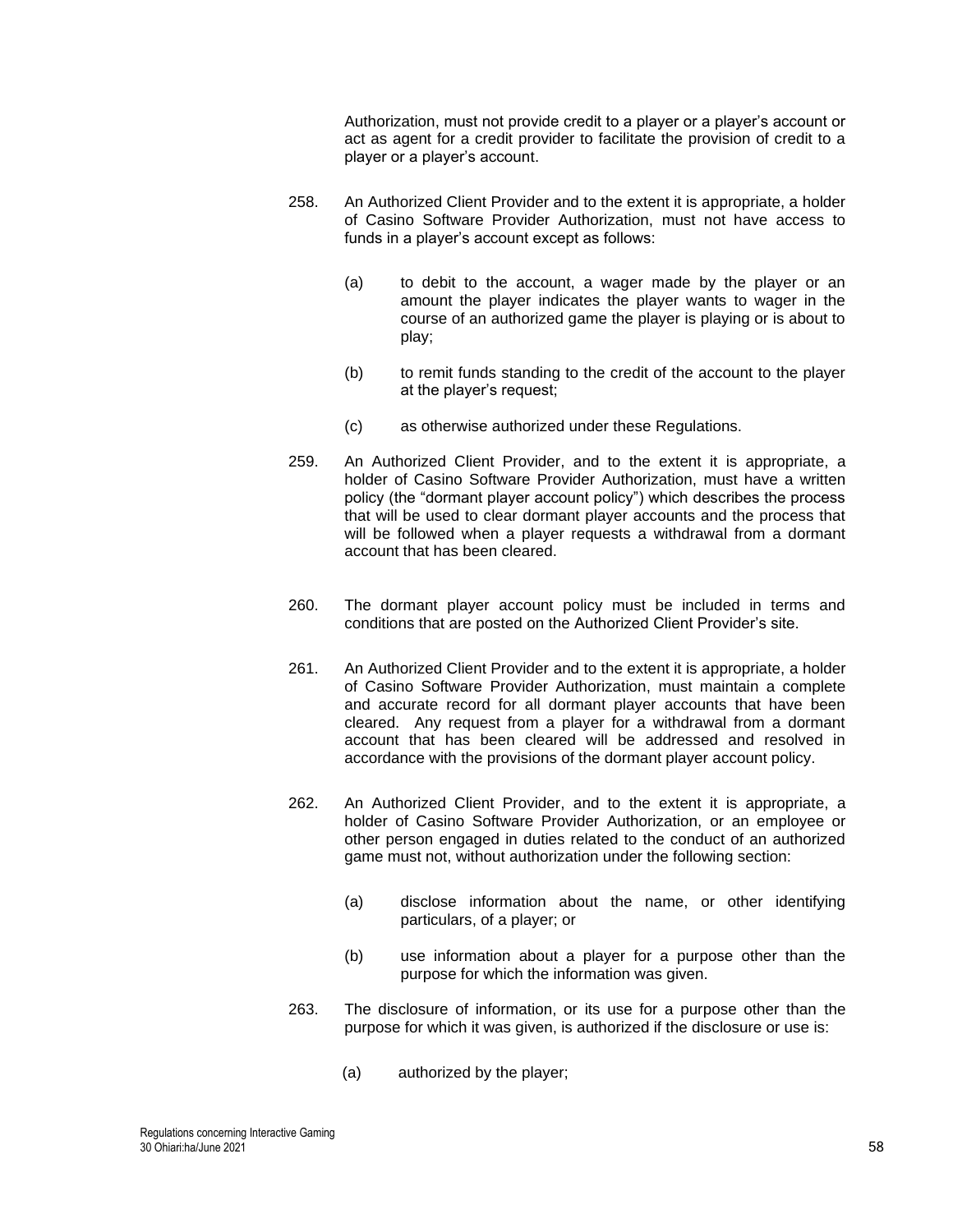- (b) reasonably necessary for the conduct of authorized games; or
- (c) required for the administration or enforcement of the Law or these Regulations.
- 264. An Authorized Client Provider and to the extent it is appropriate, a holder of Casino Software Provider Authorization, must take all reasonable steps to ensure that the authorization holder's approved control system enables a player whose participation in an authorized game is, after he or she has made a bet or wager, interrupted by:
	- (a) a failure of the authorization holder's system;
	- (b) a failure of the player's computer; or
	- (c) for any other reason that prevents the player from continuing the authorized game,

to resume, on the restoration of the system or computer, his or her participation in the authorized game, that was interrupted, as at the time immediately before the interruption without loss or penalty.

- 265. If an Authorized Client Provider's and to the extent it is appropriate, a holder of Casino Software Provider Authorization's, system does not enable a player to continue, after the restoration of the system or computer, with an authorized game interrupted by a failure of the authorization holder's system, the player's computer or for any other reason, without loss or penalty the authorization holder will:
	- (a) ensure that the game is terminated;
	- (b) refund the amount of the wager to the player by placing it in the player's account;
	- (c) immediately inform the Commission of the incident;
	- (d) refrain from conducting further authorized games if such games are likely to be similarly affected.
- 266. All information required for completing an incomplete game must be recoverable by the Authorized Client Provider's and to the extent it is appropriate, a holder of Casino Software Provider Authorization's, system.

## **PART XXIV: COMPLAINTS AND DISPUTE RESOLUTION**

267. All Authorized Client Providers must make adequate provision for receiving and addressing any complaints, including the provision of an appropriate dispute resolution process. The dispute resolution process must include an opportunity for the complainant to have recourse to the Commission*.*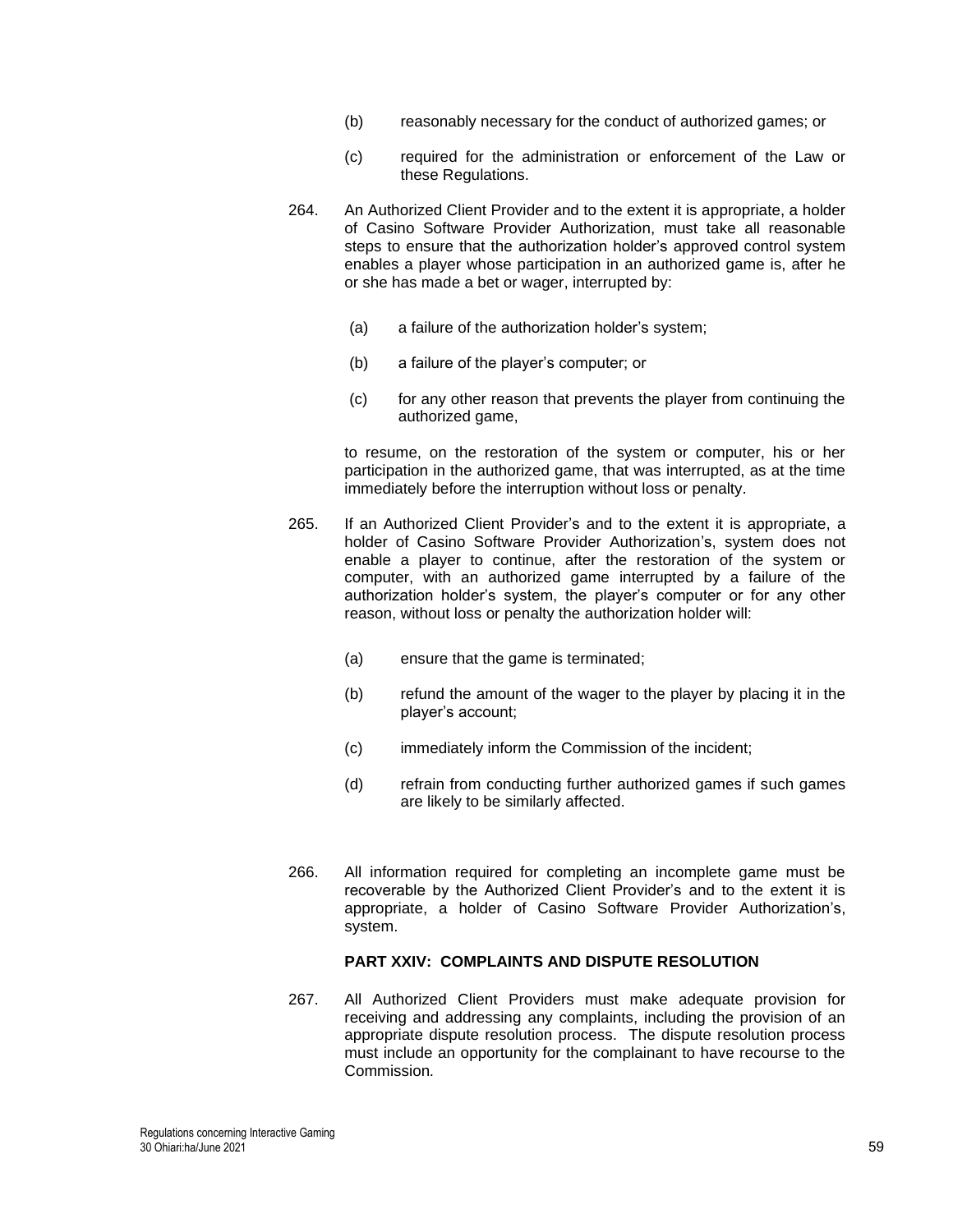- 268. All Authorized Client Providers must maintain adequate records of all complaints and disputes it receives and such records must be provided to the Commission in a timely fashion.
- 269. The Commission's logo must be prominently displayed on the Authorized Client Provider's website with a notification that complaints may be addressed directly to the Commission. The Commission's logo must be properly linked to a Certificate of Good Standing, issued by the Commission.
- 270. Any person who is not satisfied with the manner in which his or her complaint has been addressed by an Authorized Client Provider, or who prefers to make his or her complaint directly to the Commission, may submit the complaint to the Commission at any time seven (7) days after the date on which the complaint arose, notwithstanding any provision of an Authorized Client Provider's terms and conditions to the contrary*.*
- 271. A complaint must be in writing and must contain clear and unequivocal information about the complainant's identity, and provide all the relevant details that gave rise to the complaint and the steps that were taken to address the complaint with the Authorized Client Provider.
- 272. Complaints must be submitted to the Commission not less than seven (7) days and not more than six (6) months after date on which the subject matter of the complaint first arose.
- 273. As soon as practicable after a complaint is received, the Commission will inquire into the substance of the complaint and will undertake such investigations as may be required under the circumstances.
- 274. Unless the Commission in its sole discretion directs otherwise, the details of all complaints, including the identity of the complainant, will be provided to the Authorized Client Provider against which the complaint is made for response.
- 275. The Authorized Client Provider must provide to the Commission a full and detailed response to the complaint within seven (7) days, or such other time as the Commission may direct.
- 276. To assist in the resolution of a complaint, the Commission may request additional information from the complainant, the Authorized Client Provider or any third person, including an Approved Agent.
- 277. After its investigations of a complaint are complete, the Commission will:
	- (a) dismiss the complaint as unfounded;
	- (b) uphold the complaint in whole or in part;
	- (c) direct a Authorized Client Provider to take any steps the Commission may, in its sole discretion, deem necessary to resolve the complaint;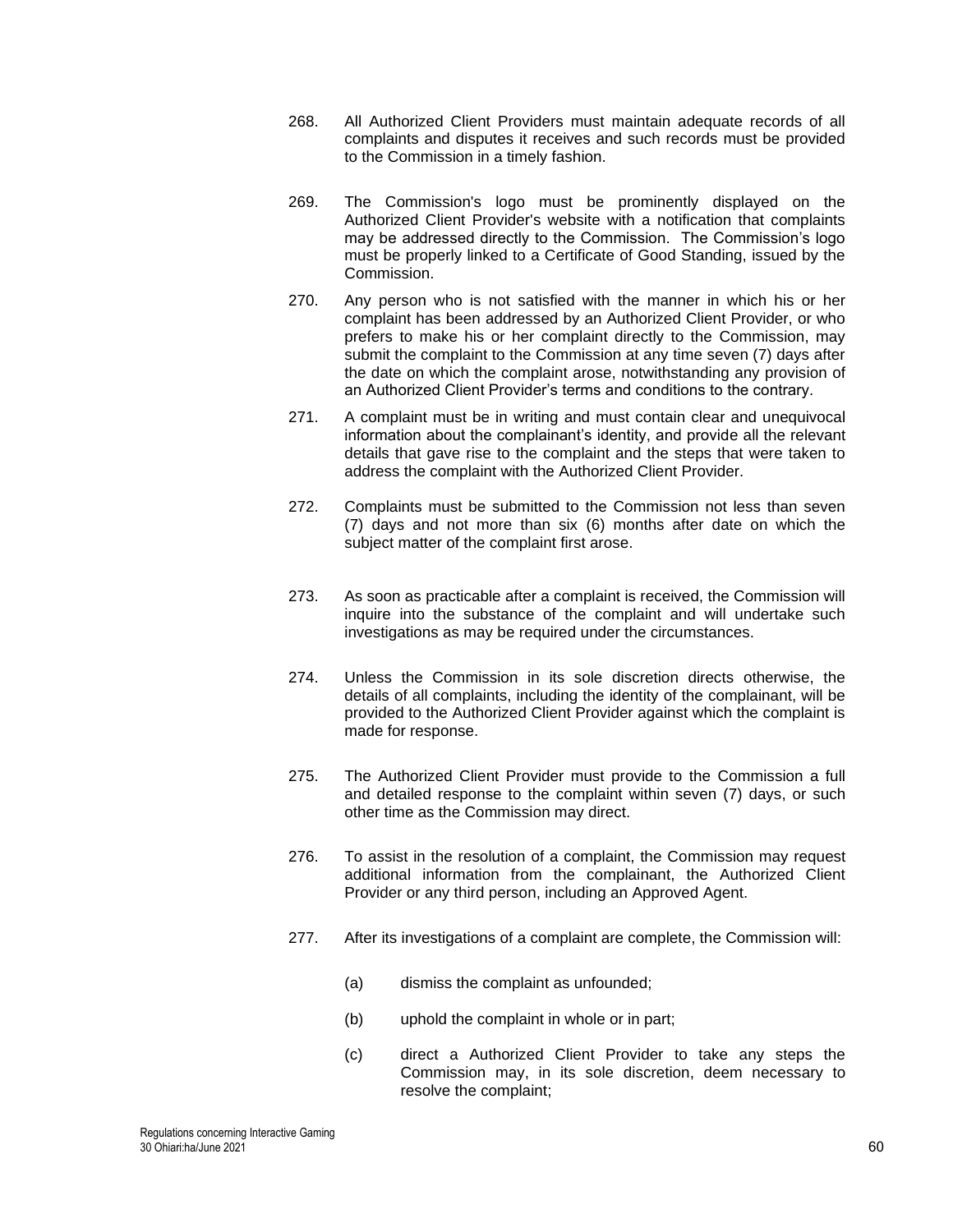- (d) direct a Authorized Client Provider to pay the costs incurred by the Commission in its investigation of the complaint; or
- (e) issue any other directions or take any other steps as the Commission, in its sole discretion, deem appropriate under the circumstances.
- 278. Any communication received by the Commission, whether oral or written, that is abusive, vulgar, obscene, hateful or racially or ethnically objectionable will be immediately terminated or deleted, as the case may be.
- 279. Any communication received by the Commission, whether oral or written, that is threatening, harassing or otherwise unlawful will be immediately reported to the appropriate law enforcement authorities with a request that all available legal actions be instituted against the offender.
- 280. Notwithstanding any of provision of this Part, the Commission may dismiss a complaint without an inquiry or investigation if the Commission, in its sole discretion, is satisfied that a complaint is on its face vexatious, unfounded or does not fall within the Commission's scope of authority.
- 281. When the subject of a complaint concerns a player's request for a withdrawal being denied on the basis of allegations by the Authorized Client Provider that the player's initial deposit, balance and/or winnings (the "disputed funds") were acquired, in whole or in part, as a result of fraudulent activities, the following steps will be taken:
	- (a) upon receipt of a request from the Commission, the Authorized Client Provider must provide the Commission detailed information substantiating the alleged fraudulent activities;
	- (b) the Commission will review the information provided by the Authorized Client Provider but may, in its sole discretion, not reveal this information to the player so as not to compromise anti-fraud controls or jeopardize a potential criminal proceeding;
	- (c) the Commission may request that the player provide additional information and/or respond to information provided by the Authorized Client Provider;
	- (d) based on the information provided to it, the Commission will determine whether or not the Authorized Client Provider's allegations of fraudulent activities have been substantiated, to the Commission's satisfaction;
	- (e) if the Commission is not satisfied that the Authorized Client Provider's allegations of fraudulent activities have been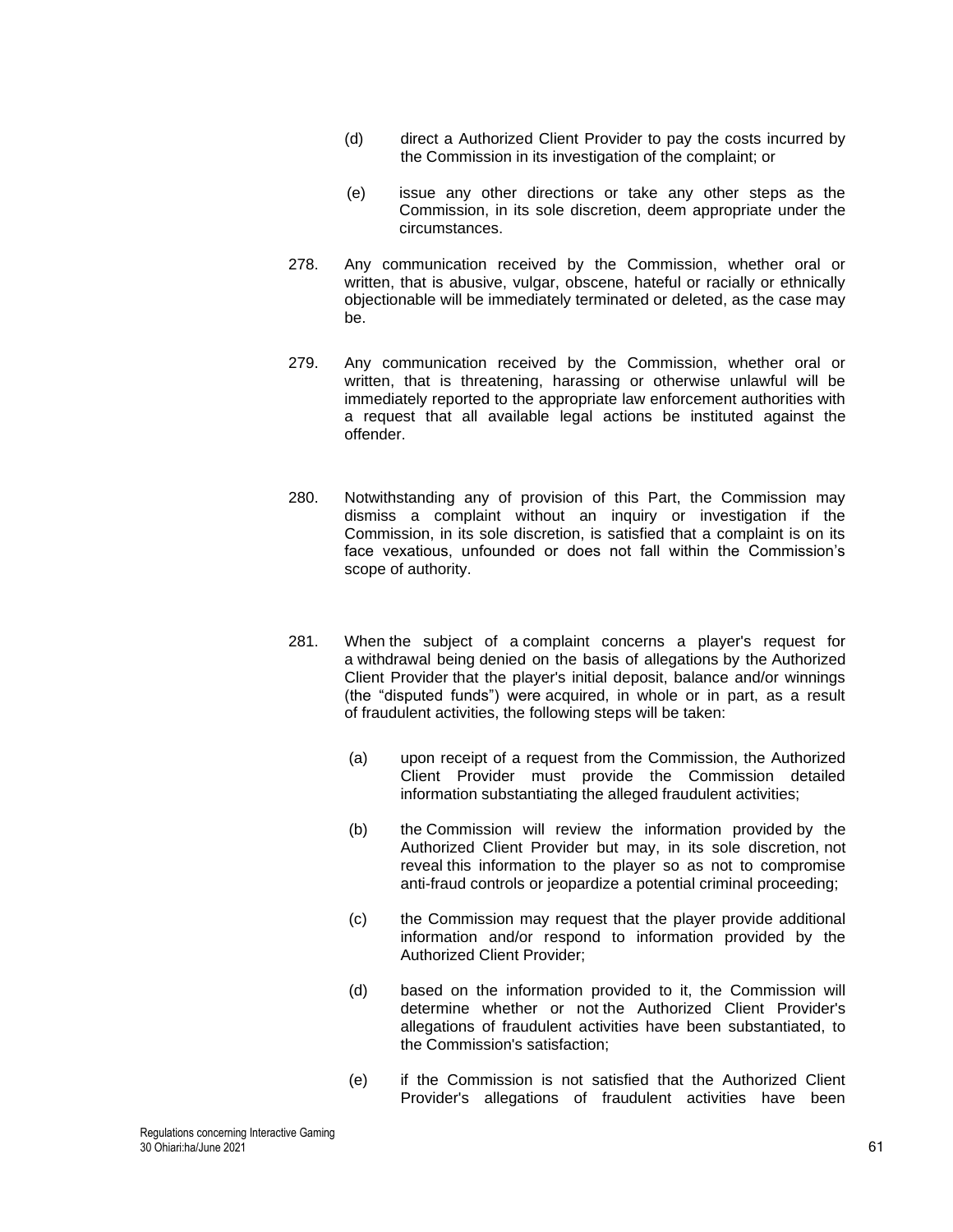substantiated, the Commission will direct that the Authorized Client Provider remit the disputed funds, in whole or in part, to the player;

- (f) if the Commission is satisfied that the Authorized Client Provider's allegations of fraudulent activities have been substantiated:
	- (i) the Commission will direct the Authorized Client Provider as to the manner in which the disputed funds will be processed;
	- (ii) the Commission may advise the appropriate law enforcement authorities of the fraudulent activities in question and seek their further direction regarding the disposition of the disputed funds, including the player's initial deposit.

# **PART XXV: PRIZES**

- 282. If a player in an authorized game conducted by an Authorized Client Provider wins a monetary prize, the Authorized Client Provider must immediately credit the amount of the prize to the player.
- 283. If a player in an authorized game conducted by an Authorized Client Provider wins a non-monetary prize the Authorized Client Provider must:
	- (a) have the prize delivered personally or by certified mail to the player; or
	- (b) give the player written notice of an address in the Territory at which the prize may be collected.
- 284. In the event a non-monetary prize in an authorized game conducted by an Authorized Client Provider is not capable of being delivered or is not collected within three months after notification of the place at which it may be collected, the Authorized Client Provider:
	- (a) may dispose of the prize by public auction or tender or in some other way approved by the Commission;
	- (b) may pay for the disposal from the proceeds of sale; and
	- (c) must:
		- (i) pay the remainder of the proceeds into the relevant player's account;
		- (ii) if there is no current player's account, remit the remainder of the proceeds to the former player; or
		- (iii) if there is no current player's account and the Authorized Client Provider is unaware of the whereabouts of the former player, pay the remainder of the proceeds into an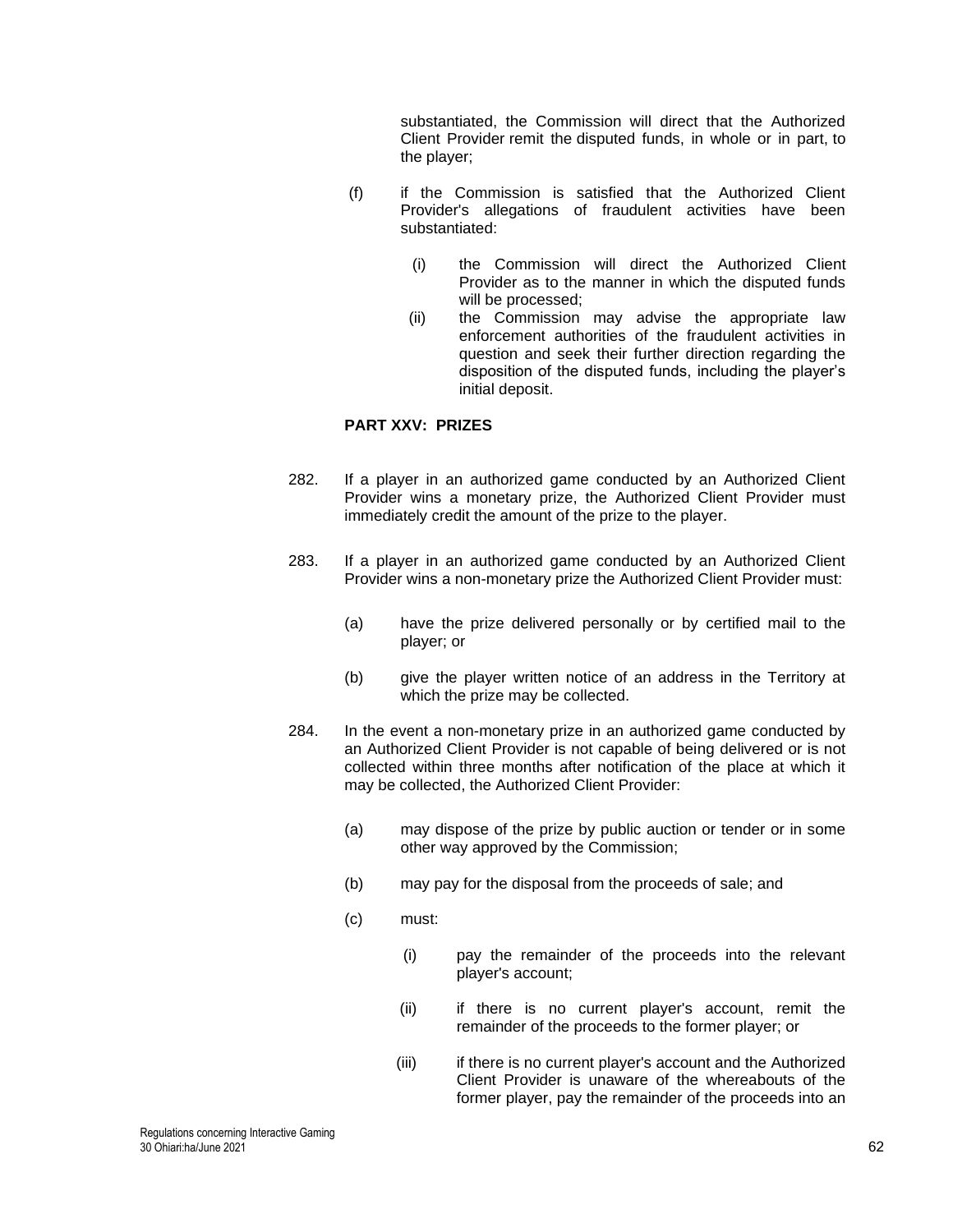account established by the Commission and designated as the account to which payments are to be made under this subparagraph.

- 285. If a claim for a prize in an authorized game is made to an Authorized Client Provider within three years after the end of the game, the Authorized Client Provider must:
	- (a) immediately try to resolve the claim; and
	- (b) if the Authorized Client Provider is not able to resolve the claim, by written notice (a "claim result notice") given to the claimant, promptly inform the claimant:
		- (i) of the Authorized Client Provider's decision on the claim; and
		- (ii) that the claimant may, within thirty (30) days of receiving the notice, ask the Commission to review the decision.
- 286. If the claim is not resolved, the claimant may ask the Commission to review the Authorized Client Provider's decision on the claim, or if the claimant has not received a claim result notice, to resolve the claim.
- 287. A request to the Commission under the foregoing section:
	- (a) must be in the approved form; and
	- (b) if the claimant received a claim result notice, must be made within thirty (30) days after receiving the notice.
- 288. If a request is made to the Commission, the Commission must carry out such investigations the Commission considers necessary to resolve matters in dispute and render a decision in writing to the claimant and the affected Authorized Client Provider.
- <span id="page-62-0"></span>289. If an Authorized Client Provider has reason to believe that the result of an authorized game has been affected by an illegal activity or malfunction of equipment, the Authorized Client Provider may withhold a prize in the game.
- 290. If an Authorized Client Provider withholds a prized under the foregoing section [289,](#page-62-0) the authorized client provide must immediately give written notice to the player in question, with a copy to the Commission, that the prize is being withheld and the reasons for the withholding.
- 291. If an Authorized Client Provider withholds a prize under the foregoing section [289,](#page-62-0) the Authorized Client Provider:
	- (a) must immediately give written notice to the Commission of the circumstances of the incident; and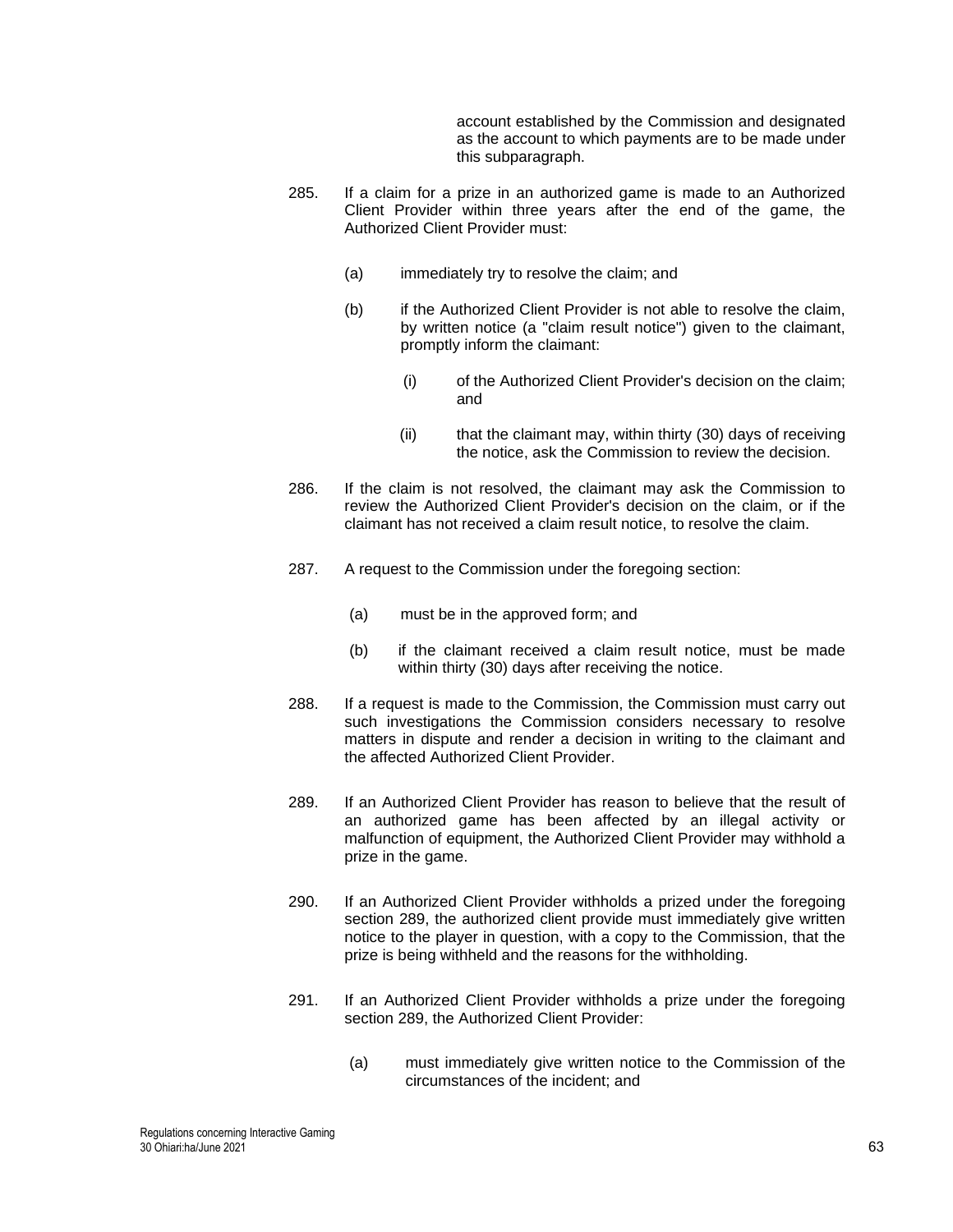- (b) must not conduct a further game if a recurrence of the illegality or malfunction is likely.
- 292. After investigating the incident, the Commission may, by written notice to the Authorized Client Provider and the player in question:
	- (a) direct the Authorized Client Provider to pay the prize; or
	- (b) confirm the Authorized Client Provider's decision to withhold the prize, but direct the Authorized Client Provider to refund amounts bet or wagered in the game and the Authorized Client Provider must comply with the direction.

# **PART XXVI: PLAYER LIMITATION AND EXCLUSION**

- 293. A registered player may, by submitting a written notice to an Authorized Client Provider, set a deposit limit per day, week or month (a "Self-Limitation Request").
- 294. A Self-Limitation Request has effect upon its receipt by the Authorized Client Provider, or as soon as is practicable thereafter.
- 295. A registered player who has submitted a Self-Limitation Request, may, by providing written notice to the Authorized Client Provider, increase or revoke the deposit limit after a minimum waiting period of twenty-four (24) hours from the time of the request, except when the deposit limit was set to zero (0).
- 296. A registered player that has set a deposit limit to zero (0) may, by providing written notice to the Authorized Client Provider, change or revoke the deposit limit, but only after a minimum waiting period of six (6) months from the time of the request.
- 297. An Authorized Client Provider must not accept a deposit from a registered player contrary to a limit set out in a Self-Limitation Request.
- 298. [deleted 29th day of Kentenhko:wa/November 2017]
- 299. [deleted 29th day of Kentenhko:wa/November 2017]
- 299A. When a registered player indicates by any means of communication to an Authorized Client Provider's representative that he or she wants to be excluded from engaging in gaming activities or indicates that he or she has a gaming addiction, the Authorized Client Provider must immediately:
	- (a) lock the player's account for not less than six (6) months and during that time:
		- (i) allow no action to be taken regarding the player's account except, at the player's request, to pay out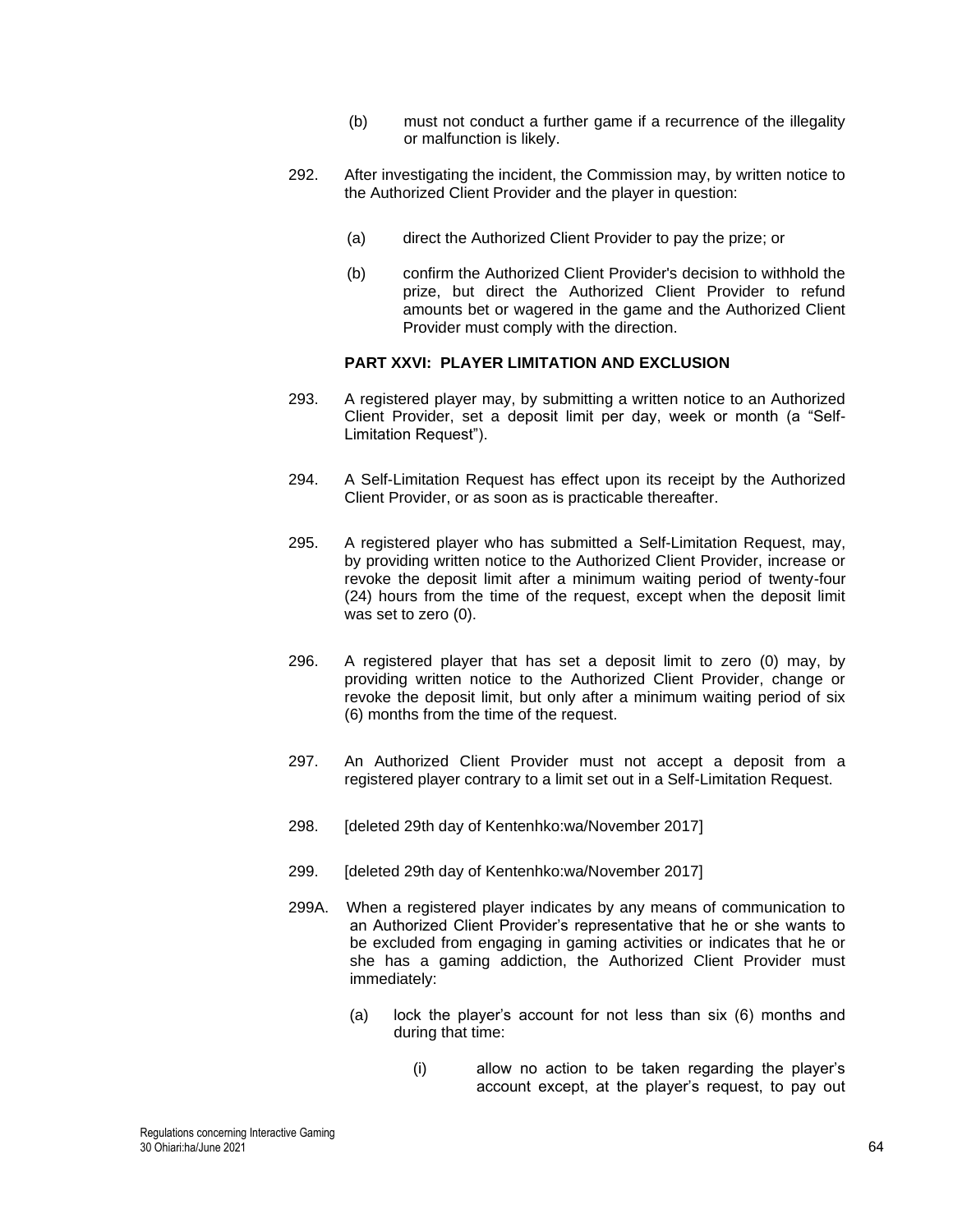any funds in the account, subject to appropriate and necessary checks and verifications;

- (ii) make all reasonable efforts to prevent marketing materials from being sent to the player;
- (b) provide the player information as to how he or she can submit to the Commission a Comprehensive Self-Exclusion Request pursuant to section 301, including this link to the Commission's website: http://gamingcommission.ca/playerexclusion.htm; and
- (c) notify the Commission of the actions that have been taken pursuant to this section, with the player's name and contact information.
- 299B. In the event a registered player that is the subject of the foregoing section 299A fails or refuses to submit to the Commission a Comprehensive Self-Exclusion Request within six (6) months of the player's account being locked, the Authorized Client Provider may, at the player's request, unlock the player's account and permit the player to resume his or her gaming activities.
- 299C. For the purposes of section 299A, a player will be deemed to have indicated his or her intentions to be self-excluded when the player uses, in a communication with an Authorized Client Provider representative, any word or phrase that a reasonable person would understand to mean that the player wishes to be self-excluded. For greater certainty, a player has no obligation to provide the Authorized Client Provider a reason or explanation for his or her request to be self-excluded.
- 299D. Authorized Client Providers must ensure that all representatives who interact with players are aware of the requirements of sections 299A, 299B, 299C, 300, 301 and 302.
- 300. Any Authorized Client Provider, who knowingly or negligently breaches the provisions of this Part, is subject to a fine and such other penalties as the Commission may impose.
- 301. Any person (the "Requestor") may request that he or she be permanently excluded from accessing, depositing funds and from playing on gaming systems operated by all Authorized Client Providers that are licensed and regulated by the Commission (a "Comprehensive Self-Exclusion Request").
- 302. A Comprehensive Self-Exclusion Request must be submitted to the Commission in the form provided on the Commission's website.
- 303. As soon as is practicable after receiving a Comprehensive Self-Exclusion Request, the Commission will:
	- (a) contact the Requestor by email or by telephone to:
		- (i) verify the Requestor's identity;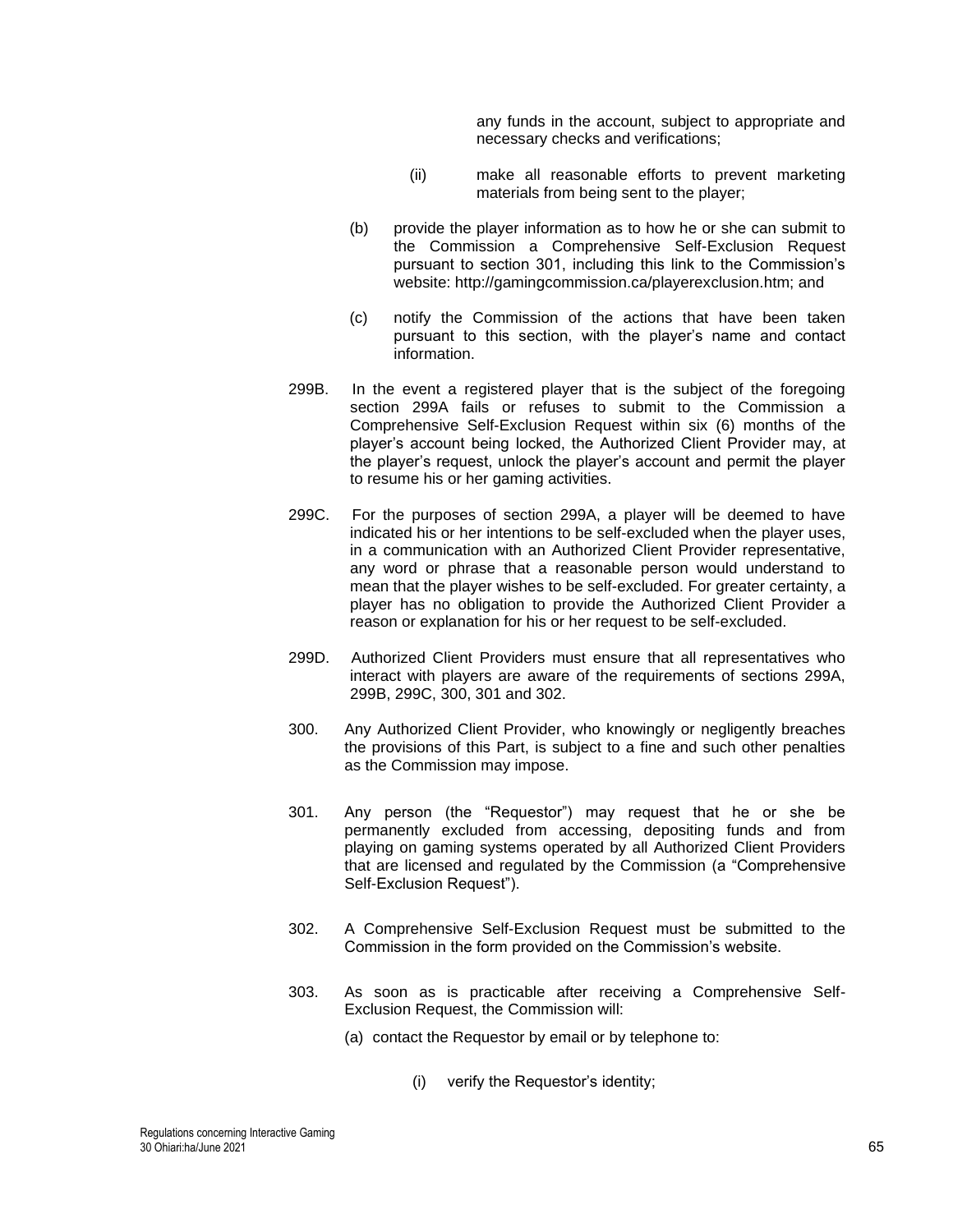- (ii) obtain any additional information the Commission may require to fulfill the request:
- (iii) direct all Authorized Client Providers, in writing (the "Self-Exclusion Directive"), of a date and time at which it must complete such steps as are necessary to permanently exclude the Requestor from accessing, depositing funds and from playing on any gaming system, website or brand that is operated by the Authorized Client Provider and regulated by the Commission and must:
	- (1) lock the registered player's account and pay out any funds in the account, subject to appropriate and necessary checks and verifications;
	- (2) make all reasonable efforts to prevent marketing materials from being sent to the registered player; and
	- (3) provide the registered player with contact information for an organization trained to assist problem gamblers, and encourage the registered player to contact this organization.
- (b) confirm to the Requestor, in writing, the date and time at which the Self-Exclusion Request has been put into effect (the "Time Stamp");
- (c) provide the Requestor with contact information for agencies that offer assistance to problem gamblers.
- 304. A Comprehensive Self-Exclusion Request is effective from the date and time of the Time Stamp.
- 305. A Comprehensive Self-Exclusion Request and a related Self-Exclusion Directive are permanent and irrevocable.
- 306. Applicants for a Client Provider Authorization will be advised of all Comprehensive Self-Exclusion Directives then in existence.
- 307. Any Authorized Client Provider who knowingly or negligently breaches the provisions of a Comprehensive Self-Exclusion Request or a Self-Exclusion Directive is subject to a fine and such other penalties as the Commission may impose.
- 308. The effect of a Self-Exclusion Directive is limited to those gaming systems that are licensed and regulated by the Commission.
- 309. In the event an Authorized Client Provider finds that a player has deposited funds in contravention of the terms of a Self-Limitation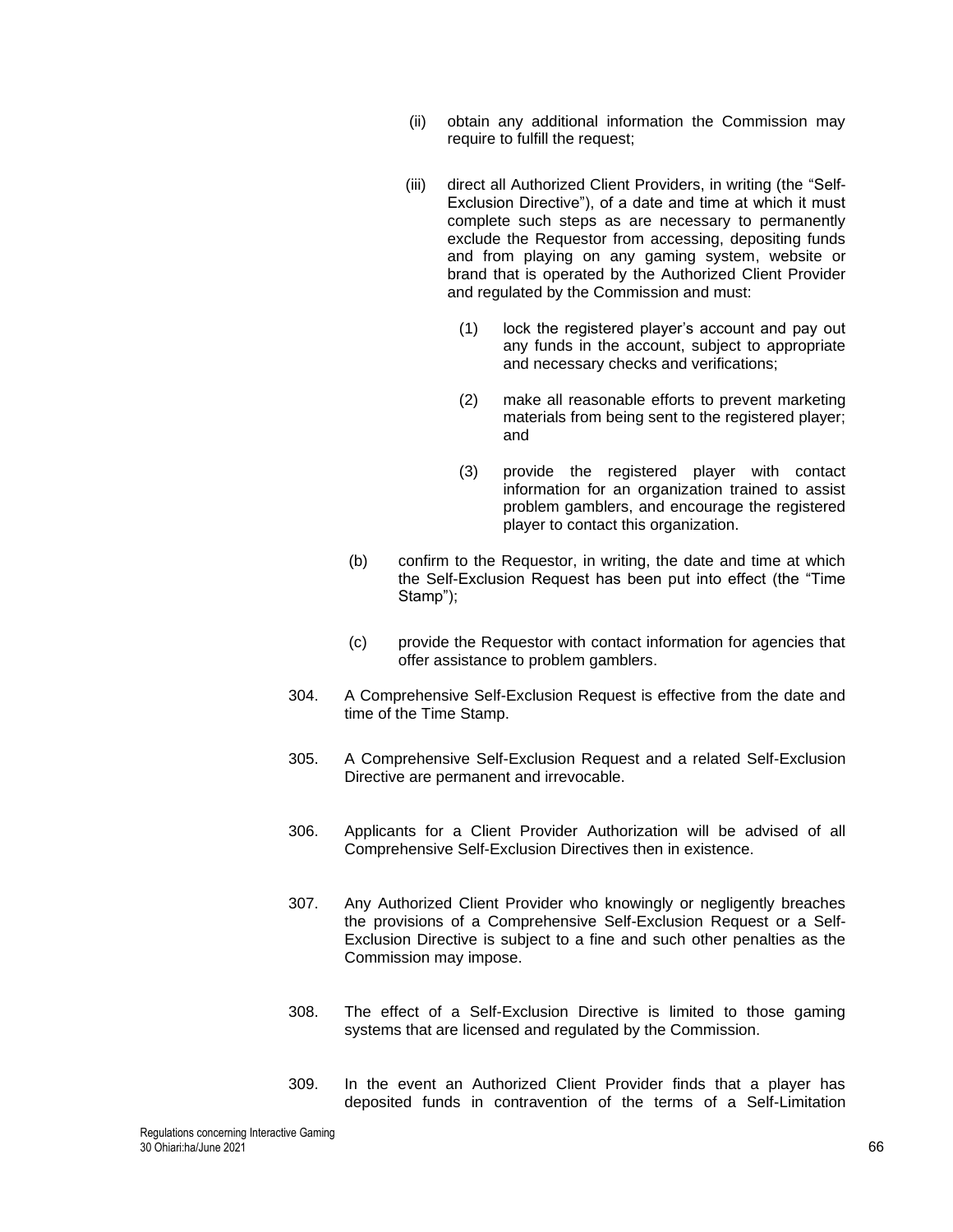Request, a Direct Self-Exclusion Request or a Comprehensive Self-Exclusion Request, as hereinafter defined (the "unauthorized deposit"):

- (a) the Authorized Client Provider must notify the Commission and the player within twenty-four (24) hours of finding the unauthorized deposit, and provide all relevant information pertaining thereto;
- (b) the Authorized Client Provider will hold the unauthorized deposit in trust and not release the amount of the unauthorized deposit to the player until six (6) months after the date on which the unauthorized deposit was found;
- (c) any winnings the player has accumulated as a result of the unauthorized deposit will be forfeited to a third party charity selected by the Commission.
- 310. The Commission will use its best efforts to ensure a Self-Exclusion Request is affected. However, the Commission, its members, employees, advisors, agents and governing body are not responsible for any damages or losses that a Requestor or any other person may sustain as a result of, or related to, a Requestor's gaming activities, both before and after the date and time indicated in a Time Stamp.
- 311. Player self-limitation and self-exclusion procedures and conditions must be clearly communicated on the responsible gaming page of all Authorized Client Providers.
- 312. Authorized Client Providers must provide training to customer service employees on the issues of problem gaming and to ensure the prompt and efficient handling of correspondence relating to player self-limitation and self-exclusion. Refresher courses should be undertaken as and when needed.
- 313. [deleted]
- 314. [deleted]
- 315. [deleted]
- 316. [deleted]
- 317. [deleted]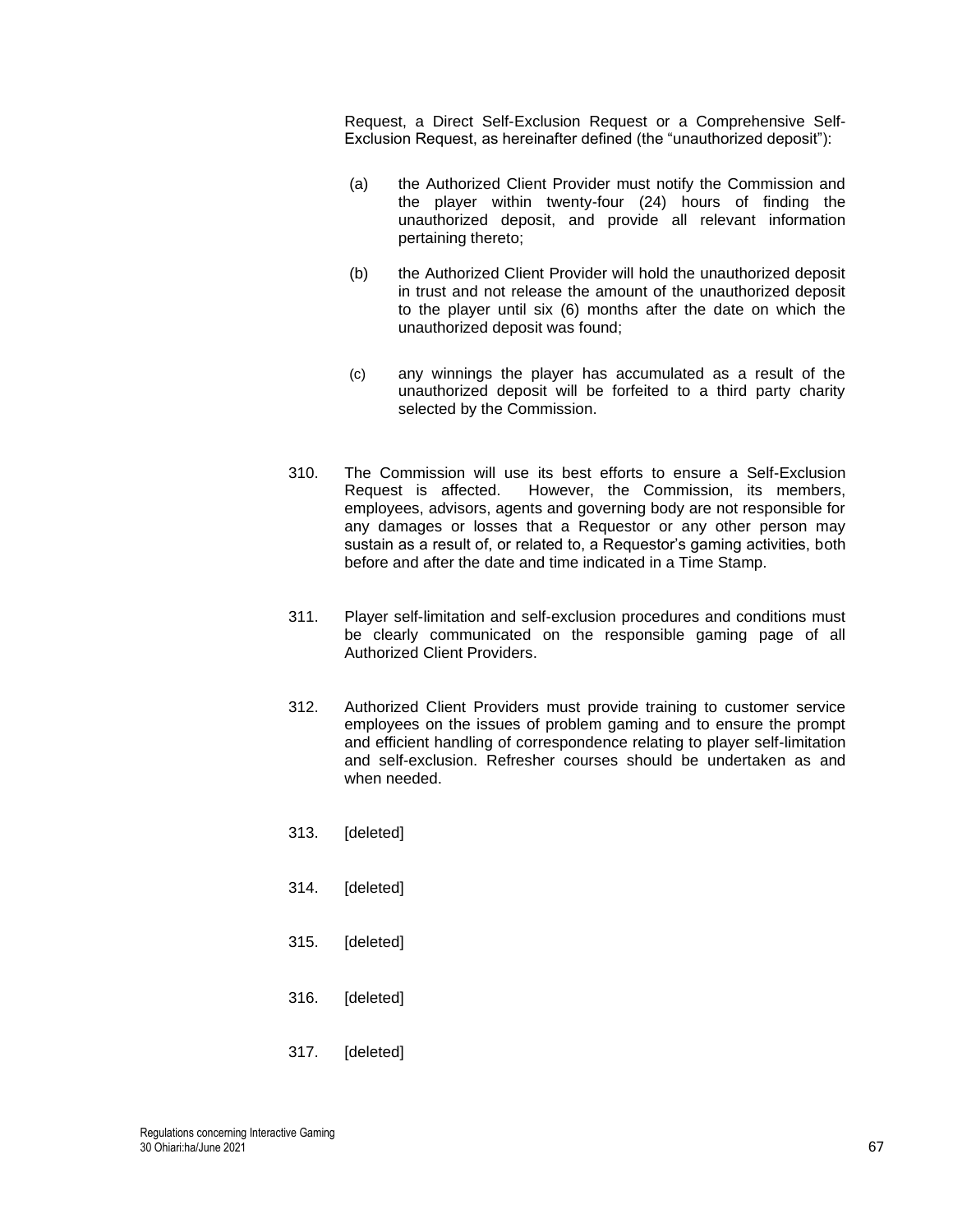- 318. [deleted]
- 319. [deleted]
- 320. [deleted]
- 321. [deleted]
- 322. [deleted]
- 323. The Commission may establish and maintain at a financial institution in or near the Territory, a fund (the "Gaming Addiction Research and Education Fund") to be used for the purpose of researching and educating the public about the risks associated with gaming and gaming addictions, and about available treatment programs.
- 324. The Commission will determine the types of programs and services to be funded by the Gaming Addiction Research and Education Fund.
- 325. The funds held in the Gaming Addiction Research and Education Fund will not be used to reimburse players for monies they may have lost through gaming activities.
- 326. The Gaming Addiction Fund will consist of contributions from licence holders and Authorized Client Providers and such other monies received by the Commission which the Commission, in its sole discretion, may designate for the purpose.
- 327. The Commission may establish incentive programs to encourage licence holders and Authorized Client Providers to contribute to the Gaming Addiction Research and Education Fund.
- 328. An Authorized Client Provider must display at all times, in a prominent place, on the home page of its website, a warning of the risks associated with gaming and information and links to other websites assisting compulsive gamblers.

## **PART XXVII: RECORDS AND REPORTS**

<span id="page-67-0"></span>329. The Commission may, by written notice given to an Authorized Client Provider: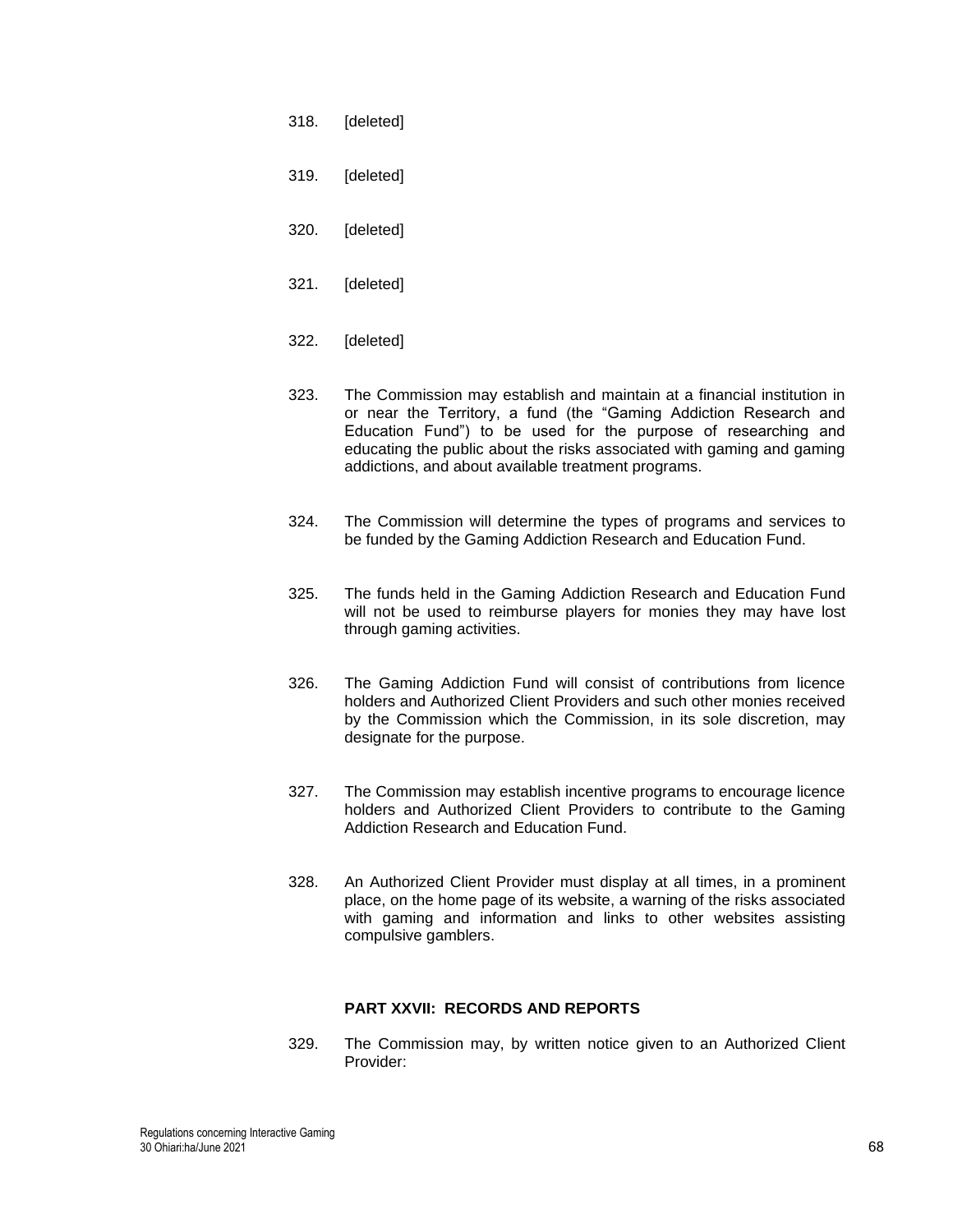- (a) approve a place (the "approved place") nominated by the Authorized Client Provider as a place for keeping the Authorized Client Provider's gaming records;
- (b) specify a gaming record of the Authorized Client Provider (an "exempt gaming record") that is not required to be kept at the approved place;
- (c) specify a gaming record of the Authorized Client Provider that may be kept temporarily at a place other than the approved place, and the period for which, or the circumstances in which, the record may be kept at the other place;
- (d) approve the keeping of information contained in a gaming record in a way different from the way the information was kept when the record was being used by the Authorized Client Provider; or
- (e) approve the destruction of a gaming record the Commission considers need not be kept.
- 330. A gaming record mentioned in subsection [329\(](#page-67-0)c) is also an "exempt gaming record":
	- (a) for the period stated in the notice; or
	- (b) while the circumstances stated in the notice exist.
- 331. The Commission may specify a gaming record for subsection [329\(](#page-67-0)b) only if the Commission considers there is sufficient reason for the record to be kept at a place other than the approved place.
- <span id="page-68-0"></span>332. Unless the information previously contained in the gaming record is kept in another way under an approval of the Commission, an Authorized Client Provider must keep a gaming record for five (5) years after the end of the transaction to which the record relates.
- 333. The foregoing section [332](#page-68-0) does not apply to a gaming record that has been destroyed under an approval of the Commission.
- <span id="page-68-1"></span>334. An Authorized Client Provider and to the extent it is appropriate, a holder of Casino Software Provider Authorization, must maintain an accounting system, for the operations conducted under the Client Provider Authorization, and to the extent it is appropriate, a holder of Casino Software Provider Authorization, in a manner that allows for the timely preparation and audit of financial statements and accounts.
- 335. Without limiting the generality of the foregoing section [334,](#page-68-1) an Authorized Client Provider and to the extent it is appropriate, a holder of Casino Software Provider Authorization, must keep accurate records of the following information:
	- (a) all receipts from players and payments to players;
	- (b) a complete history of all transactions that affect player balances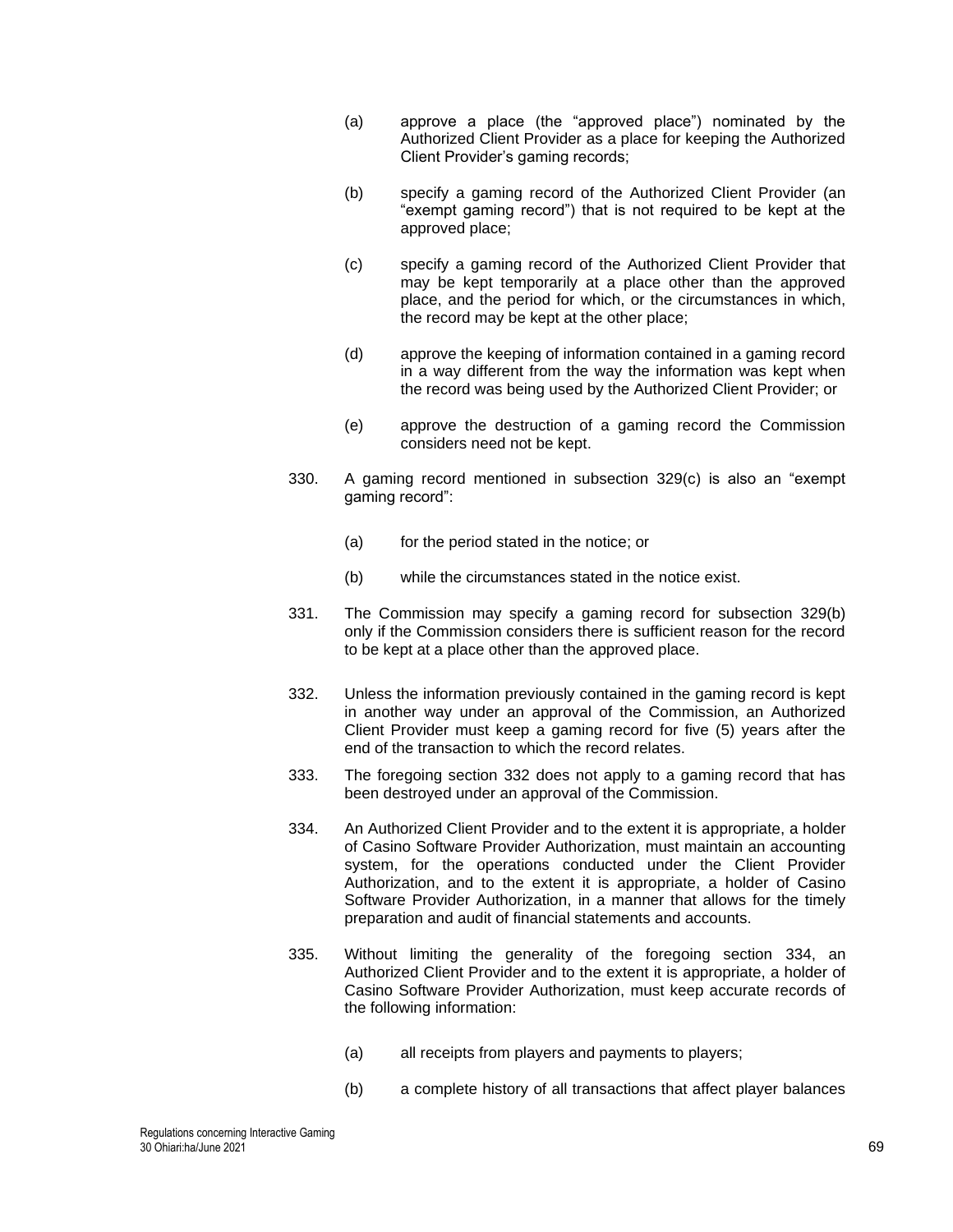#### for a period of 12 months.

- 336. Authorized Client Providers and to the extent it is appropriate, a holder of Casino Software Provider Authorization, must implement back-up and recovery procedures to ensure data and information, including but not limited to logs and financial information, are backed up on a regular basis and can be restored in the event of a disaster.
- 337. Authorized Client Providers and to the extent it is appropriate, a holder of Casino Software Provider Authorization, must ensure that:
	- (a) critical data and information is backed up and secured off-site on a daily basis;
	- (b) back-up and disaster recovery responsibilities and procedures between software providers and authorization holders are clearly defined.
- 338. An Authorized Client Provider and to the extent it is appropriate, a holder of Casino Software Provider Authorization, must be able to demonstrate a financial reconciliation of the net movement of player deposits and withdrawals on its accounting systems to the relevant processor or bank transactions to ensure the accuracy and completeness of player account balances.
- 339. Authorized Client Providers and to the extent it is appropriate, a holder of Casino Software Provider Authorization, must ensure that players are able to access their account history dating back for a minimum period of one (1) month, including all deposits, withdrawals and payments.
- 340. An Authorized Client Provider's and to the extent it is appropriate, a holder of Casino Software Provider Authorization's, management is responsible for the content of annual financial statements and must provide formal confirmation on an annual basis that financial statements for operations conducted under the Client Provider Authorization, or to the extent it is appropriate, a holder of Casino Software Provider Authorization, are fairly presented in accordance with the relevant accounting framework and applicable laws.
- 341. The Commission may, in its sole discretion, direct an Authorized Client Provider, or to the extent it is appropriate, a holder of Casino Software Provider Authorization, to:
	- (a) provide the Commission a copy of its accounting records and financial statements; and
	- (b) undergo an external audit of its financial statements and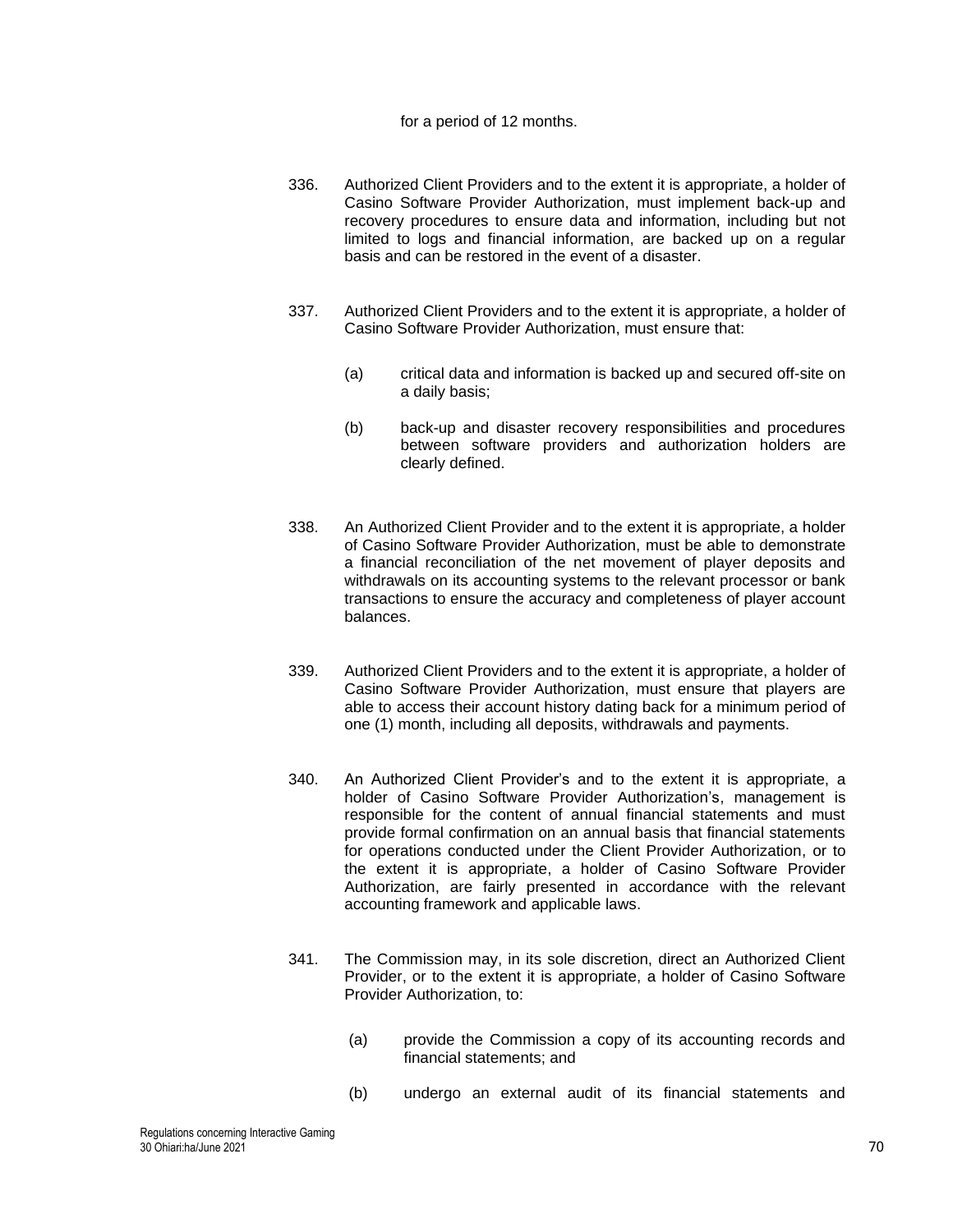accounts conducted by an independent audit firm that is approved by the Commission.

- <span id="page-70-0"></span>342. A licence or authorization holder must give any other records and reports to the Commission about the licence or authorization holder's operations, as the Commission may request in writing from time to time, for the purposes of these Regulations.
- 343. The reports referred to in the foregoing section [342](#page-70-0) must be given at the times stated in a written notice given to the licence or authorization holder by the Commission and must be in a form approved by the Commission.
- 344. The Commission may, by written notice given to a licence or authorization holder, require the licence or authorization holder to give the Commission further information about a report within the time stated in the notice to help the Commission acquire a proper appreciation of the licence or authorization holder's operations and the licence or authorization holder must comply with the requirement within the time stated in the notice.
- 345. A licence or authorization holder must not give the Commission a report containing information, or further information about a report, the licence or authorization holder knows to be false, misleading or incomplete in a material way.

## **PART XXVIII: SYSTEM SECURITY MEASURES**

- 346. Authorized Client Providers, and to the extent it is appropriate, holders of Casino Software Provider Authorizations, must document, communicate and review annually, or more often in the event of a material change, security policies and procedures.
- 347. Authorized Client Providers, and to the extent it is appropriate, holders of Casino Software Provider Authorizations, must implement security policies and procedures. Risk based internal and external security reviews must be conducted at least annually, or more often in the event of a material change.
- 348. Authorized Client Providers, and to the extent it is appropriate, holders of Casino Software Provider Authorizations, must install, maintain and update on a regular basis, virus scanners and detection programs on all pertinent information systems.
- 349. Authorized Client Providers, and to the extent it is appropriate, holders of Casino Software Provider Authorizations, must implement controls for changes to information processing facilities and systems to reduce the risk of security or systems failures.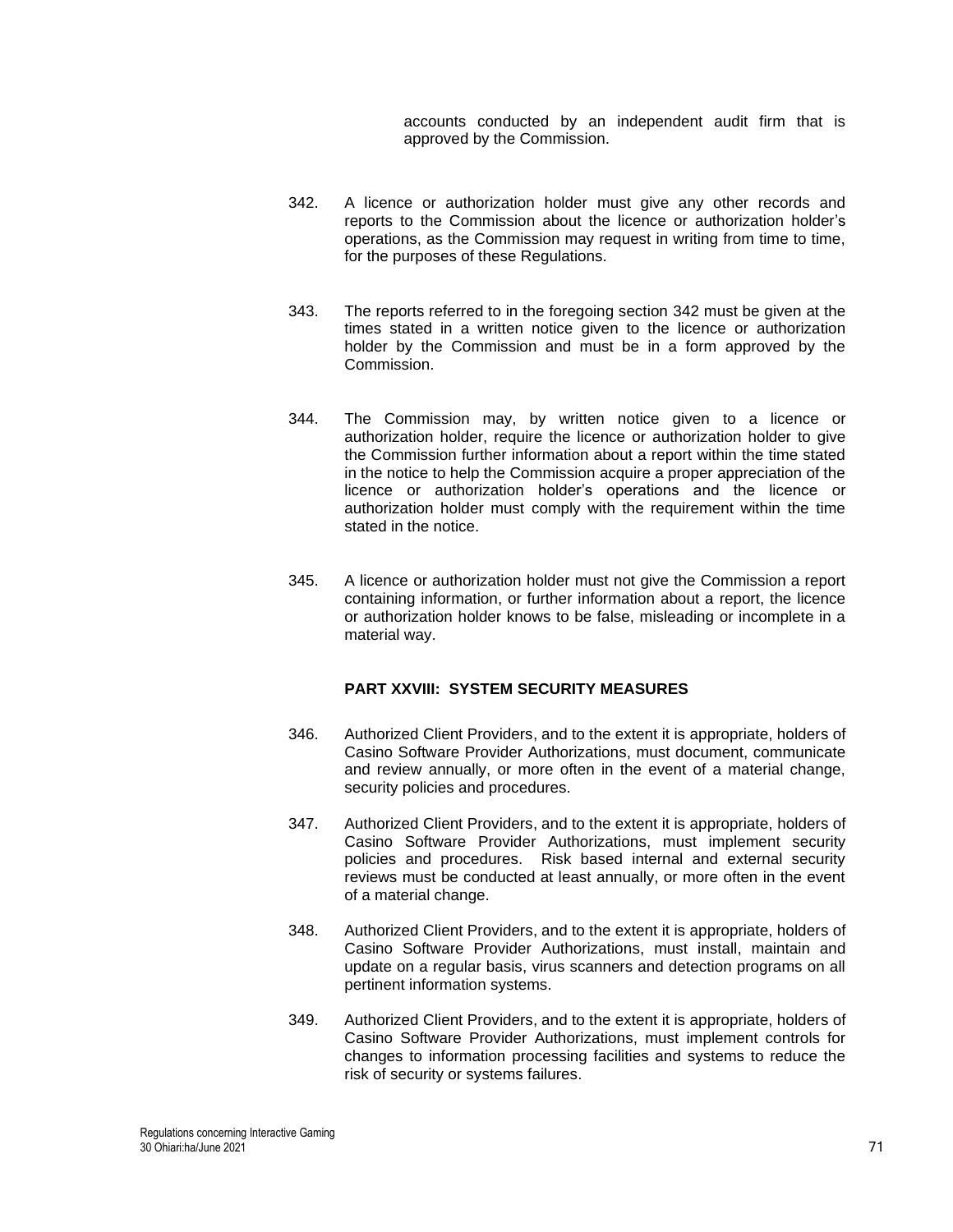- 350. To maintain the security of player accounts, Authorized Client Providers, and to the extent it is appropriate, holders of Casino Software Provider Authorizations, must:
	- (a) secure from unauthorized use, player credit card numbers stored on the authorized holders' system;
	- (b) require that all players have their identity verified with an account identifier and password combination, or by any other means that provides equal or greater security, prior to being permitted to access the system;
	- (c) ensure that all deposit, withdrawal or adjustment transactions are subject to strict security controls and are maintained in a system audit log.
- 351. Authorized Client Providers, and to the extent it is appropriate, holders of Casino Software Provider Authorizations, must ensure that all system users have their identity verified with an account verifier and password combination, or by any other means that provides equal or greater security, in accordance with a formalized internal policy, prior to being permitted to access the authorization holder's system.
- 352. Authorized Client Providers, and to the extent it is appropriate, holders of Casino Software Provider Authorizations, must ensure that security administration activities provide that access to applications, data and operating systems is appropriately restricted to authorized personnel who access rights are commensurate with their job responsibilities and with management's control objectives.
- 353. Authorized Client Providers, and to the extent it is appropriate, holders of Casino Software Provider Authorizations, must have in place preventative and detective controls or technology to ensure that the prospect of cheating through collusion between players is prevented.
- 354. Authorized Client Providers, and to the extent it is appropriate, holders of Casino Software Provider Authorizations, must ensure that regular riskbased IT security reviews are conducted on data transmissions that carry sensitive player information and gaming data, where the authorization holder's management considers the need to be appropriate.

# **PART XXIX: ADVERTISING**

355. No person may advertise itself as an Authorized Client Provider or that it is licensed or regulated by the Commission, if the person does not hold a valid Client Provider Authorization.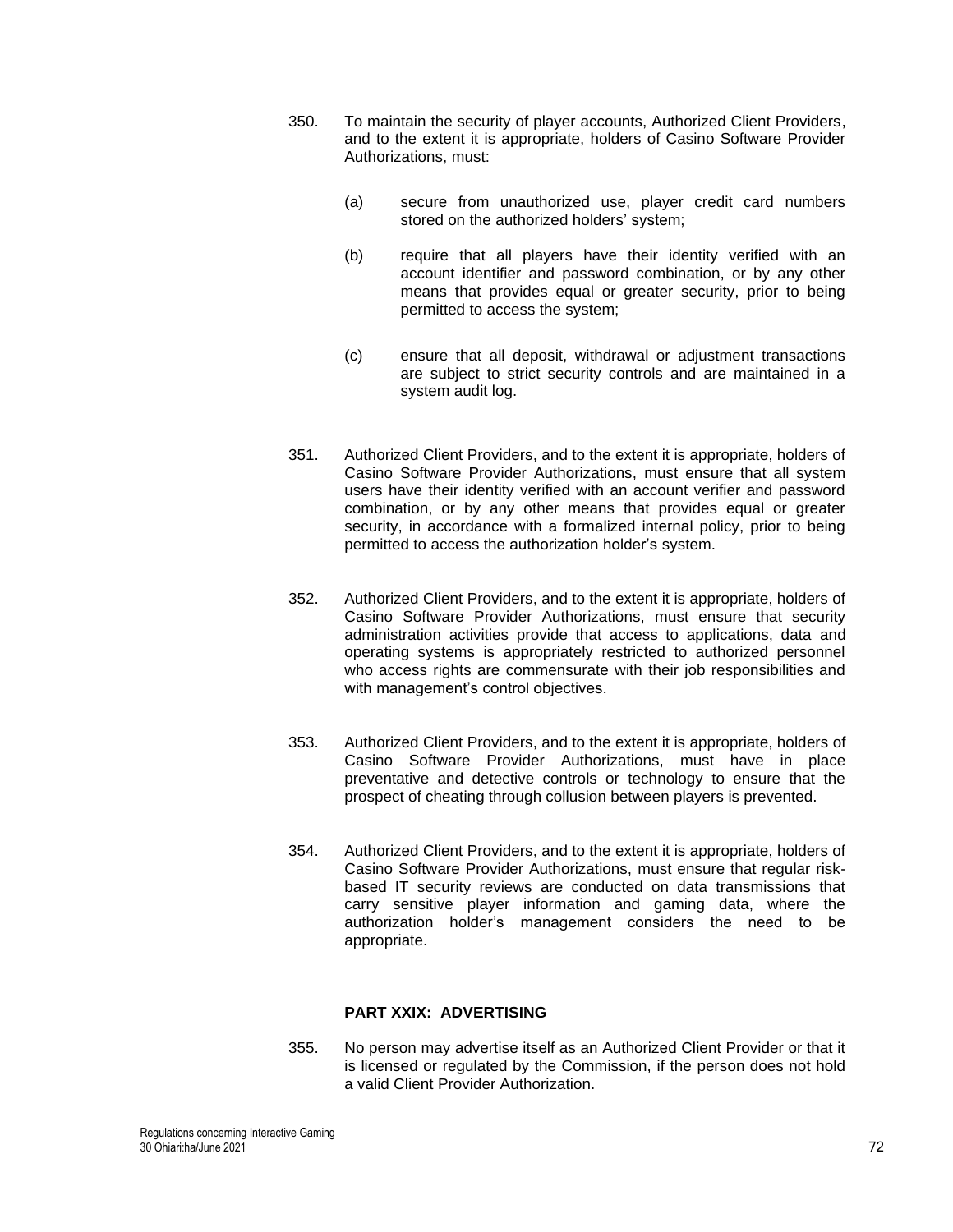- 356. An Authorized Client Providers must not advertise an interactive game unless the game is an authorized game.
- 357. A person must not advertise an authorized game in the Territory without approval of the relevant Authorized Client Provider.
- <span id="page-72-0"></span>358. An Authorized Client Provider must ensure that any advertisement or form of marketing it authorizes or that is conducted on its behalf:
	- (a) is not indecent or offensive;
	- (b) is based on fact; and
	- (c) is not false, deceptive or misleading in a material way.
- 359. The Commission will, in its sole discretion, determine whether an advertisement or form of marketing contravenes any of the requirements in the foregoing section [358.](#page-72-0)
- 360. If the Commission determines that an advertisement or form of marketing does not comply with the foregoing section [358,](#page-72-0) the Commission may direct the Authorized Client Provider or person responsible for authorizing the advertisement or form of marketing to take the appropriate steps to stop or to change the advertisement or form of marketing.
- 361. The direction must:
	- (a) be in writing;
	- (b) state the grounds for the direction; and
	- (c) if it is a direction to change the advertisement or form of marketing, state how the advertisement or form of marketing is to be changed;

and the person to whom a direction is given must comply with the direction.

### **PART XXX: OFFENCES**

- <span id="page-72-1"></span>362. A person must not, in relation to an authorized game, dishonestly obtain a benefit by any act, practice or scheme or otherwise dishonestly obtain a benefit through the use of any device, equipment or software.
- 363. For the purposes of the foregoing section [362,](#page-72-1) a person obtains a benefit if the person obtains for themselves or another person, or induces a person to deliver, give or credit to the person or another person, any money, benefit, advantage, valuable consideration or security.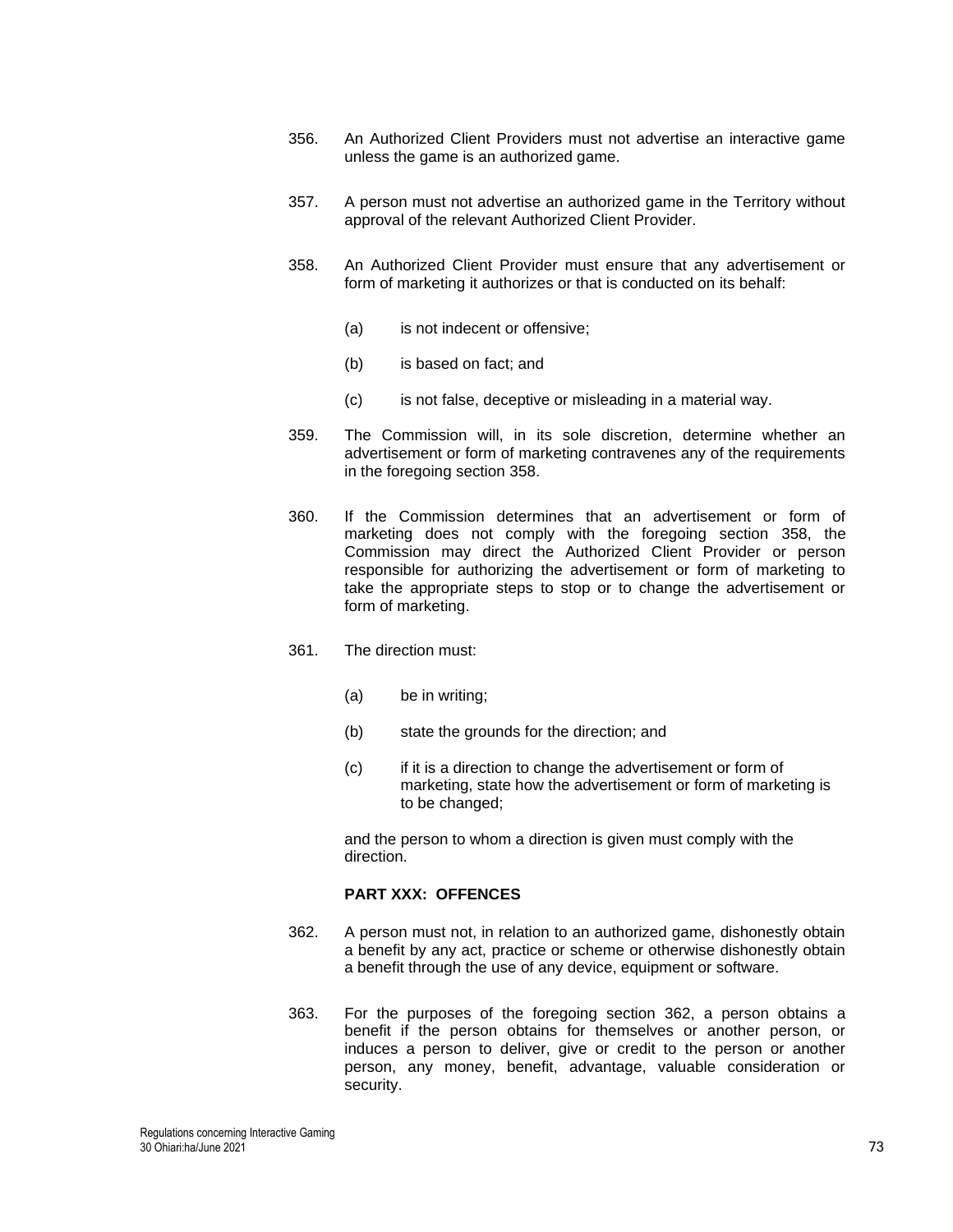- <span id="page-73-0"></span>364. A person must not, directly or indirectly:
	- (a) forge or alter a gaming record; or
	- (b) knowingly use or attempt to use a forged or altered gaming record.
- <span id="page-73-1"></span>365. A person must not impersonate an Authorized Client Provider, an Approved Agent or a member of the Commission or anyone acting in an official capacity under the Law or these Regulations.
- <span id="page-73-2"></span>366. Members of the Commission and anyone acting in an official capacity under the Law or these Regulations must not ask for, receive or obtain, or agree to receive or obtain, any money, property or benefit of any kind for himself or another person for an improper purpose.
- <span id="page-73-3"></span>367. A person must not give, confer or obtain, or promise or offer to give, confer or obtain, any money, property or benefit of any kind to, on or for a member of the Commission and anyone acting in an official capacity under the Law or these Regulations for an improper purpose.
- 368. For the purposes of the foregoing sections, "improper purpose" includes:
	- (a) for the official to forego or neglect the official's functions under the Law or these Regulations;
	- (b) for the official to use, or take advantage of, the official's office improperly to gain a benefit or advantage for, or facilitate the commission of an offence against the Law or these Regulations; or
	- (c) to influence the official in the performance of the official's functions under the Law or these Regulations.
- 369. An employee, whether a key person or not, of an Authorized Client Provider must not take part in an authorized game if directly involved in functions related to the conduct of the game.
- 370. Any prize won by a person by participation in an authorized game contrary to the provisions of this Part, is forfeited to the Commission.
- 371. In the event an Authorized Client Provider, Approved Agent or any other employee or agent of the Commission becomes aware, or reasonably suspects, that:
	- (a) a person, by a dishonest or unlawful act affecting the conduct or playing of an authorized game, has obtained a benefit for the person or another person; or
	- (b) there has been an unlawful act affecting the conduct or playing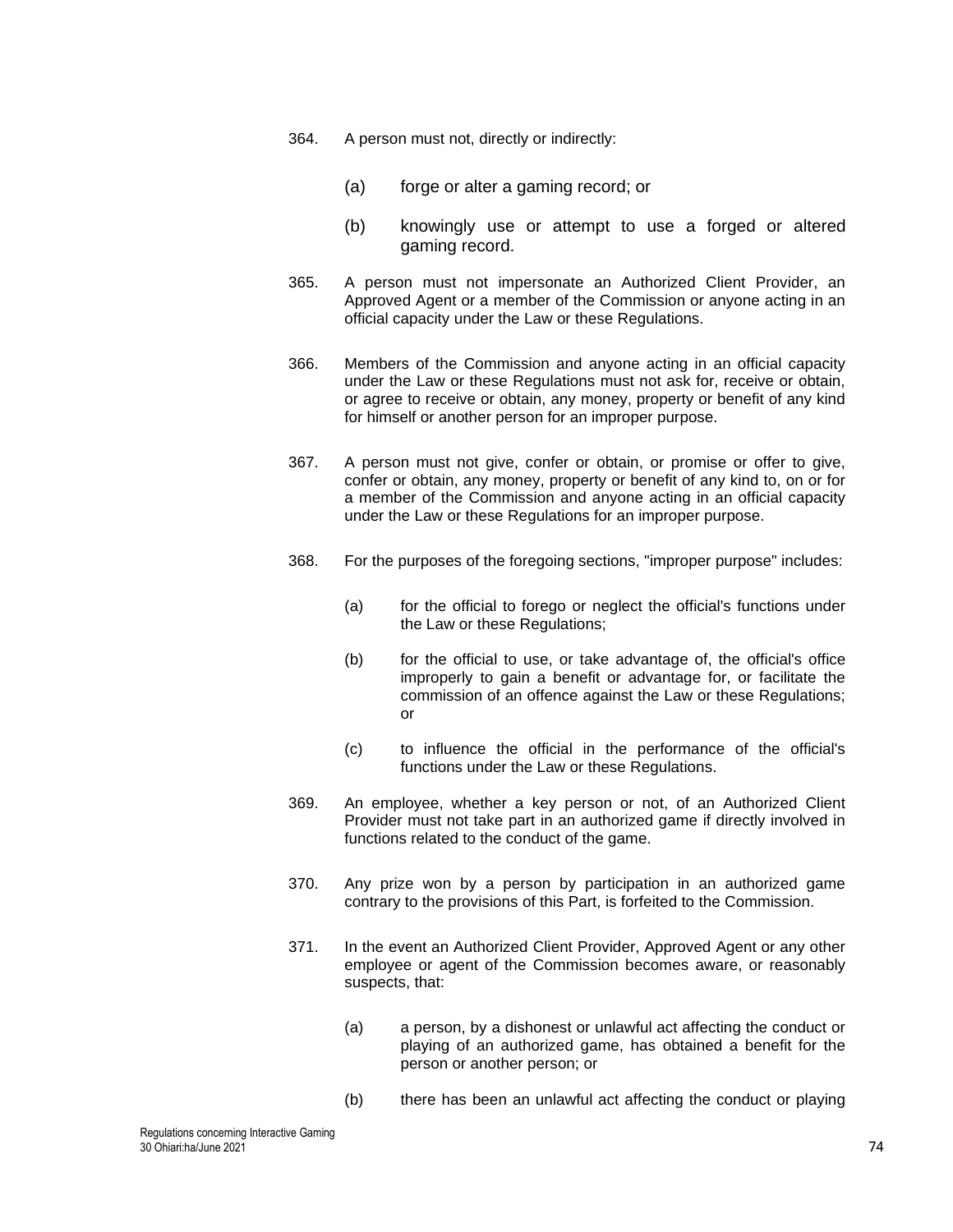#### of an authorized game;

within twenty-four (24) hours of becoming aware of, or suspecting, the dishonest or unlawful act, the person who becomes aware must give the Commission a written notice advising the Commission of all facts known about the matter.

- 372. A person must not state anything to an Inspector the person knows to be false or misleading.
- <span id="page-74-0"></span>373. A person must not give an Inspector a document containing information the person knows to be false, misleading or incomplete.
- 374. Section [373](#page-74-0) does not apply to a person if the person, when giving the document:
	- (a) tells the Inspector, to the best of the person's ability, how it is false, misleading or incomplete; and
	- (b) if the person has, or can reasonably obtain, the correct information and gives the correct information.
- 375. A person must not make an entry in a document required or permitted to be made or kept under these Regulations knowing the entry to be false, misleading or incomplete.
- 376. A person must not obstruct an Inspector in the exercise of a power or someone helping an Inspector in the exercise of a power.

## **PART XXXI: PENALTIES UPON CONVICTION FOR AN OFFENCE**

- 377. The penalties set out in this Part are in addition to any other the Commission may impose under any other provision of these Regulations.
- 378. On conviction of a person for an offence against these Regulations, a court may order the forfeiture to the Commission of:
	- (a) anything used to commit the offence; or
	- (b) anything else which is the subject of the offence.
- 379. A court may make the order:
	- (a) whether or not the item has been seized; and
	- (b) if the item has been seized, whether or not the item has been returned to its owner.
- 380. A court may make any order to enforce the forfeiture it considers appropriate.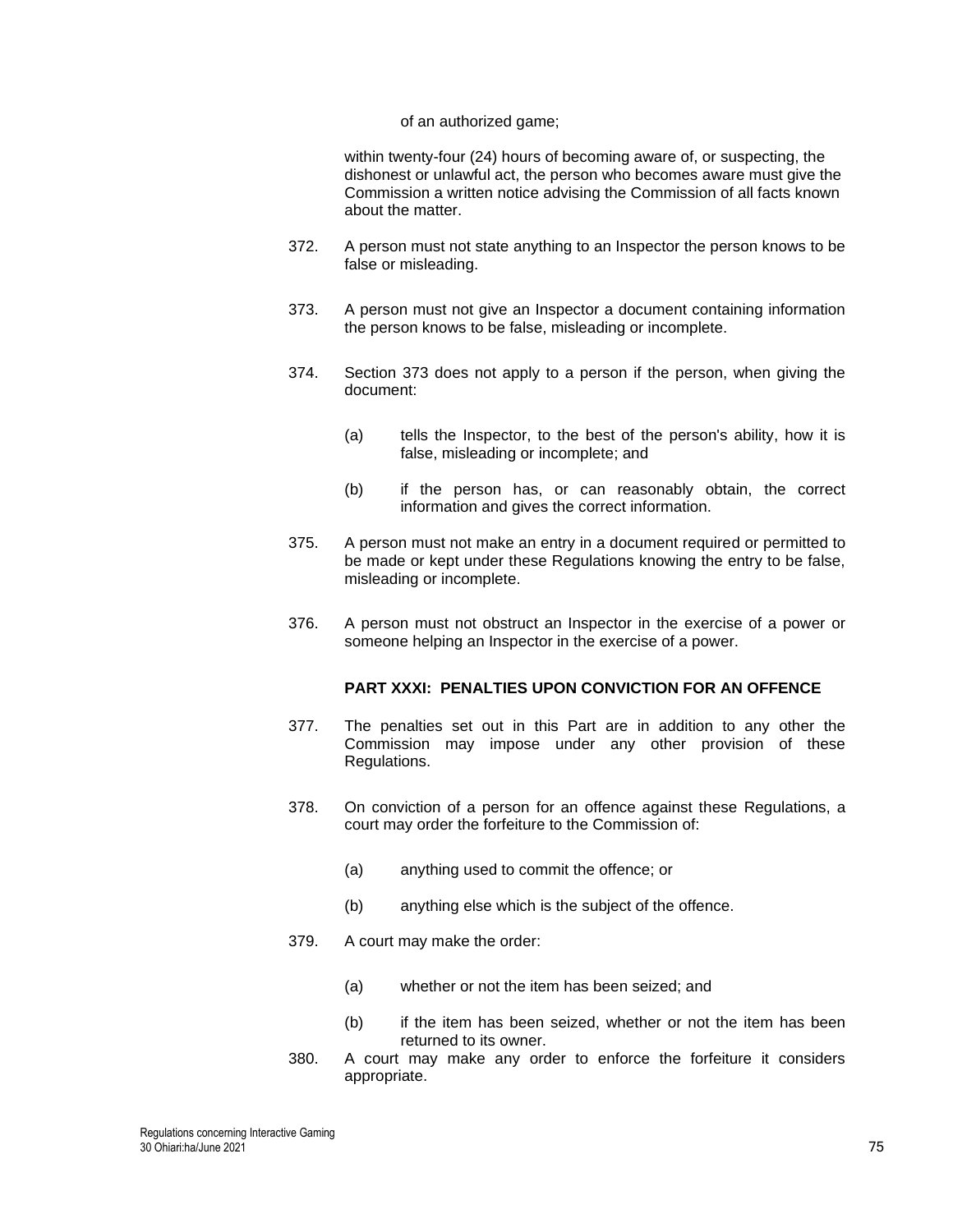- 381. On the forfeiture of an item to the Commission, the item becomes the Commission's property and may be dealt with by the Commission as the Commission considers appropriate.
- 382. Without limiting the generality of the foregoing section, the Commission may destroy the forfeited item or sell the forfeited item at public auction...
- 383. An offence against sections [362,](#page-72-1) [364,](#page-73-0) [365,](#page-73-1) [366](#page-73-2) or [367](#page-73-3) (dishonestly obtaining a benefit, forgery, impersonation or bribery) is an indictable offence and punishable as such.
- 384. Any other offence against these Regulations is a summary conviction offence and punishable as such.
- 385. A proceeding for an indictable offence or a summary conviction offence under these Regulations may be heard at the Court of Kahnawà:ke or other court of competent jurisdiction.
- 386. If a Business Entity commits an offence against a provision of these Regulations, each of the Business Entity's key persons and directors also commits an offence, namely, the offence of failing to ensure that the Business Entity complies with the provision.
- 387. Evidence that the Business Entity has been convicted of an offence against a provision of these Regulations is evidence that each of the Business Entity's key persons and directors committed the offence of failing to ensure that the Business Entity complies with the provision.
- 388. It is a defense for a key person or director to prove:
	- (a) if the key person or director was in a position to influence the conduct of the Business Entity in relation to the offence-the key person or director exercised reasonable diligence to ensure the corporation complied with the provision; or
	- (b) the key person or director was not in a position to influence the conduct of the Business Entity in relation to the offence.
- 389. A person who attempts to commit an offence against the Law or these Regulations commits an offence.
- <span id="page-75-0"></span>390. Unless another fine is specifically provided, if the Commission, in its sole discretion determines a licence holder, Authorized Client Provider, key person or Approved Agent has breached any provision of these Regulations, the Commission may impose a fine for each instance of such breach of not less than One Thousand (\$1,000.00) Dollars and not more than Twenty Thousand (\$20,000.00) Dollars.
- 391. Unless the Commission otherwise directs, all fines imposed by the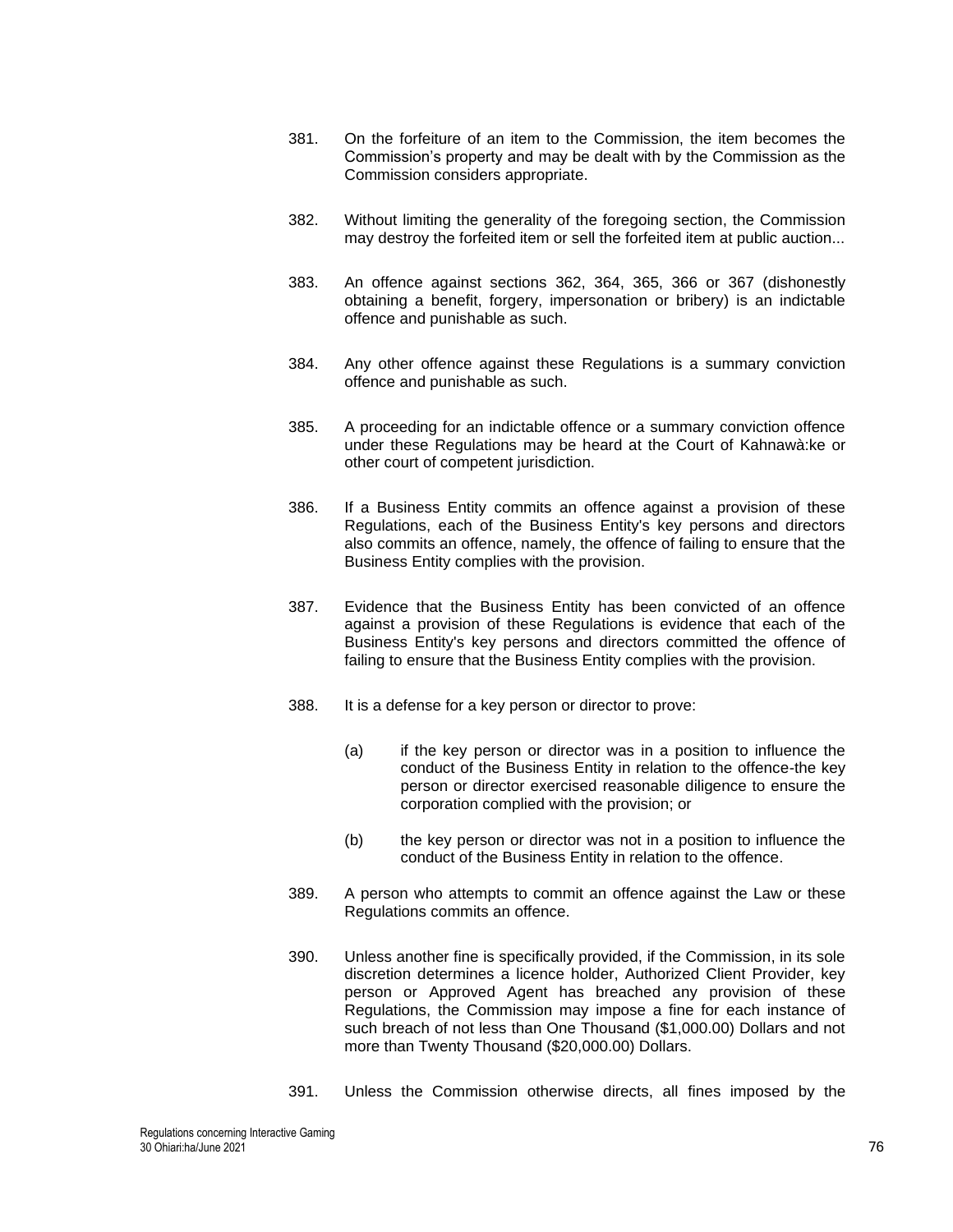Commission in accordance with the foregoing section [390](#page-75-0) must be to the Commission, in full, not more than thirty (30) days after the date on which the fine is imposed, failing which the Commission may impose such additional sanctions, including additional fines, as it sees fit.

### **PART XXXII: COMMISSION MEMBERS AND OFFICIALS**

- 392. Members of the Commission and Officials must not take part in any authorized game.
- 393. Members of the Commission and Officials must not:
	- (a) accept or solicit employment from a licence holder, an Authorized Client Provider or an Approved Agent;
	- (b) be an employee in any capacity of a licence holder, an Authorized Client Provider or an Approved Agent; or
	- (c) knowingly have, directly or indirectly, a business or financial association with a licence holder, an Authorized Client Provider or an Approved Agent.
- 394. A person must not, for one year after ceasing to be a member of the Commission or acting as an Official, without the Commission's approval:
	- (a) accept or solicit employment from a licence holder, an Authorized Client Provider or an Approved Agent;
	- (b) be an employee in any capacity of a licence holder or an Authorized Client Provider or an Approved Agent; or
	- (c) knowingly have, directly or indirectly, a business or financial association with a licence holder, an Authorized Client Provider or an Approved Agent.
- 395. In the event a member of the Commission or an Official knowingly has, directly or indirectly, a business or financial association or interest with another person who is an applicant for an licence, authorization or permit, immediately after the member of the Commission or Official becomes aware that the other person is an applicant for a licence, authorization or permit, the member or Official must give written notice of the Member or official's association or interest to the Commission and the Commission will by written notice given to the Member or official, direct the member or Official to end the association, or give up the interest, within the time stated in the notice. Failure to comply with such direction will result in the immediate termination of the member's position on the Commission or the Official's term of office or employment.
- 396. A member of the Commission and an Official is not civilly liable for an act done, or omission made, honestly and without negligence under these Regulations.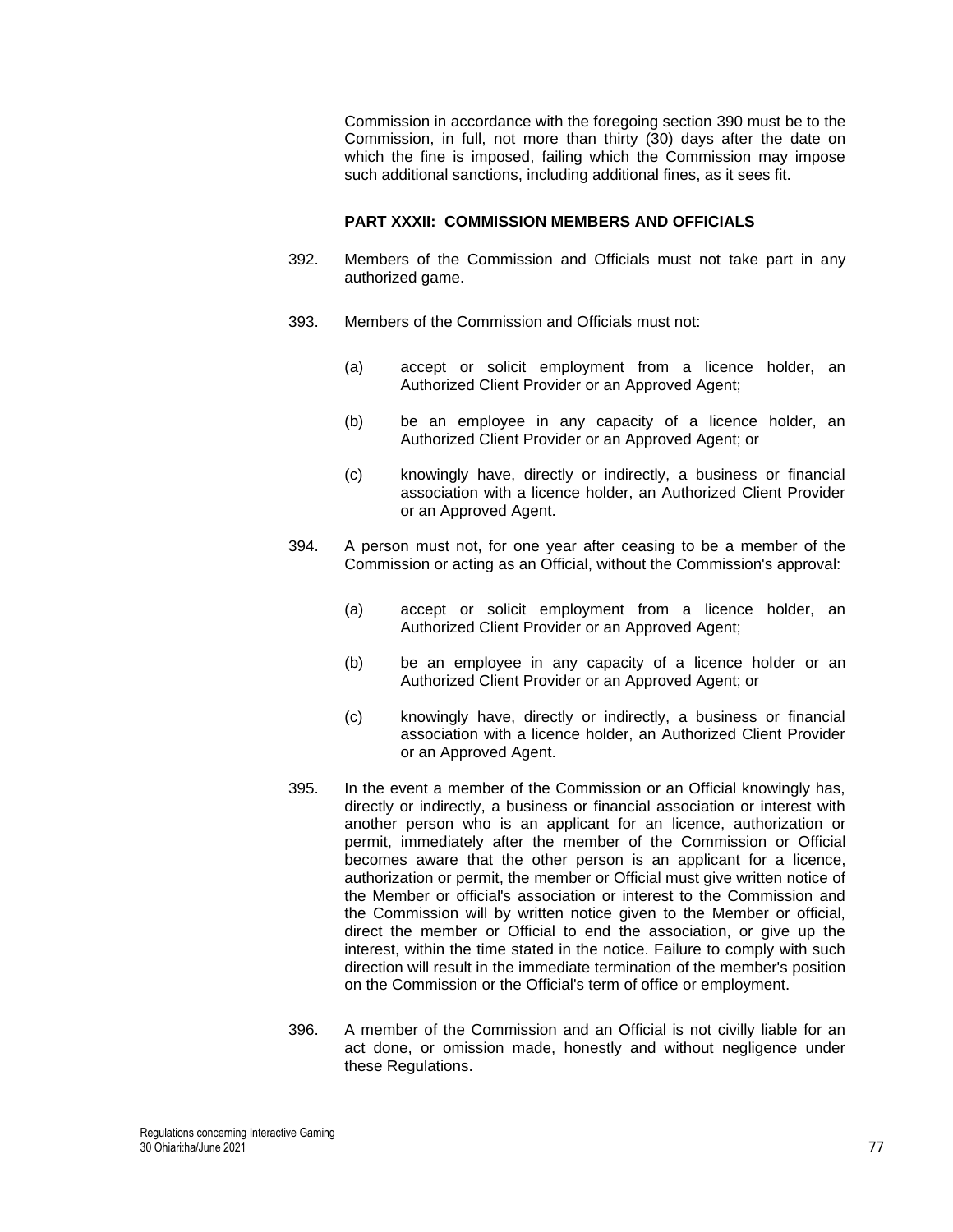### **PART XXXIII: INSPECTORS**

- 397. The following persons are Inspectors for the purposes of these Regulations:
	- (a) a member of the Commission;
	- (b) a person holding an appointment as an Inspector under this Part (an "appointed Inspector");
	- (c) a person who holds an appointment as an Inspector under the law of a comparable jurisdiction and is authorized in writing by the Commission to act as an Inspector under these Regulations (an "external Inspector").
- 398. The Commission may appoint a person as an Inspector if:
	- (a) the Commission considers that the person has the necessary expertise to be an Inspector and;
	- (b) the Commission considers the person to be suitable to be an Inspector in consideration of:
		- (i) the person's character; and
		- (ii) the person's current financial position and financial background.
- 399. The Kahnawà:ke Peacekeepers may investigate a person to help the Commission decide whether the person is suitable to be an Inspector.
- 400. The Commission may approve a program for investigating appointed Inspectors at any time in order to verify whether or not the person is suitable to be an Inspector.
- 401. If the Commission conducts an investigation with regard to an appointment of a person as an Inspector or the verification of an appointed Inspector, the Commission may request a criminal background check to be provided by the Kahnawà:ke Peacekeepers or such other agency as the Commission may deem to be appropriate.
- 402. An Inspector has the powers given under these Regulations.
- 403. An Inspector is subject to the directives of the Commission in exercising those powers.
- 404. An Inspector's powers may be limited:
	- (a) as a condition of the Inspector's appointment; or
	- (b) by written notice given by the Commission to the Inspector.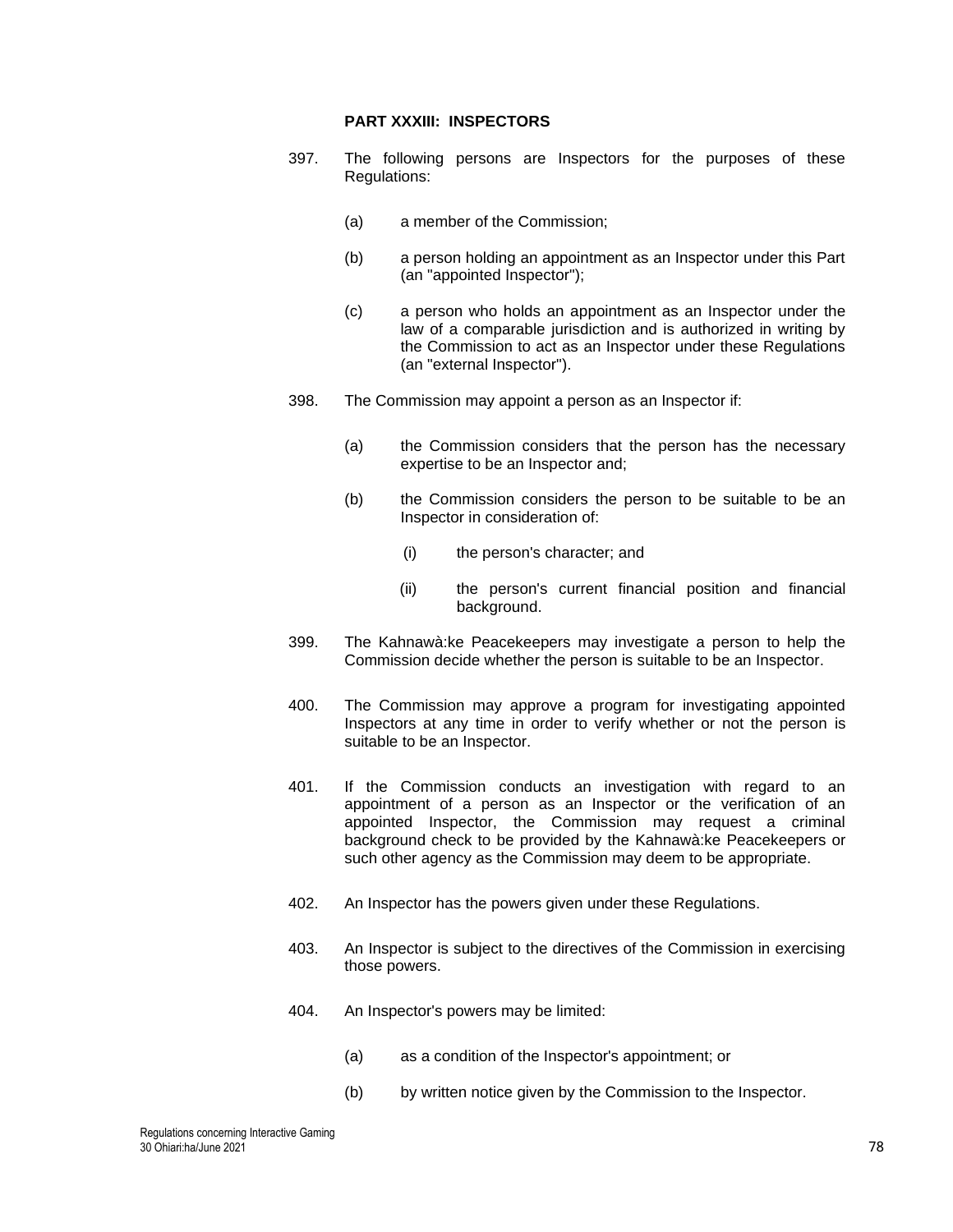- 405. The Commission must issue each Inspector an identification card which:
	- (a) includes a recent photograph of the Inspector;
	- (b) is signed by the Inspector and a Member of the Commission;
	- (c) includes an expiry date;
	- (d) identifies the person as an Inspector under these Regulations.
- 406. A person who ceases to be an Inspector must return the person's identification card to the Commission as soon as practical, but no later than fifteen (15) days after the date on which he or she ceased to be an Inspector.
- 407. An Inspector may exercise a power in relation to someone else only if the Inspector either produces the Inspector's identification card for the other person's inspection or has the identification card displayed so it is clearly visible to the other person.
- 408. If for any reason it is not practical to comply with the foregoing section before exercising the power, the Inspector must produce the identification card for the other person's inspection at the first reasonable opportunity.

## **PART XXXIV: POWERS OF AN INSPECTOR**

- 409. An Inspector may, without the consent of the occupier of a premises or a warrant issued by a court of competent jurisdiction enter:
	- (a) a public place;
	- (b) a place where an authorized game is being, or is about to be conducted; or
	- (c) a place where a licence holder, an Authorized Client Provider or an Approved Agent carries on business at any time when the place is open for carrying on business or otherwise open for entry.
- 410. Unless an Inspector is authorized to enter a place under the foregoing section, an Inspector may enter a place only if its occupier consents to the entry or if the entry is authorized by a warrant issued by the Court of Kahnawà:ke or other competent authority.
- 411. This section applies if an Inspector intends to ask an occupier of a place to consent to the Inspector or another Inspector entering the place. Before asking for the consent, the Inspector must tell the occupier:
	- (a) the purpose of the entry; and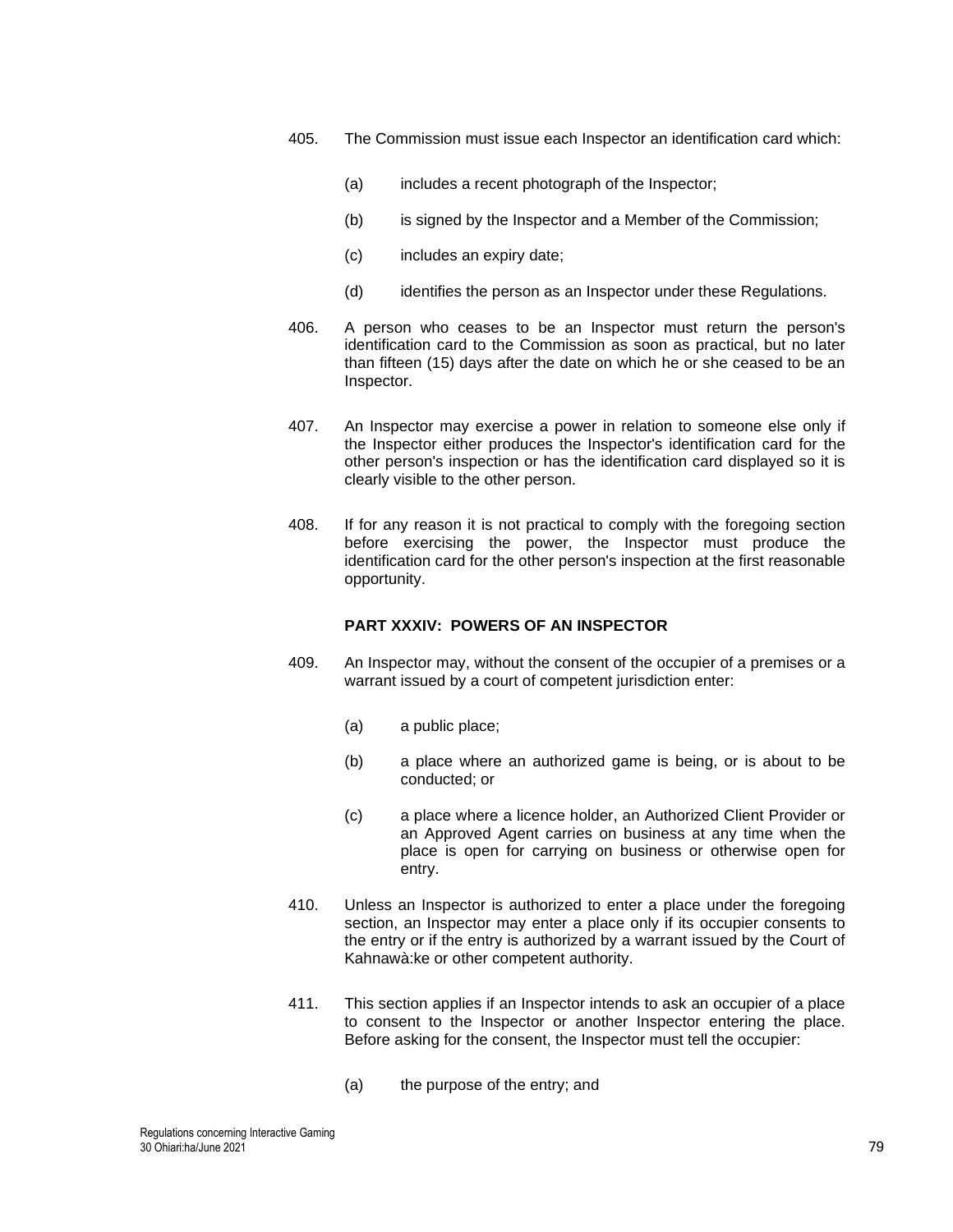- (b) that the occupier is not required to consent.
- 412. If the consent is given, the Inspector may ask the occupier to sign an acknowledgement of the consent (the "Consent Acknowledgment").
- 413. The Consent Acknowledgement must state that the occupier has been told:
	- (a) the purpose of the entry;
	- (b) that the occupier is not required to consent;
	- (c) the occupier gives the Inspector consent to enter the place and exercise powers under this Part; and
	- (d) the time and date consent was given.
- 414. If the occupier signs the Consent Acknowledgement, the Inspector must promptly give a copy to the occupier and to the Commission.
- 415. An Inspector may apply to the Court of Kahnawà:ke or other competent authority for a warrant. The application must be sworn and state the grounds on which the warrant is sought.
- 416. The Court of Kahnawà:ke or other competent authority may issue a warrant only if it is satisfied there are reasonable grounds for suspecting:
	- (a) there is a particular item or activity that may provide evidence of an offence against the Law, these Regulations or other law applicable within the Territory; and
	- (b) the evidence is at the place or may be at the place within the next seven (7) days.
- 417. The warrant must state:
	- (a) that an Inspector may with necessary and reasonable help and force enter the place and exercise the Inspector's powers under this Part and;
	- (b) the offence for which the warrant is sought;
	- (c) the evidence that may be seized under the warrant;
	- (d) the hours of the day or night when the place may be entered; and
	- (e) the date, within fourteen (14) days after the warrant's issue, the warrant ends.
- <span id="page-79-0"></span>418. For monitoring or enforcing compliance with the Law or these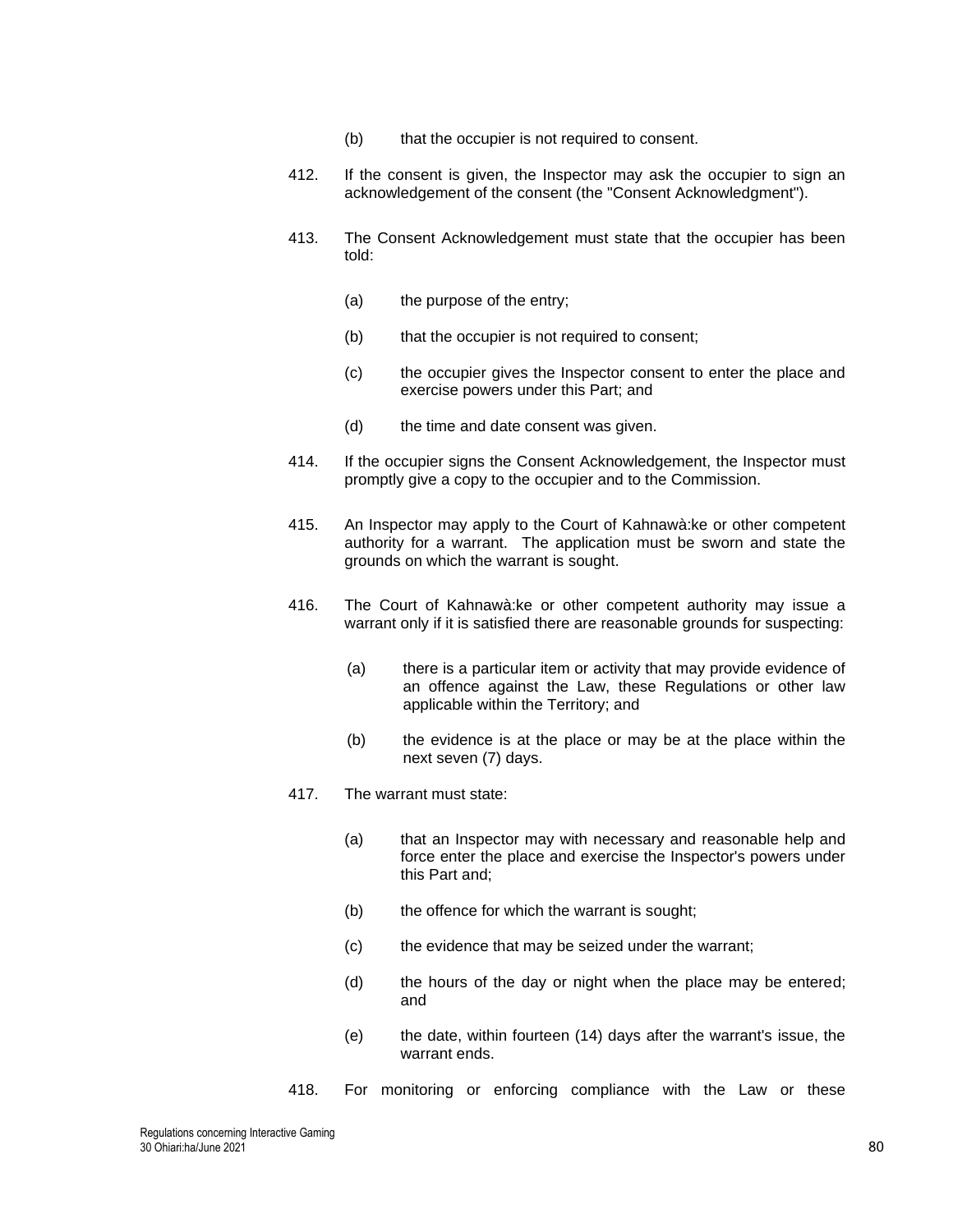Regulations or any other law applicable within the Territory, the Inspector may:

- (a) search any part of the place;
- (b) inspect, measure, test, photograph or film any part of the place or anything at the place;
- (c) take an item, or a sample of or from an item, at the place for analysis or testing;
- (d) copy a document at the place;
- (e) access, electronically or in some other way, a system used at the place for conducting an authorized game or other interactive game or for administrative purposes related to the conduct of an authorized game or other interactive game;
- (f) take into or onto the place any person, equipment and materials the Inspector reasonably requires for exercising a power under this Part;
- (g) require the occupier of the place, or a person at the place, to give the Inspector reasonable help to exercise the Inspector's powers under paragraphs (a) to (f); or
- (h) require the occupier of the place, or a person at the place, to give the Inspector information to help the Inspector ascertain whether the Law, these Regulations or any other law applicable within the Territory is being complied with.
- 419. When making a requirement mentioned in subsection [418\(](#page-79-0)g) or (h), the Inspector must warn the person it is an offence to fail to comply with the requirement.
- 420. An Inspector who enters places, that may be entered under this Part, without the consent of the occupier and without a warrant, may seize documents or items at the places if the Inspector reasonably believes the documents or items are evidence of an offence against the Law, these Regulations or any law applicable within the Territory.
- 421. If the Inspector enters the place with the occupier's consent, the Inspector may seize any document or item at the place if:
	- (a) the Inspector reasonably believes the document or item is evidence of an offence against the Law, these Regulations or any law applicable within the Territory; and
	- (b) seizure of the document or item is consistent with the purpose of entry as told to the occupier when asking for the occupier's consent.
- 422. If the Inspector enters the place with a warrant, the Inspector may seize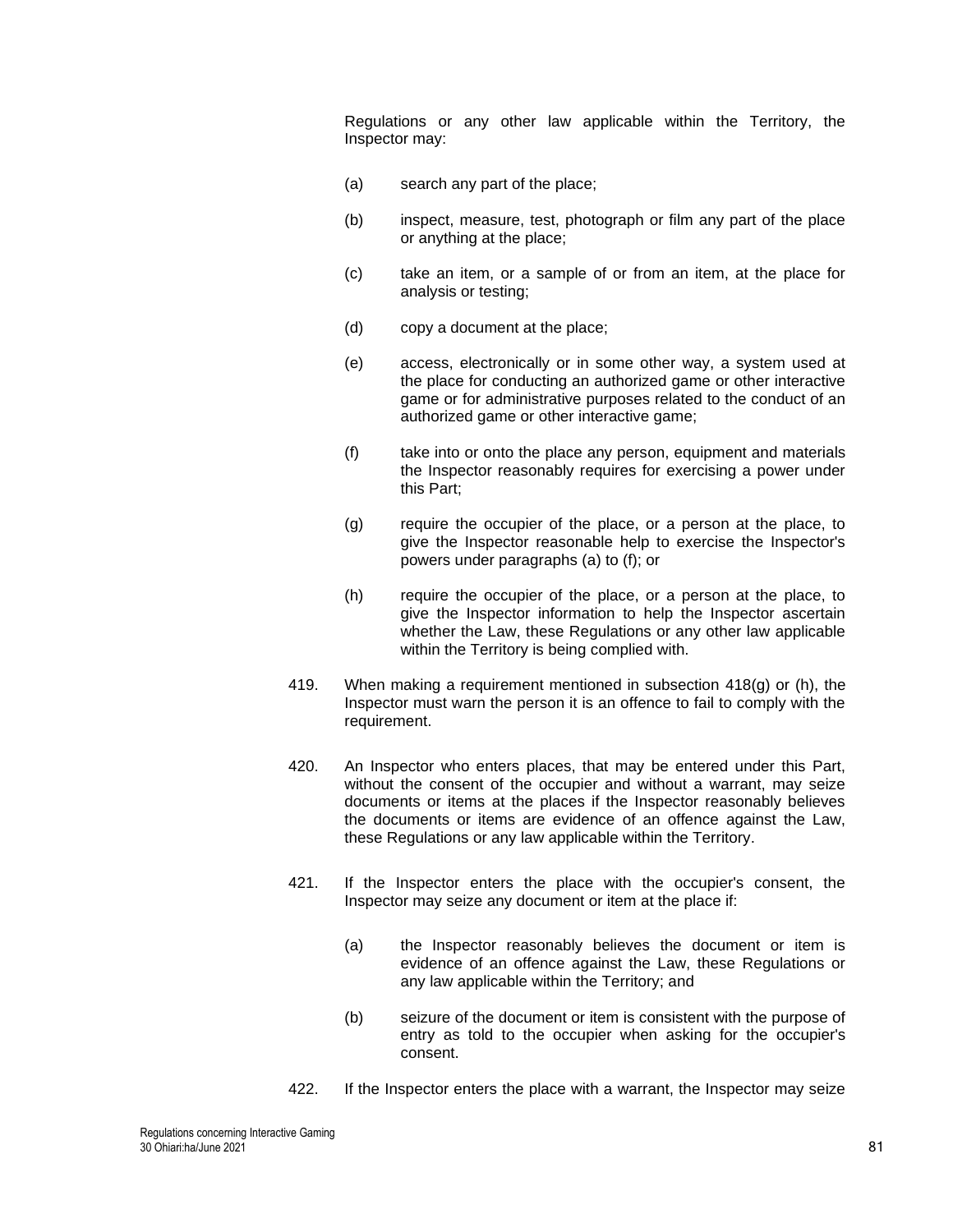the documents or items for which the warrant was issued.

- 423. The Inspector may also seize any other documents or items at the place if the Inspector reasonably believes:
	- (a) the documents or items relate to an offence against the Law, these Regulations or any law applicable within the Territory; and
	- (b) the seizure is necessary to prevent the documents or items being:
		- (i) hidden, lost or destroyed; or
		- (ii) used to continue, or repeat, the offence.
- 424. The Inspector may seize documents or items at the place if the Inspector reasonably believes they are being, have been, or are about to be, used in committing an offence against the Law, these Regulations or any law applicable within the Territory.
- 425. Having seized documents or items, an Inspector may:
	- (a) move the documents or items from the place where they were seized (the "place of seizure") to a secure location under the exclusive control of the Commission; or
	- (b) leave the documents or items at the place of seizure but take reasonable action to restrict access to them.
- 426. If an Inspector restricts access to documents or items subject to seizure, a person must not tamper, or attempt to tamper with the documents or items, or any means used to restrict access to the documents or items, without an Inspector's approval.
- 427. To enable documents or items to be seized, an Inspector may require the person in control of them:
	- (a) to take them to a stated reasonable place by a stated reasonable time; and
	- (b) if necessary, to remain in control of them at the stated place for a reasonable time.
- 428. The requirement:
	- (a) must be made by notice in the approved form; or
	- (b) if for any reason it is not practical to give the notice, may be made orally and confirmed by notice in the approved form as soon as practical.
- 429. A further requirement may be made under this section about the same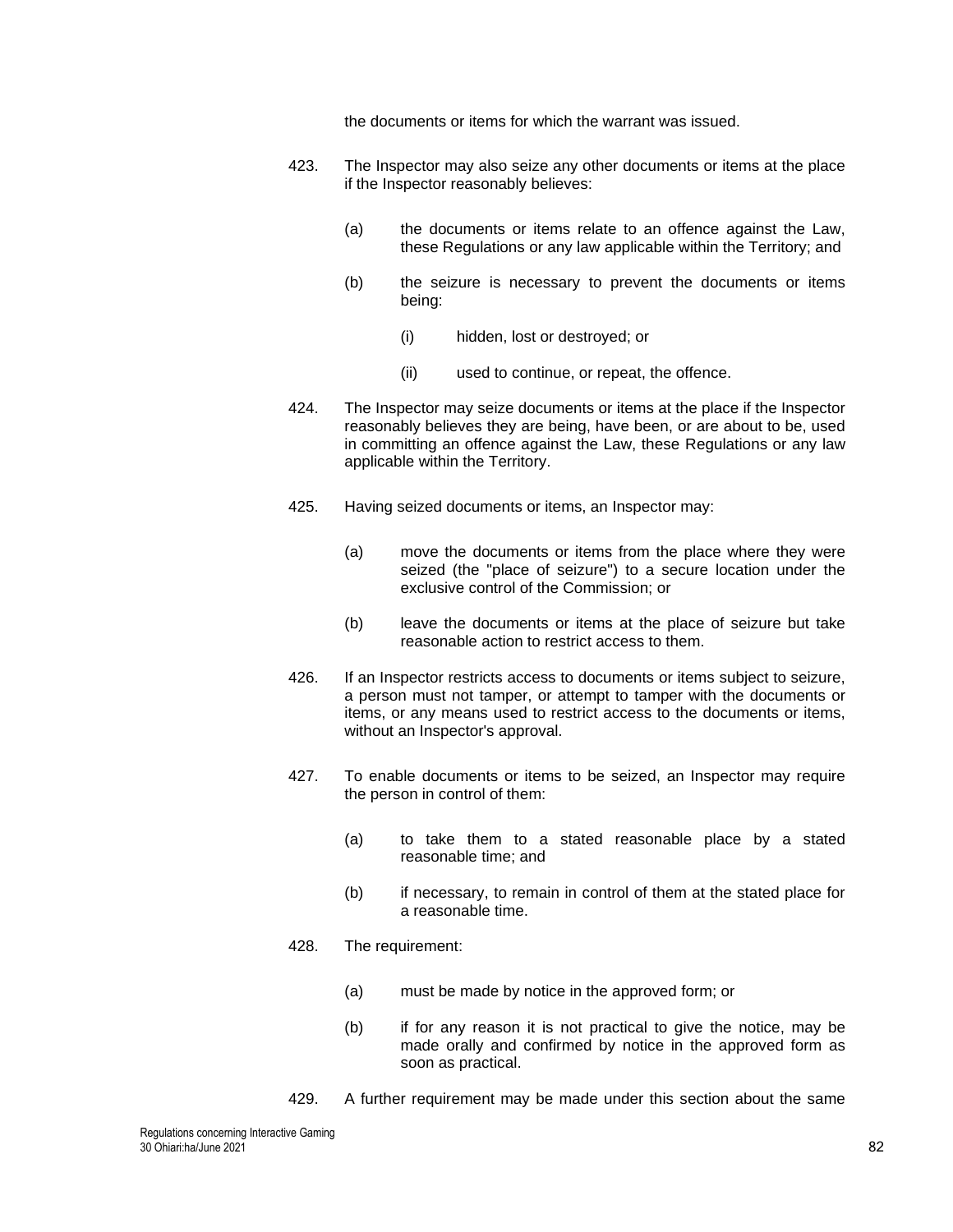documents or items if it is necessary and reasonable to make the further requirement.

- 430. As soon as practical after an Inspector seizes documents or items, the Inspector must give a receipt for them to the person from whom they were seized.
- 431. However, if for any reason it is not practical to comply with the foregoing section, the Inspector must leave the receipt at the place of seizure in a conspicuous position and in a reasonably secure way.
- 432. The receipt must describe generally each document or item seized and its condition.
- 433. This section does not apply to documents or items if it is impractical or would be unreasonable to give the receipt, given the nature, condition and value of the documents or items.
- <span id="page-82-0"></span>434. Documents or items that have been seized under this Part are forfeited to the Commission if the Inspector who seized the documents or items:
	- (a) cannot find their owner, after making reasonable inquiries;
	- (b) cannot return them to their owner, after making reasonable efforts; or
	- (c) reasonably believes it is necessary to retain the documents or items to prevent them from being used to commit an offence against the Law, these Regulations or any law applicable within the Territory.
- 435. In applying the foregoing section:
	- (a) subsection [434\(](#page-82-0)a) does not require the Inspector to make inquiries if it would be unreasonable to make inquiries to find the owner; and
	- (b) subsection [434\(](#page-82-0)b) does not require the Inspector to make efforts if it would be unreasonable to make efforts to return the documents or items to their owner.
- <span id="page-82-1"></span>436. If the Inspector decides to forfeit documents or items under section [434,](#page-82-0) the Inspector must tell the owner of the decision by written notice.
- 437. The foregoing section [436](#page-82-1) does not apply if:
	- (a) the Inspector cannot find the owner, after making reasonable inquiries; or
	- (b) it is impractical or would be unreasonable to give the notice.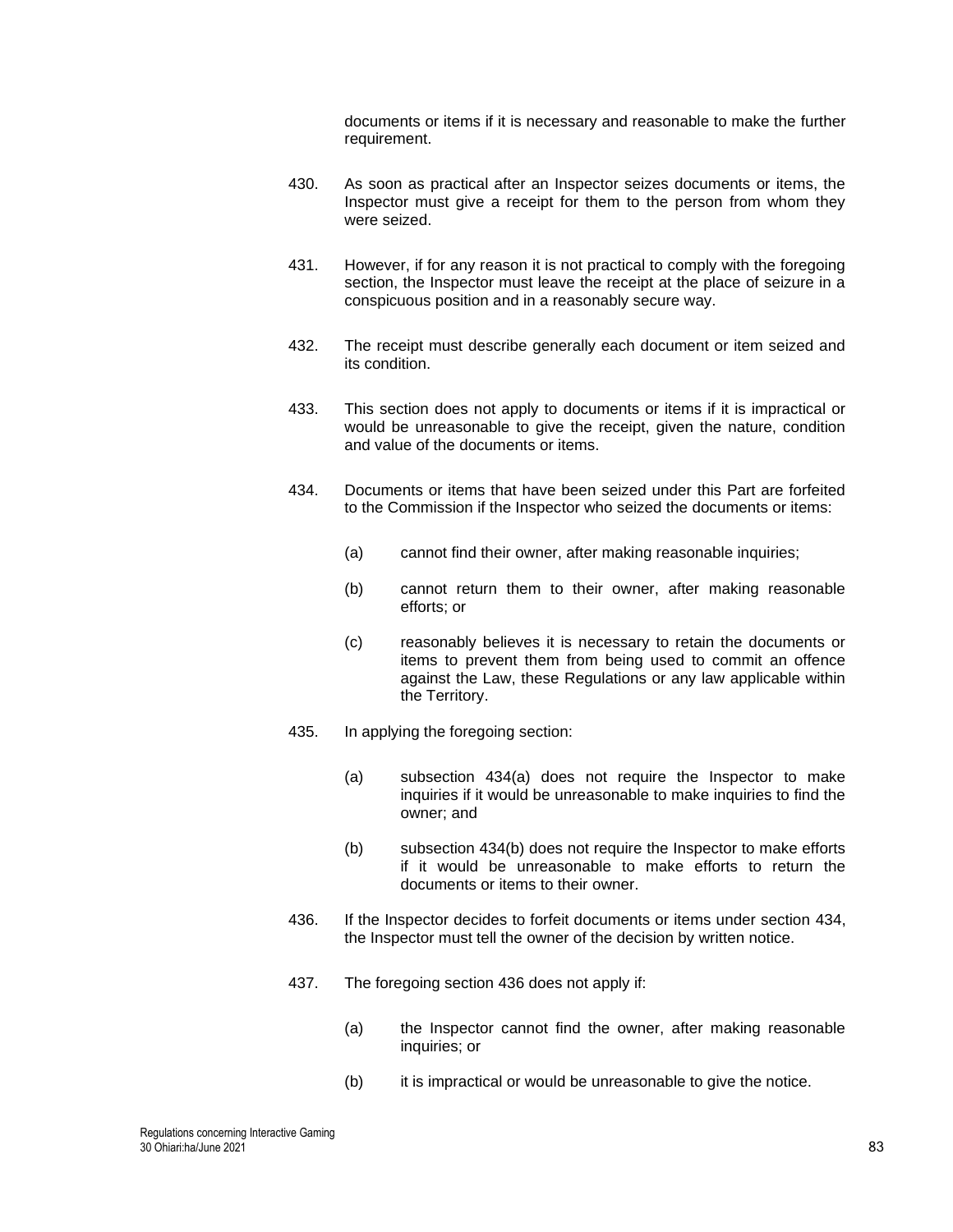#### 438. The notice must state:

- (a) the reasons for the decision;
- (b) that the owner may appeal against the decision to the Commission within thirty (30) days;
- (c) how the appeal may be made; and
- (d) that the owner may apply for a stay of the decision if the owner appeals against the decision.
- 439. In deciding whether inquiries or efforts are to be made or notice given about a document or item, the document or item's nature, condition and value must be considered.
- 440. If documents or items have been seized but not forfeited, the Inspector must return them to their owner:
	- (a) at the end of six (6) months; or
	- (b) if a proceeding for an offence involving the documents or items is started within six (6) months, at the end of the proceeding or any appeal from the proceeding.
- 441. A document or item must be returned to its owner once the Inspector determines its evidentiary value has ceased.
- 442. Until documents or items that have been seized are forfeited or returned, an Inspector must allow their owner to inspect them and, if it is a document, to copy it unless it is impractical or would be unreasonable to allow the inspection or copying.
- 443. The sections the follow apply if an Inspector reasonably believes:
	- (a) an item used in the conduct of an authorized game is unsatisfactory for the purpose for which it is used; and
	- (b) the continued use of the item may:
		- (i) ieopardize the integrity of the conduct of authorized games; or
		- (ii) adversely affect the public interest.
- 444. The Inspector may direct the person who has, or reasonably appears to have, authority to exercise control over the item to stop using the item, or allowing the item to be used, in the conduct of authorized games.
- 445. A direction given to a person under the foregoing section (a "Stop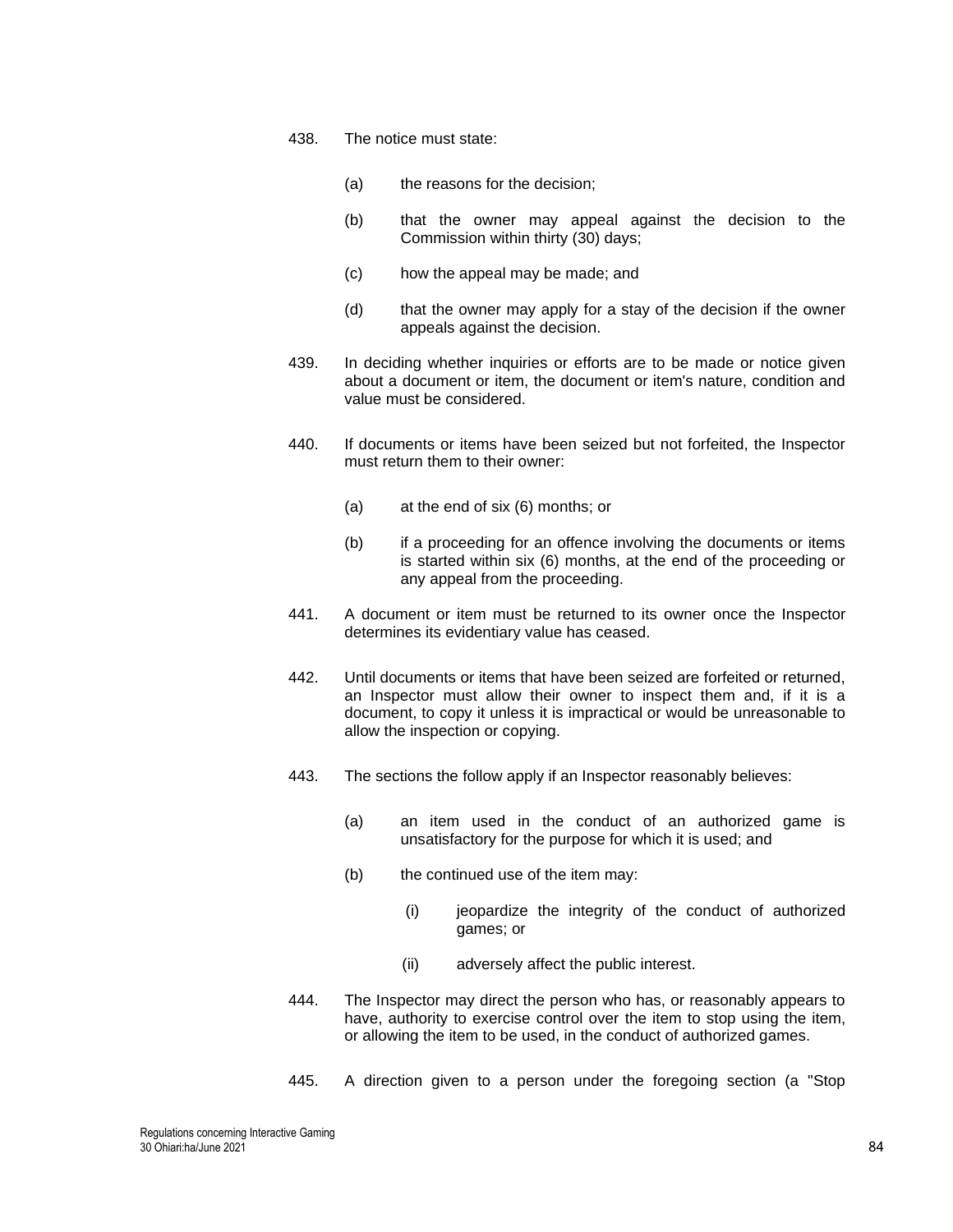Direction") may be given orally or by written notice (a "Stop Notice").

- 446. If the direction is given orally, it must be confirmed by written notice (also a "Stop Notice") given to the person as soon as practical.
- 447. A Stop Direction may be given for an item at a place occupied by a licence holder, an Authorized Client Provider, an Approved Agent or other person involved within the Territory in the conduct of an authorized game.
- 448. A Stop Direction does not apply to a use of an item carried out for repairing or testing the item.
- 449. A Stop Notice must state:
	- (a) the grounds on which the Inspector believes the item is unsatisfactory; and
	- (b) the circumstances, if any, under which the Stop Direction may be cancelled.
- 450. A person to whom a Stop Direction is given must comply with the direction.
- 451. The following sections apply if:
	- (a) an Inspector finds a person committing an offence against the Law, these Regulations or any law applicable within the Territory; or
	- (b) an Inspector finds a person in circumstances that lead, or has information that leads, the Inspector reasonably to suspect the person has just committed an offence against the Law, these Regulations or any law applicable within the Territory.
- 452. The Inspector may require the person to state the person's name and residential address.
- 453. When making the requirement, the Inspector must warn the person that it is an offence to fail to state the person's name or residential address.
- 454. The Inspector may require the person to give evidence of the correctness of the stated name or residential address if the Inspector reasonably suspects the stated name or address to be false.
- 455. A person of whom a requirement is made under the foregoing section must comply with the requirement.
- 456. An Inspector may require (a "Document Production Requirement") a person to produce or make available for inspection by the Inspector at a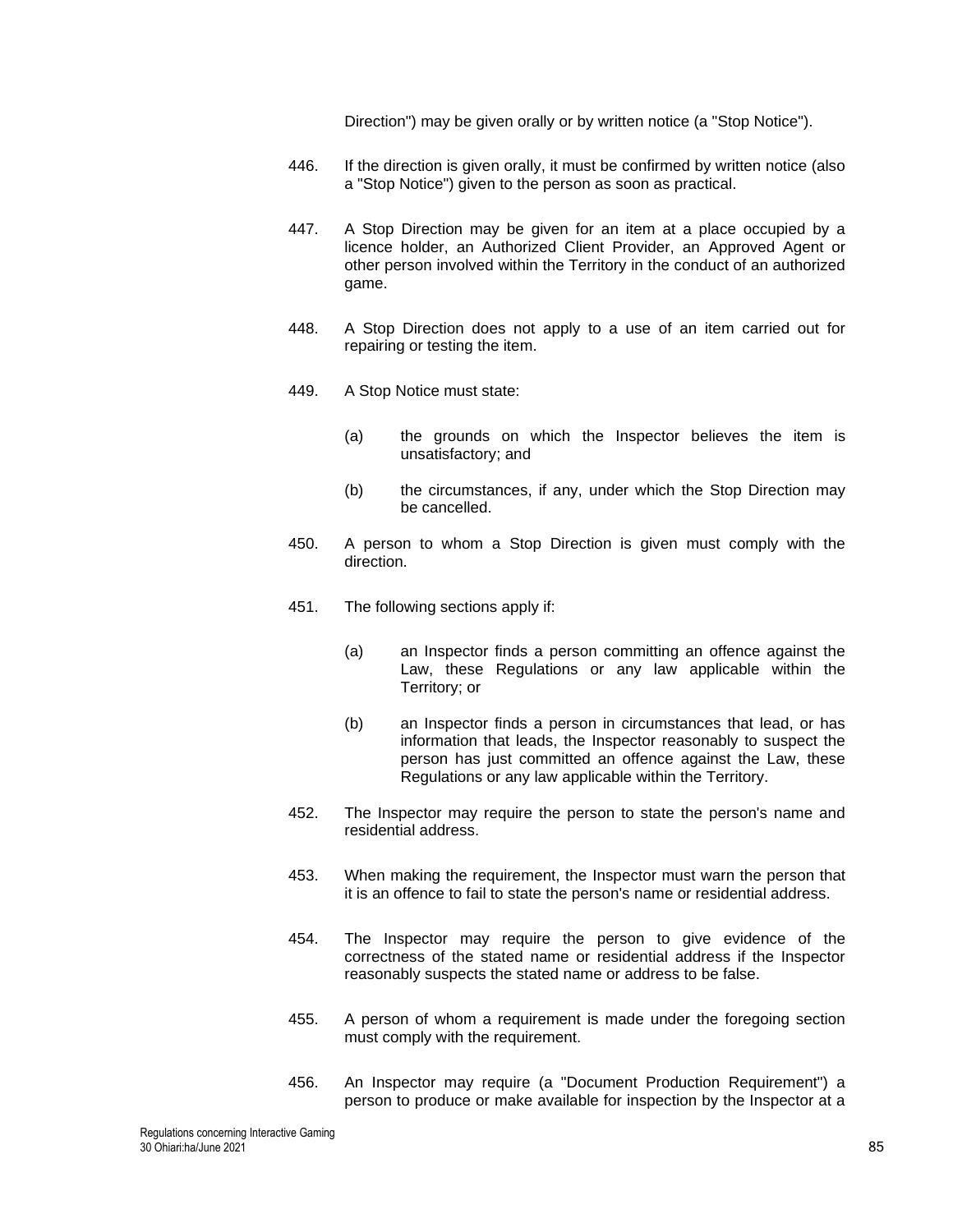reasonable time and place nominated by the Inspector:

- (a) a document issued to the person under the Law, these Regulations or any law applicable within the Territory;
- (b) a document required to be kept by the person under the Law, these Regulations or any law applicable within the Territory; or
- (c) a document kept by an Authorized Client Provider about the conduct of authorized games by the Authorized Client Provider.
- 457. The Inspector may retain the original of the document or, in his sole discretion, copy it and return the original to the owner of the document.
- 458. If the Inspector copies the document, or an entry in the document, the Inspector may require the person responsible for keeping the document to certify the copy as a true copy of the document or entry.
- 459. An Inspector may require a person, or an executive officer of a corporation, of whom a Document Production Requirement has been made to appear before the Inspector to answer questions or give information about the document to which the Document Production Requirement relates.
- 460. An Inspector may require any of the following persons to appear before the Inspector to answer questions or give information about the operations of a licence holder or Authorized Client Provider:
	- (a) the licence holder or Authorized Client Provider or, if the licence holder or Authorized Client Provider is a corporation, an executive officer of the licence holder or Authorized Client Provider;
	- (b) an employee of the licence holder or Authorized Client Provider;
	- (c) an agent for the licence holder or Authorized Client Provider or, if the agent is a corporation, an executive officer of the corporation;
	- (d) an employee of an agent mentioned in paragraph (c);
	- (e) another person associated with the operations or management of:
		- (i) the licence holder or Authorized Client Provider; or
		- (ii) an agent mentioned in paragraph (c).
- 461. A requirement made of a person under this section must:
	- (a) be made by written notice given to the person; and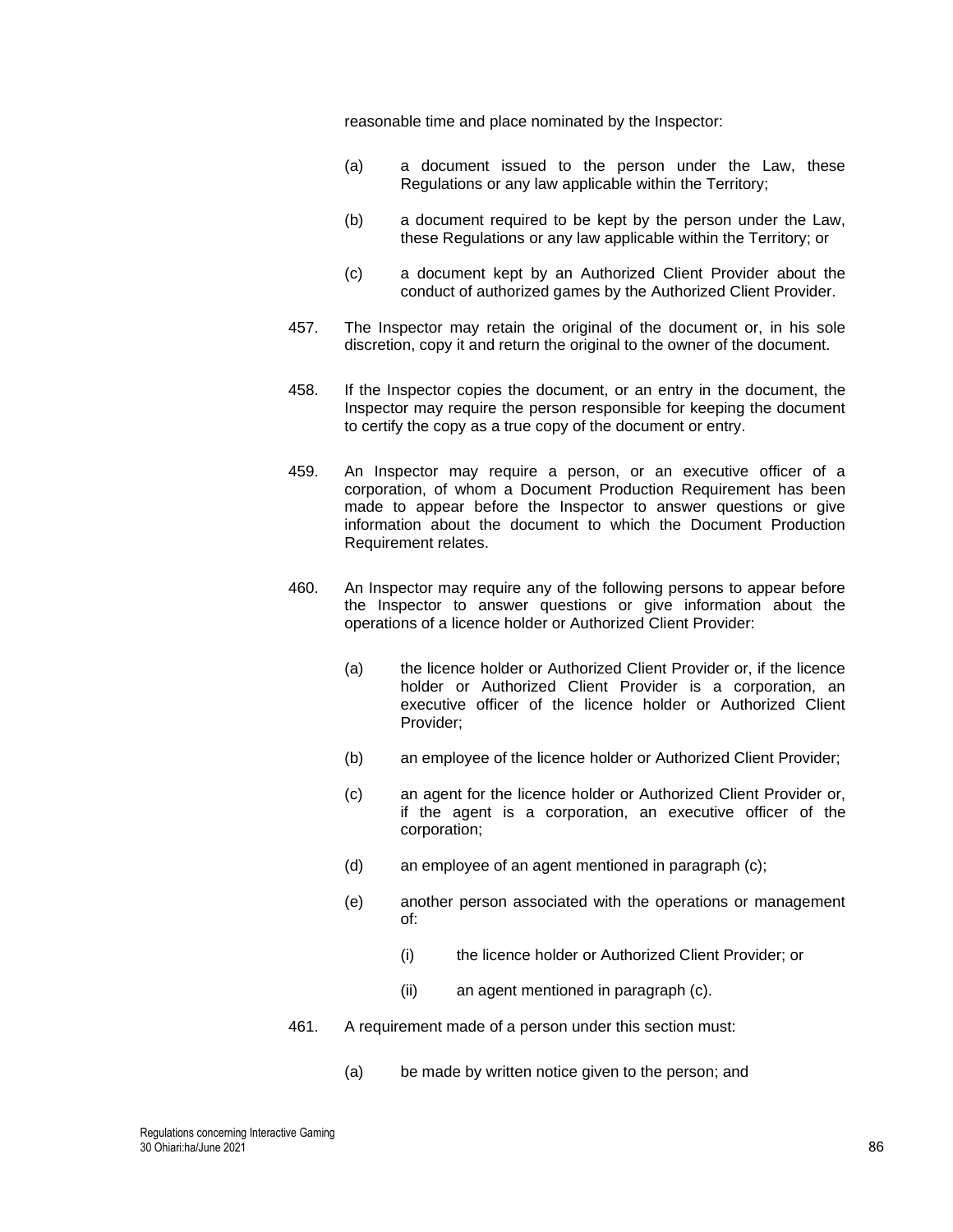- (b) state a reasonable time and place for the person's attendance.
- 462. When making the requirement, the Inspector must warn the person that it is an offence to fail to comply with the requirement.
- 463. A person of whom a requirement is made under this Part must not:
	- (a) fail to appear before the Inspector at the time and place stated in the notice imposing the requirement; or
	- (b) when appearing before the Inspector:
		- (i) fail to comply with a requirement to answer a question or give information; or
		- (ii) state anything the person knows to be false or misleading.

### **PART XXXV: LIVE DEALER STUDIOS**

- 464. The provisions of this Part apply to a live dealer studio operated or utilized by an Authorized Client Provider.
- 465. Dealers, croupiers and pit bosses will all complete appropriate training programs.
- 466. Controls will be in place for the appointment and dismissal of staff.
- 467. Scanners and card readers must be present to ensure that results are correctly entered.
- 468. All dealer and croupier activities will be supervised by pit bosses and made visually available to the players.
- 469. All video feeds and associated studio-to-player communication will be recorded. Game videos and communication logs will be immediately retrievable from the archives.
- 470. Game videos and communication logs will be retained in archives for a minimum period of ninety (90) days.
- 471. All cards and game results must be clearly visible, together with a separate icon depicting a matching outcome on the player's screen.
- 472. Internal statistical results reviews must be regularly conducted to monitor game performance and payout percentages, and to detect irregularities and variances.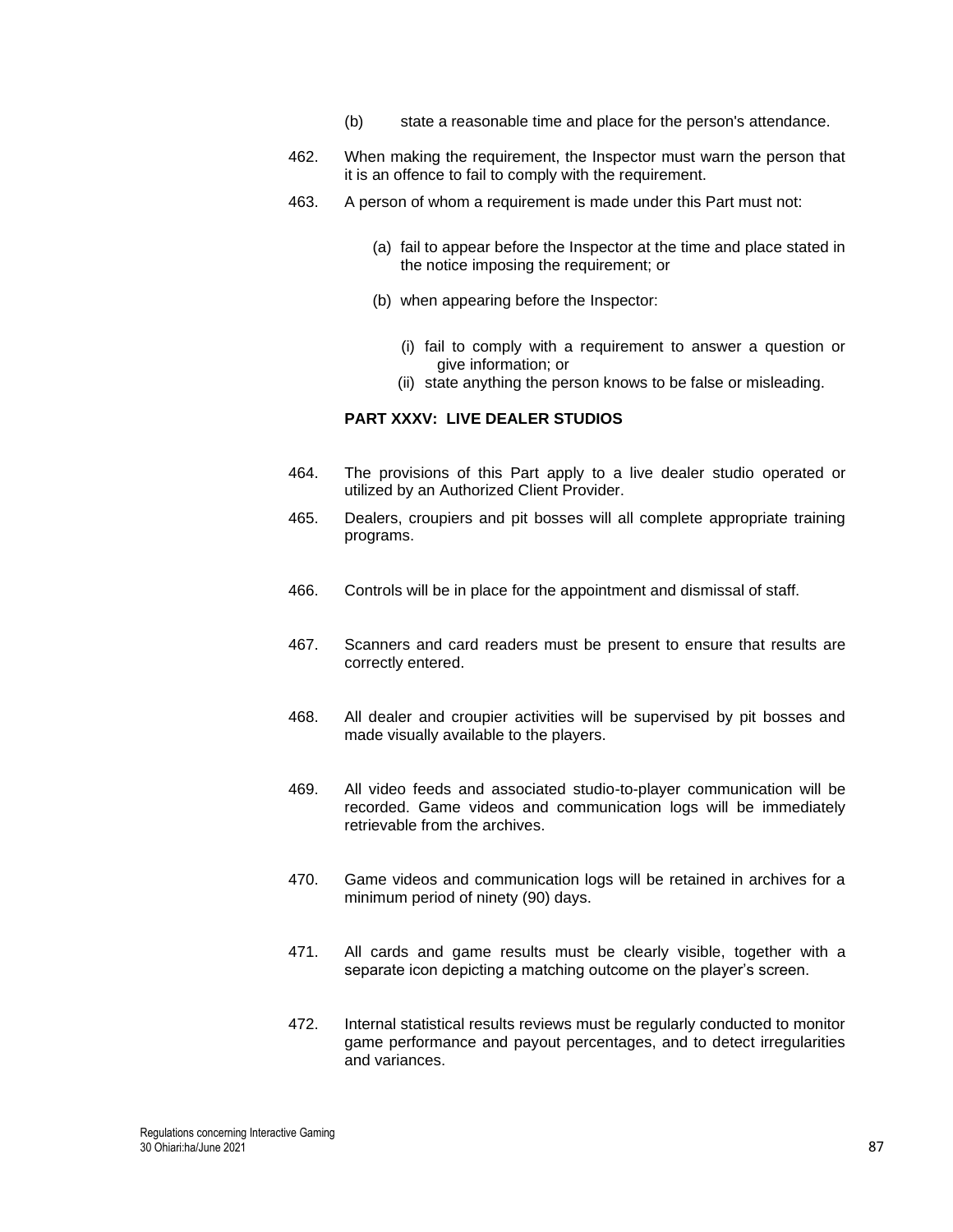- 473. Final game results will be collated into statistics which can be analyzed for trends relating to games, staff and or locations in the gambling area.
- 474. Policies and procedures for conducting results reviews, and investigation procedures to be undertaken in the event that material variances are identified, must be documented.
- 475. Live dealer studio rules and controls will be implemented and documented, including:
	- (a) access to the premises of the live dealer studio;
	- (b) collusion, cheating and other dealer and croupier specific controls, including vocalizing and the use of hand signals;
	- (c) dealer and croupier shifts, rotations and break procedures;
	- (d) segregation of responsibilities in preparing for games prior to play, during play and after play;
	- (e) shuffling, presentation, card pickup and responding to dropped cards;
	- (f) requesting deck replacements;
	- (g) assistance to players;
	- (h) resolution procedures for irregularities and errors;
	- (i) equipment cleaning, maintenance and testing;
	- (j) tamper-proof card shoes and similar devices;
	- (k) destruction of worn out equipment;
	- (l) secure inventory storage when not in use;
	- (m) inventory tracking and audits of stored and live decks;
	- (n) record retention.

### **PART XXXVI: PROTECTION OF PERSONAL INFORMATION**

#### COLLECTION, RETENTION AND DISPOSAL OF PERSONAL INFORMATION

- 476. No personal information will be collected by the Commission unless it relates directly to an operating program or activity of the Commission.
- 477. The Commission will, wherever possible, collect personal information that is intended to be used for an administrative purpose directly from the individual to whom it relates except where the individual authorizes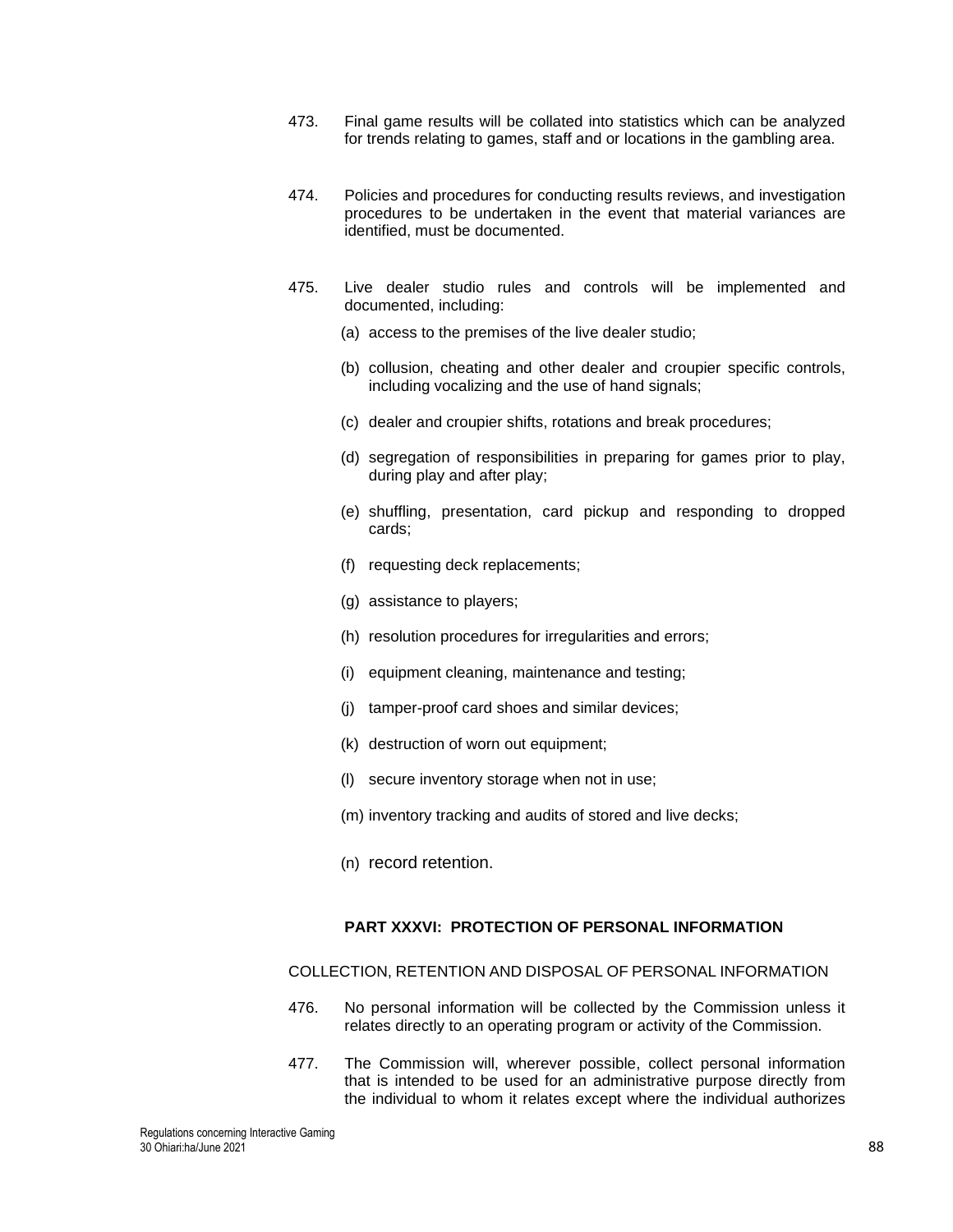otherwise or where personal information may be disclosed to the Commission under section 485.

- 478. The Commission will inform any individual from whom the Commission collects personal information about the individual of the purpose for which the information is being collected.
- 479. Sections 477and 478 do not apply where compliance therewith might:
	- (a) result in the collection of inaccurate information; or
	- (b) defeat the purpose or prejudice the use for which information is collected.
- 480. Personal information that has been used by the Commission for an administrative purpose will be retained by the Commission for five (5) years in order to ensure that the individual to whom it relates has a reasonable opportunity to obtain access to the information.
- 481. The Commission will take all reasonable steps to ensure that personal information that is used for an administrative purpose by the Commission is as accurate, up-to-date and complete as possible.
- 482. The Commission will dispose of personal information under the control of the Commission in accordance with any directives or guidelines issued by the Commission in relation to the disposal of that information.

## PROTECTION OF PERSONAL INFORMATION

- 483. Personal information under the control of the Commission will not, without the consent of the individual to whom it relates, be used by the Commission except
	- (a) for the purpose for which the information was obtained or compiled by the Commission or for a use consistent with that purpose; or
	- (b) for a purpose for which the information may be disclosed to the Commission under section 485.
- 484. Personal information under the control of the Commission will not, without the consent of the individual to whom it relates, be disclosed by the Commission except in accordance with this section.
- 485. Subject to any other law applicable within the Territory, personal information under the control of the Commission may be disclosed
	- (a) for the purpose for which the information was obtained or compiled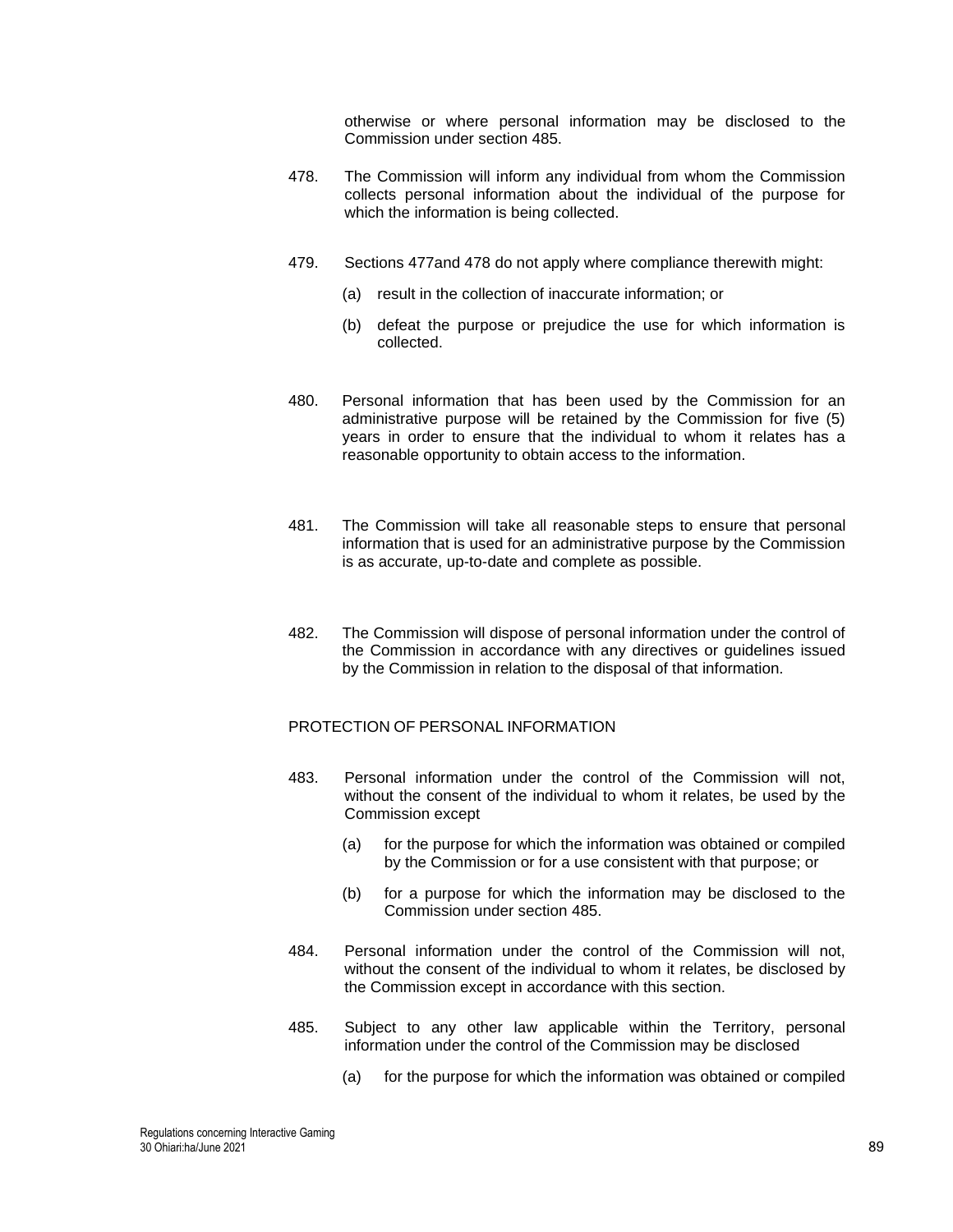by the Commission or for a use consistent with that purpose;

- (b) for any purpose in accordance with any law applicable within the Territory or any regulation made thereunder that authorizes its disclosure;
- (c) for the purpose of complying with a subpoena or warrant issued or order made by a court, person or body with jurisdiction to compel the production of information or for the purpose of complying with rules of court relating to the production of information;
- (d) to the Kahnawà:ke Peacekeepers or an investigative body identified by the Kahnawà:ke Peacekeepers for the purpose of enforcing any law applicable within the Territory or carrying out a lawful investigation, if the request specifies the purpose and describes the information to be disclosed;
- (e) under an agreement or arrangement between the Commission and governmental agency in another jurisdiction, for the purpose of administering or enforcing any law or carrying out a lawful investigation;
- (f) to members, advisors or employees of the Commission for internal audit purposes;
- (g) to any aboriginal government, association of aboriginal people, Indian band, government institution or part thereof, or to any person acting on behalf of such government, association, band, institution or part thereof, for the purpose of researching or validating the claims, disputes or grievances of any of the aboriginal peoples of Canada;
- (h) to any agency for the purpose of locating an individual in order to collect a debt owing to the Commission by that individual or make to a payment owing to that individual by the Commission; and
- (i) for any purpose where, in the opinion of the head of the Commission,

(i) the public interest in disclosure clearly outweighs any invasion of privacy that could result from the disclosure, or

(ii) disclosure would clearly benefit the individual to whom the information relates.

# **PART XXXVII: GENERAL MATTERS**

486. Except as otherwise provided in these Regulations, a decision of the Commission made, or appearing to be made, under the Law or these Regulations about an Interactive Gaming Licence, a Client Provider Authorization, a Casino Software Provider Authorization an Inter-Jurisdictional Authorization, a Live Dealer Studio Authorization, a Key Person Permit or a person with an interest or potential interest in an Interactive Gaming Licence, Client Provider Authorization, a Casino Software Provider Authorization, Inter-Jurisdictional Authorization, Live Dealer Studio Authorization or Key Person Permit, including but not limited to the granting, denying, amending, suspending, withdrawing or